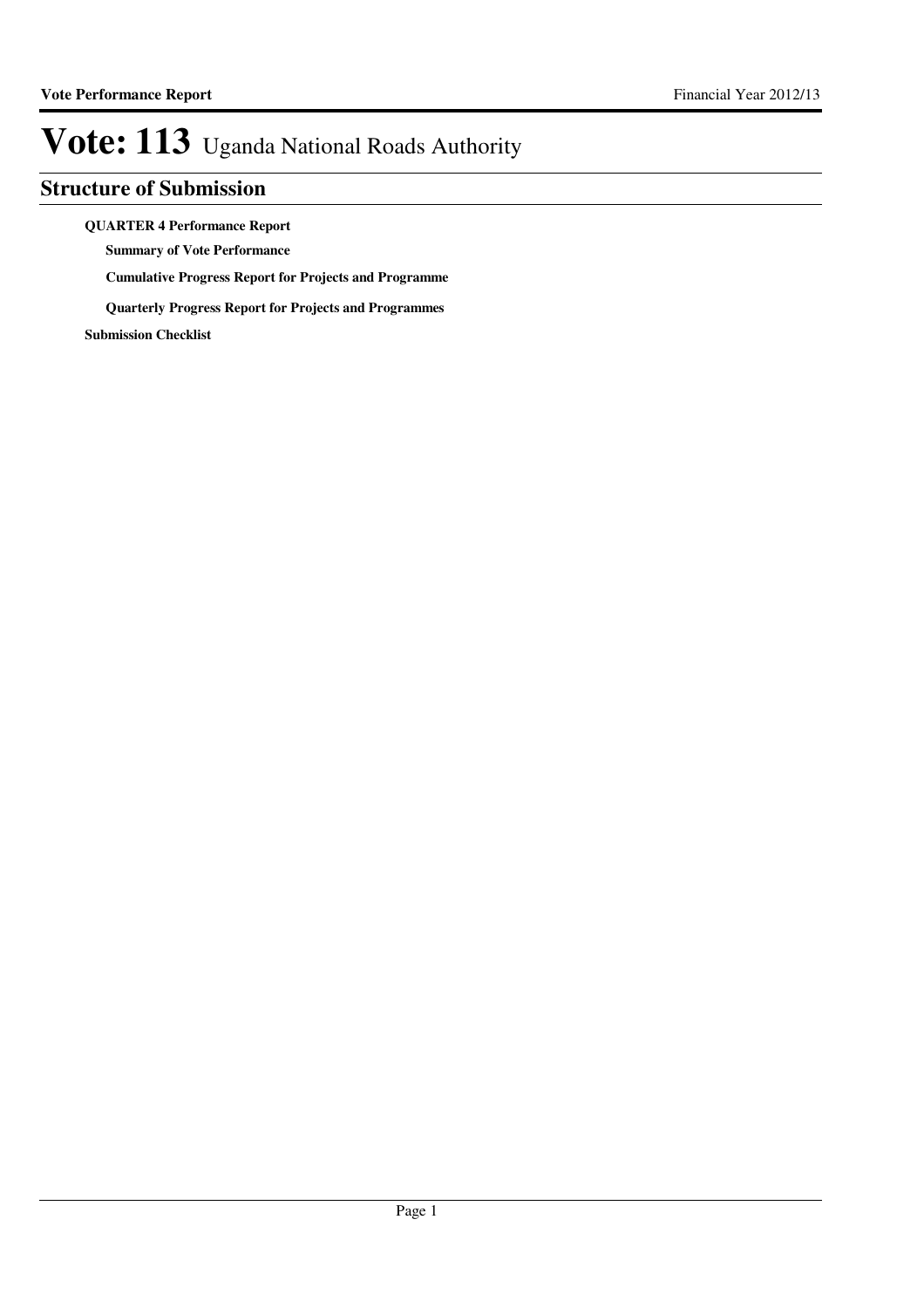### **QUARTER 4: Highlights of Vote Performance**

### *V1: Summary of Issues in Budget Execution*

*This section provides an overview of Vote expenditure*

**(i) Snapshot of Vote Releases and Expenditures**

Table V1.1 below summarises cumulative releases and expenditures by the end of the quarter:

### **Table V1.1: Overview of Vote Expenditures (UShs Billion)**

|                       | <i>(i)</i> Excluding Arrears, Taxes | Approved<br><b>Budget</b> | Cashlimits<br>by End | <b>Released</b><br>by End | <b>Spent by</b><br>End Jun | % Budget<br><b>Released</b> | <b>Spent</b> | % Budget % Releases<br><b>Spent</b> |
|-----------------------|-------------------------------------|---------------------------|----------------------|---------------------------|----------------------------|-----------------------------|--------------|-------------------------------------|
|                       | Wage                                | 23.500                    | N/A                  | 17.789                    | 16.329                     | $75.7\%$                    | 69.5%        | 91.8%                               |
| Recurrent             | Non Wage                            | 3.124                     | 6.938                | 7.724                     | 7.599                      | 247.3%                      | 243.3%       | 98.4%                               |
|                       | GoU                                 | 658.648                   | 658.648              | 813.648                   | 813.619                    | 123.5%                      | 123.5%       | 100.0%                              |
| Development           | Ext Fin.                            | 517.921                   | N/A                  | 505.652                   | 505.651                    | 97.6%                       | 97.6%        | 100.0%                              |
|                       | <b>GoU</b> Total                    | 685.271                   | 665.585              | 839.160                   | 837.548                    | $122.5\%$                   | $122.2\%$    | $99.8\%$                            |
|                       | <b>Total GoU+Ext Fin. (MTEF)</b>    | 1,203.193                 | N/A                  | 1,344.812                 | 1,343.199                  | 111.8%                      | 111.6%       | $99.9\%$                            |
| ( <i>ii</i> ) Arrears | Arrears                             | 0.000                     | N/A                  | 0.000                     | 0.000                      | N/A                         | N/A          | N/A                                 |
| and Taxes             | Taxes                               | 10.000                    | N/A                  | 1.600                     | 1.600                      | $16.0\%$                    | $16.0\%$     | $100.0\%$                           |
|                       | <b>Total Budget</b>                 | 1,213.193                 | 665.585              | 1.346.412                 | 1.344.799                  | 111.0%                      | 110.8%       | $99.9\%$                            |

*\* Donor expenditure information available*

*\*\* Non VAT on capital expenditure*

The table below shows cumulative releases and expenditures to the Vote by Vote Function :

### **Table V1.2: Releases and Expenditure by Vote Function\***

| <b>Billion Uganda Shillings</b>                      | <b>Approved Released</b><br><b>Budget</b> |          | <b>Spent</b>          | % Budget % Budget<br>Released | Spent     | $\%$<br>Releases<br><i>Spent</i> |  |
|------------------------------------------------------|-------------------------------------------|----------|-----------------------|-------------------------------|-----------|----------------------------------|--|
| $VF: 0451$ National Roads Maintenance & Construction | 1.203.19                                  |          | $1,344.81$ $1,343.20$ | $111.8\%$                     | $111.6\%$ | 99.9%                            |  |
| <b>Total For Vote</b>                                | 1.203.19                                  | 1.344.81 | 1.343.20              | 111.8%                        | $111.6\%$ | $99.9\%$                         |  |

*\* Excluding Taxes and Arrears*

### **(ii) Matters to note in budget execution**

The debt for development projects exceeded UGX 200 billion at the end of the FY despite the supplementary budget of UGX 154 billion received. This debt has been carried forward to the FY 2013/14 and will be the first call on the budget. However, government will have to pay accrued interest on delayed payments to contractors.

The long procurement process affected commencement of many new projects.

Land acquisition for the right of way was a challenge partly because of inadequate releases and disputes over values. This affected progress of works on some roads like Kampala - Entebbe expressway

### **Table V1.3: High Unspent Balances and Over-Expenditure in the Domestic Budget (Ushs Bn)**

*(i) Major unpsent balances*

**Programs and Projects**

**1.24Bn Shs** Programme/Project: 02 National roads maintenance Reason: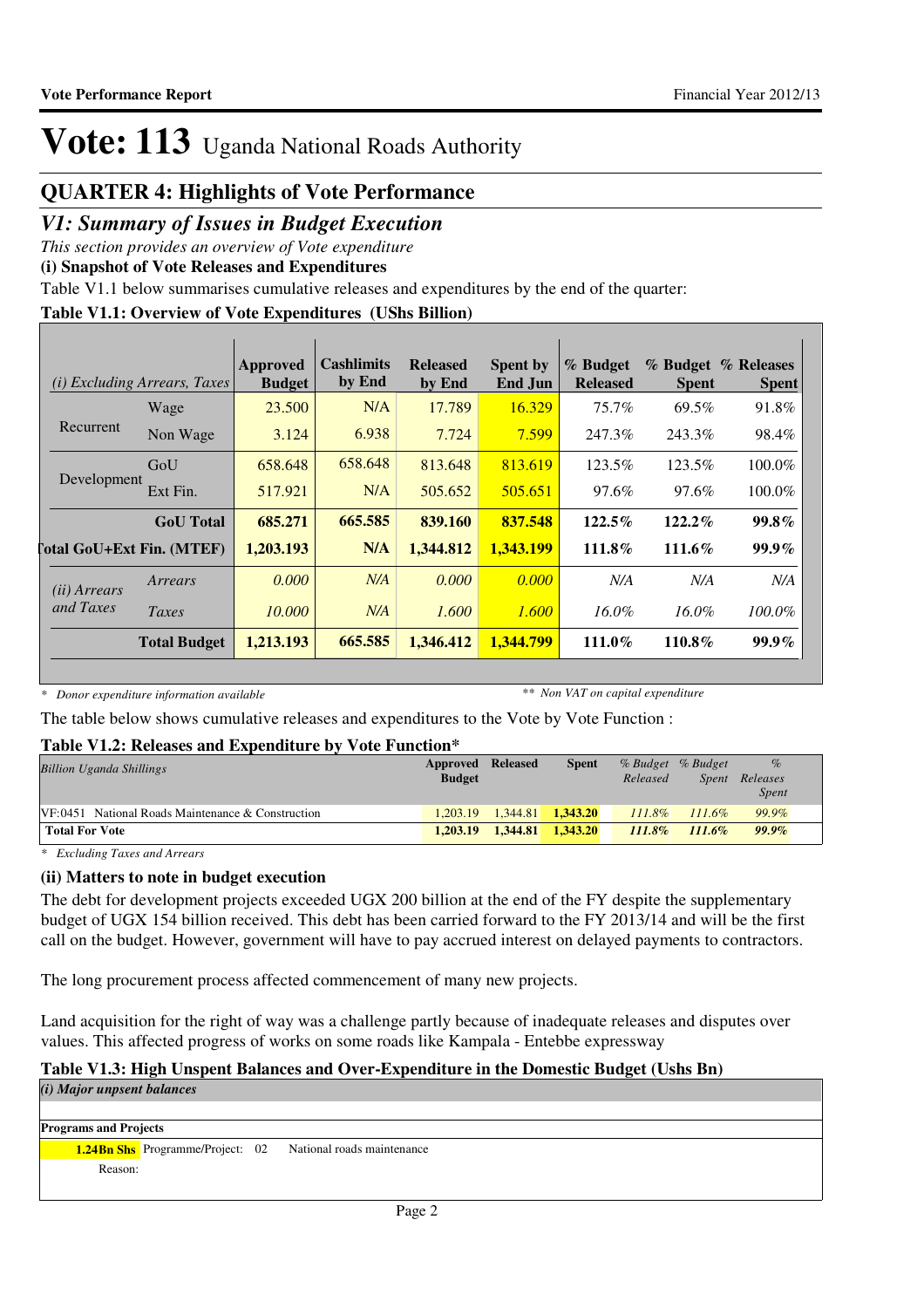### **QUARTER 4: Highlights of Vote Performance**

### *(ii) Expenditures in excess of the original approved budget*

### **Programs and Projects**

|                                         |  | <b>51.10Bn Shs</b> Programme/Project: 1056 Transport Corridor Project               |
|-----------------------------------------|--|-------------------------------------------------------------------------------------|
| Reason:                                 |  |                                                                                     |
|                                         |  | <b>23.19Bn Shs</b> Programme/Project: 1037 Upgrade Mbarara-Kikagata (70km)          |
| Reason:                                 |  |                                                                                     |
|                                         |  | <b>17.50Bn Shs</b> Programme/Project: 1033 Design Hoima - Kaiso - Tonya (85km)      |
| Reason:                                 |  |                                                                                     |
|                                         |  | <b>6.13Bn Shs</b> Programme/Project: 0267 Improvement of Ferry Services             |
| Reason:                                 |  |                                                                                     |
|                                         |  | <b>3.50Bn Shs</b> Programme/Project: 1044 Design Ishaka-Kagamba (35km)              |
| Reason:                                 |  |                                                                                     |
|                                         |  | <b>1.75Bn Shs</b> Programme/Project: 0295 Upgrade Kampala -Gayaza- Zirobwe (44.3km) |
| Reason:                                 |  |                                                                                     |
|                                         |  | <b>0.88Bn Shs</b> Programme/Project: 0265 Upgrade Atiak - Moyo-Afoji (104km)        |
| Reason:                                 |  |                                                                                     |
| <b>Excluding Taxes and Arrears</b><br>∗ |  |                                                                                     |

### *V2: Performance Highlights*

*This section provides highlights of output performance, focusing on key outputs and actions impelemented to improve section performance.*

### **Table V2.1: Key Vote Output Indicators and Expenditures\***

| Vote, Vote Function<br><b>Key Output</b>                                                 | <b>Approved Budget and</b><br><b>Planned outputs</b>                                                                               | <b>Cumulative Expenditure</b><br>and Performance                                                            | <b>Status and Reasons for</b><br>any Variation from Plans                                                              |
|------------------------------------------------------------------------------------------|------------------------------------------------------------------------------------------------------------------------------------|-------------------------------------------------------------------------------------------------------------|------------------------------------------------------------------------------------------------------------------------|
|                                                                                          | <b>Vote Function: 0451 National Roads Maintenance &amp; Construction</b>                                                           |                                                                                                             |                                                                                                                        |
| Output: 045105                                                                           | <b>Axle Load Control</b>                                                                                                           |                                                                                                             |                                                                                                                        |
| Description of Performance: 40% of vehicles weighed                                      | overloaded                                                                                                                         | Over 203,000 vehicles were<br>weighed by the end of the May.<br>54% of vehicles weighed were<br>overloaded. | The performance was affected<br>by weaknesses in the current<br>law coupled by frequent strikes<br>by Transporters.    |
| Performance Indicators:                                                                  |                                                                                                                                    |                                                                                                             |                                                                                                                        |
| % of vehicles overloaded                                                                 | 40                                                                                                                                 | 54                                                                                                          |                                                                                                                        |
| <b>Output Cost:</b>                                                                      | UShs Bn:<br>0.784                                                                                                                  | UShs Bn:<br>0.703                                                                                           | % Budget Spent:<br>89.7%                                                                                               |
| <b>Output: 045180</b>                                                                    | <b>National Road Construction/Rehabilitation (Bitumen Standard)</b>                                                                |                                                                                                             |                                                                                                                        |
|                                                                                          | Description of Performance: 78% of paved roads in fair to<br>good condition. 68% of<br>unpaved roads in fair to good<br>condition. | 77% of paved roads in fair to<br>good condition. 66% of<br>unpaved roads in fair to good<br>condition.      | The achievement for ugrading<br>roads exceeded target because<br>the contractors performed better<br>than anticipated. |
| Performance Indicators:                                                                  |                                                                                                                                    |                                                                                                             |                                                                                                                        |
| Number of Financial and<br>Technical Audits on road<br>construction works<br>undertaken* | 1                                                                                                                                  | 7                                                                                                           |                                                                                                                        |
| No. (Km) of unpaved<br>national roads upgrade to<br>bitumen standards* (equiv<br>km)     | 135                                                                                                                                | 205.6                                                                                                       |                                                                                                                        |
| % of national unpaved roads<br>in good to fair condition*                                | 68                                                                                                                                 | 66                                                                                                          |                                                                                                                        |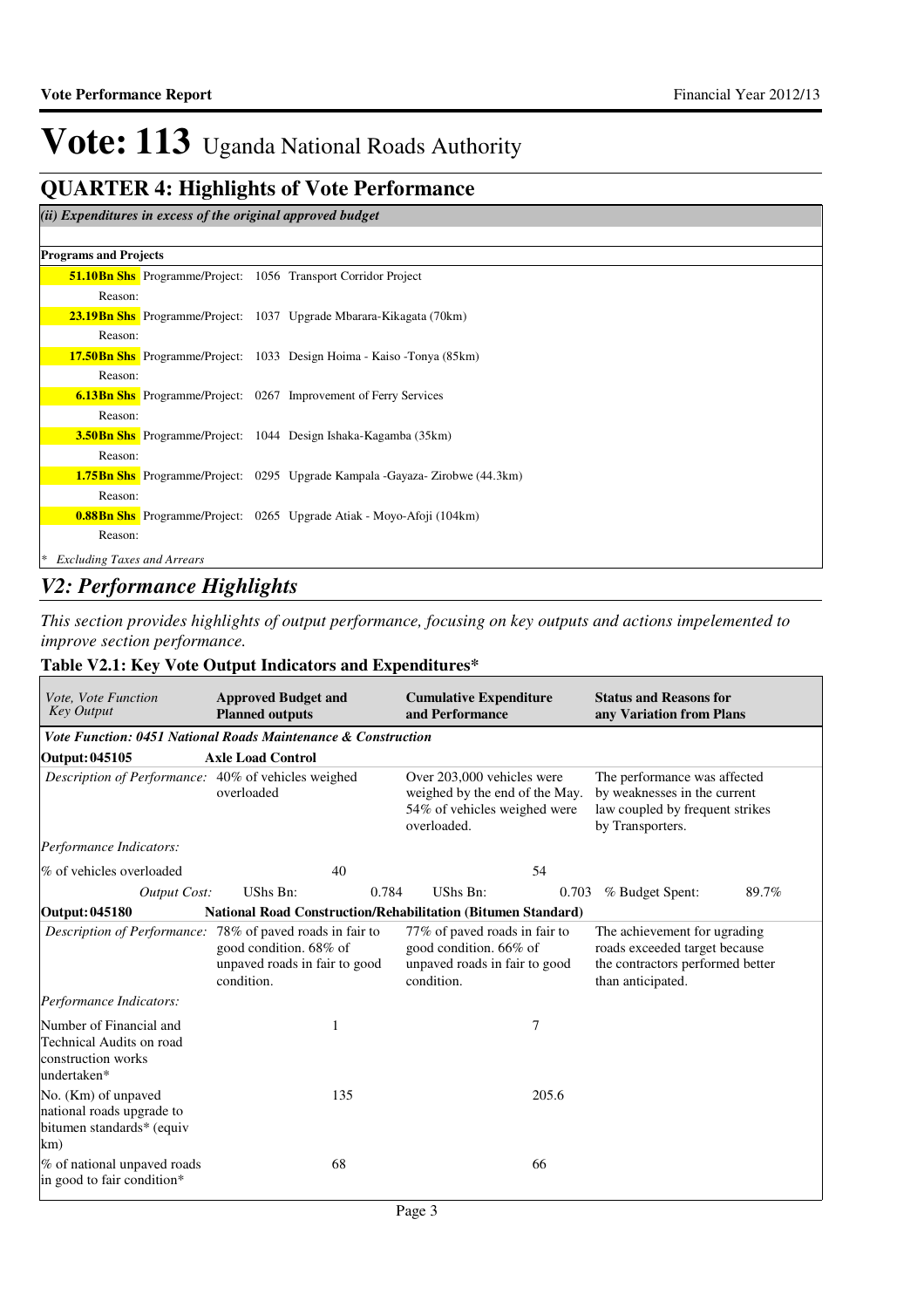## **QUARTER 4: Highlights of Vote Performance**

| Vote, Vote Function<br><b>Key Output</b>                                                                               | <b>Approved Budget and</b><br><b>Planned outputs</b>     |                                          | <b>Cumulative Expenditure</b><br>and Performance |                  | <b>Status and Reasons for</b><br>any Variation from Plans                                                                                                                                                                                                                                                                                              |                  |
|------------------------------------------------------------------------------------------------------------------------|----------------------------------------------------------|------------------------------------------|--------------------------------------------------|------------------|--------------------------------------------------------------------------------------------------------------------------------------------------------------------------------------------------------------------------------------------------------------------------------------------------------------------------------------------------------|------------------|
| % of national paved roads in<br>good to fair condition*                                                                | 78                                                       |                                          |                                                  | 77               |                                                                                                                                                                                                                                                                                                                                                        |                  |
| <b>Output Cost:</b>                                                                                                    | UShs Bn:                                                 | 986.837                                  | UShs Bn:                                         | 1,164.023        | % Budget Spent:                                                                                                                                                                                                                                                                                                                                        | 118.0%           |
| Output: 045181                                                                                                         | <b>National Road Construction/Rehabilitation (Other)</b> |                                          |                                                  |                  |                                                                                                                                                                                                                                                                                                                                                        |                  |
| Description of Performance: 160 km rehabilitated/                                                                      | reconstructed.                                           |                                          | 251.7km rehabiliatated/<br>reconstructed         |                  | The achievement for<br>rehabilitation/reconstruction of<br>roads exceeded the target<br>because most contractors<br>performed better than was<br>anticipated. For periodic<br>maintenance and routine<br>mechanized maintenance, the<br>targets were not achieved<br>because of budget cuts - Quarter<br>4 funds (UGX 43 billion) was<br>not released. |                  |
| Performance Indicators:                                                                                                |                                                          |                                          |                                                  |                  |                                                                                                                                                                                                                                                                                                                                                        |                  |
| No. Km of unpaved national<br>road maintained (Routine<br>Mechanised)*                                                 |                                                          | 11370                                    |                                                  | 10362            |                                                                                                                                                                                                                                                                                                                                                        |                  |
| No. Km of unpaved national<br>road maintained (Periodic)*                                                              | 855                                                      |                                          |                                                  | 502              |                                                                                                                                                                                                                                                                                                                                                        |                  |
| No. Km of paved national<br>road maintained (Routine<br>Mechanised)*                                                   | 1611                                                     |                                          |                                                  | 1500             |                                                                                                                                                                                                                                                                                                                                                        |                  |
| No. Km of paved national<br>road maintained (Periodic)*                                                                | 50                                                       |                                          |                                                  | $\boldsymbol{0}$ |                                                                                                                                                                                                                                                                                                                                                        |                  |
| No. (Km) of national paved<br>roads<br>Reconstructed/Rehabilitated*<br>(equiv km)                                      | 160                                                      |                                          |                                                  | 251.7            |                                                                                                                                                                                                                                                                                                                                                        |                  |
| % of expenditure for<br>maintenance excuted by<br>private sector (National<br>roads)*                                  | 80                                                       |                                          |                                                  | 80               |                                                                                                                                                                                                                                                                                                                                                        |                  |
| % of executed road<br>maintenance works excuted<br>confirmed through<br>technical/financial value for<br>money audits* | 10                                                       |                                          |                                                  | 43               |                                                                                                                                                                                                                                                                                                                                                        |                  |
| Output Cost:                                                                                                           | UShs Bn:                                                 | 0.000                                    | UShs Bn:                                         |                  | $0.000\%$ Budget Spent:                                                                                                                                                                                                                                                                                                                                | N/A              |
| <b>Vote Function Cost</b><br><b>Cost of Vote Services:</b>                                                             | <b>UShs Bn:</b><br>UShs Bn:                              | 1,203.193 UShs Bn:<br>1,203.193 UShs Bn: |                                                  |                  | 1,343.199 % Budget Spent:<br>1,343.199 % Budget Spent:                                                                                                                                                                                                                                                                                                 | 111.6%<br>111.6% |

*\* Excluding Taxes and Arrears*

Overall, the performance of upgrading roads from gravel to tarmac and rehabilitation/ reconstruction exceeded the targets. A total of 205 (km-equiv.) was upgrading to tarmac out of the planned target of 135km; and 251km were rehabilitated out of the planned target of 160km. This was attributed to two factors; (i) these were running contracts and (ii) some of the contractors performed better than anticipated. As a result, the debt for unpaid certificates for work done was over UGX 200 billion by the end of the FY 2013/14.

Procurement remained a big challenge for the new projects. Some of the planned projects did not commence because of the procurement delays including the IGG stopping some of them (Mitaano and Ntungwe Bridges.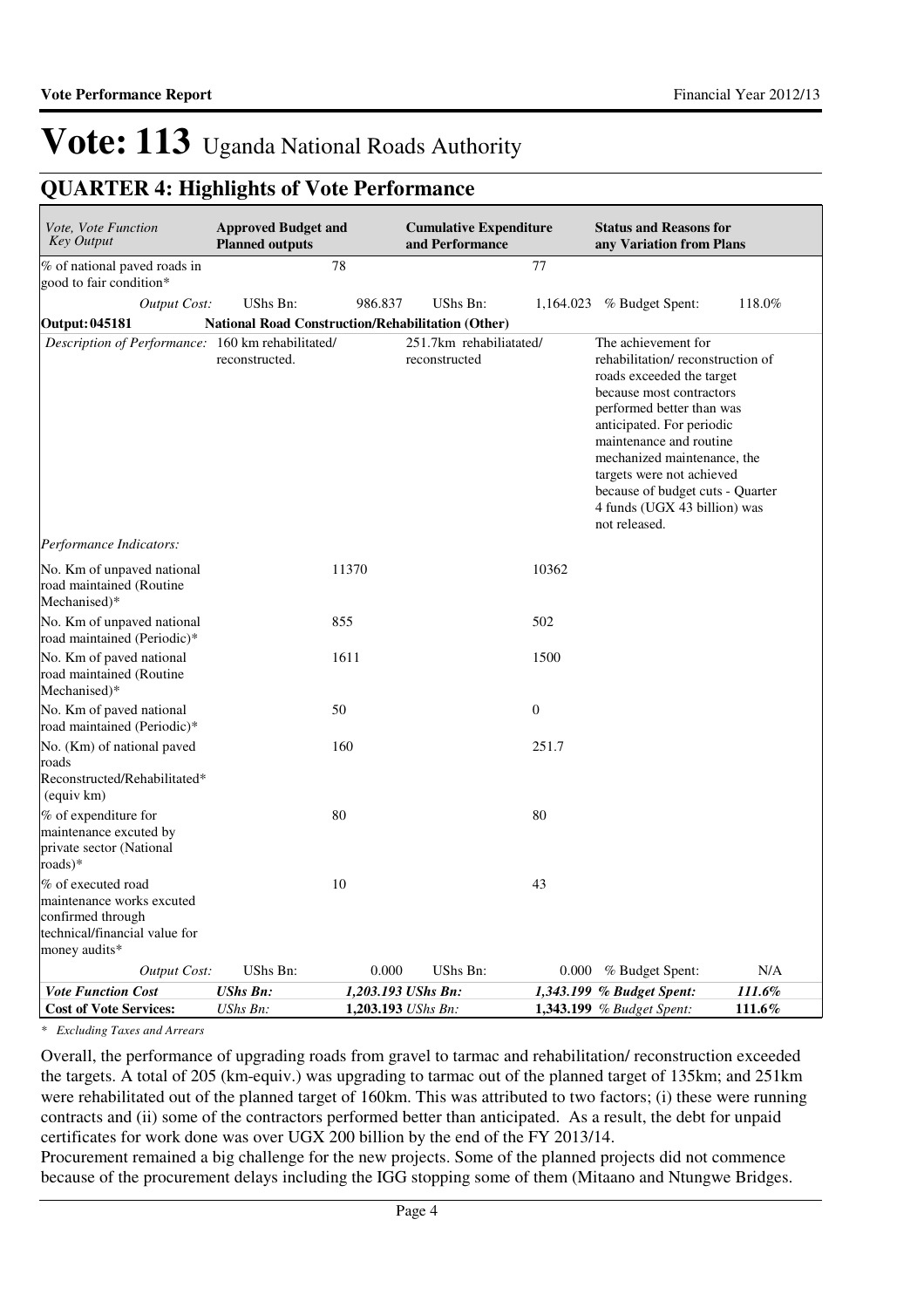## **QUARTER 4: Highlights of Vote Performance**

Road maintenance was adversely affected by budget cuts; UGX 43 billion for the fourth quarter was not released. This affected road maintenance activities and the road condition. This debt has been carried forward to next FY 2013-14.

|  |  | Table V2.2: Implementing Actions to Improve Vote Performance |  |
|--|--|--------------------------------------------------------------|--|
|--|--|--------------------------------------------------------------|--|

| <b>Planned Actions:</b>                                                                                                                                                                 | <b>Actual Actions:</b>                                                                                                                                                                                                                                                                                                                                                                                                                                                     | <b>Reasons for Variation</b>                                                       |
|-----------------------------------------------------------------------------------------------------------------------------------------------------------------------------------------|----------------------------------------------------------------------------------------------------------------------------------------------------------------------------------------------------------------------------------------------------------------------------------------------------------------------------------------------------------------------------------------------------------------------------------------------------------------------------|------------------------------------------------------------------------------------|
| Vote: 113 Uganda National Roads Authority                                                                                                                                               |                                                                                                                                                                                                                                                                                                                                                                                                                                                                            |                                                                                    |
| Vote Function: 04.51 National Roads Maintenance & Construction                                                                                                                          |                                                                                                                                                                                                                                                                                                                                                                                                                                                                            |                                                                                    |
| Automate the axle load control operations<br>(including weigh-in-motion)                                                                                                                | Procurement of two weighbridges<br>(weigh-in-motion) is ongoiong.                                                                                                                                                                                                                                                                                                                                                                                                          | The procurement process took longer than<br>was inticipated.                       |
|                                                                                                                                                                                         | Included in the Budget for FY 2013-14<br>rehabilitation of old paved roads to<br>reduce on the road maintenance<br>backlog. The roads planned for<br>rehabilitation include; Mukono -<br>Kayunga - Njeru, Fort Portal -<br>Kyenjojo, Ishaka - Katunguru,<br>Namunsi - Sironko - Muyembe, Mbale -<br>Nkokonjeru, Nansana - Busunju and<br>Pakwach - Nebbi.                                                                                                                  | Inadequate funding of road maintenance<br>affected measures to reduce the backlog. |
| Undertake independent Technical and<br>Financial Audits of projects; Develop<br>quality and cost indicators. Finalise the<br>"RED FLAGS" system, design build and<br>PPP <sub>s</sub> . | <b>Technical and value for money audits</b><br>were undertaken on; Nyakahita-Kazo,<br>Kazo-Kamwenge, Ishaka-Kagamba and<br>Mbarara-Kikagati Road projects etc.<br>The final version of the Contract<br><b>Management System ("RES FLAGS"</b><br>system) was installed and Data entry is<br>on going. For the PPPs, approval was<br>given by MoFPED to engage<br><b>International Finance Corporation</b><br>(IFC) as the Transaction advisor and<br>procurement commenced. | The target was achieved                                                            |

### *V3: Details of Releases and Expenditure*

*This section provides a comprehensive summary of the outputs delivered by the Vote and further details of Vote expenditures by Vote Function and Expenditure Item.*

### **Table V3.1: GoU Releases and Expenditure by Output\***

| <b>Billion Uganda Shillings</b>                               | Approved      | <b>Released</b> | <b>Spent</b> | $%$ GoU       | $%$ GoU       | $%$ GoU      |
|---------------------------------------------------------------|---------------|-----------------|--------------|---------------|---------------|--------------|
|                                                               | <b>Budget</b> |                 |              | <b>Budget</b> | <b>Budget</b> | Releases     |
|                                                               |               |                 |              | Released      | Spent         | <i>Spent</i> |
| VF:0451 National Roads Maintenance & Construction             | 685.27        | 839.16          | 837.55       | 122.5%        | $122.2\%$     | $99.8\%$     |
| Class: Outputs Provided                                       | 31.78         | 30.67           | 29.09        | $96.5\%$      | $91.5\%$      | 94.8%        |
| 045101 Monitoring and Capacity Building Support               | 5.93          | 5.57            | 5.55         | 93.9%         | 93.7%         | 99.7%        |
| 045102 UNRA Support Services                                  | 10.90         | 10.62           | 10.27        | 97.4%         | 94.2%         | 96.7%        |
| 045103 Maintenance of paved national roads                    | 2.15          | 2.15            | 2.09         | $100.0\%$     | $97.2\%$      | 97.2%        |
| 045104 Maintenance of unpaved national roads                  | 10.80         | 10.80           | 9.69         | $100.0\%$     | 89.8%         | 89.8%        |
| 045105 Axle Load Control                                      | 0.78          | 0.73            | 0.70         | $92.5\%$      | 89.7%         | 97.0%        |
| 045106 Ferry Services                                         | 1.22          | 0.81            | 0.78         | 66.4%         | 63.6%         | 95.8%        |
| Class: Capital Purchases                                      | 653.49        | 808.49          | 808.46       | $123.7\%$     | 123.7%        | $100.0\%$    |
| 045171 Acquisition of Land by Government                      | 71.67         | 106.23          | 106.23       | 148.2%        | 148.2%        | $100.0\%$    |
| 045172 Government Buildings and Administrative Infrastructure | 3.00          | 3.00            | 3.00         | $100.0\%$     | $100.0\%$     | $100.0\%$    |
| 045174 Major Bridges                                          | 26.00         | 28.63           | 28.63        | $110.1\%$     | $110.1\%$     | $100.0\%$    |
| $ 045177 $ Purchase of Specialised Machinery & Equipment      | 8.00          | 8.00            | 8.00         | $100.0\%$     | $100.0\%$     | 100.0%       |
|                                                               |               |                 |              |               |               |              |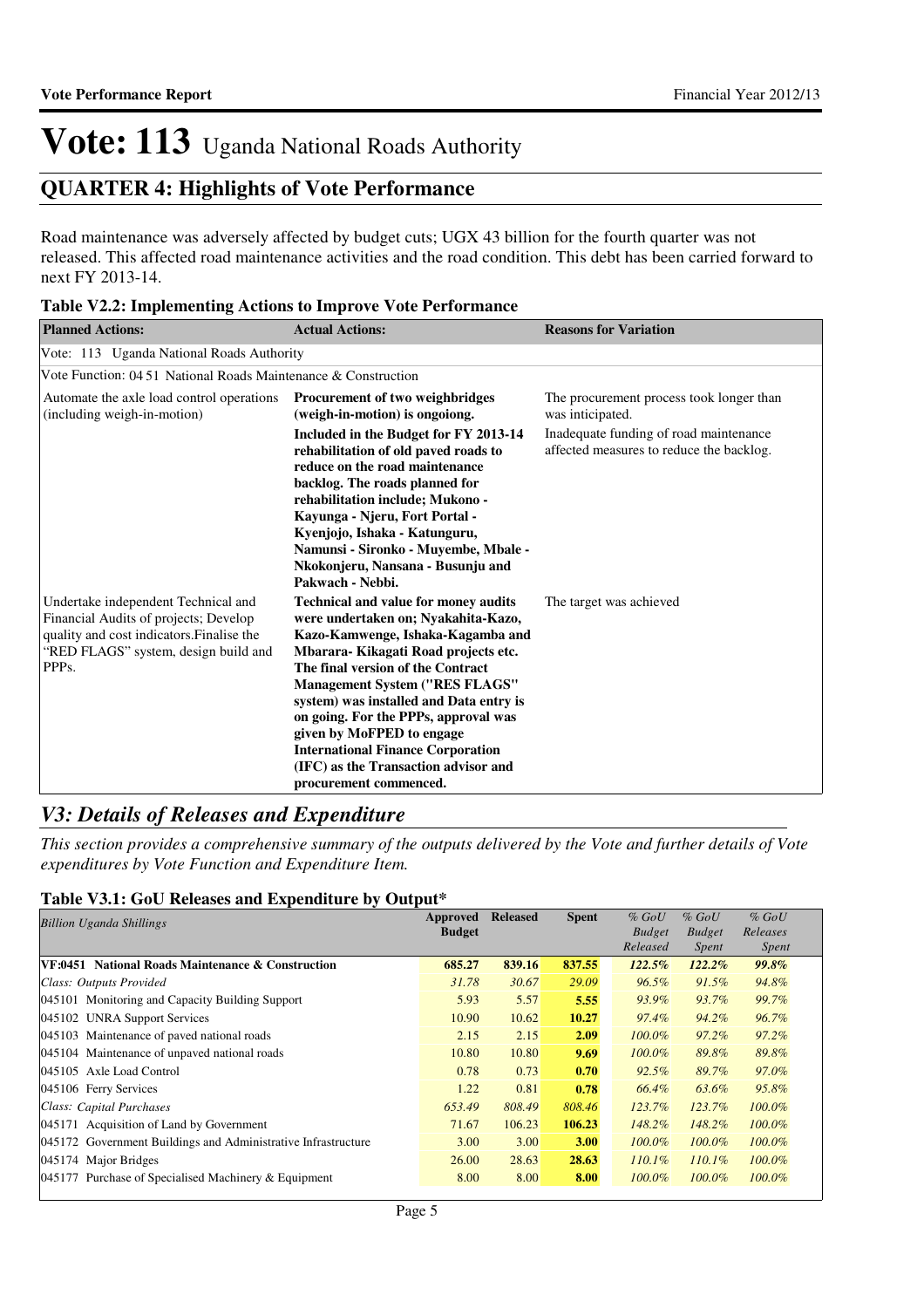## **QUARTER 4: Highlights of Vote Performance**

| <b>Billion Uganda Shillings</b>                                     | <b>Approved Released</b><br><b>Budget</b> |        | <b>Spent</b> | $%$ GoU<br><b>Budget</b><br>Released | $%$ GoU<br><b>Budget</b><br><b>Spent</b> | $%$ GoU<br>Releases<br><i>Spent</i> |  |
|---------------------------------------------------------------------|-------------------------------------------|--------|--------------|--------------------------------------|------------------------------------------|-------------------------------------|--|
| 045180 National Road Construction/Rehabilitation (Bitumen Standard) | 544.82                                    | 662.63 | 662.60       | $121.6\%$                            | $121.6\%$                                | $100.0\%$                           |  |
| <b>Total For Vote</b>                                               | 685.27                                    | 839.16 | 837.55       | $122.5\%$                            | $122.2\%$                                | 99.8%                               |  |

*\* Excluding Taxes and Arrears*

### **Table V3.2: 2012/13 GoU Expenditure by Item**

| <b>Billion Uganda Shillings</b>                          | Approved<br><b>Budget</b> | <b>Releases</b> | <b>Expend-</b><br>iture | % Budged<br><b>Released</b> | % Budget<br><b>Spent</b> | %Releases<br>Spent |
|----------------------------------------------------------|---------------------------|-----------------|-------------------------|-----------------------------|--------------------------|--------------------|
| <b>Output Class: Outputs Provided</b>                    | 31.77                     | 30.66           | 29.08                   | 96.5%                       | 91.5%                    | 94.8%              |
| 211101 General Staff Salaries                            | 23.50                     | 17.79           | 16.33                   | 75.7%                       | 69.5%                    | 91.8%              |
| 212101 Social Security Contributions (NSSF)              | 0.00                      | 2.20            | 2.20                    | N/A                         | N/A                      | 100.0%             |
| 213001 Medical Expenses(To Employees)                    | 0.00                      | 1.20            | 1.20                    | N/A                         | N/A                      | 100.0%             |
| 213004 Gratuity Payments                                 | 0.00                      | 1.20            | 1.20                    | N/A                         | N/A                      | 100.0%             |
| 221001 Advertising and Public Relations                  | 0.05                      | 0.05            | 0.05                    | 100.0%                      | 100.0%                   | 100.0%             |
| 221002 Workshops and Seminars                            | 0.30                      | 0.30            | 0.30                    | 100.0%                      | 100.0%                   | 100.0%             |
| 221003 Staff Training                                    | 0.56                      | 0.56            | 0.47                    | 100.0%                      | 84.6%                    | 84.6%              |
| 221005 Hire of Venue (chairs, projector etc)             | 0.02                      | 0.02            | 0.02                    | 100.0%                      | 100.0%                   | 100.0%             |
| 221007 Books, Periodicals and Newspapers                 | 0.07                      | 0.07            | 0.07                    | 100.0%                      | 100.0%                   | 100.0%             |
| 221008 Computer Supplies and IT Services                 | 0.40                      | 0.40            | 0.44                    | 100.0%                      | 110.7%                   | 110.7%             |
| 221009 Welfare and Entertainment                         | 0.06                      | 0.06            | 0.06                    | 100.0%                      | 100.0%                   | 100.0%             |
| 221011 Printing, Stationery, Photocopying and Binding    | 0.12                      | 0.12            | 0.05                    | 100.0%                      | 44.4%                    | 44.4%              |
| 221016 IFMS Recurrent Costs                              | 0.07                      | 0.07            | 0.07                    | 100.0%                      | 100.0%                   | 100.0%             |
| 222001 Telecommunications                                | 0.07                      | 0.07            | 0.07                    | 100.0%                      | 100.0%                   | 100.0%             |
| 222002 Postage and Courier                               | 0.03                      | 0.03            | 0.03                    | 100.0%                      | 100.0%                   | 100.0%             |
| 223005 Electricity                                       | 0.12                      | 0.12            | 0.12                    | 100.0%                      | 100.0%                   | 100.0%             |
| 223006 Water                                             | 0.12                      | 0.12            | 0.12                    | 100.0%                      | 100.0%                   | 100.0%             |
| 225001 Consultancy Services- Short-term                  | 4.96                      | 4.96            | 4.96                    | 100.0%                      | 100.0%                   | 100.0%             |
| 227001 Travel Inland                                     | 0.38                      | 0.38            | 0.37                    | 100.0%                      | 96.5%                    | 96.5%              |
| 227002 Travel Abroad                                     | 0.15                      | 0.15            | 0.15                    | 100.0%                      | 100.0%                   | 100.0%             |
| 227004 Fuel, Lubricants and Oils                         | 0.40                      | 0.40            | 0.40                    | 100.0%                      | 100.0%                   | 100.0%             |
| 228002 Maintenance - Vehicles                            | 0.40                      | 0.40            | 0.40                    | 100.0%                      | 100.0%                   | 100.0%             |
| <b>Output Class: Outputs Funded</b>                      | 0.01                      | 0.01            | 0.01                    | 100.0%                      | 100.0%                   | 100.0%             |
| 263322 Conditional transfers to Contr                    | 0.01                      | 0.01            | 0.01                    | 100.0%                      | 100.0%                   | 100.0%             |
| <b>Output Class: Capital Purchases</b>                   | 663.49                    | 810.09          | 810.06                  | 122.1%                      | 122.1%                   | 100.0%             |
| 231001 Non-Residential Buildings                         | 3.00                      | 3.00            | 3.00                    | 100.0%                      | 100.0%                   | 100.0%             |
| 231003 Roads and Bridges                                 | 541.82                    | 652.79          | 652.76                  | 120.5%                      | 120.5%                   | 100.0%             |
| 231005 Machinery and Equipment                           | 8.00                      | 8.00            | 8.00                    | 100.0%                      | 100.0%                   | 100.0%             |
| 231007 Other Structures                                  | 1.00                      | 1.00            | <b>1.00</b>             | 100.0%                      | 100.0%                   | 100.0%             |
| 281503 Engineering and Design Studies and Plans for Capi | 48.50                     | 48.50           | 48.50                   | 100.0%                      | 100.0%                   | 100.0%             |
| 281504 Monitoring, Supervision and Appraisal of Capital  | 19.50                     | 28.97           | 28.97                   | 148.6%                      | 148.6%                   | 100.0%             |
| 311101 Land                                              | 31.67                     | 66.23           | 66.23                   | 209.1%                      | 209.1%                   | 100.0%             |
| 312206 Gross Tax                                         | 10.00                     | 1.60            | <b>1.60</b>             | 16.0%                       | $16.0\%$                 | 100.0%             |
| <b>Grand Total:</b>                                      | 695.27                    | 840.76          | 839.15                  | 120.9%                      | 120.7%                   | 99.8%              |
| <b>Total Excluding Taxes and Arrears:</b>                | 685.27                    | 839.16          | 837.55                  | 122.5%                      | 122.2%                   | 99.8%              |

### **Table V3.3: GoU Releases and Expenditure by Project and Programme\***

| <b>Billion Uganda Shillings</b>                          | Approved<br><b>Budget</b> | <b>Released</b> | <b>Spent</b> | $%$ GoU<br><b>Budget</b> | $%$ GoU<br><b>Budget</b> | $%$ GoU<br>Releases |  |
|----------------------------------------------------------|---------------------------|-----------------|--------------|--------------------------|--------------------------|---------------------|--|
|                                                          |                           |                 |              | Released                 | <i>Spent</i>             | <i>Spent</i>        |  |
| <b>VF:0451</b> National Roads Maintenance & Construction | 685.27                    | 839.16          | 837.55       | $122.5\%$                | $122.2\%$                | 99.8%               |  |
| <b>Recurrent Programmes</b>                              |                           |                 |              |                          |                          |                     |  |
| 101<br>Finance and Administration                        | 10.58                     | 10.58           | 10.27        | $100.0\%$                | $97.1\%$                 | $97.1\%$            |  |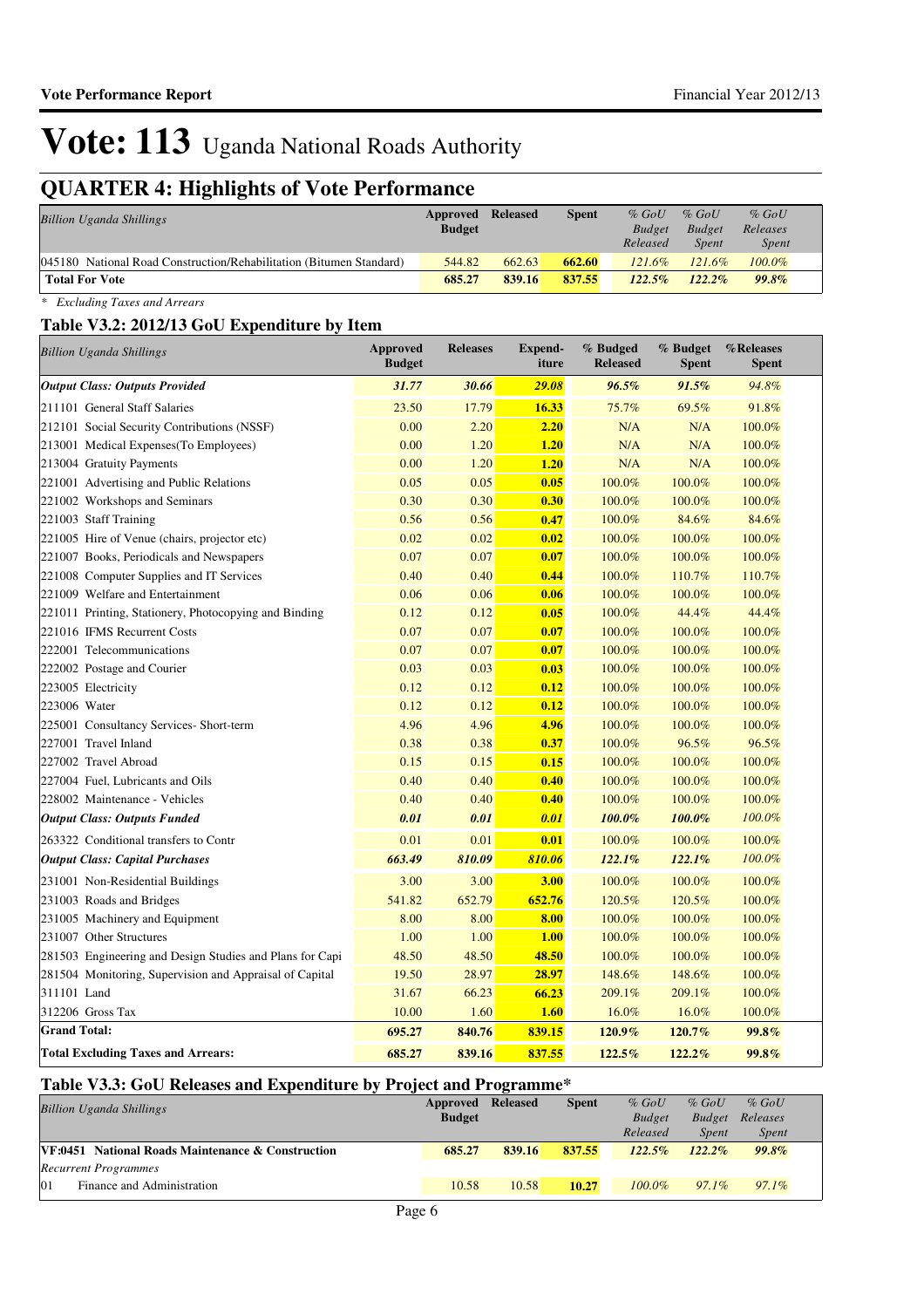## **QUARTER 4: Highlights of Vote Performance**

|      | <b>Billion Uganda Shillings</b>                    | Approved<br><b>Budget</b> | <b>Released</b> | <b>Spent</b> | $%$ $GoU$<br><b>Budget</b><br>Released | $%$ $GoU$<br><b>Budget</b><br>Spent | $%$ $GoU$<br>Releases<br>Spent |
|------|----------------------------------------------------|---------------------------|-----------------|--------------|----------------------------------------|-------------------------------------|--------------------------------|
| 02   | National roads maintenance                         | 15.62                     | 14.70           | 13.46        | 94.2%                                  | 86.2%                               | 91.6%                          |
| 03   | <b>National Roads Construction</b>                 | 0.42                      | 0.22            | 0.19         | 52.7%                                  | 45.3%                               | 85.9%                          |
|      | <b>Development Projects</b>                        |                           |                 |              |                                        |                                     |                                |
| 0265 | Upgrade Atiak - Moyo-Afoji (104km)                 | 5.00                      | 5.88            | 5.88         | 117.5%                                 | 117.5%                              | 100.0%                         |
| 0267 | <b>Improvement of Ferry Services</b>               | 8.00                      | 14.13           | 14.13        | 176.6%                                 | 176.6%                              | 100.0%                         |
| 0268 | Kampala Northern Bypass (17km)                     | 0.50                      | 0.50            | 0.50         | 100.0%                                 | 100.0%                              | 100.0%                         |
| 0278 | Upgrade Kabale - Kisoro - Bunagana/ Kyanika (98km) | 16.00                     | 19.06           | 19.06        | 119.1%                                 | 119.1%                              | 100.0%                         |
| 0285 | Upgrade Matugga - Semuto - Kapeeka (41km)          | 3.00                      | 3.00            | 3.00         | $100.0\%$                              | 100.0%                              | 100.0%                         |
| 0294 | <b>External Audit Services</b>                     | 1.50                      | 1.50            | 1.50         | $100.0\%$                              | 100.0%                              | 100.0%                         |
| 0295 | Upgrade Kampala -Gayaza- Zirobwe (44.3km)          | 10.00                     | 11.75           | 11.75        | 117.5%                                 | 117.5%                              | 100.0%                         |
| 0298 | Accident black spots on Jinja - Kampala            | 0.50                      | 0.50            | 0.50         | 100.0%                                 | 100.0%                              | 100.0%                         |
| 0321 | Upgrade Fort Portal - Budibugyo - Lamia (104km)    | 12.47                     | 21.22           | 21.22        | 170.2%                                 | 170.2%                              | 100.0%                         |
| 0954 | Design Muyembe-Moroto - Kotido (290km)             | 42.00                     | 42.44           | 42.44        | 101.0%                                 | 101.0%                              | 100.0%                         |
| 0955 | Upgrade Nyakahita-Ibanda-Fort Portal (208km)       | 14.00                     | 14.00           | 14.00        | 100.0%                                 | 100.0%                              | 100.0%                         |
| 0957 | Design the New Nile Bridge at Jinja                | 7.50                      | 7.50            | 7.50         | 100.0%                                 | 100.0%                              | 100.0%                         |
| 1031 | Upgrade Gulu - Atiak - Bibia/ Nimule (104km)       | 1.00                      | 1.35            | 1.35         | 135.0%                                 | 135.0%                              | 100.0%                         |
| 1032 | Upgrade Vurra - Arua - Koboko - Oraba (92km)       | 5.00                      | 7.71            | 7.71         | 154.3%                                 | 154.3%                              | 100.0%                         |
| 1033 | Design Hoima - Kaiso -Tonya (85km)                 | 45.00                     | 62.50           | 62.50        | 138.9%                                 | 138.9%                              | 100.0%                         |
| 1037 | Upgrade Mbarara-Kikagata (70km)                    | 44.00                     | 67.19           | 67.19        | 152.7%                                 | 152.7%                              | 100.0%                         |
| 1038 | Design Ntungamo-Mirama Hills (37km)                | 4.00                      | 4.00            | 4.00         | 100.0%                                 | 100.0%                              | 100.0%                         |
| 1044 | Design Ishaka-Kagamba (35km)                       | 22.00                     | 25.50           | 25.50        | 115.9%                                 | 115.9%                              | 100.0%                         |
| 1056 | <b>Transport Corridor Project</b>                  | 300.42                    | 359.92          | 359.91       | 119.8%                                 | 119.8%                              | 100.0%                         |
| 1104 | Construct Selected Bridges (BADEA)                 | 14.00                     | 15.75           | 15.75        | 112.5%                                 | 112.5%                              | 100.0%                         |
| 1105 | Road Sector Institu. Capacity Dev. Proj.           | 12.76                     | 12.76           | 12.76        | 100.0%                                 | 100.0%                              | 100.0%                         |
| 1158 | Reconstruction of Mbarara-Katuna road (155 Km)     | 5.00                      | 15.50           | 15.50        | 310.0%                                 | 310.0%                              | 100.0%                         |
| 1180 | Kampala Entebbe Express Highway                    | 85.00                     | 100.00          | 99.97        | 117.6%                                 | 117.6%                              | 100.0%                         |
|      | <b>Total For Vote</b>                              | 685.27                    | 839.16          | 837.55       | 122.5%                                 | 122.2%                              | 99.8%                          |

*\* Excluding Taxes and Arrears*

### **Table V3.4: External Financing Releases and Expenditure by Project and Programme\***

|      | <b>Billion Uganda Shillings</b>                    | <b>Approved</b><br><b>Budget</b> | <b>Released</b> | <b>Spent</b> | $%$ $GoU$<br><b>Budget</b><br>Released | $%$ GoU<br><b>Budget</b><br><i>Spent</i> | $%$ GoU<br>Releases<br>Spent |
|------|----------------------------------------------------|----------------------------------|-----------------|--------------|----------------------------------------|------------------------------------------|------------------------------|
|      | VF:0451 National Roads Maintenance & Construction  | 517.92                           | 505.65          | 505.65       | $97.6\%$                               | 97.6%                                    | $100.0\%$                    |
|      | <b>Development Projects</b>                        |                                  |                 |              |                                        |                                          |                              |
| 0268 | Kampala Northern Bypass (17km)                     | 27.79                            | 0.00            | 0.00         | $0.0\%$                                | 0.0%                                     | N/A                          |
| 0278 | Upgrade Kabale - Kisoro - Bunagana/ Kyanika (98km) | 26.00                            | 0.00            | 0.00         | $0.0\%$                                | 0.0%                                     | N/A                          |
| 0294 | <b>External Audit Services</b>                     | 2.20                             | 0.00            | 0.00         | $0.0\%$                                | 0.0%                                     | N/A                          |
| 0315 | Reconstruct Masaka - Mbarara (154km)               | 2.28                             | 88.49           | 88.49        | 3881.4%                                | 3881.4%                                  | 100.0%                       |
| 0321 | Upgrade Fort Portal - Budibugyo - Lamia (104km)    | 36.06                            | 33.29           | 33.29        | 92.3%                                  | 92.3%                                    | 100.0%                       |
| 0955 | Upgrade Nyakahita-Ibanda-Fort Portal (208km)       | 53.77                            | 81.19           | 81.19        | 151.0%                                 | 151.0%                                   | 100.0%                       |
| 0956 | National paved road maintenace backlog (200km)     | 0.40                             | 0.70            | 0.70         | 175.3%                                 | 175.3%                                   | 100.0%                       |
| 0957 | Design the New Nile Bridge at Jinja                | 52.51                            | 0.00            | 0.00         | $0.0\%$                                | $0.0\%$                                  | N/A                          |
| 1031 | Upgrade Gulu - Atiak - Bibia/ Nimule (104km)       | 36.00                            | 26.13           | 26.13        | 72.6%                                  | 72.6%                                    | 100.0%                       |
| 1032 | Upgrade Vurra - Arua - Koboko - Oraba (92km)       | 39.56                            | 34.90           | 34.90        | 88.2%                                  | 88.2%                                    | 100.0%                       |
| 1038 | Design Ntungamo-Mirama Hills (37km)                | 13.05                            | 0.00            | 0.00         | $0.0\%$                                | 0.0%                                     | N/A                          |
| 1099 | Design for Reconstruction of Tororo - Soroti road  | 1.50                             | 0.00            | 0.00         | $0.0\%$                                | 0.0%                                     | N/A                          |
| 1100 | Design for reconst of Lira - Kamudini - Gulu road  | 1.50                             | 0.00            | 0.00         | $0.0\%$                                | 0.0%                                     | N/A                          |
| 1104 | Construct Selected Bridges (BADEA)                 | 14.99                            | 0.00            | 0.00         | $0.0\%$                                | 0.0%                                     | N/A                          |
| 1105 | Road Sector Institu. Capacity Dev. Proj.           | 6.20                             | 3.35            | 3.35         | 54.1%                                  | 54.1%                                    | 100.0%                       |
| 1158 | Reconstruction of Mbarara-Katuna road (155 Km)     | 49.32                            | 51.47           | 51.47        | $104.4\%$                              | 104.4%                                   | 100.0%                       |
| 1175 | Kayunga-Galiraya (111Km)                           | 1.50                             | 0.00            | 0.00         | $0.0\%$                                | 0.0%                                     | N/A                          |
| 1176 | Hoima-Wanseko Road (83Km)                          | 1.50                             | 0.00            | 0.00         | $0.0\%$                                | 0.0%                                     | N/A                          |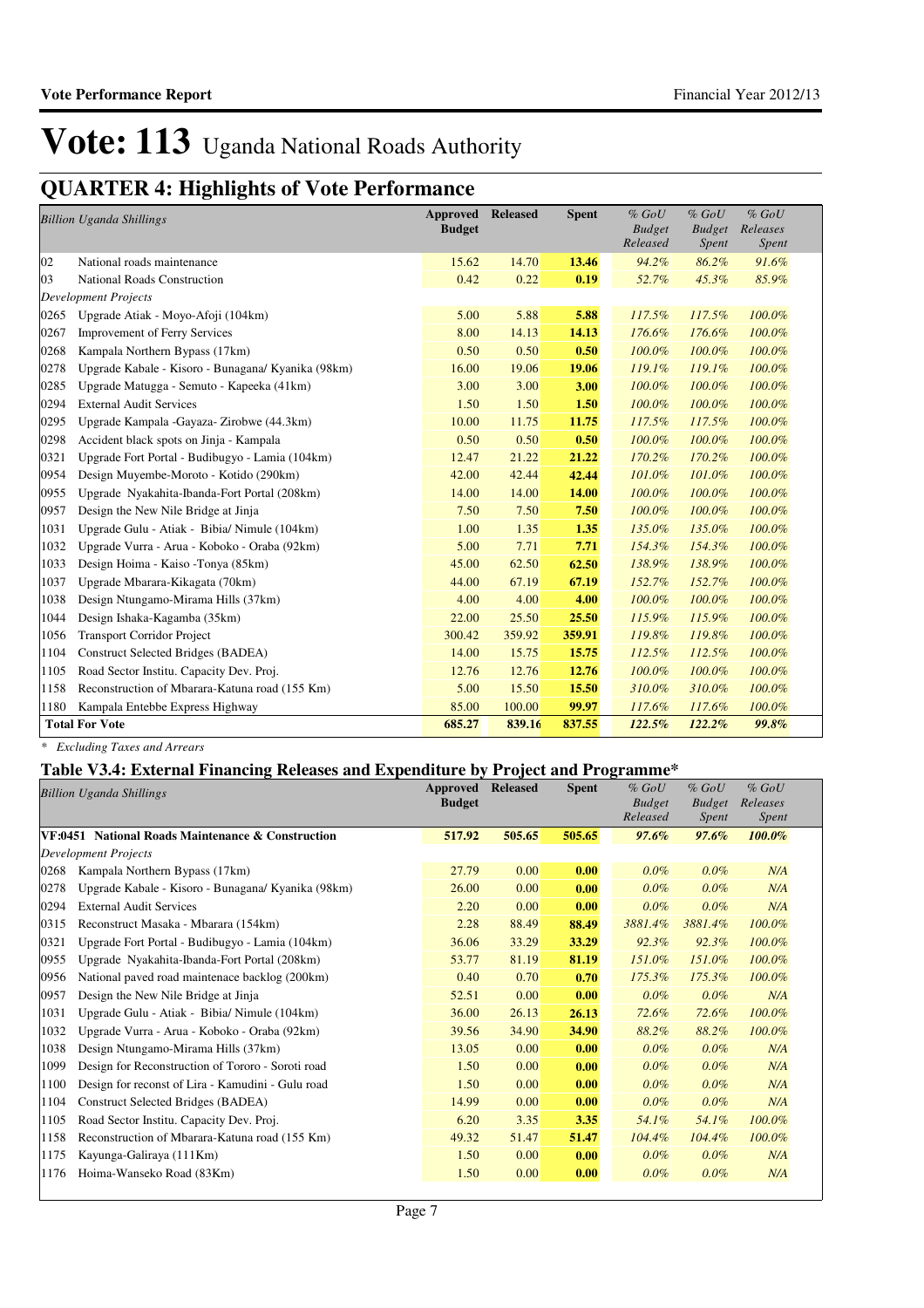## **QUARTER 4: Highlights of Vote Performance**

| 1180<br>Highway.<br>. Entebbe Express<br>Kampala | 1.80   | 186.12 | 186.12 | 122<br>$-2.6\%$ | $122.6\%$ | 100.0% |  |
|--------------------------------------------------|--------|--------|--------|-----------------|-----------|--------|--|
| <b>Total For Vote</b>                            | 517.92 | 505.65 | 505.65 | $97.6\%$        | $97.6\%$  | 100.0% |  |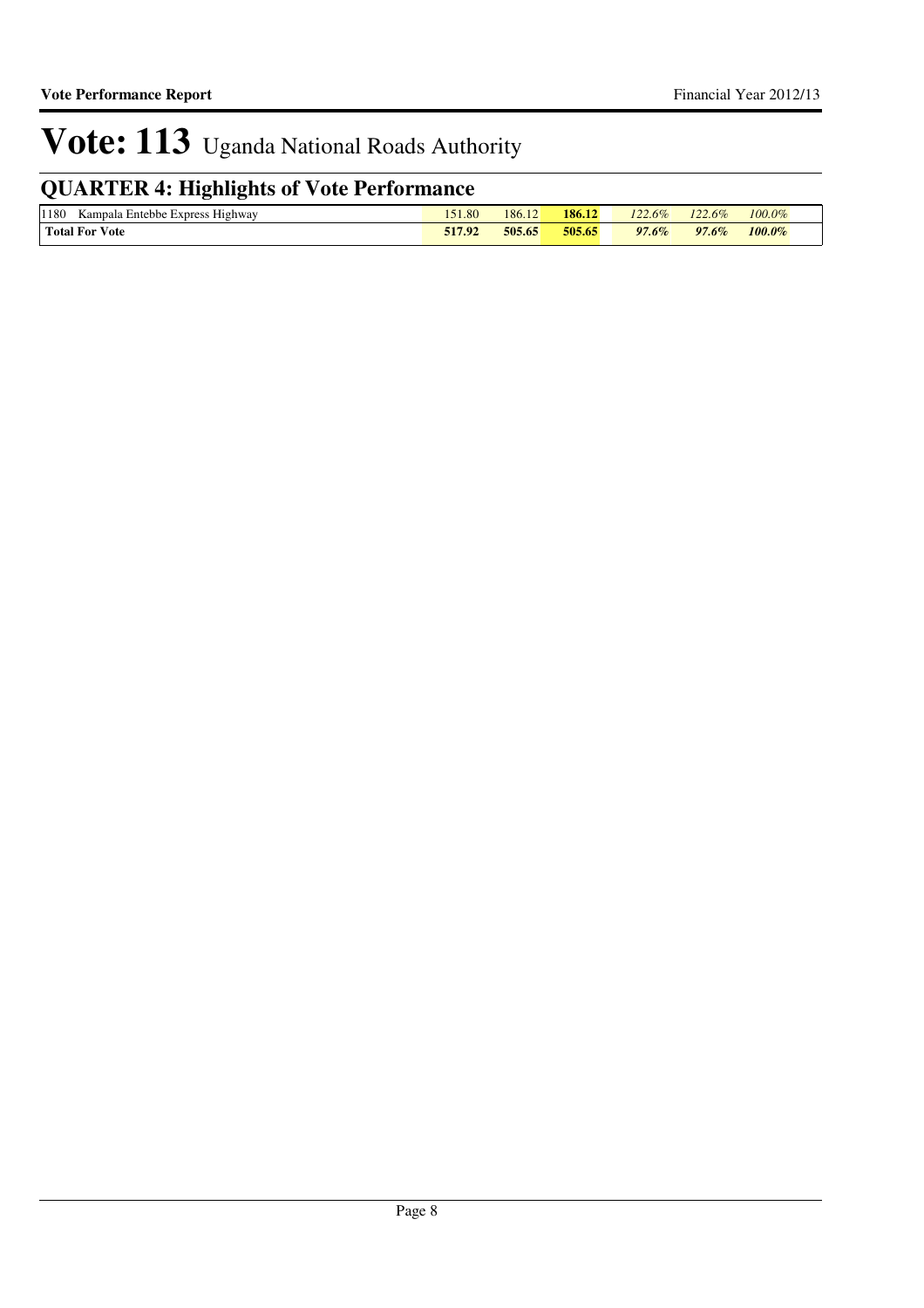### **QUARTER 4: Cumulative Outputs and Expenditure by End of Quarter**

| <b>Annual Planned Outputs and Cumulative Outputs Achieved by End of</b> | Cumulative Expenditures made by the End of the Quarter to |               |
|-------------------------------------------------------------------------|-----------------------------------------------------------|---------------|
| <b>Ouarter</b> (Quantity and Location)                                  | <b>Deliver Cumulative Outputs</b>                         | UShs Thousand |

### **Vote Function: 0451 National Roads Maintenance & Construction**

*Recurrent Programmes*

*Programme 01 Finance and Administration*

*Outputs Provided*

#### **04 5101 Monitoring and Capacity Building Support Output:**

|                                                                   | <b>Item</b>                                              | <b>Spent</b> |
|-------------------------------------------------------------------|----------------------------------------------------------|--------------|
| Annual Planned Outputs:                                           | 221002 Workshops and Seminars                            | 50,597       |
| 30 staff members trained in various courses.                      | 221003 Staff Training                                    | 254,087      |
|                                                                   | 221007 Books, Periodicals and Newspapers                 | 50,000       |
| Monitoring Inspections carried out on all ongoing contracts.      | 221008 Computer Supplies and IT Services                 | 247,481      |
| Assorted computer software procured.                              | 221011 Printing, Stationery, Photocopying and<br>Binding | 54,563       |
| Assorted Computer hardware procured Assorted furniture for the up | 222001 Telecommunications                                | 50,000       |
| country stations procured.                                        | 222002 Postage and Courier                               | 20,000       |
|                                                                   | 223005 Electricity                                       | 50,000       |
| Vehicle fleet operated and maintained                             | 223006 Water                                             | 50,000       |
| Cumulatie Outputs Achieved by the end of the Ouarter:             | 227001 Travel Inland                                     | 50,000       |
| 224 staff members were trained in various courses.                |                                                          |              |
|                                                                   |                                                          |              |

**Monitoring inspections were carried out on all ongoing development projects and maintenance works.** 

**Computer hardware were procured and delivered.**

**Assorted furniture for the up country stations was procured and delivered**

#### **Vehicles were operated and maintained**

*Reasons for Variation in performance*

Target was achieved

| 876,727 | <b>Total</b>              |
|---------|---------------------------|
| 0       | <b>Wage Recurrent</b>     |
| 876,727 | <b>Non Wage Recurrent</b> |
|         | <b>NTR</b>                |

#### **04 5102 UNRA Support Services Output:**

| <b>Item</b>                                  | <b>Spent</b> |
|----------------------------------------------|--------------|
| 211101 General Staff Salaries                | 6,173,333    |
| 213001 Medical Expenses (To Employees)       | 1,200,000    |
| 221001 Advertising and Public Relations      | 50,000       |
| 221002 Workshops and Seminars                | 50,000       |
| 221003 Staff Training                        | 215,721      |
| 221005 Hire of Venue (chairs, projector etc) | 20,000       |
| 221007 Books, Periodicals and Newspapers     | 20,000       |
| 221008 Computer Supplies and IT Services     | 195,274      |
| 221009 Welfare and Entertainment             | 60,000       |
| 221016 IFMS Recurrent Costs                  | 70,000       |
| 222001 Telecommunications                    | 20,000       |
| 222002 Postage and Courier                   | 5,000        |
| 223005 Electricity                           | 70,000       |
| 223006 Water                                 | 70,000       |
| 227001 Travel Inland                         | 216,716      |
| 227002 Travel Abroad                         | 150,000      |
|                                              |              |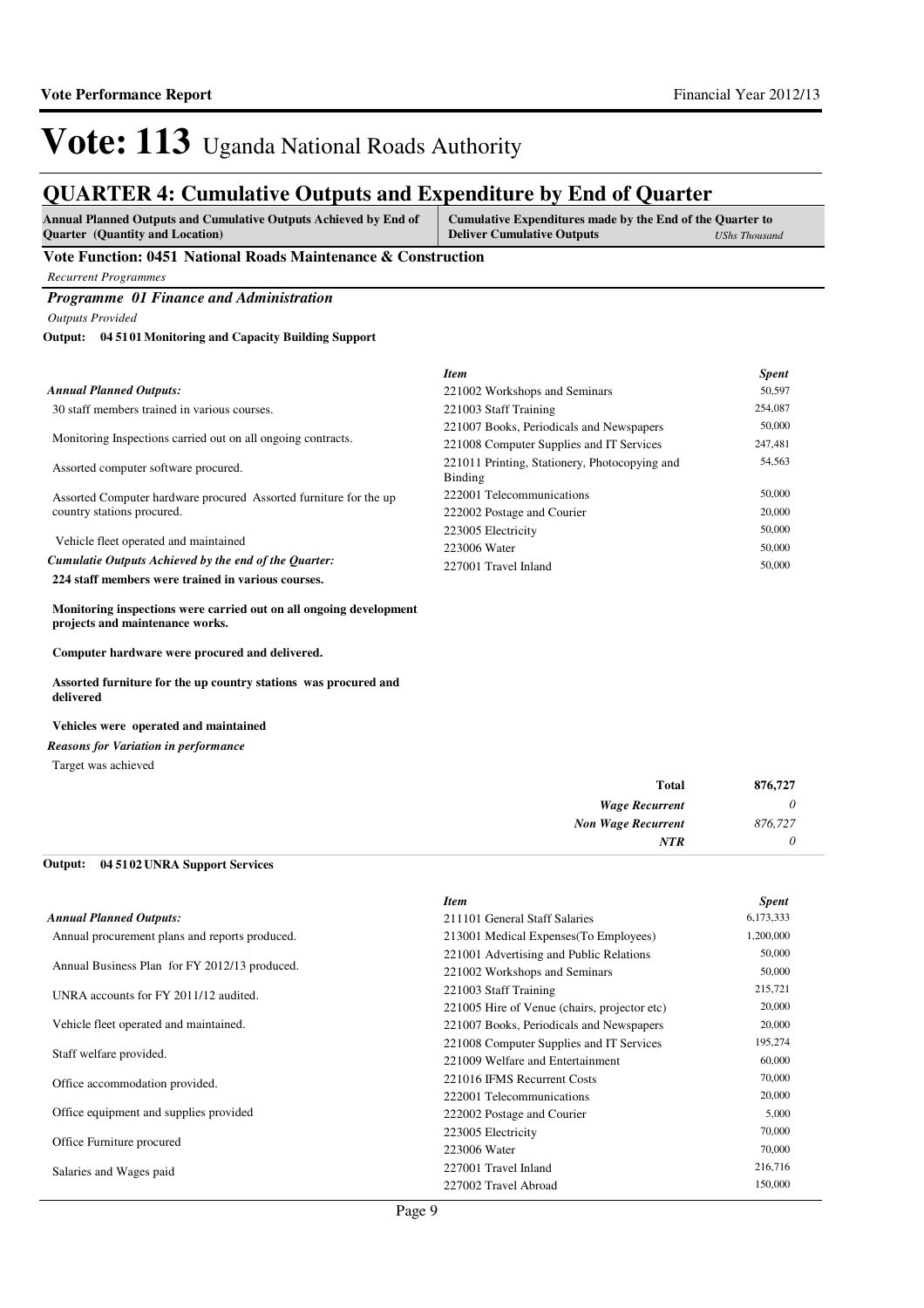*0*

*NTR*

## Vote: 113 Uganda National Roads Authority

| <b>Annual Planned Outputs and Cumulative Outputs Achieved by End of</b><br><b>Quarter</b> (Quantity and Location)                                                                                              | Cumulative Expenditures made by the End of the Quarter to<br><b>Deliver Cumulative Outputs</b>             | <b>UShs Thousand</b>         |  |
|----------------------------------------------------------------------------------------------------------------------------------------------------------------------------------------------------------------|------------------------------------------------------------------------------------------------------------|------------------------------|--|
| Vote Function: 0451 National Roads Maintenance & Construction                                                                                                                                                  |                                                                                                            |                              |  |
| <b>Recurrent Programmes</b>                                                                                                                                                                                    |                                                                                                            |                              |  |
| Programme 01 Finance and Administration<br>Station Offices repaired<br>Cumulatie Outputs Achieved by the end of the Quarter:<br>Annual procurement Plan for FY 2012/13 was produced                            | 227004 Fuel, Lubricants and Oils<br>228002 Maintenance - Vehicles<br>263322 Conditional transfers to Contr | 400,000<br>400,000<br>10,000 |  |
| Financial audits for FY 2011/12 were conducted                                                                                                                                                                 |                                                                                                            |                              |  |
| Salaries and wages were paid                                                                                                                                                                                   |                                                                                                            |                              |  |
| Vehicles were maintained and operated                                                                                                                                                                          |                                                                                                            |                              |  |
| Two frame work Contracts for assorted stationery are currently<br>running.                                                                                                                                     |                                                                                                            |                              |  |
| The Contract for printer consumables on framework basis running till<br>2014.                                                                                                                                  |                                                                                                            |                              |  |
| A framework contract for staff welfare running                                                                                                                                                                 |                                                                                                            |                              |  |
| 30 Computers were distributed. Contracts for 3 heavy duty scanners<br>and 3 Industrial copiers were signed.                                                                                                    |                                                                                                            |                              |  |
| 187 Office Chairs and 69 Book shelves Procured                                                                                                                                                                 |                                                                                                            |                              |  |
| Office accommodation for UNRA HQs was provided, modifications<br>done to accommodate additional consultants and staff.                                                                                         |                                                                                                            |                              |  |
| Maintenance works were done. Electrical installation overhaul was<br>done at Luwero station.                                                                                                                   |                                                                                                            |                              |  |
| The following was done with regard to repair of station offices:<br>i) Hoima Station was expanded,<br>ii) Power installation at Luwero was overhauled<br>iii) Part of the roof at Mbale Station was worked on. |                                                                                                            |                              |  |
| <b>Reasons for Variation in performance</b>                                                                                                                                                                    |                                                                                                            |                              |  |
| Target was achieved                                                                                                                                                                                            |                                                                                                            |                              |  |
|                                                                                                                                                                                                                | Total                                                                                                      | 9,396,043                    |  |
|                                                                                                                                                                                                                | <b>Wage Recurrent</b>                                                                                      | 6,173,333                    |  |
|                                                                                                                                                                                                                | <b>Non Wage Recurrent</b>                                                                                  | 3,222,710<br>0               |  |
|                                                                                                                                                                                                                | NTR                                                                                                        |                              |  |
| Programme 02 National roads maintenance                                                                                                                                                                        |                                                                                                            |                              |  |
| <b>Outputs Provided</b>                                                                                                                                                                                        |                                                                                                            |                              |  |
| Output: 04 5101 Monitoring and Capacity Building Support                                                                                                                                                       |                                                                                                            |                              |  |
| <b>Annual Planned Outputs:</b>                                                                                                                                                                                 | <b>Item</b><br>211101 General Staff Salaries                                                               | <b>Spent</b><br>104,500      |  |
| Salaries and wages paid<br>Cumulatie Outputs Achieved by the end of the Quarter:                                                                                                                               |                                                                                                            |                              |  |
| Salaries and wages paid                                                                                                                                                                                        |                                                                                                            |                              |  |
| <b>Reasons for Variation in performance</b>                                                                                                                                                                    |                                                                                                            |                              |  |
| The target was achieved as planned                                                                                                                                                                             |                                                                                                            |                              |  |
|                                                                                                                                                                                                                | Total                                                                                                      | 104,500                      |  |
|                                                                                                                                                                                                                | <b>Wage Recurrent</b>                                                                                      | 104,500                      |  |
|                                                                                                                                                                                                                | <b>Non Wage Recurrent</b>                                                                                  | 0                            |  |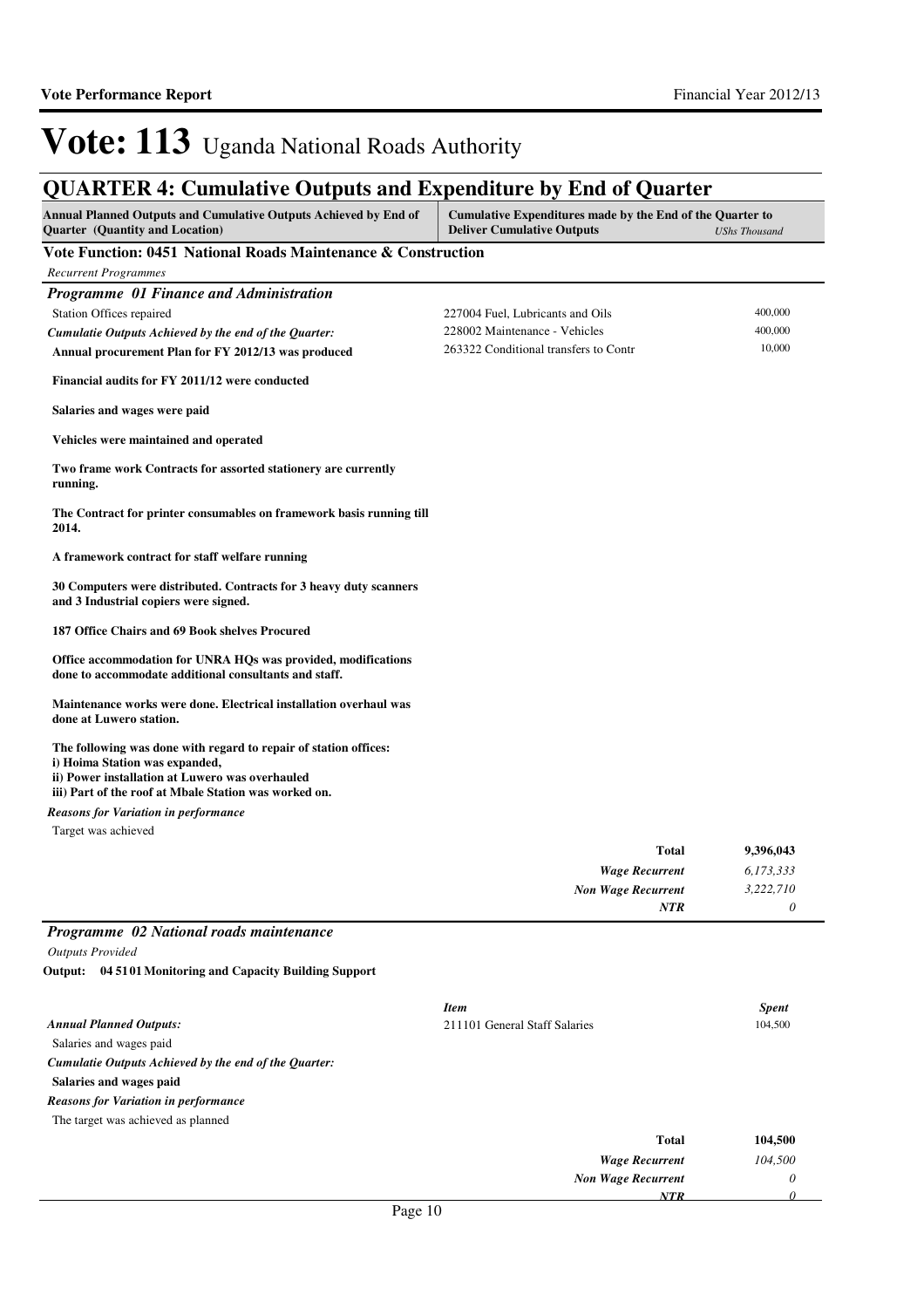*0*

*NTR*

# Vote: 113 Uganda National Roads Authority

| Annual Planned Outputs and Cumulative Outputs Achieved by End of<br><b>Quarter</b> (Quantity and Location)                         | Cumulative Expenditures made by the End of the Quarter to<br><b>Deliver Cumulative Outputs</b><br><b>UShs Thousand</b> |                        |  |
|------------------------------------------------------------------------------------------------------------------------------------|------------------------------------------------------------------------------------------------------------------------|------------------------|--|
| Vote Function: 0451 National Roads Maintenance & Construction                                                                      |                                                                                                                        |                        |  |
| <b>Recurrent Programmes</b>                                                                                                        |                                                                                                                        |                        |  |
| Programme 02 National roads maintenance                                                                                            |                                                                                                                        |                        |  |
| Output: 04 51 02 UNRA Support Services                                                                                             |                                                                                                                        |                        |  |
|                                                                                                                                    |                                                                                                                        |                        |  |
| <b>Annual Planned Outputs:</b>                                                                                                     | <b>Item</b><br>211101 General Staff Salaries                                                                           | <b>Spent</b><br>98,389 |  |
| Salaries and wages paid                                                                                                            |                                                                                                                        |                        |  |
| Cumulatie Outputs Achieved by the end of the Quarter:                                                                              |                                                                                                                        |                        |  |
| Salaries and wages paid                                                                                                            |                                                                                                                        |                        |  |
| <b>Reasons for Variation in performance</b>                                                                                        |                                                                                                                        |                        |  |
| The target was met                                                                                                                 |                                                                                                                        |                        |  |
|                                                                                                                                    | <b>Total</b>                                                                                                           | 98,389                 |  |
|                                                                                                                                    | <b>Wage Recurrent</b>                                                                                                  | 98,389                 |  |
|                                                                                                                                    | <b>Non Wage Recurrent</b>                                                                                              | 0                      |  |
|                                                                                                                                    | NTR                                                                                                                    | $\theta$               |  |
| 04 51 03 Maintenance of paved national roads<br>Output:                                                                            |                                                                                                                        |                        |  |
|                                                                                                                                    | <b>Item</b>                                                                                                            | <b>Spent</b>           |  |
| <b>Annual Planned Outputs:</b>                                                                                                     | 211101 General Staff Salaries                                                                                          | 2,090,277              |  |
| Salaries and wages paid                                                                                                            |                                                                                                                        |                        |  |
| Cumulatie Outputs Achieved by the end of the Quarter:                                                                              |                                                                                                                        |                        |  |
| Salaries and wages paid                                                                                                            |                                                                                                                        |                        |  |
| Routine mechanized maintenance of 1500km of paved roads was<br>carried out against the annual target of 1611km.                    |                                                                                                                        |                        |  |
| <b>Reasons for Variation in performance</b>                                                                                        |                                                                                                                        |                        |  |
| The target was not achieved because funds for road maintainence for Q4<br>were not released.                                       |                                                                                                                        |                        |  |
|                                                                                                                                    | <b>Total</b>                                                                                                           | 2,090,277              |  |
|                                                                                                                                    | <b>Wage Recurrent</b>                                                                                                  | 2,090,277              |  |
|                                                                                                                                    | <b>Non Wage Recurrent</b><br>NTR                                                                                       | 0<br>0                 |  |
| Output: 04 51 04 Maintenance of unpaved national roads                                                                             |                                                                                                                        |                        |  |
|                                                                                                                                    | <b>Item</b>                                                                                                            | <b>Spent</b>           |  |
| <b>Annual Planned Outputs:</b>                                                                                                     | 211101 General Staff Salaries                                                                                          | 6,291,235              |  |
| Salaries and wages paid                                                                                                            | 212101 Social Security Contributions (NSSF)                                                                            | 2,200,000              |  |
| Cumulatie Outputs Achieved by the end of the Quarter:                                                                              | 213004 Gratuity Payments                                                                                               | 1,200,000              |  |
| Salaries and wages paid                                                                                                            |                                                                                                                        |                        |  |
| Routine mechanized maintenance of 10,362km of unpaved roads was<br>done out of the annual target of 11,370km.                      |                                                                                                                        |                        |  |
| Periodic maintenance (regravelling) of 502km of unpaved roads<br>carried out of the annual planned target of 855km.                |                                                                                                                        |                        |  |
| <b>Reasons for Variation in performance</b>                                                                                        |                                                                                                                        |                        |  |
| The under performance in road maintenance activities was attributed to<br>budgetary cuts.(Q4 funds were not released by Road Fund) |                                                                                                                        |                        |  |
|                                                                                                                                    | <b>Total</b>                                                                                                           | 9,691,235              |  |
|                                                                                                                                    | <b>Wage Recurrent</b>                                                                                                  | 6,291,235              |  |
|                                                                                                                                    | <b>Non Wage Recurrent</b>                                                                                              | 3,400,000              |  |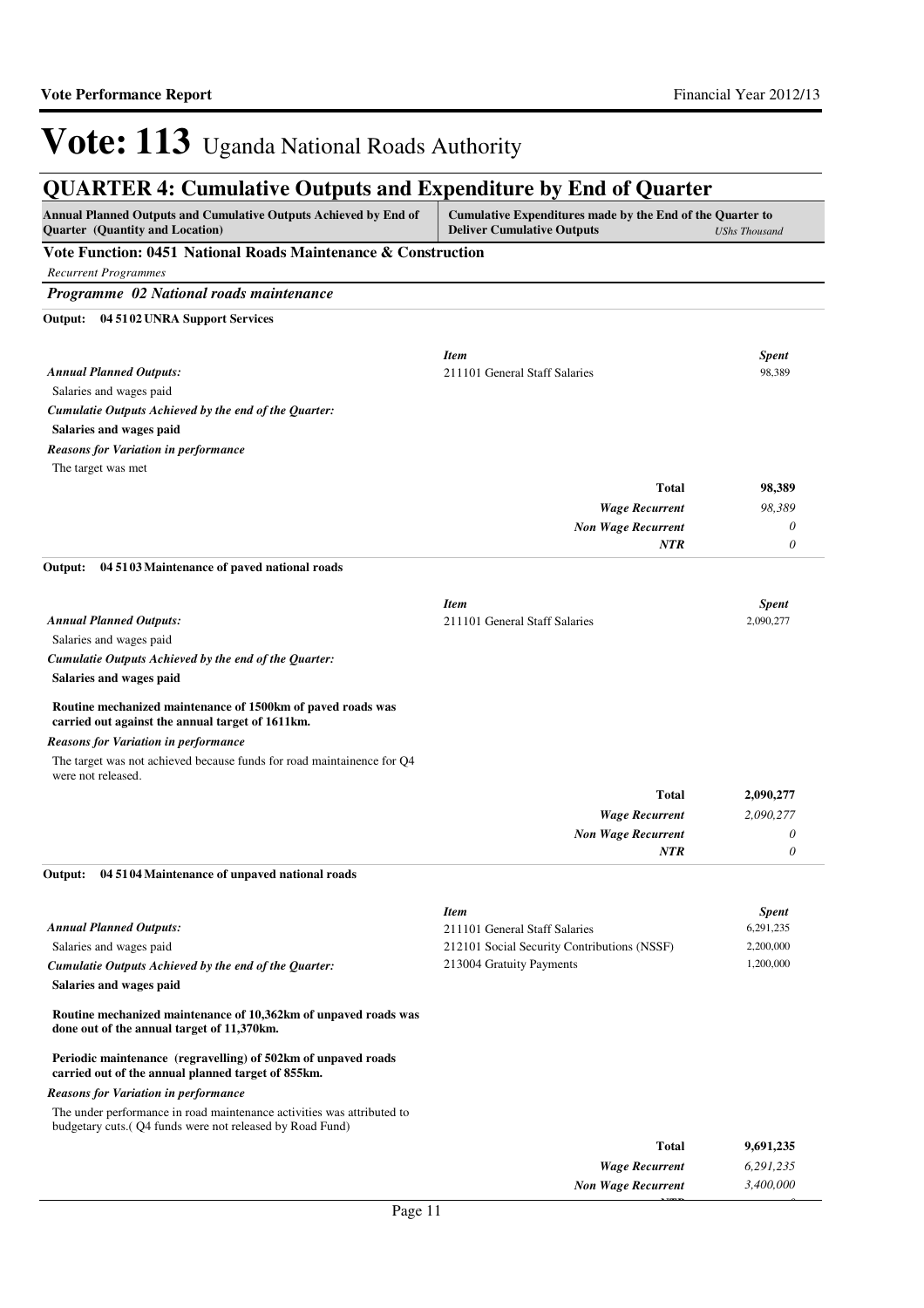## **QUARTER 4: Cumulative Outputs and Expenditure by End of Quarter**

| <b>Annual Planned Outputs and Cumulative Outputs Achieved by End of</b><br>Quarter (Quantity and Location)                                                      | Cumulative Expenditures made by the End of the Quarter to<br><b>Deliver Cumulative Outputs</b> | <b>UShs Thousand</b> |
|-----------------------------------------------------------------------------------------------------------------------------------------------------------------|------------------------------------------------------------------------------------------------|----------------------|
| Vote Function: 0451 National Roads Maintenance & Construction                                                                                                   |                                                                                                |                      |
| <b>Recurrent Programmes</b>                                                                                                                                     |                                                                                                |                      |
| Programme 02 National roads maintenance                                                                                                                         |                                                                                                |                      |
| Output: 04 51 05 Axle Load Control                                                                                                                              |                                                                                                |                      |
|                                                                                                                                                                 | <b>Item</b>                                                                                    | <b>Spent</b>         |
| <b>Annual Planned Outputs:</b>                                                                                                                                  | 211101 General Staff Salaries                                                                  | 703,240              |
| Salaries and wages paid                                                                                                                                         |                                                                                                |                      |
| Cumulatie Outputs Achieved by the end of the Quarter:                                                                                                           |                                                                                                |                      |
| Salaries and wages paid                                                                                                                                         |                                                                                                |                      |
| 9 weighbridges (7 fixed and 2 mobile) were operated and maintained.                                                                                             |                                                                                                |                      |
| 203,000 vehicles were weighed against the annual target of 200,000<br>vehicles. 54% of the weighed vehicles were overloaded against the<br>annual target of 40% |                                                                                                |                      |
| <b>Reasons for Variation in performance</b>                                                                                                                     |                                                                                                |                      |
| The target for reduction of overloaded vehicles was not met because of<br>strikes by transporters and weaknesses in the current law.                            |                                                                                                |                      |
|                                                                                                                                                                 | <b>Total</b>                                                                                   | 703,240              |
|                                                                                                                                                                 | <b>Wage Recurrent</b>                                                                          | 703,240              |
|                                                                                                                                                                 | <b>Non Wage Recurrent</b>                                                                      | 0                    |
|                                                                                                                                                                 | NTR                                                                                            | 0                    |
| Output: 04 51 06 Ferry Services                                                                                                                                 |                                                                                                |                      |
|                                                                                                                                                                 | <b>Item</b>                                                                                    | <b>Spent</b>         |
| <b>Annual Planned Outputs:</b>                                                                                                                                  | 211101 General Staff Salaries                                                                  | 776,512              |
| Salaries and wages paid                                                                                                                                         |                                                                                                |                      |
| Cumulatie Outputs Achieved by the end of the Quarter:                                                                                                           |                                                                                                |                      |
| Ferries were operated at 95% availability at Obongi, Laropi, Masindi<br>Port, Wanseko, Kiyindi and Kyoga.                                                       |                                                                                                |                      |
| Lwampanga - Namasale ferry was commissioned in December 2012.                                                                                                   |                                                                                                |                      |
| The Mbulamuti (Bugobero) - Kasana (Kayunga) ferry landing sites<br>were constructed and the ferry started operations.                                           |                                                                                                |                      |
| Laropi new ferry (links Moyo - Adjumani) was delivered and<br>assembled. Trial runs commenced.                                                                  |                                                                                                |                      |
| Procurement of the contractor for rehabilitation of Kiyindi ferry was<br>finalized.                                                                             |                                                                                                |                      |
| Bukakata new ferry (links Masaka - Kalangala) operated by<br>Kalangala Infrastructure Services (KIS) was commissioned in August<br>2012.                        |                                                                                                |                      |
| <b>Reasons for Variation in performance</b>                                                                                                                     |                                                                                                |                      |
| Target was achieved                                                                                                                                             |                                                                                                |                      |
|                                                                                                                                                                 | <b>Total</b>                                                                                   | 776,512              |
|                                                                                                                                                                 | <b>Wage Recurrent</b>                                                                          | 776,512              |
|                                                                                                                                                                 | <b>Non Wage Recurrent</b>                                                                      | 0                    |
|                                                                                                                                                                 | NTR                                                                                            | $\theta$             |

*Programme 03 National Roads Construction Outputs Provided*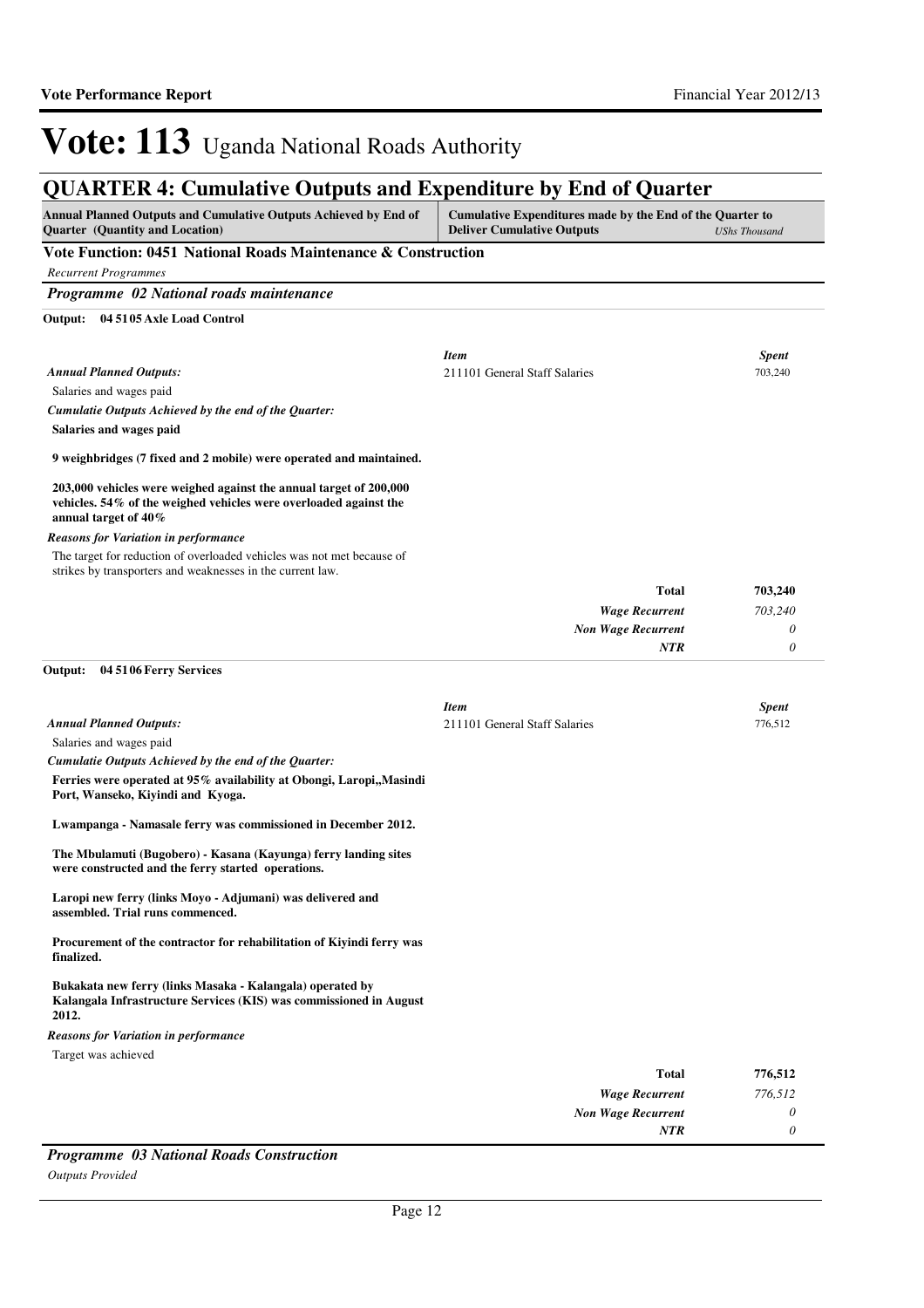## **QUARTER 4: Cumulative Outputs and Expenditure by End of Quarter**

| germaan 'n camaanve outputs and aspenditure by and of guarter<br>Annual Planned Outputs and Cumulative Outputs Achieved by End of<br>Quarter (Quantity and Location) | Cumulative Expenditures made by the End of the Quarter to<br><b>Deliver Cumulative Outputs</b><br><b>UShs Thousand</b> |                  |  |
|----------------------------------------------------------------------------------------------------------------------------------------------------------------------|------------------------------------------------------------------------------------------------------------------------|------------------|--|
| Vote Function: 0451 National Roads Maintenance & Construction                                                                                                        |                                                                                                                        |                  |  |
| <b>Recurrent Programmes</b>                                                                                                                                          |                                                                                                                        |                  |  |
| <b>Programme 03 National Roads Construction</b>                                                                                                                      |                                                                                                                        |                  |  |
| Output: 04 51 01 Monitoring and Capacity Building Support                                                                                                            |                                                                                                                        |                  |  |
|                                                                                                                                                                      |                                                                                                                        |                  |  |
|                                                                                                                                                                      | <b>Item</b>                                                                                                            | <b>Spent</b>     |  |
| <b>Annual Planned Outputs:</b>                                                                                                                                       | 211101 General Staff Salaries                                                                                          | 61,111           |  |
| Ongoing projects monitored/supervised.                                                                                                                               | 227001 Travel Inland                                                                                                   | 50,000           |  |
| 5 staff members trained in various courses                                                                                                                           |                                                                                                                        |                  |  |
| Cumulatie Outputs Achieved by the end of the Quarter:                                                                                                                |                                                                                                                        |                  |  |
| All ongoing projects were monitored and supervised.                                                                                                                  |                                                                                                                        |                  |  |
| 9 staff members trained in various courses                                                                                                                           |                                                                                                                        |                  |  |
| <b>Reasons for Variation in performance</b>                                                                                                                          |                                                                                                                        |                  |  |
| Target was met                                                                                                                                                       |                                                                                                                        |                  |  |
|                                                                                                                                                                      | Total                                                                                                                  | 111,111          |  |
|                                                                                                                                                                      | <b>Wage Recurrent</b>                                                                                                  | 61,111           |  |
|                                                                                                                                                                      | <b>Non Wage Recurrent</b>                                                                                              | 50,000           |  |
|                                                                                                                                                                      | <b>NTR</b>                                                                                                             | 0                |  |
| Output: 04 51 02 UNRA Support Services                                                                                                                               |                                                                                                                        |                  |  |
|                                                                                                                                                                      |                                                                                                                        |                  |  |
|                                                                                                                                                                      | <b>Item</b>                                                                                                            | <b>Spent</b>     |  |
| <b>Annual Planned Outputs:</b><br>Works certified                                                                                                                    | 211101 General Staff Salaries<br>227001 Travel Inland                                                                  | 30,556<br>50,000 |  |
|                                                                                                                                                                      |                                                                                                                        |                  |  |
| Addenda processed.                                                                                                                                                   |                                                                                                                        |                  |  |
| TORs prepared                                                                                                                                                        |                                                                                                                        |                  |  |
| Contracts signed                                                                                                                                                     |                                                                                                                        |                  |  |
| Cumulatie Outputs Achieved by the end of the Quarter:                                                                                                                |                                                                                                                        |                  |  |
| 131 Addenda were processed                                                                                                                                           |                                                                                                                        |                  |  |
| 80 TORs prepared                                                                                                                                                     |                                                                                                                        |                  |  |
| 99 Contracts signed                                                                                                                                                  |                                                                                                                        |                  |  |
| 76 bidding documents prepared                                                                                                                                        |                                                                                                                        |                  |  |
| <b>Reasons for Variation in performance</b>                                                                                                                          |                                                                                                                        |                  |  |
| Target was achieved.                                                                                                                                                 |                                                                                                                        |                  |  |
|                                                                                                                                                                      | <b>Total</b>                                                                                                           | 80,556           |  |
|                                                                                                                                                                      | <b>Wage Recurrent</b>                                                                                                  | 30,556           |  |
|                                                                                                                                                                      | <b>Non Wage Recurrent</b>                                                                                              | 50,000           |  |
|                                                                                                                                                                      | NTR                                                                                                                    | 0                |  |
| <b>Development Projects</b>                                                                                                                                          |                                                                                                                        |                  |  |

*Project 0265 Upgrade Atiak - Moyo-Afoji (104km) Capital Purchases* **Output: 04 5174 Major Bridges**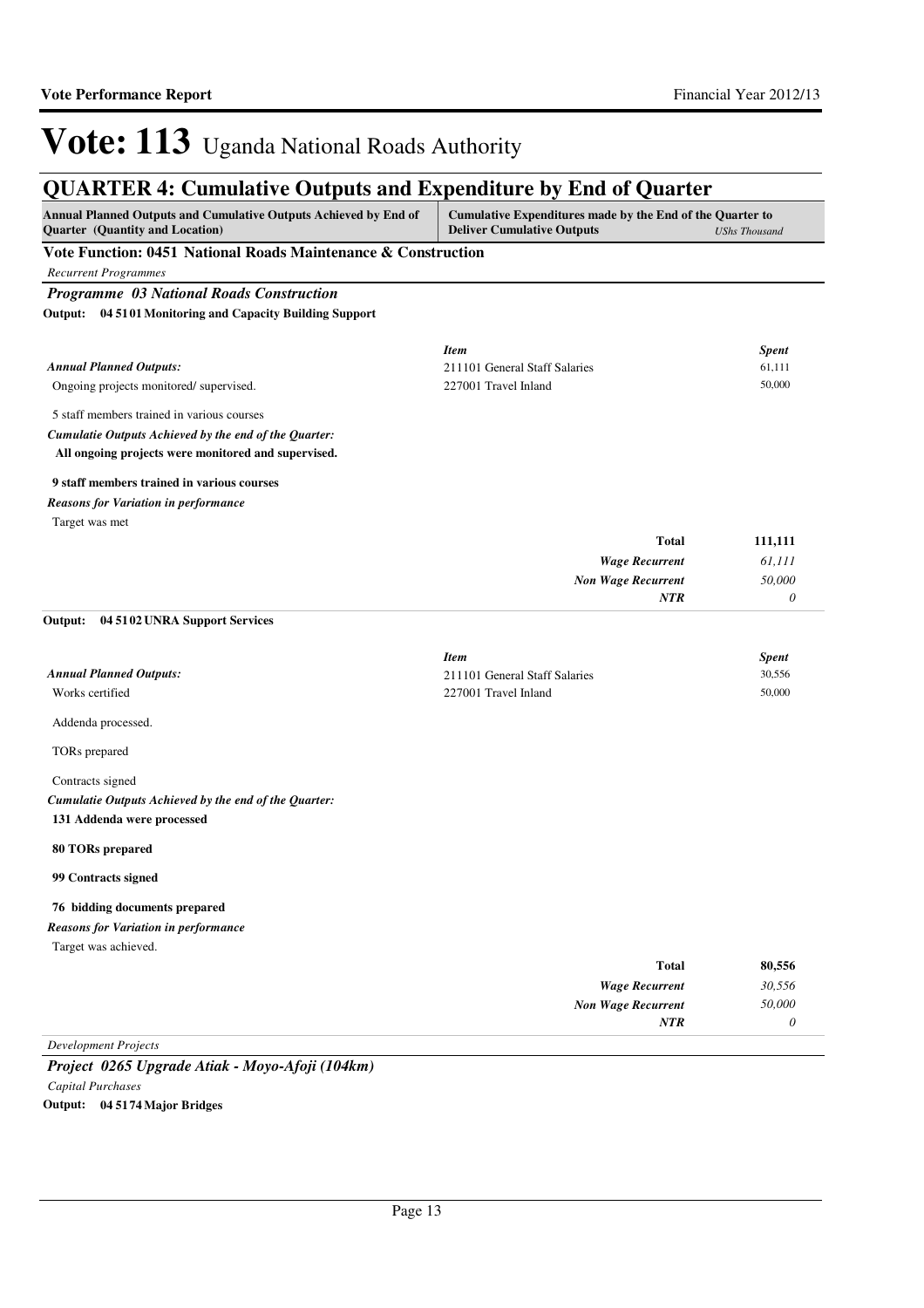## **QUARTER 4: Cumulative Outputs and Expenditure by End of Quarter**

| <b>Annual Planned Outputs and Cumulative Outputs Achieved by End of</b><br>Quarter (Quantity and Location)                                                                                                                                            | QUANTEN 4. Cumulative Outputs and Expenditure by End of Quarter<br>Cumulative Expenditures made by the End of the Quarter to<br><b>Deliver Cumulative Outputs</b><br><b>UShs Thousand</b> |                           |  |
|-------------------------------------------------------------------------------------------------------------------------------------------------------------------------------------------------------------------------------------------------------|-------------------------------------------------------------------------------------------------------------------------------------------------------------------------------------------|---------------------------|--|
| Vote Function: 0451 National Roads Maintenance & Construction                                                                                                                                                                                         |                                                                                                                                                                                           |                           |  |
| <b>Development Projects</b>                                                                                                                                                                                                                           |                                                                                                                                                                                           |                           |  |
| Project 0265 Upgrade Atiak - Moyo-Afoji (104km)                                                                                                                                                                                                       |                                                                                                                                                                                           |                           |  |
| <b>Annual Planned Outputs:</b>                                                                                                                                                                                                                        | <b>Item</b><br>231003 Roads and Bridges                                                                                                                                                   | <b>Spent</b><br>5,487,556 |  |
| 3 bridges completed.                                                                                                                                                                                                                                  | 281504 Monitoring, Supervision and Appraisal of                                                                                                                                           | 387,500                   |  |
| Cumulatie Outputs Achieved by the end of the Quarter:                                                                                                                                                                                                 | Capital Works                                                                                                                                                                             |                           |  |
| The construction of Ayugi and Irei Bridges continued. Eyi-Ingewa and<br>Amau Box culvert were completed. Works on Sarumu, Lower Cala,<br>Upper Cala and Ebikwe box culverts continued.<br>The cummulative progress since the project start was 65.74% |                                                                                                                                                                                           |                           |  |
| <b>Reasons for Variation in performance</b>                                                                                                                                                                                                           |                                                                                                                                                                                           |                           |  |
| This project is behind schedule because of poor performance of the                                                                                                                                                                                    |                                                                                                                                                                                           |                           |  |
| contractor.                                                                                                                                                                                                                                           |                                                                                                                                                                                           |                           |  |
|                                                                                                                                                                                                                                                       | <b>Total</b>                                                                                                                                                                              | 5,875,056                 |  |
|                                                                                                                                                                                                                                                       | <b>GoU</b> Development                                                                                                                                                                    | 5,875,000                 |  |
|                                                                                                                                                                                                                                                       | <b>External Financing</b><br><b>NTR</b>                                                                                                                                                   | 56<br>0                   |  |
|                                                                                                                                                                                                                                                       |                                                                                                                                                                                           |                           |  |
| <b>Project 0267 Improvement of Ferry Services</b>                                                                                                                                                                                                     |                                                                                                                                                                                           |                           |  |
| <b>Capital Purchases</b>                                                                                                                                                                                                                              |                                                                                                                                                                                           |                           |  |
| 04 51 80 National Road Construction/Rehabilitation (Bitumen Standard)<br>Output:                                                                                                                                                                      |                                                                                                                                                                                           |                           |  |
|                                                                                                                                                                                                                                                       | <b>Item</b>                                                                                                                                                                               | Spent                     |  |
| <b>Annual Planned Outputs:</b>                                                                                                                                                                                                                        | 231003 Roads and Bridges                                                                                                                                                                  | 13,125,000                |  |
| 2 ferry landings constructed.                                                                                                                                                                                                                         | 231007 Other Structures                                                                                                                                                                   | 1,000,000                 |  |
| Ferry for Lwampanga - Namasale commissioned.                                                                                                                                                                                                          |                                                                                                                                                                                           |                           |  |
| Laropi ferry delivered, tested and commissioned.                                                                                                                                                                                                      |                                                                                                                                                                                           |                           |  |
| Support to Kalangala Infrastructure project. Kasana (Kayunga) and<br>Bugobero (Kamuli) commissioned.                                                                                                                                                  |                                                                                                                                                                                           |                           |  |
| Cumulatie Outputs Achieved by the end of the Quarter:                                                                                                                                                                                                 |                                                                                                                                                                                           |                           |  |
| Ferries were operated at 95% availability at Obongi, Laropi,, Masindi<br>Port, Wanseko, Kiyindi and Kyoga.                                                                                                                                            |                                                                                                                                                                                           |                           |  |
| Lwampanga - Namasale ferry was commissioned in December 2012.                                                                                                                                                                                         |                                                                                                                                                                                           |                           |  |
| The Mbulamuti (Bugobero) - Kasana (Kayunga) ferry landing sites<br>were constructed and the ferry started operations.                                                                                                                                 |                                                                                                                                                                                           |                           |  |
| Laropi new ferry (links Moyo - Adjumani) was delivered and<br>assembled. Trial runs commenced.                                                                                                                                                        |                                                                                                                                                                                           |                           |  |
| Procurement of the contractor for rehabilitation of Kiyindi ferry was<br>finalized.                                                                                                                                                                   |                                                                                                                                                                                           |                           |  |
| Bukakata new ferry (links Masaka - Kalangala) operated by<br>Kalangala Infrastructure Services (KIS) was commissioned in August<br>2012.                                                                                                              |                                                                                                                                                                                           |                           |  |
| <b>Reasons for Variation in performance</b>                                                                                                                                                                                                           |                                                                                                                                                                                           |                           |  |
| The target was achieved                                                                                                                                                                                                                               |                                                                                                                                                                                           |                           |  |
|                                                                                                                                                                                                                                                       | <b>Total</b>                                                                                                                                                                              | 14,125,000                |  |

*GoU Development External Financing*

*NTR*

*14,125,000*

*0 0*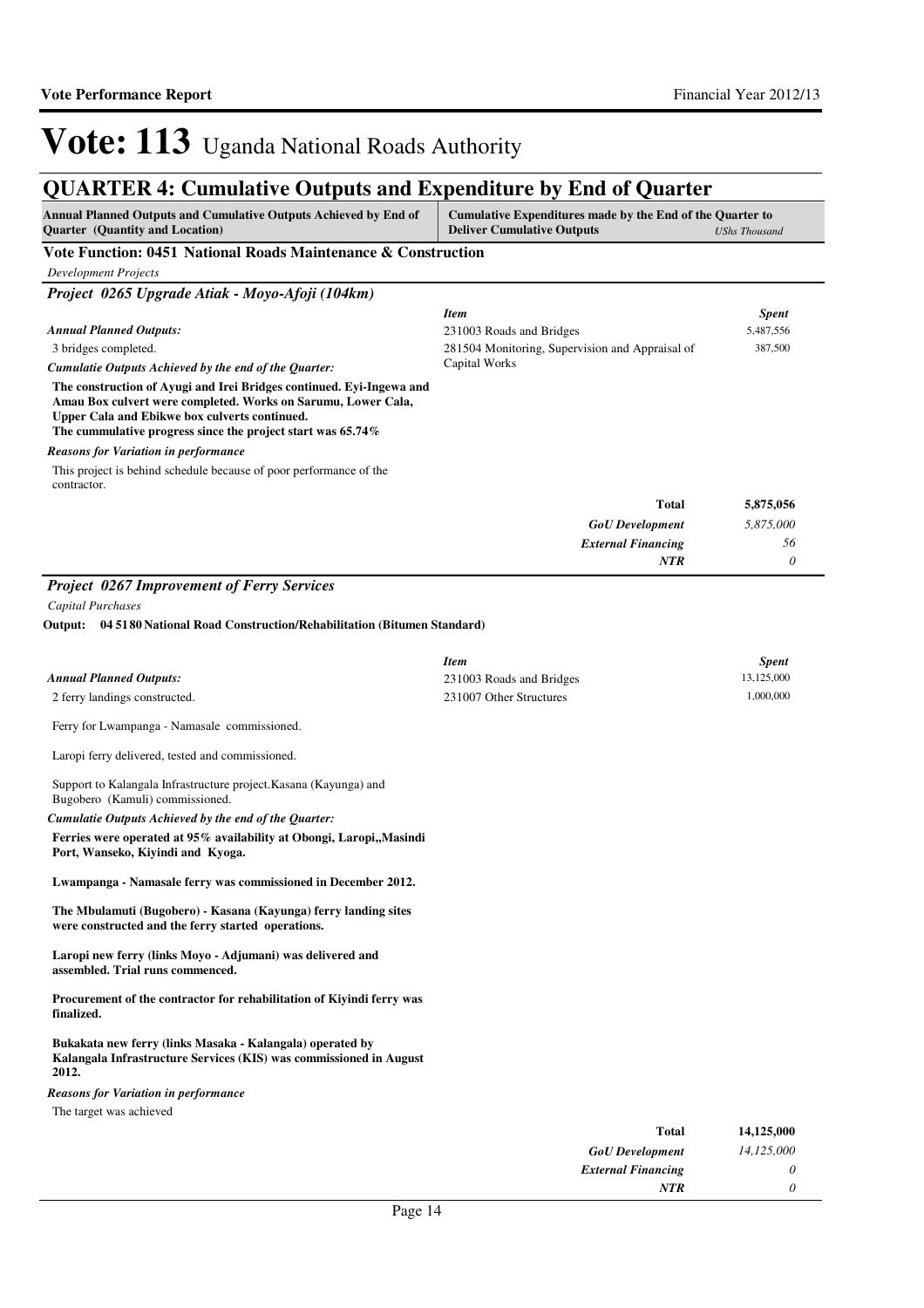| <b>Annual Planned Outputs and Cumulative Outputs Achieved by End of</b><br><b>Quarter</b> (Quantity and Location)                                                                        | Cumulative Expenditures made by the End of the Quarter to<br><b>Deliver Cumulative Outputs</b> | <b>UShs Thousand</b>    |
|------------------------------------------------------------------------------------------------------------------------------------------------------------------------------------------|------------------------------------------------------------------------------------------------|-------------------------|
| Vote Function: 0451 National Roads Maintenance & Construction                                                                                                                            |                                                                                                |                         |
| <b>Development Projects</b>                                                                                                                                                              |                                                                                                |                         |
| <b>Project 0267 Improvement of Ferry Services</b>                                                                                                                                        |                                                                                                |                         |
| Project 0268 Kampala Northern Bypass (17km)                                                                                                                                              |                                                                                                |                         |
| Capital Purchases                                                                                                                                                                        |                                                                                                |                         |
| Output: 04 5171 Acquisition of Land by Government                                                                                                                                        |                                                                                                |                         |
|                                                                                                                                                                                          |                                                                                                |                         |
| <b>Annual Planned Outputs:</b>                                                                                                                                                           | <b>Item</b><br>311101 Land                                                                     | <b>Spent</b><br>500,000 |
| Title deeds for the road reserve.                                                                                                                                                        |                                                                                                |                         |
| Cumulatie Outputs Achieved by the end of the Quarter:                                                                                                                                    |                                                                                                |                         |
| Payment of outstanding land and property compensation is ongoing.                                                                                                                        |                                                                                                |                         |
| <b>Reasons for Variation in performance</b>                                                                                                                                              |                                                                                                |                         |
| The target was not met because the lands offices was temporarily closed.                                                                                                                 |                                                                                                |                         |
|                                                                                                                                                                                          | Total                                                                                          | 500,000                 |
|                                                                                                                                                                                          | <b>GoU</b> Development                                                                         | 500,000                 |
|                                                                                                                                                                                          | <b>External Financing</b>                                                                      | 0                       |
|                                                                                                                                                                                          | <b>NTR</b>                                                                                     | 0                       |
| 04 51 80 National Road Construction/Rehabilitation (Bitumen Standard)<br>Output:                                                                                                         |                                                                                                |                         |
|                                                                                                                                                                                          |                                                                                                |                         |
|                                                                                                                                                                                          |                                                                                                |                         |
| <b>Annual Planned Outputs:</b>                                                                                                                                                           |                                                                                                |                         |
| Contractor and Consultant Procured.                                                                                                                                                      |                                                                                                |                         |
| 5% of works completed.                                                                                                                                                                   |                                                                                                |                         |
| Cumulatie Outputs Achieved by the end of the Quarter:                                                                                                                                    |                                                                                                |                         |
| The Bidding documents for civil works were approved by the<br>Contracts Committee on 4 June 2013 and submitted to EU on 5 June<br>2013 for approval.                                     |                                                                                                |                         |
| Shortlisting report for consultancy services for supervision and RFP<br>was approved by UNRA Contracts Committee on 6 June 2013 and<br>submitted to the EU on 13 June 2013 for approval. |                                                                                                |                         |
| <b>Reasons for Variation in performance</b>                                                                                                                                              |                                                                                                |                         |
| The target was not achieved because Parliament delayed to approve the                                                                                                                    |                                                                                                |                         |
| loan                                                                                                                                                                                     |                                                                                                |                         |
|                                                                                                                                                                                          | Total                                                                                          | $\bf{0}$                |
|                                                                                                                                                                                          | <b>GoU</b> Development                                                                         | 0                       |
|                                                                                                                                                                                          | <b>External Financing</b>                                                                      | 0                       |
|                                                                                                                                                                                          | <b>NTR</b>                                                                                     | 0                       |
| Project 0278 Upgrade Kabale - Kisoro - Bunagana/ Kyanika (98km)                                                                                                                          |                                                                                                |                         |
| Capital Purchases                                                                                                                                                                        |                                                                                                |                         |
| Output: 04 5171 Acquisition of Land by Government                                                                                                                                        |                                                                                                |                         |
|                                                                                                                                                                                          | <b>Item</b>                                                                                    | <b>Spent</b>            |
| <b>Annual Planned Outputs:</b>                                                                                                                                                           | 311101 Land                                                                                    | 375,000                 |
| 2 hectares of land and properties therein procured.                                                                                                                                      |                                                                                                |                         |
| Cumulatie Outputs Achieved by the end of the Quarter:                                                                                                                                    |                                                                                                |                         |
| The report covering additional land take and injurious affection cases<br>was approved by Chief Government Value. The consultant<br>commenced verification for payment in July 2013.     |                                                                                                |                         |
| <b>Reasons for Variation in performance</b>                                                                                                                                              |                                                                                                |                         |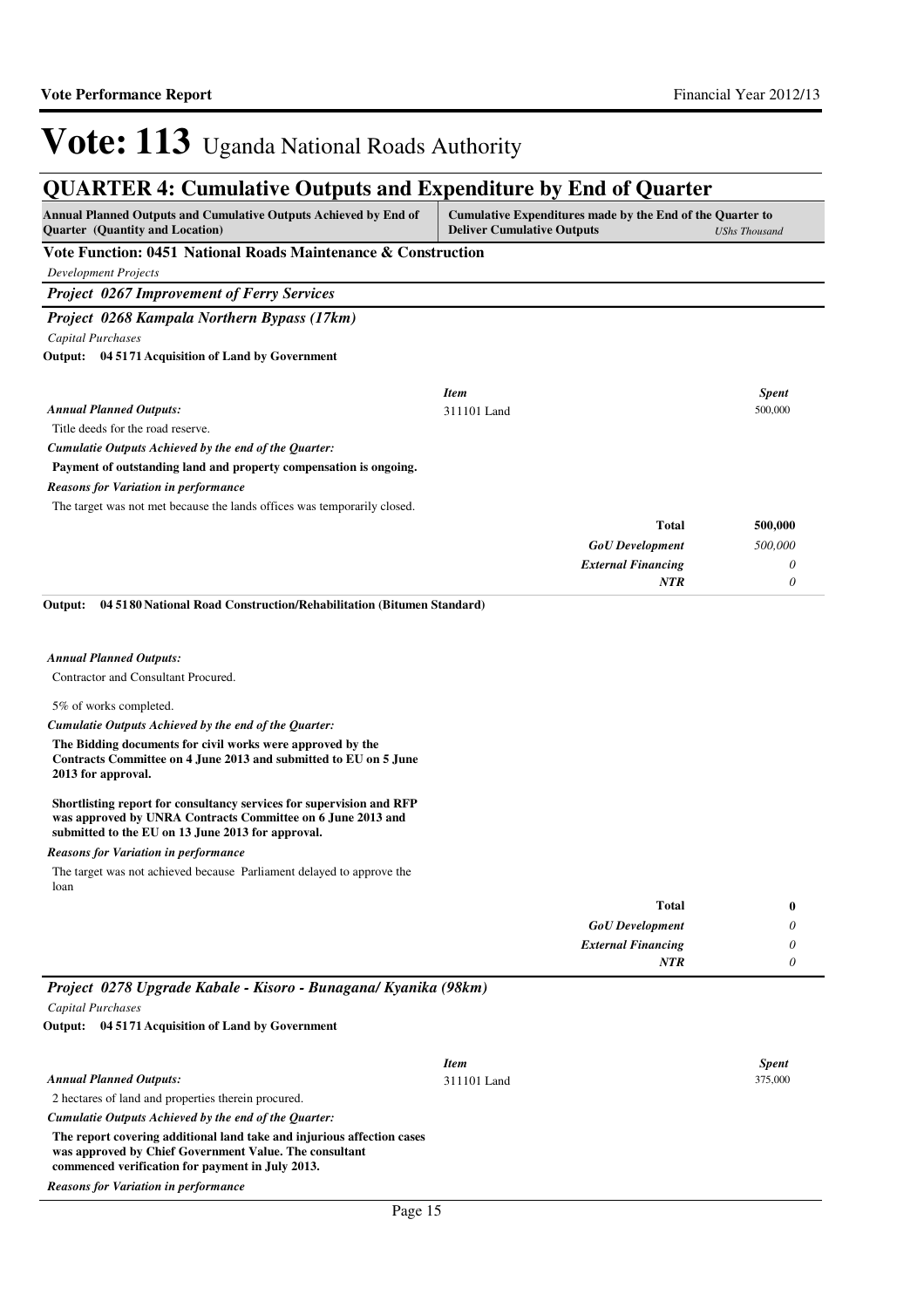## **QUARTER 4: Cumulative Outputs and Expenditure by End of Quarter**

| <b>Annual Planned Outputs and Cumulative Outputs Achieved by End of</b><br><b>Ouarter</b> (Quantity and Location) | Cumulative Expenditures made by the End of the Quarter to<br><b>Deliver Cumulative Outputs</b><br>UShs Thousand |  |  |
|-------------------------------------------------------------------------------------------------------------------|-----------------------------------------------------------------------------------------------------------------|--|--|
| Vote Function: 0451 National Roads Maintenance & Construction                                                     |                                                                                                                 |  |  |

*Development Projects*

### *Project 0278 Upgrade Kabale - Kisoro - Bunagana/ Kyanika (98km)*

The target was not achieved because of delayed approval of the valuation report.

| Total                     | 375,000 |
|---------------------------|---------|
| <b>GoU</b> Development    | 375,000 |
| <b>External Financing</b> | 0       |
| NTR                       |         |

#### **04 5180 National Road Construction/Rehabilitation (Bitumen Standard) Output:**

|                                                                                                                                                      | <b>Item</b>                                     | <b>Spent</b> |
|------------------------------------------------------------------------------------------------------------------------------------------------------|-------------------------------------------------|--------------|
| <b>Annual Planned Outputs:</b>                                                                                                                       | 231003 Roads and Bridges                        | 18,400,000   |
| 10% of the works completed. Issue of completion Certificate                                                                                          | 281504 Monitoring, Supervision and Appraisal of | 287,500      |
| Cumulatie Outputs Achieved by the end of the Ouarter:                                                                                                | Capital Works                                   |              |
| 10% of the works was completed. Works were substancially completed<br>in September 2012 and the road is currently under Defects Liability<br>Period. |                                                 |              |
| <b>Reasons for Variation in performance</b>                                                                                                          |                                                 |              |
| Target was achieved                                                                                                                                  |                                                 |              |
|                                                                                                                                                      | T <sub>et</sub>                                 | 10 607 500   |

| 18,687,500 | <b>Total</b>              |
|------------|---------------------------|
| 18,687,500 | <b>GoU</b> Development    |
|            | <b>External Financing</b> |
| <b>NTR</b> |                           |

### *Project 0285 Upgrade Matugga - Semuto - Kapeeka (41km)*

*Capital Purchases*

**04 5180 National Road Construction/Rehabilitation (Bitumen Standard) Output:**

|                                                                                                                                                                                                                     | <b>Item</b>                                                      | <b>Spent</b> |
|---------------------------------------------------------------------------------------------------------------------------------------------------------------------------------------------------------------------|------------------------------------------------------------------|--------------|
| <b>Annual Planned Outputs:</b>                                                                                                                                                                                      | 231003 Roads and Bridges                                         | 2,500,000    |
| Performance of different road pavement materials monitored.<br>Cumulatie Outputs Achieved by the end of the Ouarter:<br>Pavement performance monitoring carried out.<br><b>Reasons for Variation in performance</b> | 281504 Monitoring, Supervision and Appraisal of<br>Capital Works | 500,000      |
| The target was met                                                                                                                                                                                                  |                                                                  |              |
|                                                                                                                                                                                                                     | <b>Total</b>                                                     | 3,000,000    |
|                                                                                                                                                                                                                     | <b>GoU</b> Development                                           | 3.000,000    |
|                                                                                                                                                                                                                     | <b>External Financing</b>                                        | 0            |
|                                                                                                                                                                                                                     | <b>NTR</b>                                                       | $\theta$     |
| <b>Project 0294 External Audit Services</b>                                                                                                                                                                         |                                                                  |              |

### *Outputs Provided*

**04 5101 Monitoring and Capacity Building Support Output:**

|                                                                                                                                                                    | <b>Item</b>                            | <b>Spent</b> |
|--------------------------------------------------------------------------------------------------------------------------------------------------------------------|----------------------------------------|--------------|
| <b>Annual Planned Outputs:</b>                                                                                                                                     | 225001 Consultancy Services-Short-term | 1,300,000    |
| Technical Audit of ongoing road development and maintenance projects.                                                                                              |                                        |              |
| Cumulatie Outputs Achieved by the end of the Ouarter:                                                                                                              |                                        |              |
| The Draft contract for Busega- Mityana road technical audit services<br>was cleared by Solicitor General. The contract was expected to be<br>signed by August 2013 |                                        |              |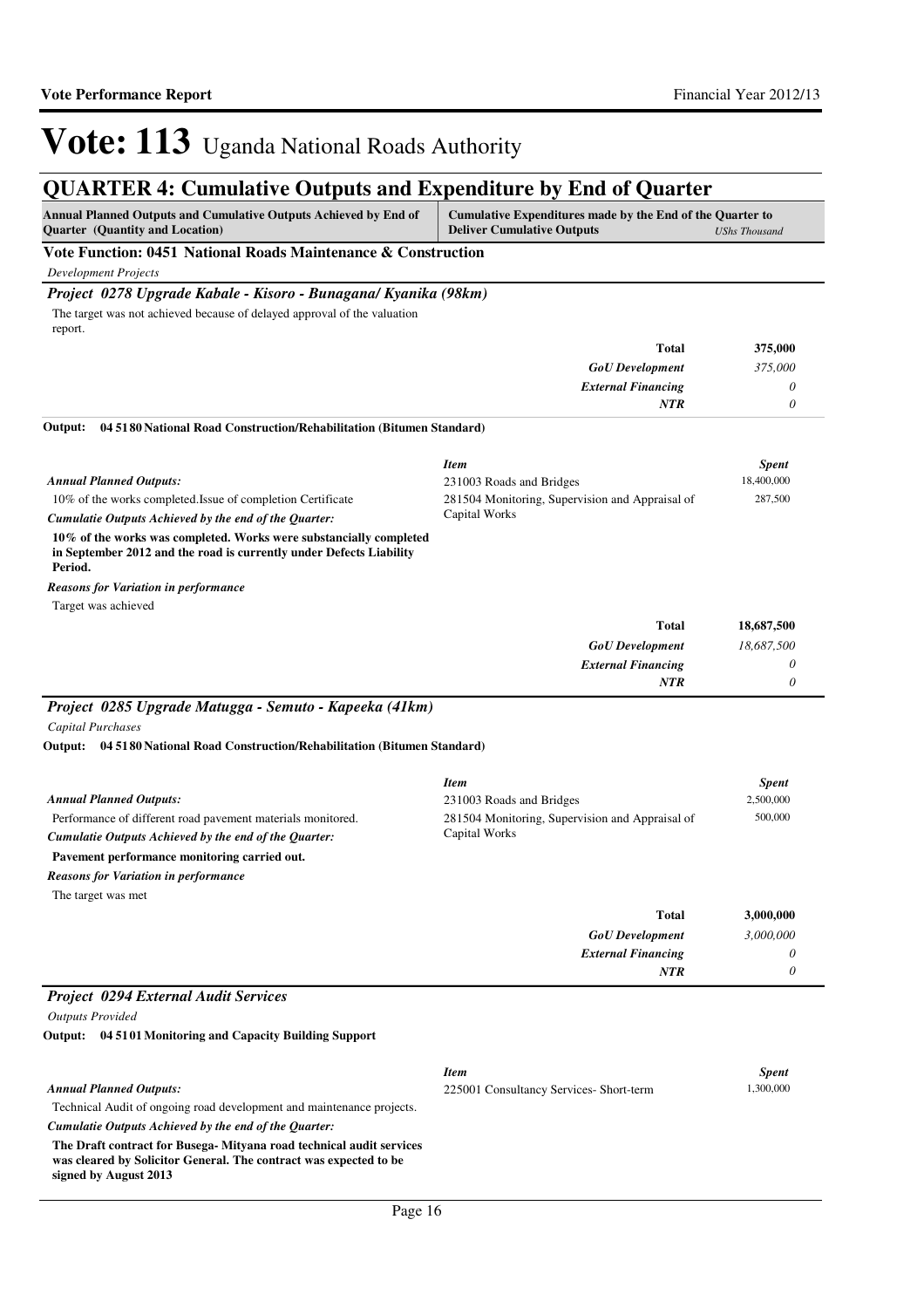| <b>QUARTER 4: Cumulative Outputs and Expenditure by End of Quarter</b>                                                                                                                                                                 |                                                                                                                        |              |
|----------------------------------------------------------------------------------------------------------------------------------------------------------------------------------------------------------------------------------------|------------------------------------------------------------------------------------------------------------------------|--------------|
| Annual Planned Outputs and Cumulative Outputs Achieved by End of<br><b>Quarter</b> (Quantity and Location)                                                                                                                             | Cumulative Expenditures made by the End of the Quarter to<br><b>Deliver Cumulative Outputs</b><br><b>UShs Thousand</b> |              |
| Vote Function: 0451 National Roads Maintenance & Construction                                                                                                                                                                          |                                                                                                                        |              |
| <b>Development Projects</b>                                                                                                                                                                                                            |                                                                                                                        |              |
| <b>Project 0294 External Audit Services</b>                                                                                                                                                                                            |                                                                                                                        |              |
| Road maintenance works; Undertook the review of routine<br>mechanised maintenance contracts in Masaka and Mpigi stations on a<br>total number of 8 roads.                                                                              |                                                                                                                        |              |
| Technical and value for money audits were undertaken on<br>Construction works along Nyakahita- Kazo, Kazo- Kamwenge, Ishaka-<br>Kagamba, Mbarara-Kikagati, Gulu-Atiak, Vurra-Arua-Oraba-<br>Koboko and Atiak-Movo-Afogi road projects. |                                                                                                                        |              |
| <b>Reasons for Variation in performance</b>                                                                                                                                                                                            |                                                                                                                        |              |
| The target was met                                                                                                                                                                                                                     |                                                                                                                        |              |
|                                                                                                                                                                                                                                        | <b>Total</b>                                                                                                           | 1,300,000    |
|                                                                                                                                                                                                                                        | <b>GoU</b> Development                                                                                                 | 1,300,000    |
|                                                                                                                                                                                                                                        | <b>External Financing</b>                                                                                              | 0            |
|                                                                                                                                                                                                                                        | <b>NTR</b>                                                                                                             | $\theta$     |
| 04 51 02 UNRA Support Services<br>Output:                                                                                                                                                                                              |                                                                                                                        |              |
|                                                                                                                                                                                                                                        | <b>Item</b>                                                                                                            | <b>Spent</b> |
| <b>Annual Planned Outputs:</b>                                                                                                                                                                                                         | 225001 Consultancy Services- Short-term                                                                                | 200,000      |
| Audits for the FY 2011/12 conducted. Technical Assistance (TA) to<br>strengthen the Internal Audit function procured.                                                                                                                  |                                                                                                                        |              |
| Cumulatie Outputs Achieved by the end of the Ouarter:                                                                                                                                                                                  |                                                                                                                        |              |
| Audit for the FY 2011/12 was conducted.                                                                                                                                                                                                |                                                                                                                        |              |
|                                                                                                                                                                                                                                        |                                                                                                                        |              |

**The contract for Technical Assistance to strengthen the internal audit function was awarded and cleared by Solicitor General. Contract signing was expected in August 2013.**

*Reasons for Variation in performance*

The target was achieved.

| <b>Total</b>              | 200,000 |
|---------------------------|---------|
| <b>GoU</b> Development    | 200,000 |
| <b>External Financing</b> | 0       |
| <b>NTR</b>                |         |

*Project 0295 Upgrade Kampala -Gayaza- Zirobwe (44.3km)*

*Capital Purchases*

**04 5180 National Road Construction/Rehabilitation (Bitumen Standard) Output:**

|                                                                                                                               | <b>Item</b>                                                      | <b>Spent</b> |
|-------------------------------------------------------------------------------------------------------------------------------|------------------------------------------------------------------|--------------|
| <b>Annual Planned Outputs:</b>                                                                                                | 231003 Roads and Bridges                                         | 10,312,500   |
| Defect Liability Period Certificate Issued to the Contractor.                                                                 | 281504 Monitoring, Supervision and Appraisal of<br>Capital Works | 1,000,000    |
| Finalise the design review for Gayaza - Zirobwe (25km)                                                                        |                                                                  |              |
| Cumulatie Outputs Achieved by the end of the Ouarter:                                                                         |                                                                  |              |
| Kampala - Gavaza - Zirobwe road: Defects were monitored and those<br>identified repaired.                                     |                                                                  |              |
| Zirobwe-Wobulenzi; Draft contract & letter of bid acceptance<br>submitted to Contracts Committee for approval on 27 June 2013 |                                                                  |              |
| <b>Reasons for Variation in performance</b>                                                                                   |                                                                  |              |
| The target was not met because of delays in procurement                                                                       |                                                                  |              |
|                                                                                                                               | <b>Total</b>                                                     | 11,312,500   |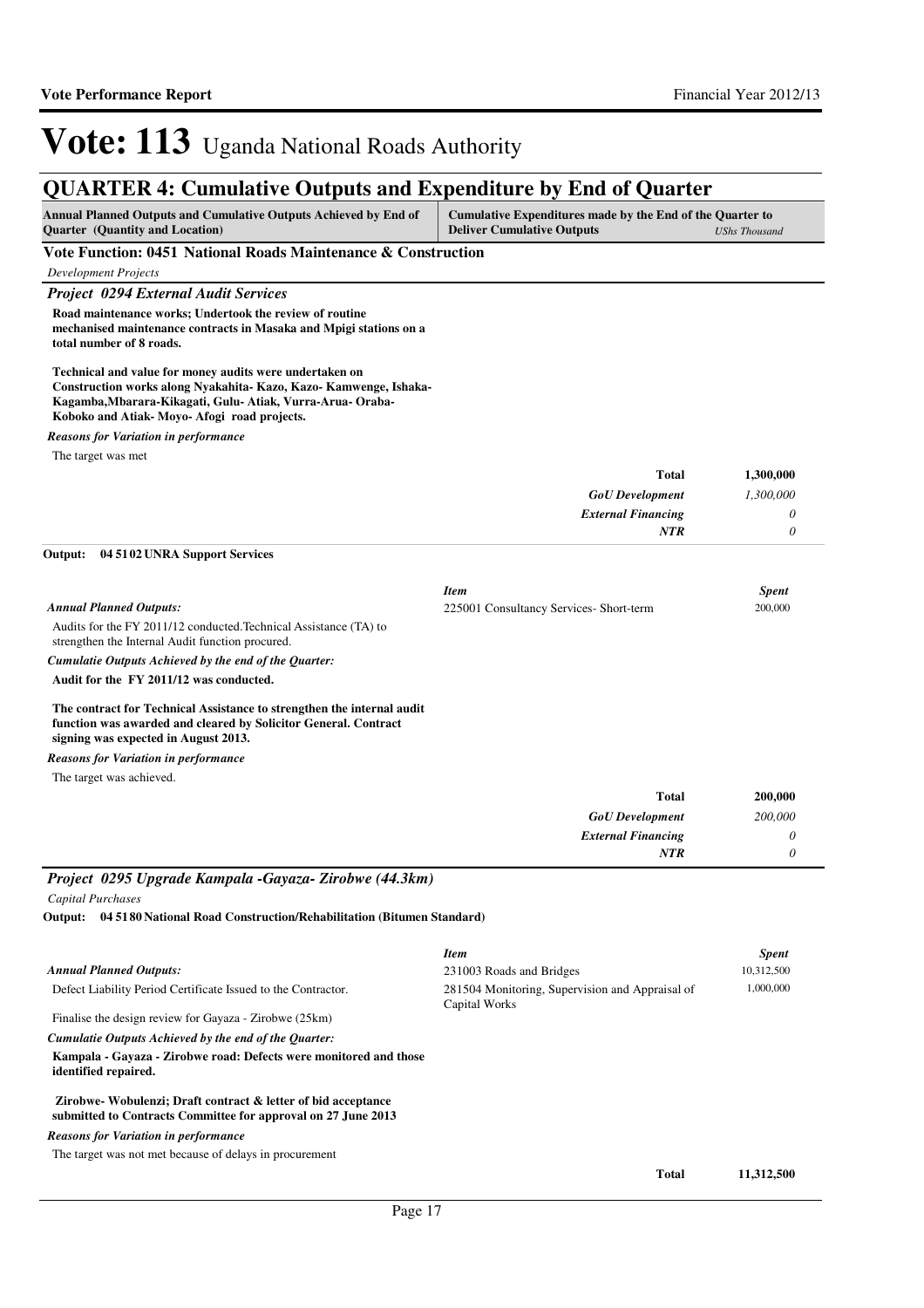## **QUARTER 4: Cumulative Outputs and Expenditure by End of Quarter**

| QUANTER 7. Camalative Outputs and Expenditure by Eine of Quarter<br><b>Annual Planned Outputs and Cumulative Outputs Achieved by End of</b><br>Quarter (Quantity and Location) | Cumulative Expenditures made by the End of the Quarter to<br><b>Deliver Cumulative Outputs</b> | <b>UShs Thousand</b> |
|--------------------------------------------------------------------------------------------------------------------------------------------------------------------------------|------------------------------------------------------------------------------------------------|----------------------|
| Vote Function: 0451 National Roads Maintenance & Construction                                                                                                                  |                                                                                                |                      |
| <b>Development Projects</b>                                                                                                                                                    |                                                                                                |                      |
| Project 0295 Upgrade Kampala -Gayaza- Zirobwe (44.3km)                                                                                                                         |                                                                                                |                      |
|                                                                                                                                                                                | <b>GoU</b> Development                                                                         | 11,312,500           |
|                                                                                                                                                                                | <b>External Financing</b>                                                                      | 0                    |
|                                                                                                                                                                                | <b>NTR</b>                                                                                     | 0                    |
| Project 0298 Accident black spots on Jinja - Kampala                                                                                                                           |                                                                                                |                      |
| <b>Outputs Provided</b>                                                                                                                                                        |                                                                                                |                      |
| Output: 04 51 02 UNRA Support Services                                                                                                                                         |                                                                                                |                      |
|                                                                                                                                                                                | <b>Item</b>                                                                                    | <b>Spent</b>         |
| <b>Annual Planned Outputs:</b>                                                                                                                                                 | 221002 Workshops and Seminars                                                                  | 200,000              |
| Road Safety awareness campaigns conducted Draft Strategy and Action<br>Plan for Road Safety                                                                                    | 225001 Consultancy Services- Short-term                                                        | 300,000              |
| Cumulatie Outputs Achieved by the end of the Quarter:                                                                                                                          |                                                                                                |                      |
| No road safety activity was implemented                                                                                                                                        |                                                                                                |                      |
| <b>Reasons for Variation in performance</b>                                                                                                                                    |                                                                                                |                      |
| No activity was implemented because funds released were used to pay<br>debts.                                                                                                  |                                                                                                |                      |
|                                                                                                                                                                                | <b>Total</b>                                                                                   | 500,000              |
|                                                                                                                                                                                | <b>GoU</b> Development                                                                         | 500,000              |
|                                                                                                                                                                                | <b>External Financing</b><br><b>NTR</b>                                                        | 0<br>0               |
| Project 0315 Reconstruct Masaka - Mbarara (154km)                                                                                                                              |                                                                                                |                      |
| Capital Purchases                                                                                                                                                              |                                                                                                |                      |
| Output: 04 51 80 National Road Construction/Rehabilitation (Bitumen Standard)                                                                                                  |                                                                                                |                      |
|                                                                                                                                                                                | <b>Item</b>                                                                                    | <b>Spent</b>         |
| <b>Annual Planned Outputs:</b>                                                                                                                                                 | 231003 Roads and Bridges                                                                       | 88,494,959           |
| 5% of the works completed. Completion certificate issued.                                                                                                                      |                                                                                                |                      |
| Cumulatie Outputs Achieved by the end of the Quarter:                                                                                                                          |                                                                                                |                      |
| 5% of the road works were completed. The Project was substancially<br>completed on 13 August 2012 and its currently under Defects Liability<br>Period.                         |                                                                                                |                      |
| <b>Reasons for Variation in performance</b>                                                                                                                                    |                                                                                                |                      |
| The target was met.                                                                                                                                                            |                                                                                                |                      |
|                                                                                                                                                                                | <b>Total</b>                                                                                   | 88,494,959           |
|                                                                                                                                                                                | <b>GoU</b> Development                                                                         | 0                    |
|                                                                                                                                                                                | <b>External Financing</b>                                                                      | 88,494,959           |
|                                                                                                                                                                                | NTR                                                                                            | 0                    |

*Project 0321 Upgrade Fort Portal - Budibugyo - Lamia (104km) Capital Purchases*

**Output: 04 5171 Acquisition of Land by Government**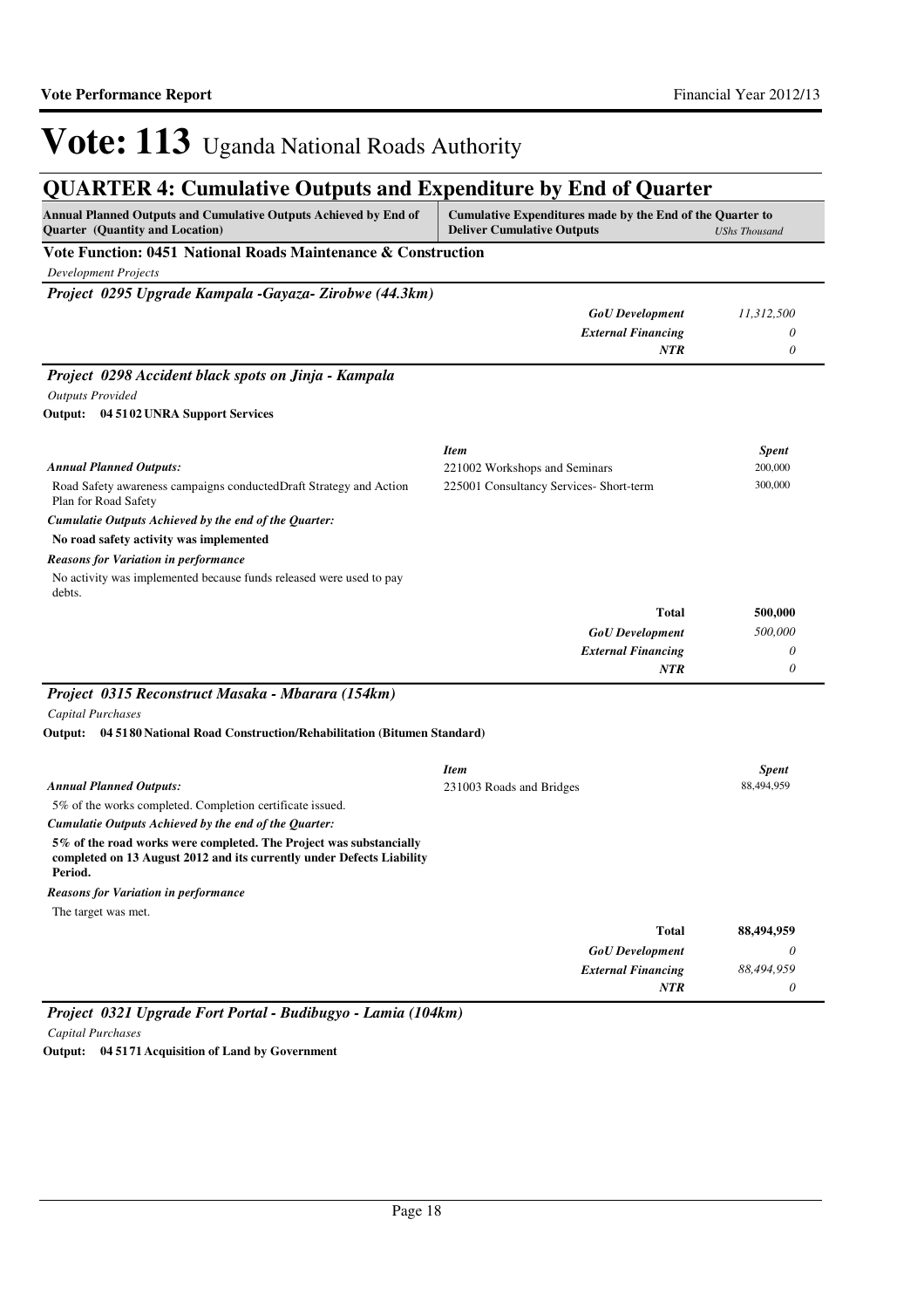## **QUARTER 4: Cumulative Outputs and Expenditure by End of Quarter**

| <b>Annual Planned Outputs and Cumulative Outputs Achieved by End of</b><br>Quarter (Quantity and Location)                              | Cumulative Expenditures made by the End of the Quarter to<br><b>Deliver Cumulative Outputs</b> | <b>UShs Thousand</b> |
|-----------------------------------------------------------------------------------------------------------------------------------------|------------------------------------------------------------------------------------------------|----------------------|
| Vote Function: 0451 National Roads Maintenance & Construction                                                                           |                                                                                                |                      |
| <b>Development Projects</b>                                                                                                             |                                                                                                |                      |
| Project 0321 Upgrade Fort Portal - Budibugyo - Lamia (104km)                                                                            |                                                                                                |                      |
|                                                                                                                                         | <b>Item</b>                                                                                    | <b>Spent</b>         |
| <b>Annual Planned Outputs:</b>                                                                                                          | 311101 Land                                                                                    | 472,000              |
| 5 Hectres of land and properties therein procured                                                                                       |                                                                                                |                      |
| Cumulatie Outputs Achieved by the end of the Quarter:                                                                                   |                                                                                                |                      |
| 3.5 hectares of land and properties therein were acquired against the<br>annual target of 5 hectares.                                   |                                                                                                |                      |
| <b>Reasons for Variation in performance</b>                                                                                             |                                                                                                |                      |
| The target was not achieved because of delays in approval of the<br>supplementary valuation report due to extra land take.              |                                                                                                |                      |
|                                                                                                                                         | Total                                                                                          | 472,000              |
|                                                                                                                                         | <b>GoU</b> Development                                                                         | 472,000              |
|                                                                                                                                         | <b>External Financing</b>                                                                      | 0                    |
|                                                                                                                                         | NTR                                                                                            | $\theta$             |
| 04 51 80 National Road Construction/Rehabilitation (Bitumen Standard)<br>Output:                                                        |                                                                                                |                      |
|                                                                                                                                         |                                                                                                |                      |
|                                                                                                                                         | <b>Item</b>                                                                                    | <b>Spent</b>         |
| <b>Annual Planned Outputs:</b>                                                                                                          | 231003 Roads and Bridges                                                                       | 52,662,575           |
| 30% of the works completed.                                                                                                             | 281503 Engineering and Design Studies and Plans                                                | 500,000              |
| Cumulatie Outputs Achieved by the end of the Quarter:                                                                                   | for Capital Works                                                                              |                      |
| 30.03% of roads works were completed out of the annual target of<br>30%. The cummulative progress since the project start was $91.03\%$ | 281504 Monitoring, Supervision and Appraisal of<br>Capital Works                               | 875,000              |
| <b>Reasons for Variation in performance</b><br>The target was achieved                                                                  |                                                                                                |                      |
|                                                                                                                                         | Total                                                                                          | 54,037,575           |
|                                                                                                                                         | <b>GoU</b> Development                                                                         | 20,750,000           |
|                                                                                                                                         | <b>External Financing</b>                                                                      | 33,287,575           |
|                                                                                                                                         | <b>NTR</b>                                                                                     | 0                    |
| Project 0954 Design Muyembe-Moroto - Kotido (290km)                                                                                     |                                                                                                |                      |
| Capital Purchases                                                                                                                       |                                                                                                |                      |
| 04 5171 Acquisition of Land by Government<br>Output:                                                                                    |                                                                                                |                      |
|                                                                                                                                         |                                                                                                |                      |
|                                                                                                                                         | <b>Item</b>                                                                                    | <b>Spent</b>         |
| <b>Annual Planned Outputs:</b>                                                                                                          | 311101 Land                                                                                    | 2,437,500            |
| 10 hectares (including property) procured                                                                                               |                                                                                                |                      |
| Cumulatie Outputs Achieved by the end of the Quarter:                                                                                   |                                                                                                |                      |
| 60.2 hectares of land and properties therein were acquired out of the<br>annual target of 10hectares.                                   |                                                                                                |                      |
| <b>Reasons for Variation in performance</b>                                                                                             |                                                                                                |                      |
| The achievement was above target because there were no disputes                                                                         |                                                                                                |                      |
|                                                                                                                                         | Total                                                                                          | 2,437,500            |
|                                                                                                                                         | <b>GoU</b> Development                                                                         | 2,437,500            |
|                                                                                                                                         | <b>External Financing</b>                                                                      | 0                    |
|                                                                                                                                         | NTR                                                                                            | 0                    |

**Output: 04 5180 National Road Construction/Rehabilitation (Bitumen Standard)**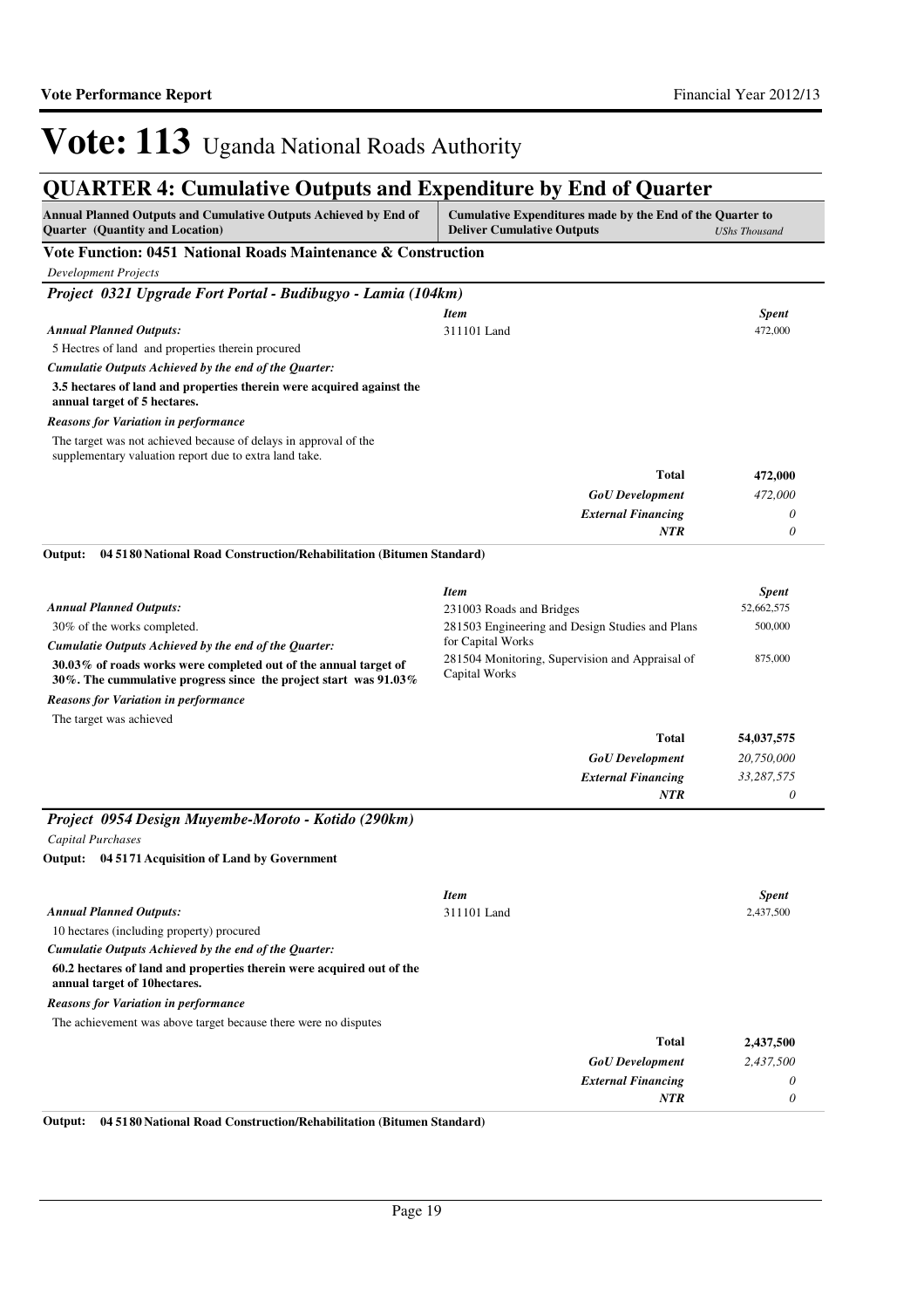| COMMER II Camamary Carpais and Expenditure by End of                                                                                                            |                                                                                                |                      |
|-----------------------------------------------------------------------------------------------------------------------------------------------------------------|------------------------------------------------------------------------------------------------|----------------------|
| <b>Annual Planned Outputs and Cumulative Outputs Achieved by End of</b><br>Quarter (Quantity and Location)                                                      | Cumulative Expenditures made by the End of the Quarter to<br><b>Deliver Cumulative Outputs</b> | <b>UShs Thousand</b> |
| Vote Function: 0451 National Roads Maintenance & Construction                                                                                                   |                                                                                                |                      |
| <b>Development Projects</b>                                                                                                                                     |                                                                                                |                      |
| Project 0954 Design Muyembe-Moroto - Kotido (290km)                                                                                                             |                                                                                                |                      |
|                                                                                                                                                                 | <b>Item</b>                                                                                    | <b>Spent</b>         |
| <b>Annual Planned Outputs:</b>                                                                                                                                  | 231003 Roads and Bridges                                                                       | 39,000,000           |
| 5% of works completed.                                                                                                                                          | 281504 Monitoring, Supervision and Appraisal of<br>Capital Works                               | 1,000,000            |
| Cumulatie Outputs Achieved by the end of the Quarter:                                                                                                           |                                                                                                |                      |
| 5.56% of the works were completed out of the annual target of 5%.                                                                                               |                                                                                                |                      |
| <b>Reasons for Variation in performance</b><br>The target was met.                                                                                              |                                                                                                |                      |
|                                                                                                                                                                 | <b>Total</b>                                                                                   | 40,000,000           |
|                                                                                                                                                                 | <b>GoU</b> Development                                                                         | 40,000,000           |
|                                                                                                                                                                 | <b>External Financing</b>                                                                      | 0                    |
|                                                                                                                                                                 | <b>NTR</b>                                                                                     | 0                    |
| Project 0955 Upgrade Nyakahita-Ibanda-Fort Portal (208km)                                                                                                       |                                                                                                |                      |
| Capital Purchases                                                                                                                                               |                                                                                                |                      |
| Output: 04 5171 Acquisition of Land by Government                                                                                                               |                                                                                                |                      |
|                                                                                                                                                                 |                                                                                                |                      |
|                                                                                                                                                                 | <b>Item</b>                                                                                    | <b>Spent</b>         |
| <b>Annual Planned Outputs:</b>                                                                                                                                  | 311101 Land                                                                                    | 2,000,000            |
| 40 hectares of land including properties procured.                                                                                                              |                                                                                                |                      |
| Cumulatie Outputs Achieved by the end of the Quarter:                                                                                                           |                                                                                                |                      |
| 37.45 Hectares of land and properties therein were acquired out of the<br>annual target of 40 hectares.                                                         |                                                                                                |                      |
| <b>Reasons for Variation in performance</b>                                                                                                                     |                                                                                                |                      |
| The target was not achieved as planned due to delayed submission and<br>approval of the supplementary valuation report for Kamwenge-Fort Portal<br>road section |                                                                                                |                      |
|                                                                                                                                                                 | <b>Total</b>                                                                                   | 2,000,000            |
|                                                                                                                                                                 | $GoU$ Development                                                                              | 2,000,000            |
|                                                                                                                                                                 | <b>External Financing</b>                                                                      | 0                    |
|                                                                                                                                                                 | <b>NTR</b>                                                                                     | 0                    |
| 04 5180 National Road Construction/Rehabilitation (Bitumen Standard)<br>Output:                                                                                 |                                                                                                |                      |
|                                                                                                                                                                 | <b>Item</b>                                                                                    | <b>Spent</b>         |
| <b>Annual Planned Outputs:</b>                                                                                                                                  | 231003 Roads and Bridges                                                                       | 92,032,497           |
| Nyakahita-Kazo: 35% of roadworks completed.                                                                                                                     | 281504 Monitoring, Supervision and Appraisal of                                                | 1,159,919            |
| Kazo-Kamwenge: 30% roadworks completed.                                                                                                                         | Capital Works                                                                                  |                      |
| Kamwenge - Fort Portal : contractor procured and mobilisation completed.                                                                                        |                                                                                                |                      |
| Cumulatie Outputs Achieved by the end of the Quarter:                                                                                                           |                                                                                                |                      |
| Nyakahita-Kazo; 41% of works completed out of the annual target of<br>35%. Cummulative progress since the project start was 99%.                                |                                                                                                |                      |
| Kazo-Kamwenge; 44% of road works were completed out of the<br>annual target of 30%. The cummulative progress since the project<br>start was $69\%$              |                                                                                                |                      |
| Kamwenge-Fort Portal; Supervision Consultancy Contract was<br>signed on 16 January 2013. The works contract was signed on 11 July<br>2013.                      |                                                                                                |                      |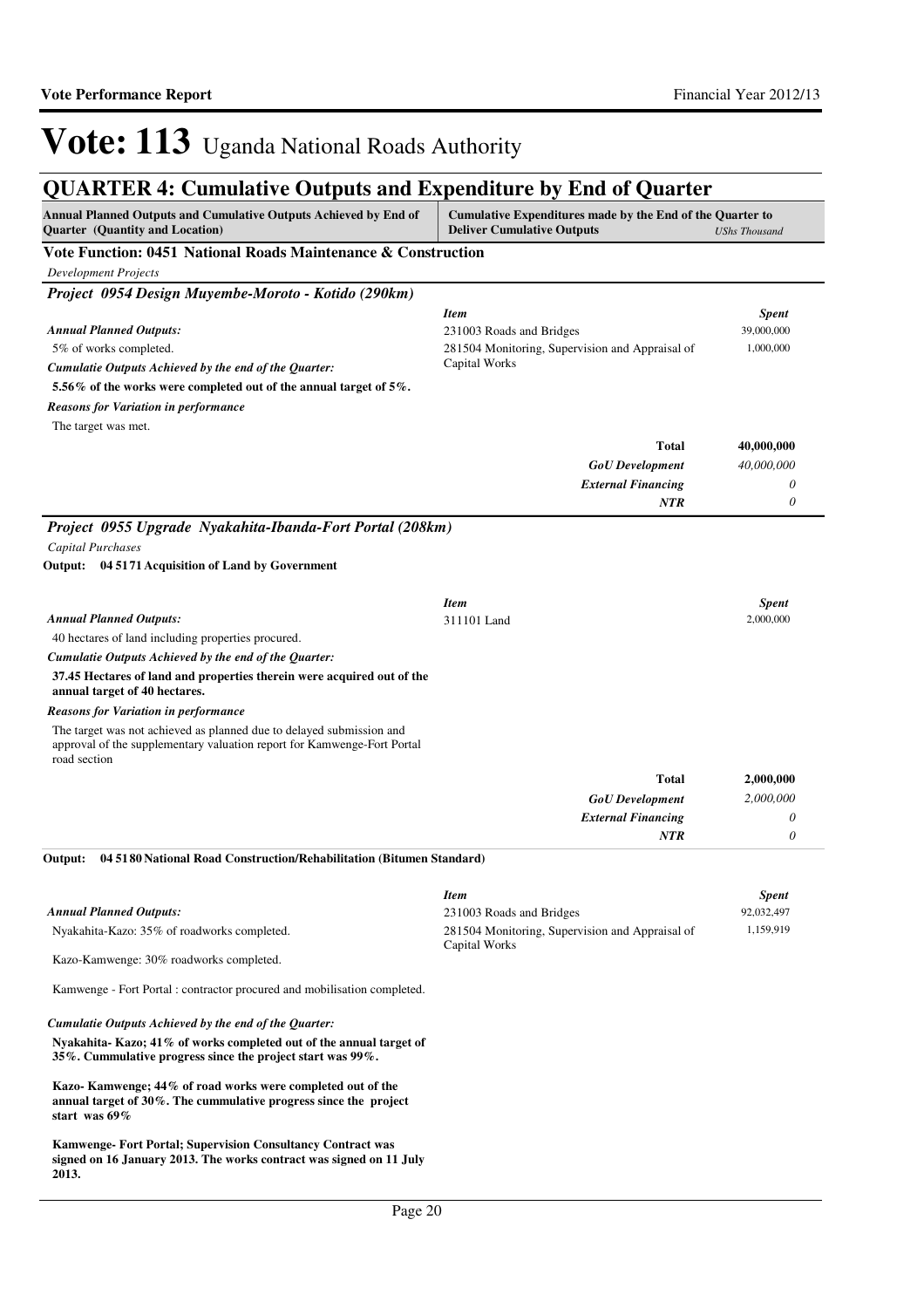| Annual Planned Outputs and Cumulative Outputs Achieved by End of<br>Quarter (Quantity and Location)                                          | Cumulative Expenditures made by the End of the Quarter to<br><b>Deliver Cumulative Outputs</b> | <b>UShs Thousand</b> |
|----------------------------------------------------------------------------------------------------------------------------------------------|------------------------------------------------------------------------------------------------|----------------------|
| Vote Function: 0451 National Roads Maintenance & Construction<br><b>Development Projects</b>                                                 |                                                                                                |                      |
| Project 0955 Upgrade Nyakahita-Ibanda-Fort Portal (208km)                                                                                    |                                                                                                |                      |
| <b>Reasons for Variation in performance</b>                                                                                                  |                                                                                                |                      |
| The target was achieved.                                                                                                                     |                                                                                                |                      |
|                                                                                                                                              | Total                                                                                          | 93, 192, 416         |
|                                                                                                                                              | <b>GoU</b> Development                                                                         | 12,000,000           |
|                                                                                                                                              | <b>External Financing</b>                                                                      | 81,192,416           |
|                                                                                                                                              | <b>NTR</b>                                                                                     | 0                    |
| Project 0956 National paved road maintenace backlog (200km)                                                                                  |                                                                                                |                      |
| <b>Capital Purchases</b>                                                                                                                     |                                                                                                |                      |
| Output: 04 51 80 National Road Construction/Rehabilitation (Bitumen Standard)                                                                |                                                                                                |                      |
|                                                                                                                                              |                                                                                                |                      |
|                                                                                                                                              | <b>Item</b>                                                                                    | <b>Spent</b>         |
| <b>Annual Planned Outputs:</b>                                                                                                               | 231003 Roads and Bridges                                                                       | 701,397              |
| Paying the balance of Retention                                                                                                              |                                                                                                |                      |
| Cumulatie Outputs Achieved by the end of the Quarter:                                                                                        |                                                                                                |                      |
| Paid the outstanding debt for supervision services                                                                                           |                                                                                                |                      |
| <b>Reasons for Variation in performance</b><br>The target was achieved                                                                       |                                                                                                |                      |
|                                                                                                                                              | Total                                                                                          | 701,397              |
|                                                                                                                                              | <b>GoU</b> Development                                                                         | 0                    |
|                                                                                                                                              | <b>External Financing</b>                                                                      | 701,397              |
|                                                                                                                                              | <b>NTR</b>                                                                                     | 0                    |
| Project 0957 Design the New Nile Bridge at Jinja                                                                                             |                                                                                                |                      |
| <b>Capital Purchases</b>                                                                                                                     |                                                                                                |                      |
| Output: 04 5171 Acquisition of Land by Government                                                                                            |                                                                                                |                      |
|                                                                                                                                              |                                                                                                |                      |
|                                                                                                                                              | <b>Item</b>                                                                                    | <b>Spent</b>         |
| <b>Annual Planned Outputs:</b>                                                                                                               | 311101 Land                                                                                    | 500,000              |
| 1 hectare of land procured.                                                                                                                  |                                                                                                |                      |
| Cumulatie Outputs Achieved by the end of the Quarter:                                                                                        |                                                                                                |                      |
| There was no land acquired                                                                                                                   |                                                                                                |                      |
| <b>Reasons for Variation in performance</b>                                                                                                  |                                                                                                |                      |
| The target was not achieved because acquisition of land was to be done<br>under the Supervision Consultant whose contract was not effective. |                                                                                                |                      |
|                                                                                                                                              | Total                                                                                          | 500,000              |
|                                                                                                                                              | <b>GoU</b> Development                                                                         | 500,000              |
|                                                                                                                                              | <b>External Financing</b>                                                                      | 0                    |
|                                                                                                                                              | NTR                                                                                            | 0                    |
| Output:<br>04 5174 Major Bridges                                                                                                             |                                                                                                |                      |
|                                                                                                                                              |                                                                                                |                      |
|                                                                                                                                              | <b>Item</b>                                                                                    | <b>Spent</b>         |
| <b>Annual Planned Outputs:</b>                                                                                                               | 231003 Roads and Bridges                                                                       | 6,500,000            |
| Contractor and supervision consultant procured.                                                                                              | 281504 Monitoring, Supervision and Appraisal of                                                | 500,000              |
| Contractor fully mobilised.                                                                                                                  | Capital Works                                                                                  |                      |
| 5% of the works completed.                                                                                                                   |                                                                                                |                      |
| Cumulatie Outputs Achieved by the end of the Quarter:                                                                                        |                                                                                                |                      |
| Financial proposals were opened, evaluations completed and the                                                                               |                                                                                                |                      |
| Page 21                                                                                                                                      |                                                                                                |                      |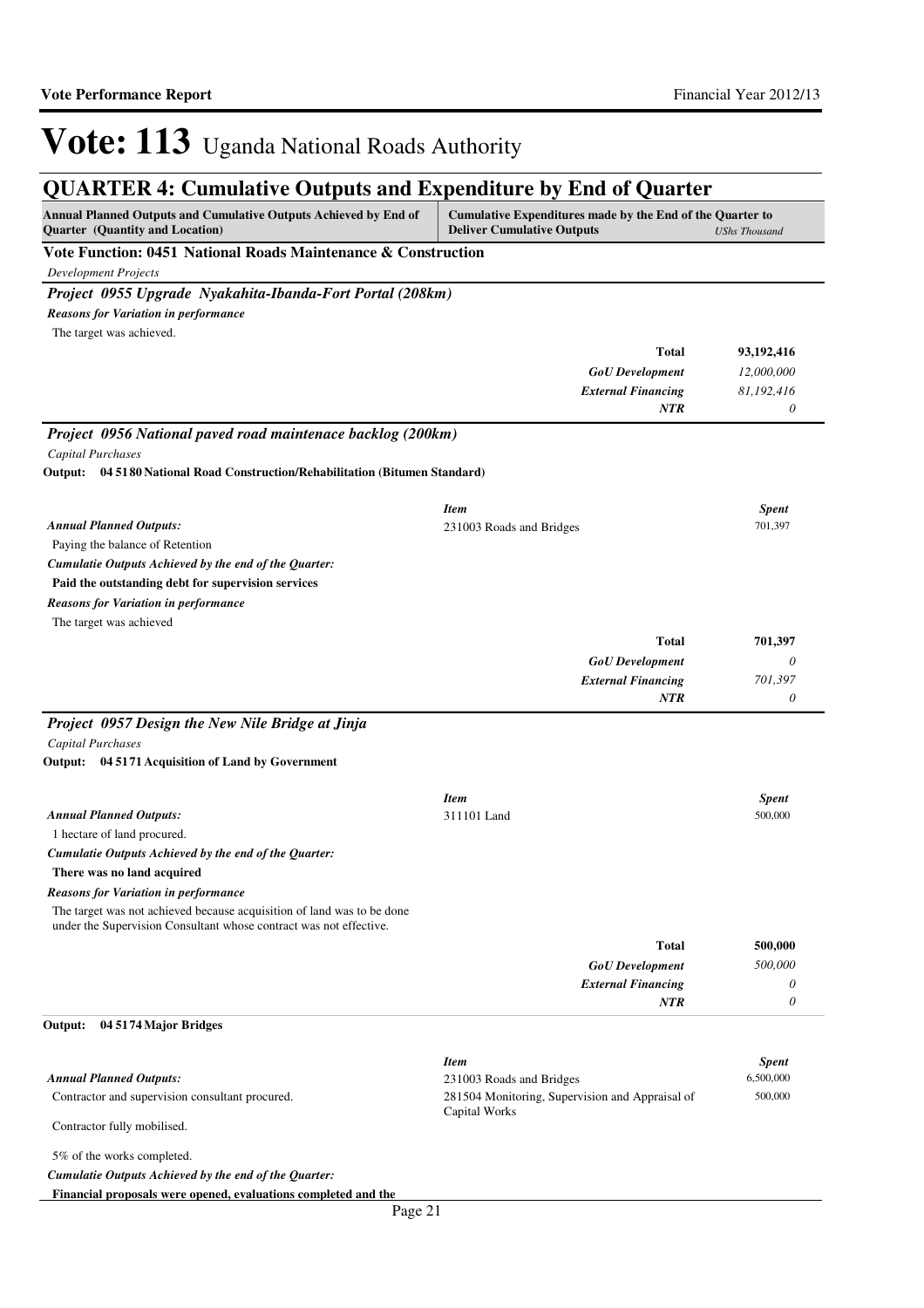| CHATLER II CUMUMUTV OUVPUD MIN ERPORTUNG OF EMA OF<br>Annual Planned Outputs and Cumulative Outputs Achieved by End of                                                      | Cumulative Expenditures made by the End of the Quarter to        |                      |
|-----------------------------------------------------------------------------------------------------------------------------------------------------------------------------|------------------------------------------------------------------|----------------------|
| Quarter (Quantity and Location)<br>Vote Function: 0451 National Roads Maintenance & Construction                                                                            | <b>Deliver Cumulative Outputs</b>                                | <b>UShs Thousand</b> |
| <b>Development Projects</b>                                                                                                                                                 |                                                                  |                      |
| Project 0957 Design the New Nile Bridge at Jinja                                                                                                                            |                                                                  |                      |
| combined report was submitted to JICA for approval.                                                                                                                         |                                                                  |                      |
| Contract for supervision services was signed on 31 May 2013.                                                                                                                |                                                                  |                      |
| <b>Reasons for Variation in performance</b>                                                                                                                                 |                                                                  |                      |
| The target was not met because of procurement delays.                                                                                                                       |                                                                  |                      |
|                                                                                                                                                                             | <b>Total</b>                                                     | 7,000,000            |
|                                                                                                                                                                             | <b>GoU</b> Development                                           | 7,000,000            |
|                                                                                                                                                                             | <b>External Financing</b><br><b>NTR</b>                          | 0<br>$\theta$        |
| Project 1031 Upgrade Gulu - Atiak - Bibia/ Nimule (104km)                                                                                                                   |                                                                  |                      |
| Capital Purchases                                                                                                                                                           |                                                                  |                      |
| Output: 04 5171 Acquisition of Land by Government                                                                                                                           |                                                                  |                      |
|                                                                                                                                                                             | <b>Item</b>                                                      | <b>Spent</b>         |
| <b>Annual Planned Outputs:</b>                                                                                                                                              | 311101 Land                                                      | 1,350,000            |
| Gulu-Atiak: 10 hectares of land and properties therein procured.                                                                                                            |                                                                  |                      |
| Atiak-Nimule: 10 hectares of land and properties therein procured.                                                                                                          |                                                                  |                      |
| Cumulatie Outputs Achieved by the end of the Quarter:                                                                                                                       |                                                                  |                      |
| 48.33 hectares of land and properties were acquired out of the annual<br>target of 20 hectares of land.                                                                     |                                                                  |                      |
| <b>Reasons for Variation in performance</b>                                                                                                                                 |                                                                  |                      |
| The target was met                                                                                                                                                          |                                                                  |                      |
|                                                                                                                                                                             | <b>Total</b>                                                     | 1,350,000            |
|                                                                                                                                                                             | <b>GoU</b> Development                                           | 1,350,000            |
|                                                                                                                                                                             | <b>External Financing</b><br>NTR                                 | 0<br>$\theta$        |
| 04 5180 National Road Construction/Rehabilitation (Bitumen Standard)<br>Output:                                                                                             |                                                                  |                      |
|                                                                                                                                                                             | <b>Item</b>                                                      | <b>Spent</b>         |
| <b>Annual Planned Outputs:</b>                                                                                                                                              | 231003 Roads and Bridges                                         | 24,753,458           |
| Gulu-Atiak: 20% of road works completed.                                                                                                                                    | 281504 Monitoring, Supervision and Appraisal of<br>Capital Works | 1,374,578            |
| Atiak-Nimule:Contractor and supervision consultant procured and fully<br>mobilised.                                                                                         |                                                                  |                      |
| Cumulatie Outputs Achieved by the end of the Quarter:                                                                                                                       |                                                                  |                      |
| Gulu-Atiak;18.08% of road works were completed out of the annual<br>target of $20\%$ .                                                                                      |                                                                  |                      |
| Atiak-Nimule; Works commenced on 17 June 2013. The consultant<br>commenced services in May 2013.                                                                            |                                                                  |                      |
| <b>Reasons for Variation in performance</b>                                                                                                                                 |                                                                  |                      |
| Gulu-Atiak; this project is behind schedule because of staffing problems<br>of the Supervision Consultant and Contractor and delayed compensation<br>for land and property. |                                                                  |                      |
|                                                                                                                                                                             | <b>Total</b>                                                     | 26,128,036           |
|                                                                                                                                                                             | <b>GoU</b> Development                                           | 0                    |
|                                                                                                                                                                             | <b>External Financing</b>                                        | 26,128,036           |
|                                                                                                                                                                             | NTR                                                              | 0                    |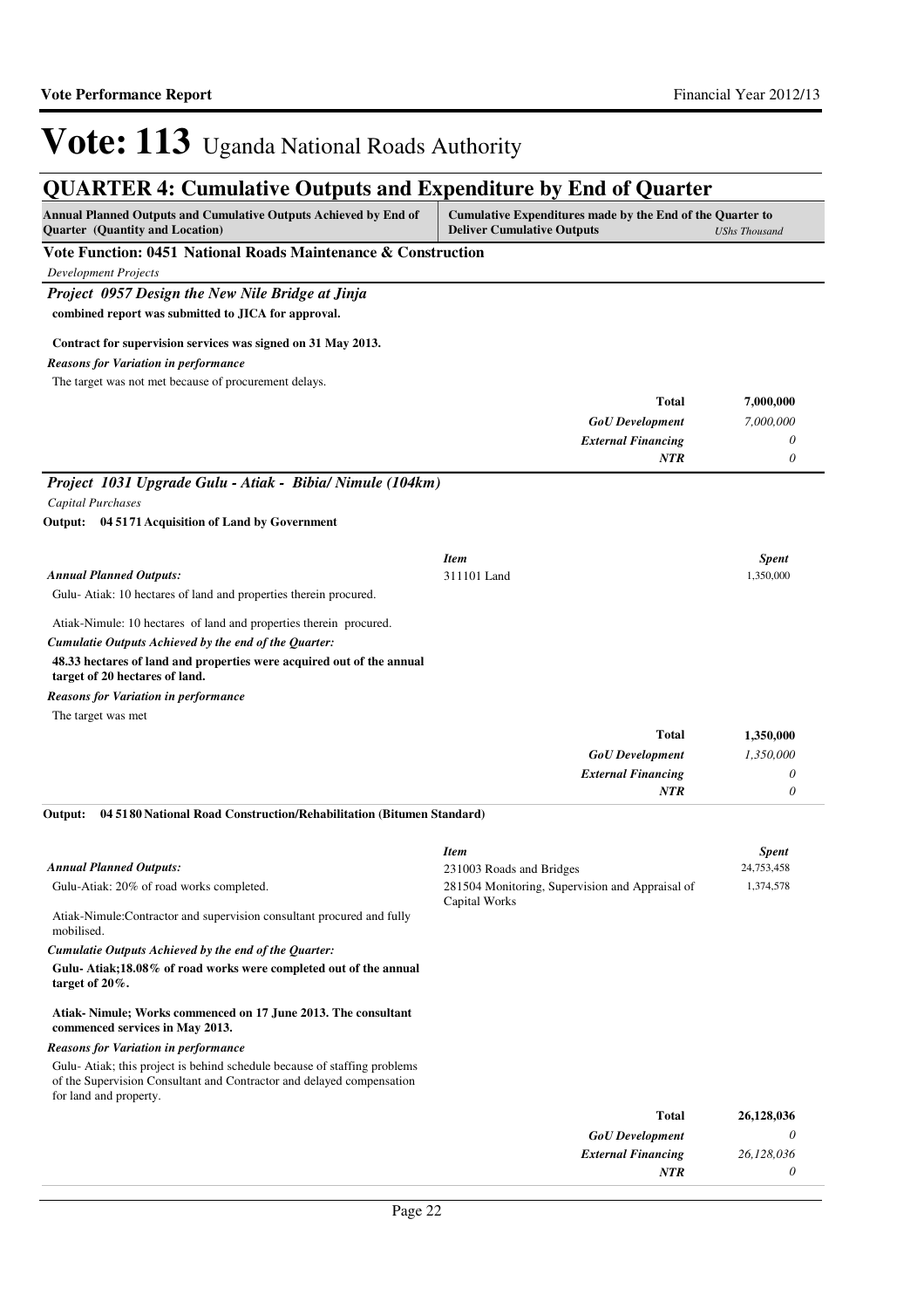## **QUARTER 4: Cumulative Outputs and Expenditure by End of Quarter**

| <b>Annual Planned Outputs and Cumulative Outputs Achieved by End of</b><br><b>Quarter</b> (Quantity and Location)                                                                   | Cumulative Expenditures made by the End of the Quarter to<br><b>Deliver Cumulative Outputs</b><br><b>UShs Thousand</b> |              |
|-------------------------------------------------------------------------------------------------------------------------------------------------------------------------------------|------------------------------------------------------------------------------------------------------------------------|--------------|
| Vote Function: 0451 National Roads Maintenance & Construction                                                                                                                       |                                                                                                                        |              |
| <b>Development Projects</b>                                                                                                                                                         |                                                                                                                        |              |
| Project 1032 Upgrade Vurra - Arua - Koboko - Oraba (92km)                                                                                                                           |                                                                                                                        |              |
| <b>Capital Purchases</b>                                                                                                                                                            |                                                                                                                        |              |
| Output: 04 5171 Acquisition of Land by Government                                                                                                                                   |                                                                                                                        |              |
|                                                                                                                                                                                     |                                                                                                                        |              |
|                                                                                                                                                                                     | <b>Item</b>                                                                                                            | <b>Spent</b> |
| <b>Annual Planned Outputs:</b>                                                                                                                                                      | 311101 Land                                                                                                            | 7,712,500    |
| 100 hectares of land including properties therein procured.                                                                                                                         |                                                                                                                        |              |
| Cumulatie Outputs Achieved by the end of the Quarter:                                                                                                                               |                                                                                                                        |              |
| 244.15 hectares of land and properties therein were acquired out of<br>the annual target of 100 hectares.                                                                           |                                                                                                                        |              |
| <b>Reasons for Variation in performance</b>                                                                                                                                         |                                                                                                                        |              |
| The achievement was above target because there were no major disputes.                                                                                                              |                                                                                                                        |              |
|                                                                                                                                                                                     | <b>Total</b>                                                                                                           | 7,712,500    |
|                                                                                                                                                                                     | <b>GoU</b> Development                                                                                                 | 7,712,500    |
|                                                                                                                                                                                     | <b>External Financing</b>                                                                                              | 0            |
|                                                                                                                                                                                     | NTR                                                                                                                    | $\theta$     |
| Output:<br>04 51 80 National Road Construction/Rehabilitation (Bitumen Standard)                                                                                                    |                                                                                                                        |              |
|                                                                                                                                                                                     | <b>Item</b>                                                                                                            | <b>Spent</b> |
| <b>Annual Planned Outputs:</b>                                                                                                                                                      | 231003 Roads and Bridges                                                                                               | 33,139,828   |
| 30% of road works completed.                                                                                                                                                        | 281504 Monitoring, Supervision and Appraisal of                                                                        | 1,760,844    |
| Cumulatie Outputs Achieved by the end of the Quarter:                                                                                                                               | Capital Works                                                                                                          |              |
| 31.97% of the road works was completed by the end of the quarter out<br>of the annual target of 30%. This brings the cummulative progress<br>since the project start to $36.01\%$ . |                                                                                                                        |              |
| <b>Reasons for Variation in performance</b>                                                                                                                                         |                                                                                                                        |              |
| The target was achieved.                                                                                                                                                            |                                                                                                                        |              |
|                                                                                                                                                                                     | <b>Total</b>                                                                                                           | 34,900,672   |
|                                                                                                                                                                                     | <b>GoU</b> Development                                                                                                 | 0            |
|                                                                                                                                                                                     | <b>External Financing</b>                                                                                              | 34,900,672   |
|                                                                                                                                                                                     | <b>NTR</b>                                                                                                             | 0            |
| Project 1033 Design Hoima - Kaiso -Tonya (85km)                                                                                                                                     |                                                                                                                        |              |
| Capital Purchases                                                                                                                                                                   |                                                                                                                        |              |
| Output: 04 5171 Acquisition of Land by Government                                                                                                                                   |                                                                                                                        |              |
|                                                                                                                                                                                     | <b>Item</b>                                                                                                            | <b>Spent</b> |
| <b>Annual Planned Outputs:</b>                                                                                                                                                      | 311101 Land                                                                                                            | 2,700,000    |
| 40 hectares of land and properties therein procured.                                                                                                                                |                                                                                                                        |              |
| Cumulatie Outputs Achieved by the end of the Quarter:                                                                                                                               |                                                                                                                        |              |
| 141.2 Hectares of land and properties therein were acquired out of the<br>annual target of 40 hectares.                                                                             |                                                                                                                        |              |
| <b>Reasons for Variation in performance</b>                                                                                                                                         |                                                                                                                        |              |
| The achievement was above target because there were no major disputes.                                                                                                              |                                                                                                                        |              |
|                                                                                                                                                                                     | <b>Total</b>                                                                                                           | 2,700,000    |
|                                                                                                                                                                                     | <b>GoU</b> Development                                                                                                 | 2,700,000    |
|                                                                                                                                                                                     | <b>External Financing</b>                                                                                              | 0            |
|                                                                                                                                                                                     | NTR                                                                                                                    | $\theta$     |

**Output: 04 5180 National Road Construction/Rehabilitation (Bitumen Standard)**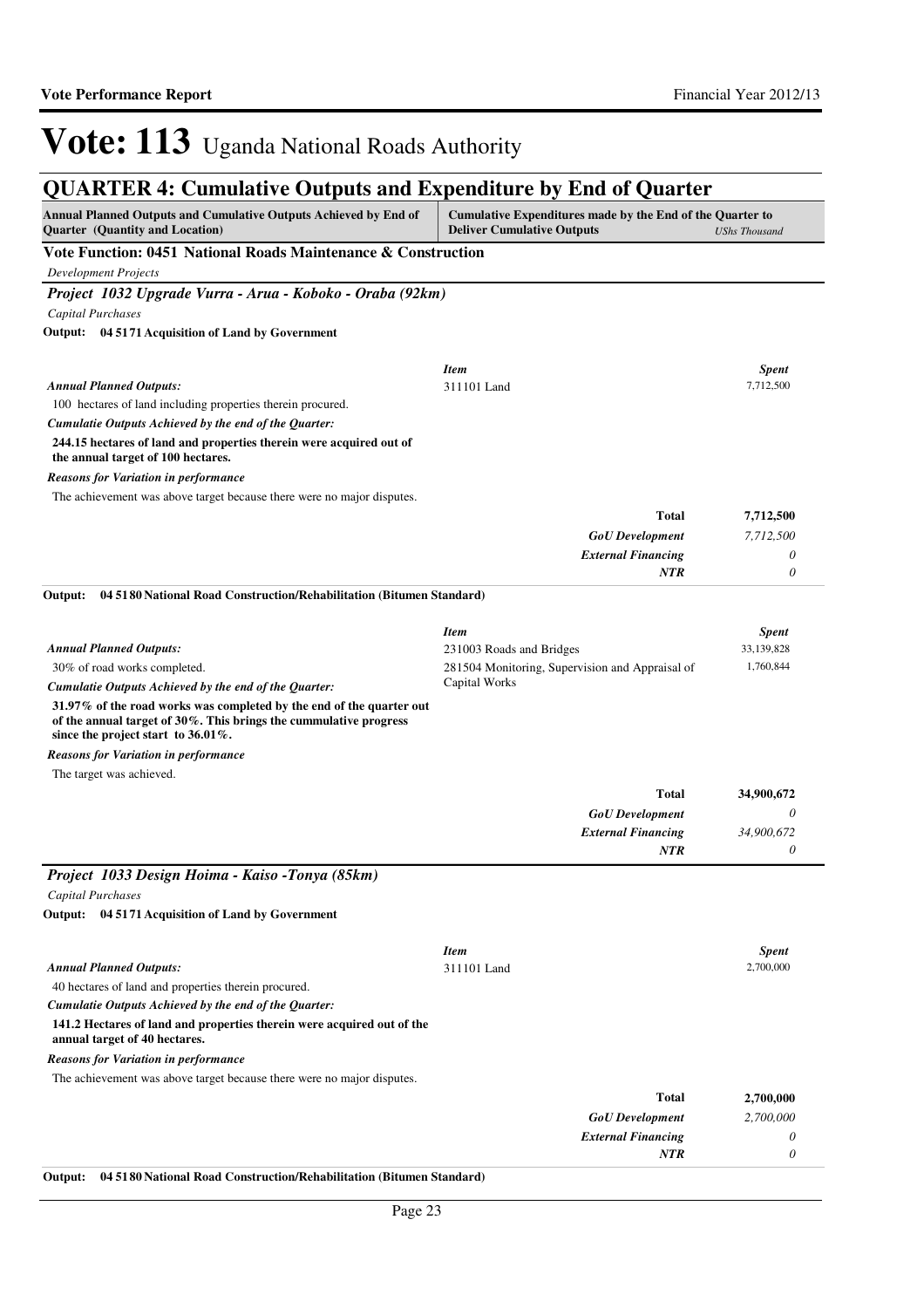## **QUARTER 4: Cumulative Outputs and Expenditure by End of Quarter**

| Annual Planned Outputs and Cumulative Outputs Achieved by End of<br>Quarter (Quantity and Location)                                   | Cumulative Expenditures made by the End of the Quarter to<br><b>Deliver Cumulative Outputs</b> | <b>UShs Thousand</b> |
|---------------------------------------------------------------------------------------------------------------------------------------|------------------------------------------------------------------------------------------------|----------------------|
| Vote Function: 0451 National Roads Maintenance & Construction                                                                         |                                                                                                |                      |
| <b>Development Projects</b>                                                                                                           |                                                                                                |                      |
| Project 1033 Design Hoima - Kaiso -Tonya (85km)                                                                                       |                                                                                                |                      |
|                                                                                                                                       | <b>Item</b>                                                                                    | <b>Spent</b>         |
| <b>Annual Planned Outputs:</b>                                                                                                        | 231003 Roads and Bridges                                                                       | 57,120,000           |
| 20% of road works completed.                                                                                                          | 281504 Monitoring, Supervision and Appraisal of                                                | 2,680,000            |
| Cumulatie Outputs Achieved by the end of the Quarter:                                                                                 | Capital Works                                                                                  |                      |
| 39.3% of road works were completed out of the annual target of $20\%$ .<br>The cummulative progress since the project start was 39.3% |                                                                                                |                      |
| <b>Reasons for Variation in performance</b>                                                                                           |                                                                                                |                      |
| The target was achieved                                                                                                               |                                                                                                |                      |
|                                                                                                                                       | Total                                                                                          | 59,800,000           |
|                                                                                                                                       | <b>GoU</b> Development                                                                         | 59,800,000           |
|                                                                                                                                       | <b>External Financing</b>                                                                      | 0                    |
|                                                                                                                                       | <b>NTR</b>                                                                                     | 0                    |
| Project 1037 Upgrade Mbarara-Kikagata (70km)                                                                                          |                                                                                                |                      |
| <b>Capital Purchases</b>                                                                                                              |                                                                                                |                      |
| Output: 04 5171 Acquisition of Land by Government                                                                                     |                                                                                                |                      |
|                                                                                                                                       |                                                                                                |                      |
|                                                                                                                                       | <b>Item</b>                                                                                    | <b>Spent</b>         |
| <b>Annual Planned Outputs:</b>                                                                                                        | 311101 Land                                                                                    | 4,000,000            |
| 80 hectares of land and properties therein procured                                                                                   |                                                                                                |                      |
| Cumulatie Outputs Achieved by the end of the Quarter:                                                                                 |                                                                                                |                      |
| 131.89 Hectares of land and properties therein were acquired out of<br>the annual target of 80 hectares.                              |                                                                                                |                      |
| <b>Reasons for Variation in performance</b>                                                                                           |                                                                                                |                      |
| The achievement was above target because there were no major disputes of<br>values.                                                   |                                                                                                |                      |
|                                                                                                                                       | Total                                                                                          | 4,000,000            |
|                                                                                                                                       | <b>GoU</b> Development                                                                         | 4,000,000            |
|                                                                                                                                       | <b>External Financing</b><br><b>NTR</b>                                                        | 0<br>0               |
|                                                                                                                                       |                                                                                                |                      |
| 04 5180 National Road Construction/Rehabilitation (Bitumen Standard)<br>Output:                                                       |                                                                                                |                      |
|                                                                                                                                       | <b>Item</b>                                                                                    | <b>Spent</b>         |
| <b>Annual Planned Outputs:</b>                                                                                                        | 231003 Roads and Bridges                                                                       | 62,187,500           |
| 30% of Works completed                                                                                                                | 281504 Monitoring, Supervision and Appraisal of                                                | 1,000,000            |
| Cumulatie Outputs Achieved by the end of the Quarter:                                                                                 | Capital Works                                                                                  |                      |
| 34.1% of road works were completed out of the annual target of $30\%$ .<br>The cummulative progress since project start was $35.5\%$  |                                                                                                |                      |
| <b>Reasons for Variation in performance</b>                                                                                           |                                                                                                |                      |
| The target was achieved.                                                                                                              |                                                                                                |                      |
|                                                                                                                                       | Total                                                                                          | 63,187,500           |
|                                                                                                                                       | <b>GoU</b> Development                                                                         | 63,187,500           |
|                                                                                                                                       | <b>External Financing</b>                                                                      | 0                    |
|                                                                                                                                       | <b>NTR</b>                                                                                     | 0                    |

*Project 1038 Design Ntungamo-Mirama Hills (37km) Capital Purchases*

**Output: 04 5180 National Road Construction/Rehabilitation (Bitumen Standard)**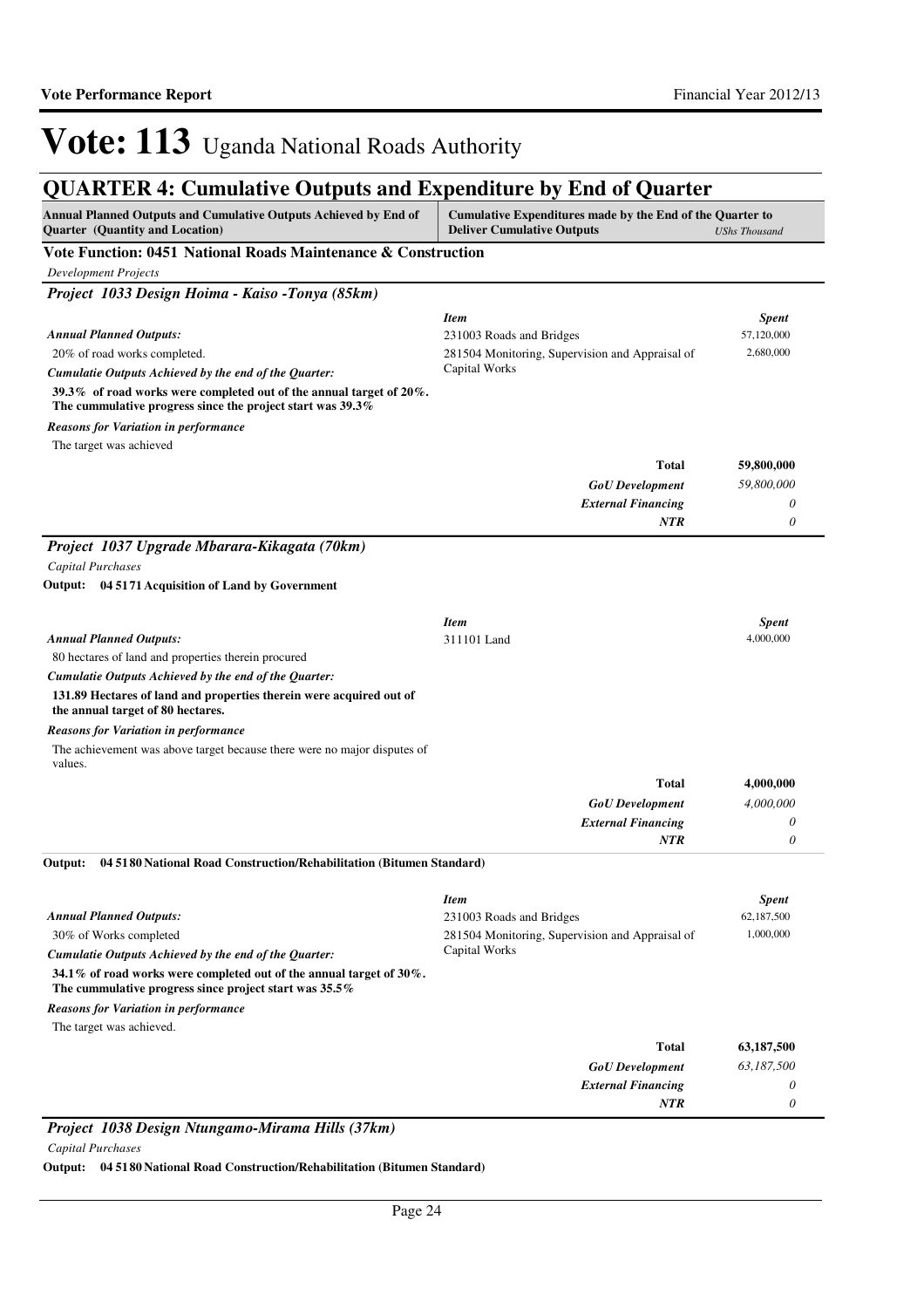| goriaanin a camaanaa o aqqaw ana napenanare of ma or gaarter<br>Annual Planned Outputs and Cumulative Outputs Achieved by End of<br>Quarter (Quantity and Location) | Cumulative Expenditures made by the End of the Quarter to<br><b>Deliver Cumulative Outputs</b> | <b>UShs Thousand</b>       |
|---------------------------------------------------------------------------------------------------------------------------------------------------------------------|------------------------------------------------------------------------------------------------|----------------------------|
| Vote Function: 0451 National Roads Maintenance & Construction                                                                                                       |                                                                                                |                            |
| <b>Development Projects</b>                                                                                                                                         |                                                                                                |                            |
| Project 1038 Design Ntungamo-Mirama Hills (37km)                                                                                                                    |                                                                                                |                            |
|                                                                                                                                                                     | <b>Item</b>                                                                                    | <b>Spent</b>               |
| <b>Annual Planned Outputs:</b>                                                                                                                                      | 231003 Roads and Bridges                                                                       | 4,000,000                  |
| 5% of Works completed                                                                                                                                               |                                                                                                |                            |
| Cumulatie Outputs Achieved by the end of the Quarter:                                                                                                               |                                                                                                |                            |
| The Financing Agreement was approved by Solicitor General, signed<br>by GoU and forwarded to Trade Mark East Africa (TMEA) for<br>signing on 16 July 2013           |                                                                                                |                            |
| TMEA prepared the Request for Proposal (RFP) for the Supervision<br>Consultany services and shared with UNRA for review.                                            |                                                                                                |                            |
| Reasons for Variation in performance                                                                                                                                |                                                                                                |                            |
| The target was not achieved as planned because of delays in finalising of<br>the financing agreement.                                                               |                                                                                                |                            |
|                                                                                                                                                                     | <b>Total</b>                                                                                   | 4,000,000                  |
|                                                                                                                                                                     | <b>GoU</b> Development                                                                         | 4,000,000                  |
|                                                                                                                                                                     | <b>External Financing</b>                                                                      | 0                          |
|                                                                                                                                                                     | NTR                                                                                            | 0                          |
| Project 1044 Design Ishaka-Kagamba (35km)                                                                                                                           |                                                                                                |                            |
| Capital Purchases                                                                                                                                                   |                                                                                                |                            |
| Output: 04 5171 Acquisition of Land by Government                                                                                                                   |                                                                                                |                            |
|                                                                                                                                                                     |                                                                                                |                            |
|                                                                                                                                                                     | <b>Item</b>                                                                                    | <b>Spent</b>               |
| <b>Annual Planned Outputs:</b>                                                                                                                                      | 311101 Land                                                                                    | 2,875,000                  |
| 15 hectares of land properties therein procured.                                                                                                                    |                                                                                                |                            |
| Cumulatie Outputs Achieved by the end of the Quarter:<br>39.48 hectares of land and properties therein were acquired out of the<br>annual target of 15 hectares.    |                                                                                                |                            |
| Reasons for Variation in performance                                                                                                                                |                                                                                                |                            |
| The achievement was above target because there were no disputes in<br>compensation values.                                                                          |                                                                                                |                            |
|                                                                                                                                                                     | <b>Total</b>                                                                                   | 2,875,000                  |
|                                                                                                                                                                     | <b>GoU</b> Development                                                                         | 2,875,000                  |
|                                                                                                                                                                     | <b>External Financing</b>                                                                      |                            |
|                                                                                                                                                                     | NTR                                                                                            | 0                          |
| Output:<br>04 51 80 National Road Construction/Rehabilitation (Bitumen Standard)                                                                                    |                                                                                                |                            |
|                                                                                                                                                                     |                                                                                                |                            |
| <b>Annual Planned Outputs:</b>                                                                                                                                      | <b>Item</b>                                                                                    | <b>Spent</b><br>21,362,500 |
| 15% of the works completed                                                                                                                                          | 231003 Roads and Bridges<br>281504 Monitoring, Supervision and Appraisal of                    | 1,262,500                  |
| Cumulatie Outputs Achieved by the end of the Quarter:                                                                                                               | Capital Works                                                                                  |                            |
| 19% of the road works were completed out of the annual target of                                                                                                    |                                                                                                |                            |
| 15%. The cumulative progress since project start was 20.09%                                                                                                         |                                                                                                |                            |
| <b>Reasons for Variation in performance</b><br>The target was achieved                                                                                              |                                                                                                |                            |
|                                                                                                                                                                     | <b>Total</b>                                                                                   | 22,625,000                 |
|                                                                                                                                                                     | <b>GoU</b> Development                                                                         | 22,625,000                 |
|                                                                                                                                                                     | <b>External Financing</b>                                                                      | 0                          |
|                                                                                                                                                                     | NTR                                                                                            | 0                          |
|                                                                                                                                                                     |                                                                                                |                            |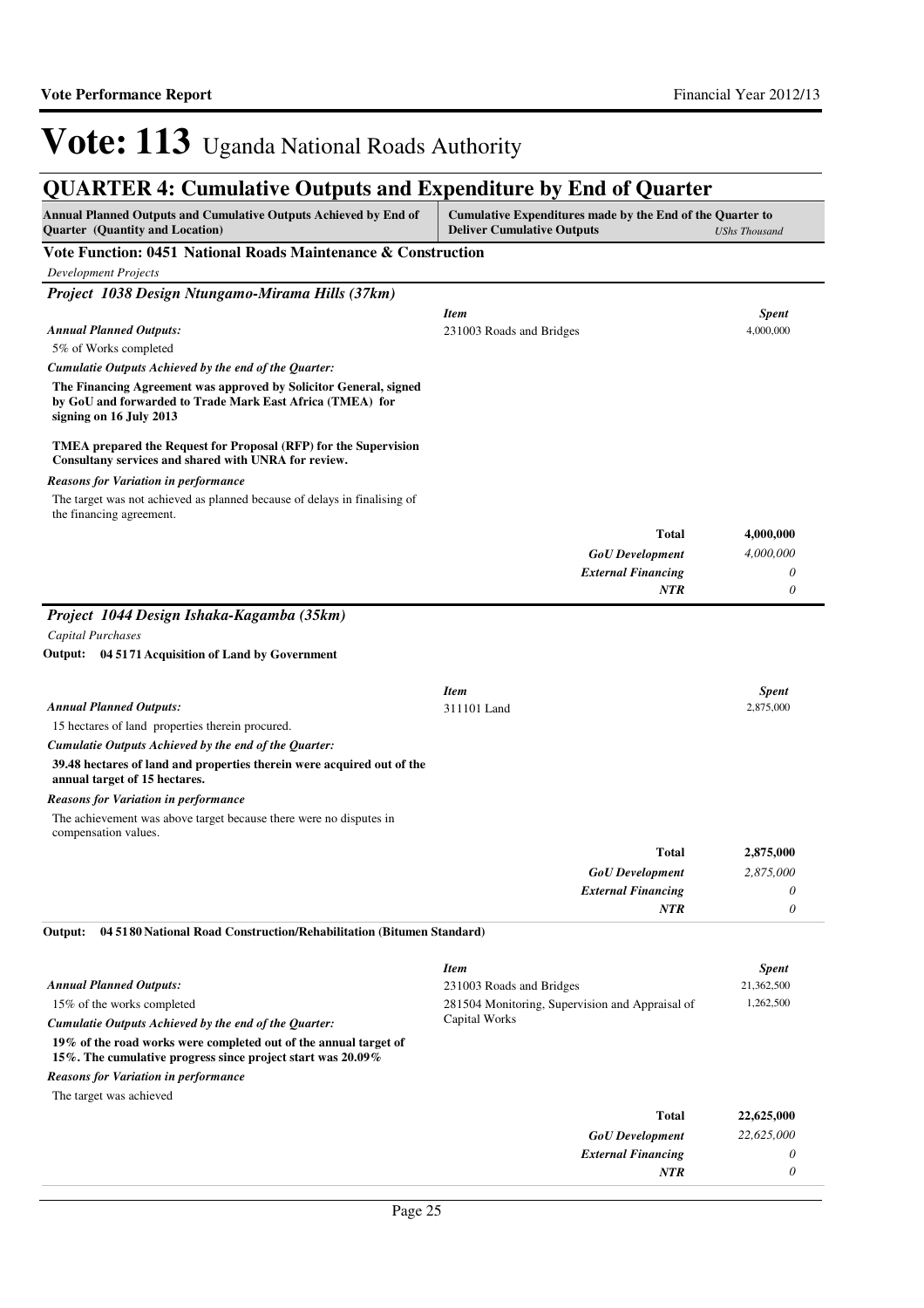### **QUARTER 4: Cumulative Outputs and Expenditure by End of Quarter**

| Annual Planned Outputs and Cumulative Outputs Achieved by End of<br><b>Ouarter</b> (Quantity and Location)                                  | Cumulative Expenditures made by the End of the Quarter to<br><b>Deliver Cumulative Outputs</b>   | <b>UShs Thousand</b>        |
|---------------------------------------------------------------------------------------------------------------------------------------------|--------------------------------------------------------------------------------------------------|-----------------------------|
| Vote Function: 0451 National Roads Maintenance & Construction                                                                               |                                                                                                  |                             |
| <b>Development Projects</b>                                                                                                                 |                                                                                                  |                             |
| <b>Project 1056 Transport Corridor Project</b>                                                                                              |                                                                                                  |                             |
| Capital Purchases                                                                                                                           |                                                                                                  |                             |
| Output: 04 5171 Acquisition of Land by Government                                                                                           |                                                                                                  |                             |
|                                                                                                                                             | <b>Item</b>                                                                                      | <b>Spent</b>                |
| <b>Annual Planned Outputs:</b>                                                                                                              | 311101 Land                                                                                      | 15,250,000                  |
| 200 hectares and properties therein procured                                                                                                |                                                                                                  |                             |
| Cumulatie Outputs Achieved by the end of the Quarter:                                                                                       |                                                                                                  |                             |
| Kampala-Masaka; 51.42 Hectares of land have been acquired out of<br>the annual target of 28 hectares                                        |                                                                                                  |                             |
| Busega-Mityana; 12.99 hectares of land have been acquired out of the<br>target of 5.85 hectares                                             |                                                                                                  |                             |
| <b>Reasons for Variation in performance</b>                                                                                                 |                                                                                                  |                             |
| The targets for Busega- Mityana and Kampala- Masaka were met.                                                                               |                                                                                                  |                             |
|                                                                                                                                             | <b>Total</b>                                                                                     | 15,250,000                  |
|                                                                                                                                             | <b>GoU</b> Development                                                                           | 15,250,000                  |
|                                                                                                                                             | <b>External Financing</b><br>NTR                                                                 | 0<br>0                      |
| 04 51 80 National Road Construction/Rehabilitation (Bitumen Standard)<br>Output:                                                            |                                                                                                  |                             |
|                                                                                                                                             |                                                                                                  |                             |
| <b>Annual Planned Outputs:</b>                                                                                                              | <b>Item</b>                                                                                      | <b>Spent</b><br>319,841,000 |
| Reconstruction of Busega - Mityana (57) - final certificate issued to the<br>contractor.                                                    | 231003 Roads and Bridges<br>281503 Engineering and Design Studies and Plans<br>for Capital Works | 7,997,241                   |
| Reconstruction of Busega - Masaka (63km) road Phase I : Pay debt                                                                            | 281504 Monitoring, Supervision and Appraisal of<br>Capital Works                                 | 15,425,000                  |
| Phase II (51km) 30% of works completed.                                                                                                     |                                                                                                  |                             |
| Kawempe - Kafu road overlay (166km) 40% of works completed,                                                                                 |                                                                                                  |                             |
| Mukono-Jinja (52km) road: 30% of works were completed                                                                                       |                                                                                                  |                             |
| Tororo- Mbale (49km): 30% of the works were completed                                                                                       |                                                                                                  |                             |
| Mbale-Soroti (103km): 30% of works were completed                                                                                           |                                                                                                  |                             |
| Malaba/Busia-Bugiri (82km): 30% of works were completed                                                                                     |                                                                                                  |                             |
| Jinja-Kamuli (57km) road: 30% of works were completed                                                                                       |                                                                                                  |                             |
| Staged rehabilitation of Kafu-Karuma (85km): 5% of works were<br>completed                                                                  |                                                                                                  |                             |
| Staged rehabilitation of Kamdini -Gulu road (65km): 5% of works were<br>completed                                                           |                                                                                                  |                             |
| Road Design Studies<br>Completed designs for:<br>-Rwekunye-Apac-Lira-Kitgum-Musingo 350km<br>-Muyembe- Nakapiriprit and Moroto-Kotido 200km |                                                                                                  |                             |
| Completed designs for:                                                                                                                      |                                                                                                  |                             |

Kampala-Jinja (80km) and Kibuye-Mpigi (30km)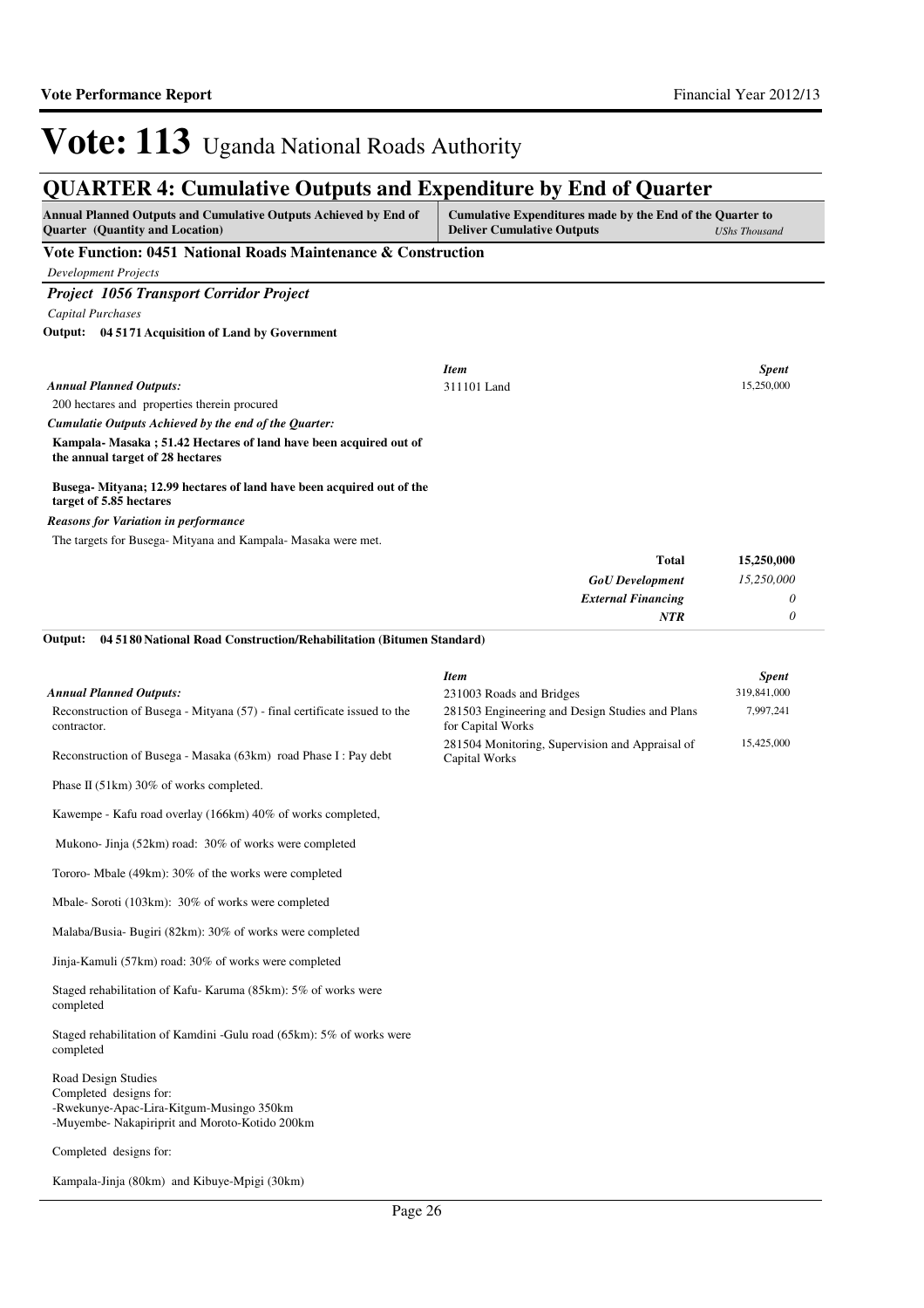### **QUARTER 4: Cumulative Outputs and Expenditure by End of Quarter**

| <b>Annual Planned Outputs and Cumulative Outputs Achieved by End of</b> | Cumulative Expenditures made by the End of the Quarter to |               |
|-------------------------------------------------------------------------|-----------------------------------------------------------|---------------|
| <b>Ouarter</b> (Quantity and Location)                                  | <b>Deliver Cumulative Outputs</b>                         | UShs Thousand |

### **Vote Function: 0451 National Roads Maintenance & Construction**

*Development Projects*

*Project 1056 Transport Corridor Project*

50% of rehabilitation works for Nalubale Bridge completed.

*Cumulatie Outputs Achieved by the end of the Quarter:*

**Reconstruction of Busega- Masaka Phase II (51km)- 62.7% of works were completed out of the annual target of 30%. The cumulative progress since project start was 65.4%.**

**Tororo- Mbale (49km); 36% of the works were completed out of annual target of 30%. Cummulative progress since the project start was 51%. 22.2km of road base construction, 21.8km of prime coat and 21.5km of surface dressing first seal were completed.**

**Mbale - Soroti (103km);40.5% of the works were completed out of annual target of 30%. Cummulative progress since the project start was 48.5%.** 

**40km of roadbase construction, 38km of prime coat and 37km of surface dressing first seal were completed**

**Jinja- Kamuli (57km); 33.91% of the works was completed out of the annual target of 30%. Cummulative progress since the project start was 42.91%.** 

**26.2km of roadbase construction, 25.5km of prime coat and 23.6km of asphalt concrete were completed**

**Mukono- Jinja (52km) road: 38.99% of works were completed out of the annual target of 30%.The cummulative progress since the project start was 31.58%**

**Overlay Kawempe- Kafu road (166km)- 19.8% of works were completed out of the annual target of 40%. The cumulative progress since project start was 74.8%.**

**Overlay Malaba/Busia- Bugiri (82km): 64.7% of works were completed out of the annual target of 30%. The cumulative progress since project was 84.7%**

Kiryandongo- Karuma- Kamdini- Gulu road; **Draft bidding documents were submitted to Contracts Committee for approval on 11 July 2013.**

**Kafu- Karuma (85km); the addendum issued for Kafu- Kiryandongo (43km) was cleared and works commenced.**

**Road Design Studies**

**Detailed Design of Kampala-Mpigi Highway is ongoing and will be completed by February 2014.**

**Kampala Northern Bypass detailed design for the dual carriageway was completed in April 2013.** 

**Kampala-Jinja Highway - Detailed design is ongoing and will be completed by December 2013.**

**Kampala Southern Bypass - Feasibility Study and preliminary design is ongoing and will be completed by December 2013.**

**Bridges**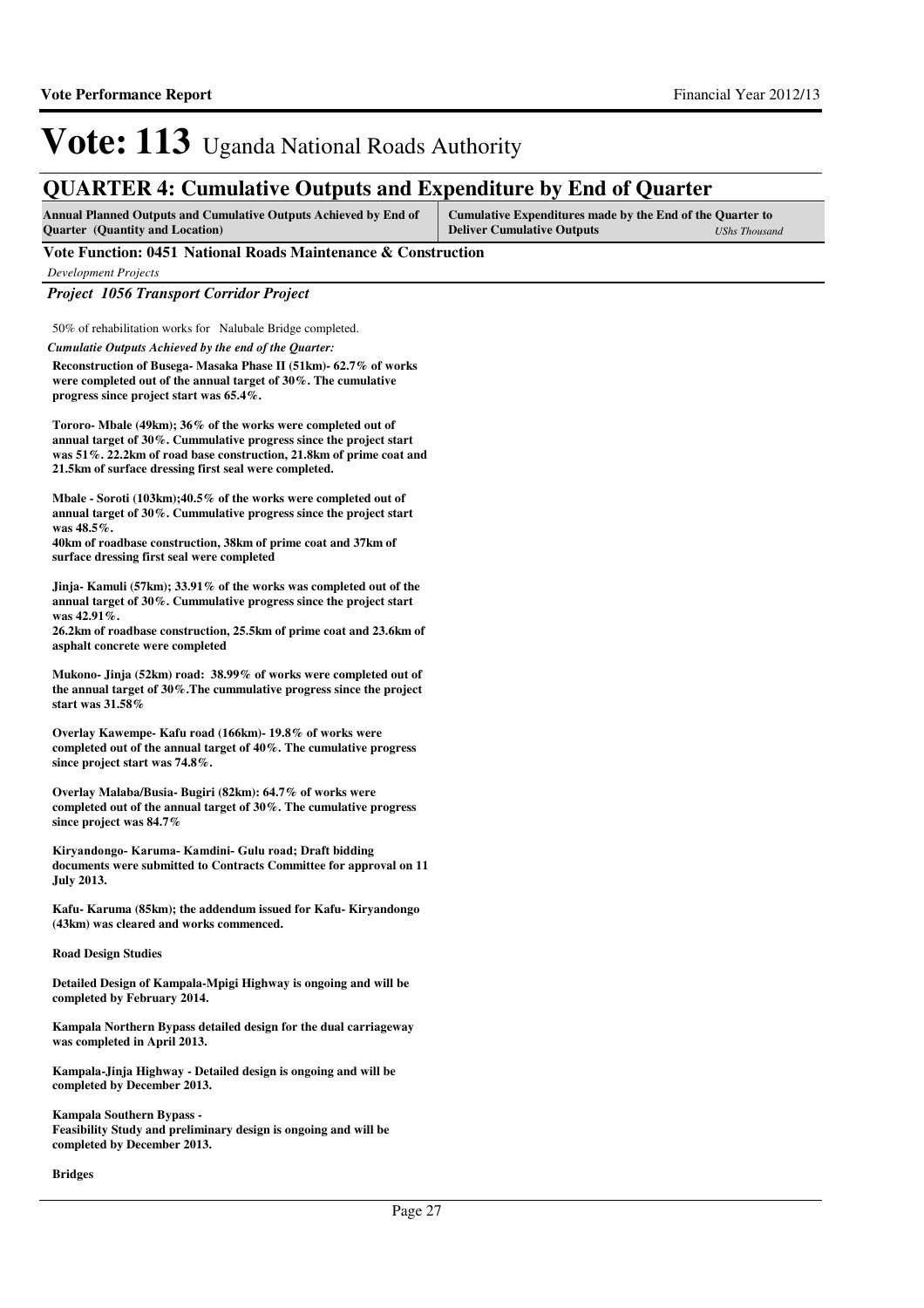## **QUARTER 4: Cumulative Outputs and Expenditure by End of Quarter**

| <b>Annual Planned Outputs and Cumulative Outputs Achieved by End of</b><br><b>Ouarter</b> (Quantity and Location) | Cumulative Expenditures made by the End of the Quarter to<br><b>Deliver Cumulative Outputs</b> | UShs Thousand |
|-------------------------------------------------------------------------------------------------------------------|------------------------------------------------------------------------------------------------|---------------|
| Vote Function: 0451 National Roads Maintenance & Construction                                                     |                                                                                                |               |

*Development Projects*

### *Project 1056 Transport Corridor Project*

**Rehabilitation of Nalubale Bridge; 74% of works were completed out of the annual target of 50%. Cummulative progress since project start was 86%.**

### **Awoja bridge; 89% of the works were completed**

### *Reasons for Variation in performance*

The targets for majority of the Projects were met.

| 343,263,241 | <b>Total</b>              |
|-------------|---------------------------|
| 343,263,241 | <b>GoU</b> Development    |
|             | <b>External Financing</b> |
|             | NTR                       |

*Outputs Provided*

**04 5101 Monitoring and Capacity Building Support Output:**

|                                                                                                                                                                                                               | <b>Item</b>                             | <b>Spent</b> |
|---------------------------------------------------------------------------------------------------------------------------------------------------------------------------------------------------------------|-----------------------------------------|--------------|
| <b>Annual Planned Outputs:</b>                                                                                                                                                                                | 225001 Consultancy Services- Short-term | 1.399.680    |
| Monitoring and Evaluation Framework completed.                                                                                                                                                                |                                         |              |
| Contract Management System Established.                                                                                                                                                                       |                                         |              |
| Consultancy Services for Bid Evaluation Procured.                                                                                                                                                             |                                         |              |
| Cumulatie Outputs Achieved by the end of the Quarter:                                                                                                                                                         |                                         |              |
| The final version of the Contract Management System was installed<br>and data entry is ongoing.                                                                                                               |                                         |              |
| Services for bid evaluation: Preparation of the Request for Proposals<br>RFP) was completed. Invitation of bidders was expected at the end of<br>August 2013 after Contracts Committee's approval of the RFP. |                                         |              |
| The M&E policy, framework and system documents were finalised.                                                                                                                                                |                                         |              |
| <b>Reasons for Variation in performance</b>                                                                                                                                                                   |                                         |              |
| Targets were met. However the target for Services for bid evaluation was<br>not met because of the lengthy procurement process.                                                                               |                                         |              |
|                                                                                                                                                                                                               | <b>Total</b>                            | 1,399,680    |
|                                                                                                                                                                                                               | <b>GoU</b> Development                  | 1,399,680    |
|                                                                                                                                                                                                               | <b>External Financing</b>               | 0            |
|                                                                                                                                                                                                               | NTR                                     | $\theta$     |

*Project 1099 Design for Reconstruction of Tororo - Soroti road Capital Purchases*

**04 5180 National Road Construction/Rehabilitation (Bitumen Standard) Output:**

### *Annual Planned Outputs:*

Feasibility study and preliminary design Reports.

*Cumulatie Outputs Achieved by the end of the Quarter:*

**The contract was signed on 7 May 2013. An addendum was issued to the Consultant to undertake an Assessment and Preparation of an OPRC project. The consultant commenced services on 7 June 2013 and submitted an inception report.**

*Reasons for Variation in performance*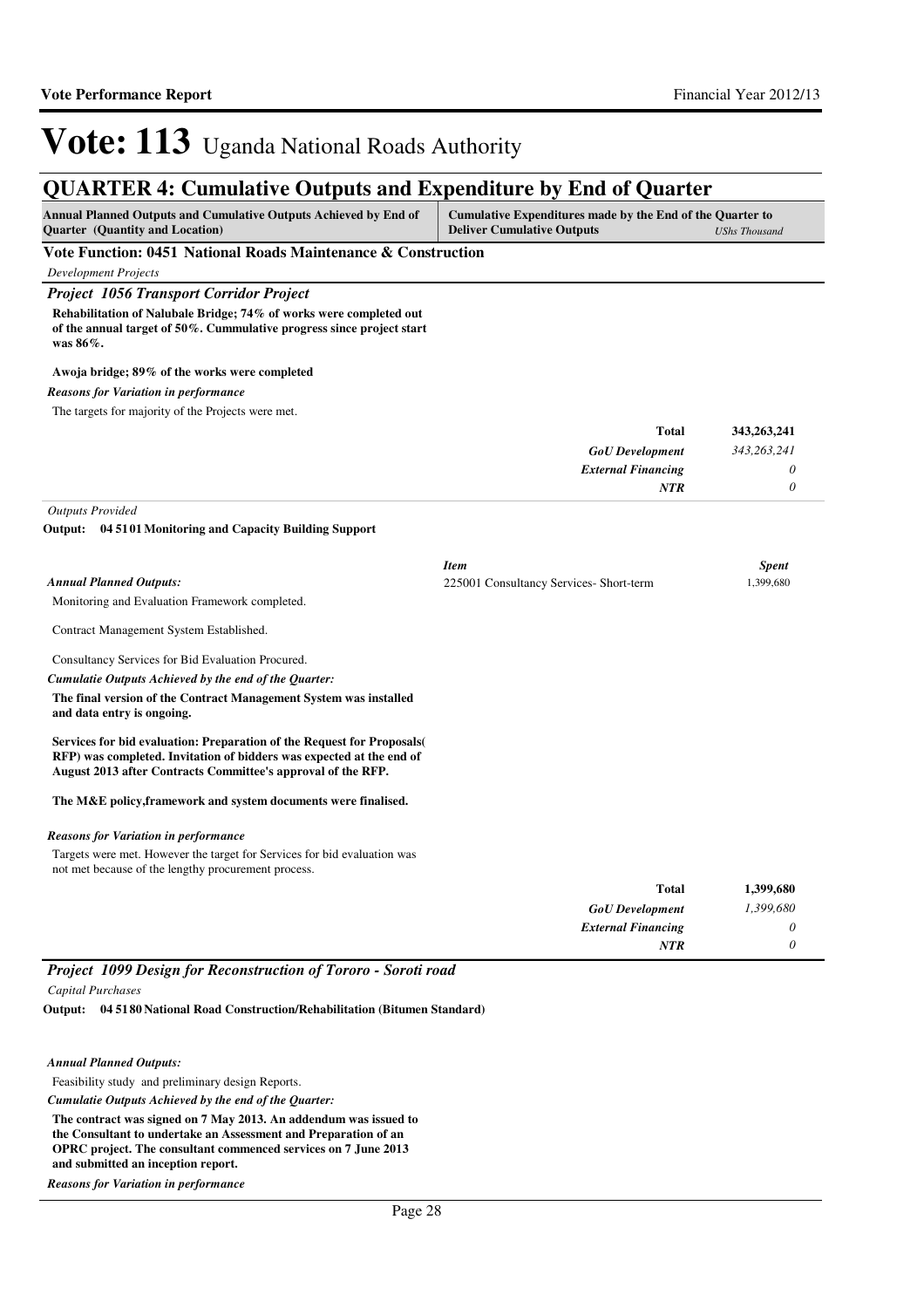### **QUARTER 4: Cumulative Outputs and Expenditure by End of Quarter**

| <b>Annual Planned Outputs and Cumulative Outputs Achieved by End of</b><br><b>Ouarter</b> (Quantity and Location) | Cumulative Expenditures made by the End of the Quarter to<br><b>Deliver Cumulative Outputs</b> | UShs Thousand |
|-------------------------------------------------------------------------------------------------------------------|------------------------------------------------------------------------------------------------|---------------|
| Vote Function: 0451 National Roads Maintenance & Construction                                                     |                                                                                                |               |

*Development Projects*

### *Project 1099 Design for Reconstruction of Tororo - Soroti road*

The target was not met because of the lengthy procurement process.

| <b>Total</b>              | 0 |
|---------------------------|---|
| <b>GoU</b> Development    | 0 |
| <b>External Financing</b> | 0 |
| <b>NTR</b>                |   |

*Project 1100 Design for reconst of Lira - Kamudini - Gulu road Capital Purchases*

**04 5180 National Road Construction/Rehabilitation (Bitumen Standard) Output:**

#### *Annual Planned Outputs:*

Feasibility study and preliminary design Reports.

*Cumulatie Outputs Achieved by the end of the Quarter:*

**The contract for feasibility study and detailed design was signed on 7 May 2013.The contract is being restructured following the World Bank's consideration of an OPRC project on the Tororo -Soroti - Lira - kamudini -Gulu road.**

*Reasons for Variation in performance*

The target was not met because of the lengthy procurement processes.

| <b>Total</b>              | 0 |
|---------------------------|---|
| <b>GoU</b> Development    | υ |
| <b>External Financing</b> |   |
| <b>NTR</b>                |   |

### *Project 1104 Construct Selected Bridges (BADEA)*

*Capital Purchases*

**04 5174 Major Bridges Output:**

### *Annual Planned Outputs:*

3 Bridges out of the 6 (Pakwal, Nyacyara, Goli, Nyagak, Enyau & Alla Bridges) funded by BADEA in West Nile completed.

 Bulyamusenyu Bridge (Nakaseke - Masindi Rd), Ntungwe Bridge (Ishasha - Katunguru Rd), Mitaano Bridge (Rukungiri - Kanungu Rd) and Birara (Kanungu/Rukungiri border) completed.

Daca, Ure, Eventre & Uzurugo Bridges on Wandi- Yumbe Rd. constructed.

*Cumulatie Outputs Achieved by the end of the Quarter:*

**Contracts for BADEA Bridges (Lot III, Pakwala & Nyacara, Lot II, Goli & Nyagak-3 and Lot I, Alla and Enyau) were signed and mobilisation commenced.**

**Bulyamusenyu bridge linking Nakaseke- Masindi district was completed in October 2012.**

**Daca, Ure, Eventre and Uzurugo Bridges; works continued and by end of the quarter, the two culverts were about 90% completed.The cummulative progress since the project start was 38.2%**

**Ntungwe( Katunguru - Ishasha road) and Mitaano( Kanungu) bridges; evaluation of bids was completed but the IGG stopped the** 

| <b>Item</b>                                     | <b>Spent</b> |
|-------------------------------------------------|--------------|
| 231003 Roads and Bridges                        | 14,575,000   |
| 281504 Monitoring, Supervision and Appraisal of | 1.175,000    |
| Capital Works                                   |              |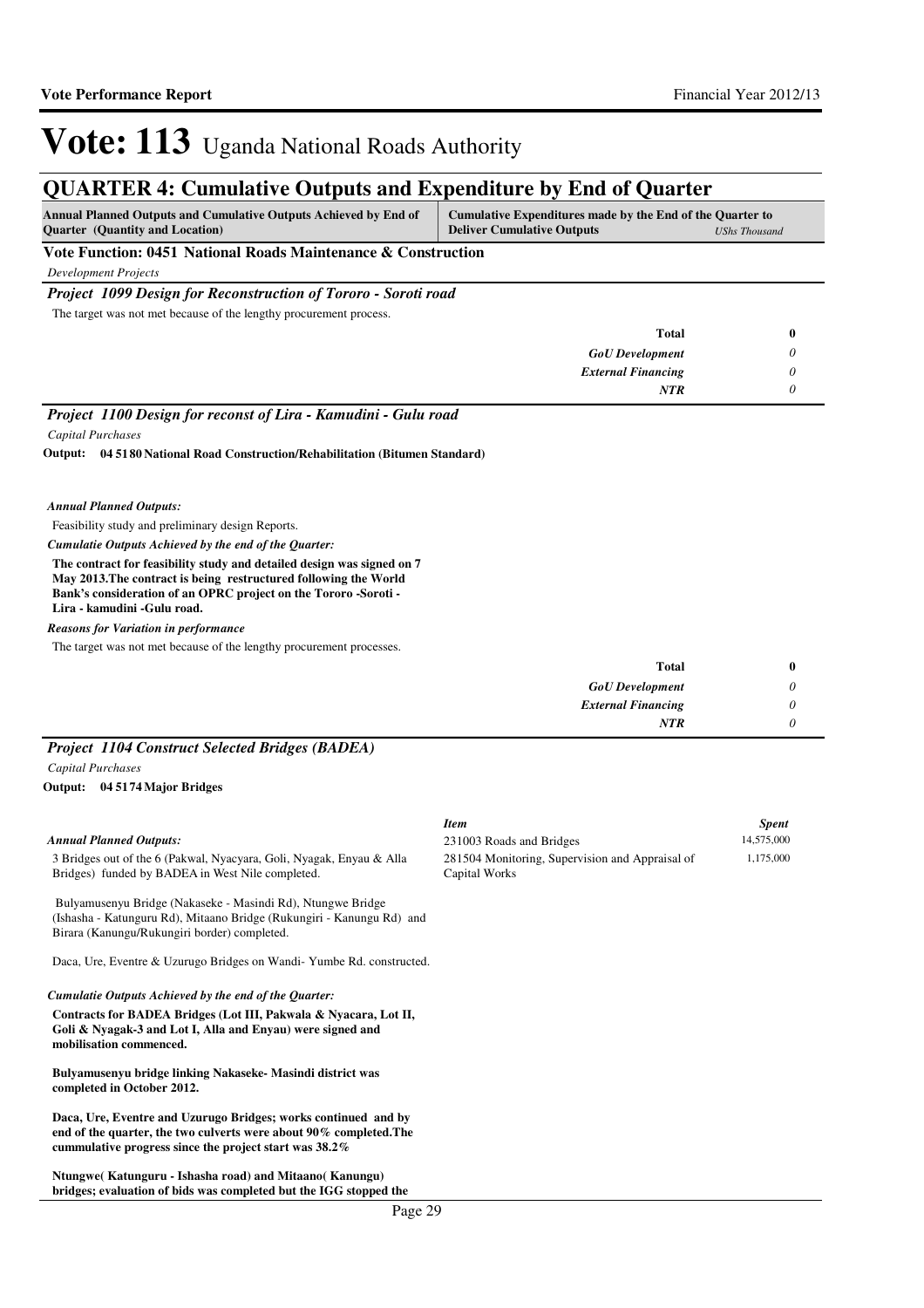| <b>QUARTER 4: Cumulative Outputs and Expenditure by End of Quarter</b>                                                     |                                                                                                |                      |
|----------------------------------------------------------------------------------------------------------------------------|------------------------------------------------------------------------------------------------|----------------------|
| Annual Planned Outputs and Cumulative Outputs Achieved by End of<br><b>Quarter</b> (Quantity and Location)                 | Cumulative Expenditures made by the End of the Quarter to<br><b>Deliver Cumulative Outputs</b> | <b>UShs Thousand</b> |
| Vote Function: 0451 National Roads Maintenance & Construction                                                              |                                                                                                |                      |
| <b>Development Projects</b>                                                                                                |                                                                                                |                      |
| <b>Project 1104 Construct Selected Bridges (BADEA)</b>                                                                     |                                                                                                |                      |
| procurement process pending investigations.                                                                                |                                                                                                |                      |
| Birara Bridge; the combine technical and financial evaluation report<br>was submitted to Contracts Committee for approval. |                                                                                                |                      |
| Apak Bridge; Contract was signed on 3 July 2013                                                                            |                                                                                                |                      |
| <b>Reasons for Variation in performance</b>                                                                                |                                                                                                |                      |
| Some targets were not met because of delays in clearance of contracts by<br>Solicitor General.                             |                                                                                                |                      |
|                                                                                                                            | <b>Total</b>                                                                                   | 15,750,000           |
|                                                                                                                            | <b>GoU</b> Development                                                                         | 15,750,000           |
|                                                                                                                            | <b>External Financing</b>                                                                      | 0                    |
|                                                                                                                            | <b>NTR</b>                                                                                     | 0                    |
| Project 1105 Road Sector Institu. Capacity Dev. Proj.                                                                      |                                                                                                |                      |
| Capital Purchases                                                                                                          |                                                                                                |                      |
| Output: 04 5172 Government Buildings and Administrative Infrastructure                                                     |                                                                                                |                      |
|                                                                                                                            | <b>Item</b>                                                                                    | <b>Spent</b>         |
| <b>Annual Planned Outputs:</b>                                                                                             | 231001 Non-Residential Buildings                                                               | 3,000,000            |
| Rennovation of 9 stations (Kotido, Moroto, Tororo, Lira, Kitgum, Moyo,<br>Kabale and Kasese)                               |                                                                                                |                      |
| Cumulatie Outputs Achieved by the end of the Quarter:                                                                      |                                                                                                |                      |
| Evaluation of bids was completed. The contract was expected to be<br>signed by the end of August 2013.                     |                                                                                                |                      |
| <b>Reasons for Variation in performance</b>                                                                                |                                                                                                |                      |
| The target was achieved                                                                                                    |                                                                                                |                      |
|                                                                                                                            | <b>Total</b>                                                                                   | 3,000,000            |
|                                                                                                                            | <b>GoU</b> Development                                                                         | 3,000,000            |
|                                                                                                                            | <b>External Financing</b>                                                                      | 0                    |
|                                                                                                                            | <b>NTR</b>                                                                                     | 0                    |
| 04 51 77 Purchase of Specialised Machinery & Equipment<br>Output:                                                          |                                                                                                |                      |
|                                                                                                                            | <b>Item</b>                                                                                    | <b>Spent</b>         |
| <b>Annual Planned Outputs:</b>                                                                                             | 231005 Machinery and Equipment                                                                 | 8,000,000            |
| Procurement of 8 Graders, 6 vibro rollers, 4 Traxcavators (13 ton), 5<br>rollers (10 ton) and 2 bulldozers.                |                                                                                                |                      |
| Cumulatie Outputs Achieved by the end of the Quarter:                                                                      |                                                                                                |                      |
| Contract was awarded and signed                                                                                            |                                                                                                |                      |
| <b>Reasons for Variation in performance</b>                                                                                |                                                                                                |                      |
| The target was not achieved because of delays in the procurement process.                                                  |                                                                                                |                      |
|                                                                                                                            | <b>Total</b>                                                                                   | 8,000,000            |
|                                                                                                                            | <b>GoU</b> Development                                                                         | 8,000,000            |
|                                                                                                                            | <b>External Financing</b>                                                                      | 0                    |
|                                                                                                                            | <b>NTR</b>                                                                                     | 0                    |

**Output: 04 5181 National Road Construction/Rehabilitation (Other)**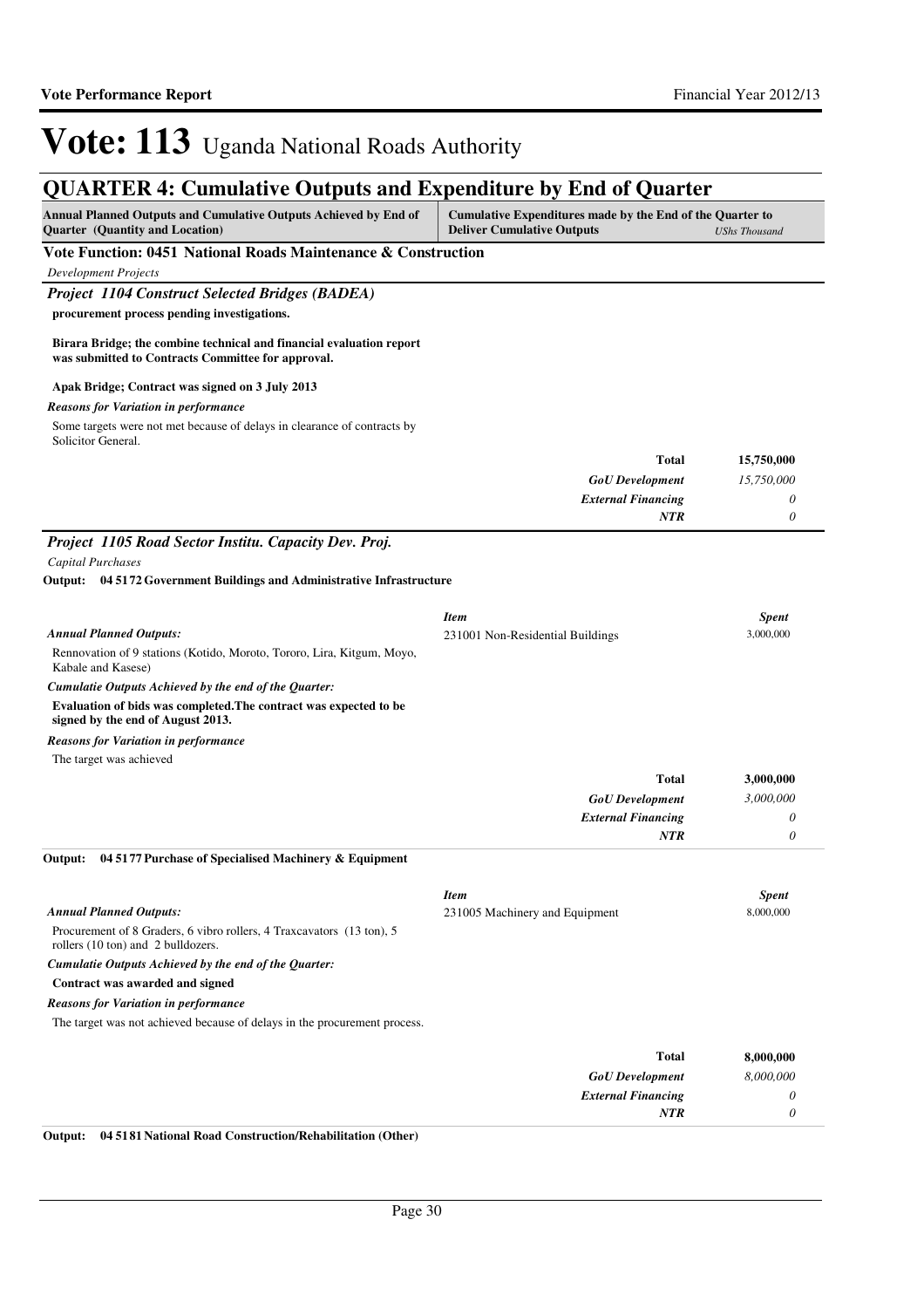## **QUARTER 4: Cumulative Outputs and Expenditure by End of Quarter**

| <b>Annual Planned Outputs and Cumulative Outputs Achieved by End of</b> | Cumulative Expenditures made by the End of the Quarter to |  |
|-------------------------------------------------------------------------|-----------------------------------------------------------|--|
| <b>Ouarter</b> (Quantity and Location)                                  | <b>Deliver Cumulative Outputs</b><br><b>UShs Thousand</b> |  |
| $\cdots$<br>-- - -<br>.                                                 |                                                           |  |

**Vote Function: 0451 National Roads Maintenance & Construction**

*Development Projects*

*Project 1105 Road Sector Institu. Capacity Dev. Proj.*

*Annual Planned Outputs:*

**No activity** *Cumulatie Outputs Achieved by the end of the Quarter:* No activity *Reasons for Variation in performance*

| <b>Total</b>              | $\bf{0}$ |
|---------------------------|----------|
| <b>GoU</b> Development    | 0        |
| <b>External Financing</b> | 0        |
| <b>NTR</b>                | 0        |

*Outputs Provided*

**04 5101 Monitoring and Capacity Building Support Output:**

|                                                                                                                                                                                    | <b>Item</b>                             | <b>Spent</b> |
|------------------------------------------------------------------------------------------------------------------------------------------------------------------------------------|-----------------------------------------|--------------|
| <b>Annual Planned Outputs:</b>                                                                                                                                                     | 221003 Staff Training                   | 279,952      |
| Socio-economic Impact Study completed.                                                                                                                                             | 225001 Consultancy Services- Short-term | 4,181,661    |
| HIV & OHS Mainstreaming strategies developed.                                                                                                                                      | 225002 Consultancy Services-Long-term   | 651,771      |
| Strategy for Gender mainstreaming Environmental Management Study                                                                                                                   |                                         |              |
| Regional Station Offices designed.                                                                                                                                                 |                                         |              |
| RSDP3 prepared.                                                                                                                                                                    |                                         |              |
| Project Appraisal Tools Procedured and reviewed                                                                                                                                    |                                         |              |
| Cumulatie Outputs Achieved by the end of the Quarter:<br>Socio-economic impact study; the Draft final report was submitted by<br>the Consultant and it was being reviewed by UNRA. |                                         |              |
| Mainstreaming of OHS strategies; precontract negotaitions were held<br>and contract signing awaits clearance from the Solicitor General.                                           |                                         |              |
| Gender mainstreaming; the Draft strategy for mainstreaming was<br>submitted by the Consultant and is under review.                                                                 |                                         |              |
| The contract for mainstreaming of the HIV/AIDs in roads contruction<br>activities was awarded and it was signed in July 2013                                                       |                                         |              |
| Procurement for GIS right of way management system; Evaluation of<br>proposals was ongoing.                                                                                        |                                         |              |
| Road Sector Development Program Phase 3 : The Final Draft was<br>submitted and presented at the JTSR. Comments received were being<br>incorporated in the Final report.            |                                         |              |

**The contract for the design of regional stations was signed and services commenced.**

**Draft project appraisal tools were submitted by the consultant and are being reviewed by UNRA.**

*Reasons for Variation in performance*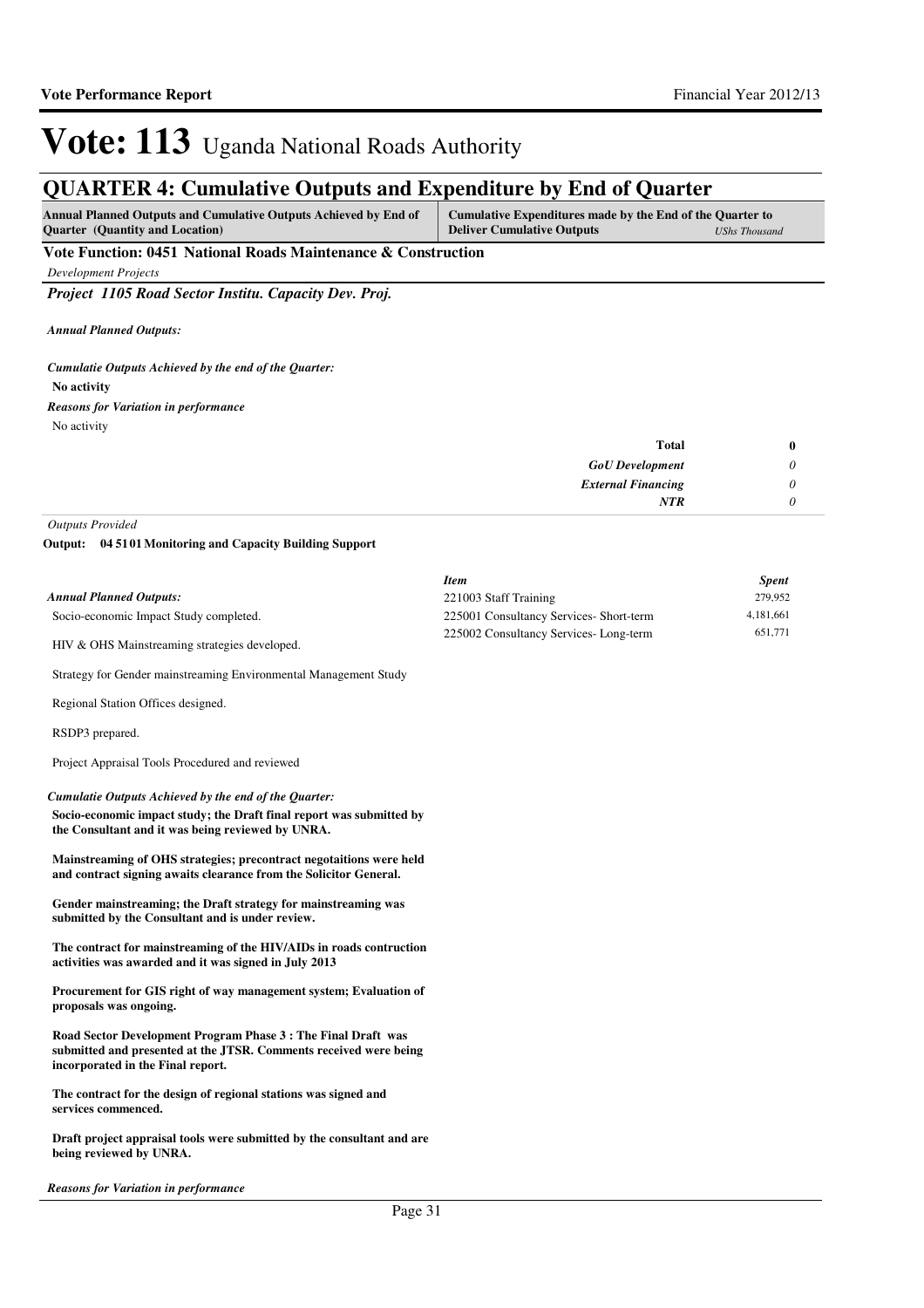### **QUARTER 4: Cumulative Outputs and Expenditure by End of Quarter**

| <b>Ouarter</b> (Quantity and Location)<br><b>Deliver Cumulative Outputs</b> | UShs Thousand |
|-----------------------------------------------------------------------------|---------------|

**Vote Function: 0451 National Roads Maintenance & Construction**

*Development Projects*

*Project 1105 Road Sector Institu. Capacity Dev. Proj.*

The targets were achieved

| <b>Total</b>              | 5,113,384 |
|---------------------------|-----------|
| <b>GoU</b> Development    | 1,760,000 |
| <b>External Financing</b> | 3,353,384 |
| <b>NTR</b>                |           |

#### **04 5102 UNRA Support Services Output:**

### *Annual Planned Outputs:*

Technical Assistance (TA) by EU and IDA provided.

Procurement Consultants (2)

Axle load advisor

Ferry services advisor

Capacity building to UNRA

*Cumulatie Outputs Achieved by the end of the Quarter:*

**Procurement Consultant; The consultant continued with his support to the procurement function in UNRA providing overall guidance in the management of the procurement function.**

**Procurement Specialist:-The Specialist continued with providing general support to the procurement function.**

**Axle load Control Advisor; The contract was awarded and signing awaits clearance of the contract by Solicitor General.**

**Ferry services advisor; Conducted a safety survey inspection on the new Laropi ferry for possible seaworthiness certificate before commissioning and conducted training of the ferry crew for the new laropi ferry on safety.**

**The conultant also conducted a sensitization workshop for ferry masters on safety management, incidence report and command of vessels.**

**Communication Specialist; Assisted in the preparation of bidding documents for procurements approved by World Bank, continued monitoring print media reports on UNRA and continued to provide quality assurance to UNRA publication as well as preparation of press releases, public notices and newspaper supplements.**

**Capacity Building for UNRA; Evaluations were completed and precontract negotiations held.**

**Review of UNRA; The contract for the services to review UNRA's Organisation and setup was signed on 29 May 2013 an services commenced in July 2013.**

*Reasons for Variation in performance*

The targets were achieved

| Total                     | 0 |
|---------------------------|---|
| <b>GoU</b> Development    | 0 |
| <b>External Financing</b> | 0 |
| NTR                       | n |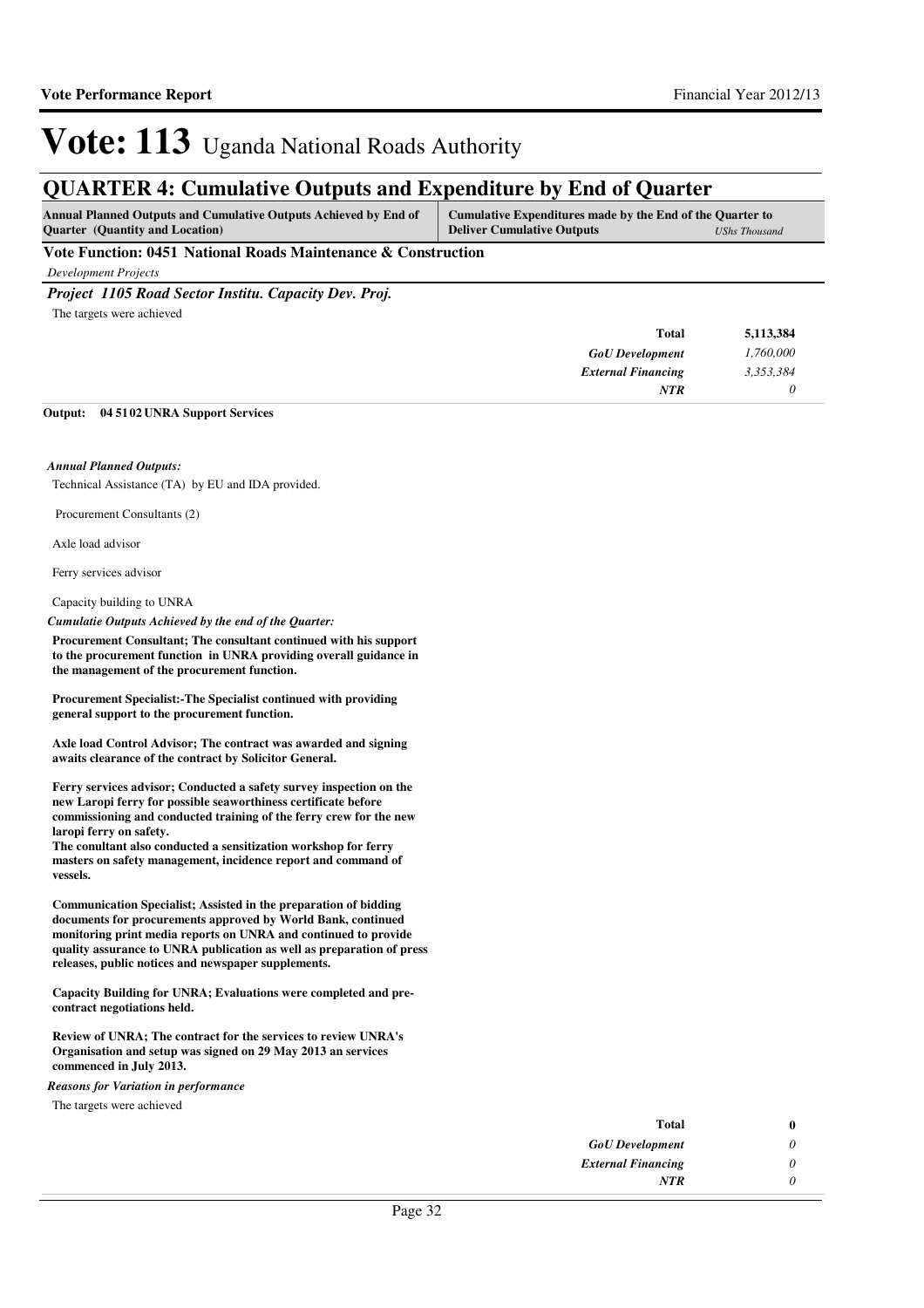### **QUARTER 4: Cumulative Outputs and Expenditure by End of Quarter**

| <b>Annual Planned Outputs and Cumulative Outputs Achieved by End of</b><br><b>Quarter</b> (Quantity and Location)                                                                | Cumulative Expenditures made by the End of the Quarter to<br><b>Deliver Cumulative Outputs</b><br><b>UShs Thousand</b> |              |
|----------------------------------------------------------------------------------------------------------------------------------------------------------------------------------|------------------------------------------------------------------------------------------------------------------------|--------------|
| Vote Function: 0451 National Roads Maintenance & Construction                                                                                                                    |                                                                                                                        |              |
| <b>Development Projects</b>                                                                                                                                                      |                                                                                                                        |              |
| Project 1158 Reconstruction of Mbarara-Katuna road (155 Km)                                                                                                                      |                                                                                                                        |              |
| <b>Capital Purchases</b>                                                                                                                                                         |                                                                                                                        |              |
| Output: 04 5171 Acquisition of Land by Government                                                                                                                                |                                                                                                                        |              |
|                                                                                                                                                                                  | <b>Item</b>                                                                                                            | <b>Spent</b> |
| <b>Annual Planned Outputs:</b>                                                                                                                                                   | 311101 Land                                                                                                            | 12,500,000   |
| 40 hectares of land and properties therein procured.                                                                                                                             |                                                                                                                        |              |
| Cumulatie Outputs Achieved by the end of the Quarter:                                                                                                                            |                                                                                                                        |              |
| 16.65 Hectares of land and properties therein were acquired out of the<br>annual target of 40 hectares.                                                                          |                                                                                                                        |              |
| Reasons for Variation in performance                                                                                                                                             |                                                                                                                        |              |
| The target was not achieved because of delayed approval of the Valuation<br>report for extra land take by the Chief Government Valuer.                                           |                                                                                                                        |              |
|                                                                                                                                                                                  | <b>Total</b>                                                                                                           | 12,500,000   |
|                                                                                                                                                                                  | <b>GoU</b> Development                                                                                                 | 12,500,000   |
|                                                                                                                                                                                  | <b>External Financing</b>                                                                                              | 0            |
|                                                                                                                                                                                  | <b>NTR</b>                                                                                                             | 0            |
| 04 51 80 National Road Construction/Rehabilitation (Bitumen Standard)<br>Output:                                                                                                 |                                                                                                                        |              |
|                                                                                                                                                                                  | <b>Item</b>                                                                                                            | Spent        |
| <b>Annual Planned Outputs:</b>                                                                                                                                                   | 231003 Roads and Bridges                                                                                               | 53,970,000   |
| Mbarara - Ntungamo (Lot 2) - 25% of works completed                                                                                                                              | 281504 Monitoring, Supervision and Appraisal of<br>Capital Works                                                       | 500,000      |
| Ntungamo - Katuna (lot 3) - 25% of works completed.                                                                                                                              |                                                                                                                        |              |
| Mbarara Bypass (lot 1) contract signed and contractor fully mobilised.                                                                                                           |                                                                                                                        |              |
| Cumulatie Outputs Achieved by the end of the Quarter:                                                                                                                            |                                                                                                                        |              |
| Mbarara (Buteraniro)- Ntungamo (Rwentobo) (Lot 2)-25% of works<br>were completed out of the annual target of 25%. The cumulative<br>progress since the project start was 33.42%. |                                                                                                                        |              |
| Ntungamo (Rwentobo) - Katuna (Lot 3)- 25% of works were<br>completed out of the annual target of 25%. The cumulative progress<br>since project start was $27.46\%$ .             |                                                                                                                        |              |
| Mbarara Bypass - Works contract was signed on 1 March 2013.                                                                                                                      |                                                                                                                        |              |
| <b>Reasons for Variation in performance</b>                                                                                                                                      |                                                                                                                        |              |
| The targets were achieved as planned.                                                                                                                                            |                                                                                                                        |              |
|                                                                                                                                                                                  | <b>Total</b>                                                                                                           | 54,470,000   |
|                                                                                                                                                                                  | <b>GoU</b> Development                                                                                                 | 3,000,000    |
|                                                                                                                                                                                  | <b>External Financing</b>                                                                                              | 51,470,000   |
|                                                                                                                                                                                  | <b>NTR</b>                                                                                                             | 0            |

### *Project 1175 Kayunga-Galiraya (111Km)*

*Capital Purchases*

**Output: 04 5180 National Road Construction/Rehabilitation (Bitumen Standard)**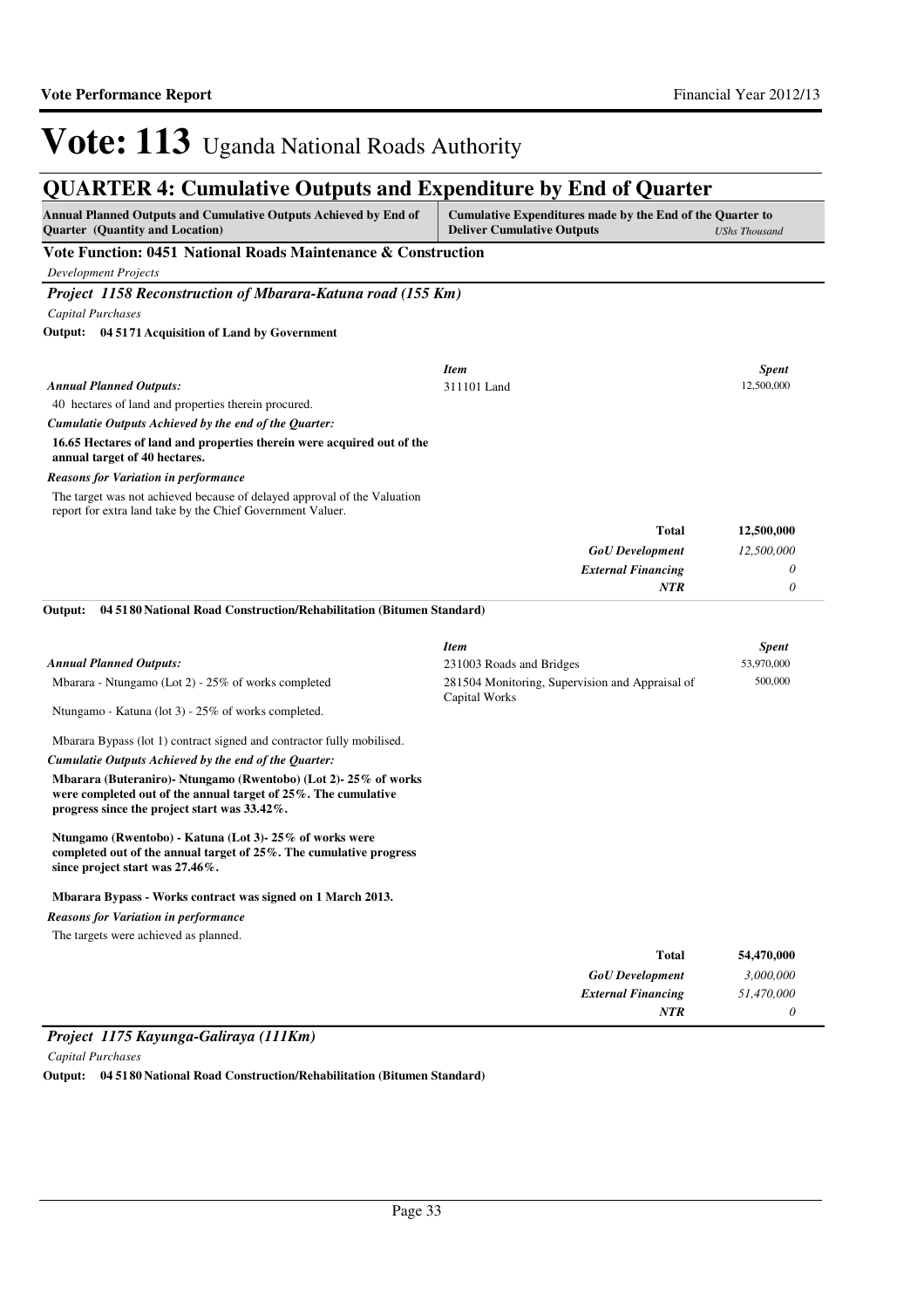### **QUARTER 4: Cumulative Outputs and Expenditure by End of Quarter**

| <b>Annual Planned Outputs and Cumulative Outputs Achieved by End of</b> | Cumulative Expenditures made by the End of the Quarter to |  |
|-------------------------------------------------------------------------|-----------------------------------------------------------|--|
| <b>Ouarter</b> (Quantity and Location)                                  | <b>Deliver Cumulative Outputs</b><br><b>UShs Thousand</b> |  |
| <b>TT . TT</b><br>.                                                     |                                                           |  |

**Vote Function: 0451 National Roads Maintenance & Construction**

*Development Projects*

*Project 1175 Kayunga-Galiraya (111Km)*

*Annual Planned Outputs:*

Feasibility Study and preliminary design Reports.

*Cumulatie Outputs Achieved by the end of the Quarter:*

**The report was submitted on 30 April 2013.**

*Reasons for Variation in performance*

The target was achieved.

| Total                     | $\bf{0}$                    |
|---------------------------|-----------------------------|
| <b>GoU</b> Development    | $\boldsymbol{\mathsf{\nu}}$ |
| <b>External Financing</b> | $\boldsymbol{\mathsf{U}}$   |
| <b>NTR</b>                |                             |

### *Project 1176 Hoima-Wanseko Road (83Km)*

*Capital Purchases*

**04 5180 National Road Construction/Rehabilitation (Bitumen Standard) Output:**

### *Annual Planned Outputs:*

Final design reports and Bidding Documents.

*Cumulatie Outputs Achieved by the end of the Quarter:*

#### **Draft Detailed Design was submitted to AfDB and comments were being awaited.**

*Reasons for Variation in performance*

The target was not met because AfDB delayed to provide comments on the draft design.

| Total                     | $\bf{0}$ |
|---------------------------|----------|
| <b>GoU</b> Development    | U        |
| <b>External Financing</b> | $\theta$ |
| <b>NTR</b>                |          |

### *Project 1180 Kampala Entebbe Express Highway*

*Capital Purchases*

**04 5171 Acquisition of Land by Government Output:**

|                                                                                                          | <b>Item</b>                                     | <b>Spent</b> |
|----------------------------------------------------------------------------------------------------------|-------------------------------------------------|--------------|
| <b>Annual Planned Outputs:</b>                                                                           | 281503 Engineering and Design Studies and Plans | 40,000,000   |
| 200 hectares and properties therein procured.                                                            | for Capital Works                               |              |
| Cumulatie Outputs Achieved by the end of the Ouarter:                                                    | 311101 Land                                     | 13,125,000   |
| 50.47 Hectares of land and properties therein were acquired out of the<br>annual target of 200 hectares. |                                                 |              |
| <b>Reasons for Variation in performance</b>                                                              |                                                 |              |
| The target was not met because of shortage of funds.                                                     |                                                 |              |
|                                                                                                          | Total                                           | 53,125,000   |
|                                                                                                          | <b>GoU</b> Development                          | 53,125,000   |
|                                                                                                          | <b>External Financing</b>                       | 0            |
|                                                                                                          | <b>NTR</b>                                      | 0            |

**Output: 04 5180 National Road Construction/Rehabilitation (Bitumen Standard)**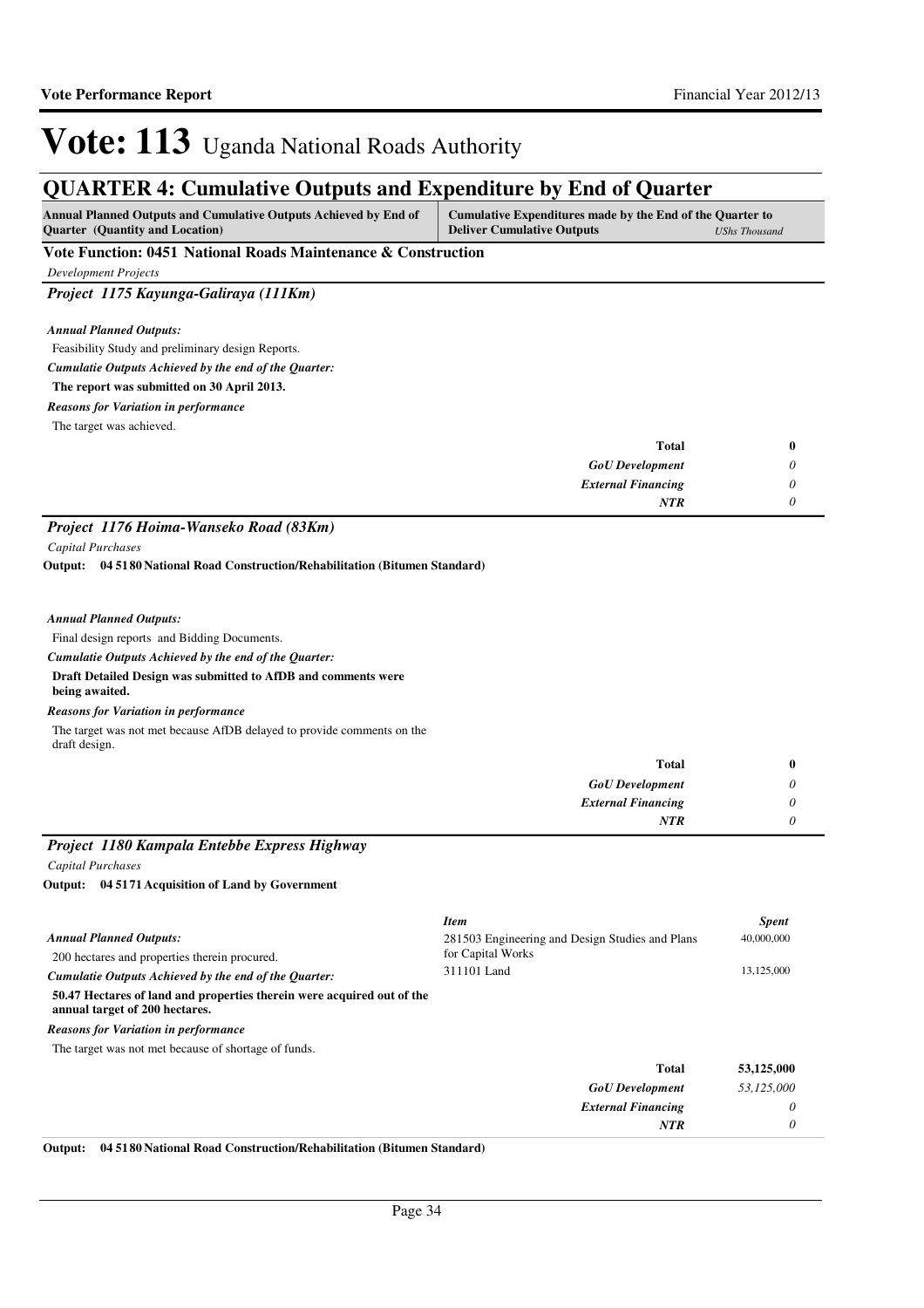| <b>Annual Planned Outputs and Cumulative Outputs Achieved by End of</b><br><b>Quarter</b> (Quantity and Location) | Cumulative Expenditures made by the End of the Quarter to<br><b>Deliver Cumulative Outputs</b> | <b>UShs Thousand</b> |
|-------------------------------------------------------------------------------------------------------------------|------------------------------------------------------------------------------------------------|----------------------|
| Vote Function: 0451 National Roads Maintenance & Construction                                                     |                                                                                                |                      |
| <b>Development Projects</b>                                                                                       |                                                                                                |                      |
| Project 1180 Kampala Entebbe Express Highway                                                                      |                                                                                                |                      |
|                                                                                                                   | <b>Item</b>                                                                                    | <b>Spent</b>         |
| <b>Annual Planned Outputs:</b>                                                                                    | 231003 Roads and Bridges                                                                       | 231,097,011          |
| 15% of the road works completed                                                                                   | 281504 Monitoring, Supervision and Appraisal of                                                | 1,875,000            |
| Cumulatie Outputs Achieved by the end of the Quarter:                                                             | Capital Works                                                                                  |                      |
| 7.1% of the works were completed out of the annual target of 15%.                                                 |                                                                                                |                      |
| <b>Reasons for Variation in performance</b>                                                                       |                                                                                                |                      |
| The target was not met because of delays in land acquisition                                                      |                                                                                                |                      |
|                                                                                                                   | <b>Total</b>                                                                                   | 232,972,011          |
|                                                                                                                   | <b>GoU</b> Development                                                                         | 46,849,085           |
|                                                                                                                   | <b>External Financing</b>                                                                      | 186, 122, 926        |
|                                                                                                                   | <b>NTR</b>                                                                                     | 0                    |
|                                                                                                                   | <b>GRAND TOTAL</b>                                                                             | 1,342,761,516        |
|                                                                                                                   | <b>Wage Recurrent</b>                                                                          | 16,329,153           |
|                                                                                                                   | <b>Non Wage Recurrent</b>                                                                      | 7,599,437            |
|                                                                                                                   | <b>GoU</b> Development                                                                         | 813,181,506          |
|                                                                                                                   | <b>External Financing</b>                                                                      | 505,651,420          |
|                                                                                                                   | <b>NTR</b>                                                                                     | 0                    |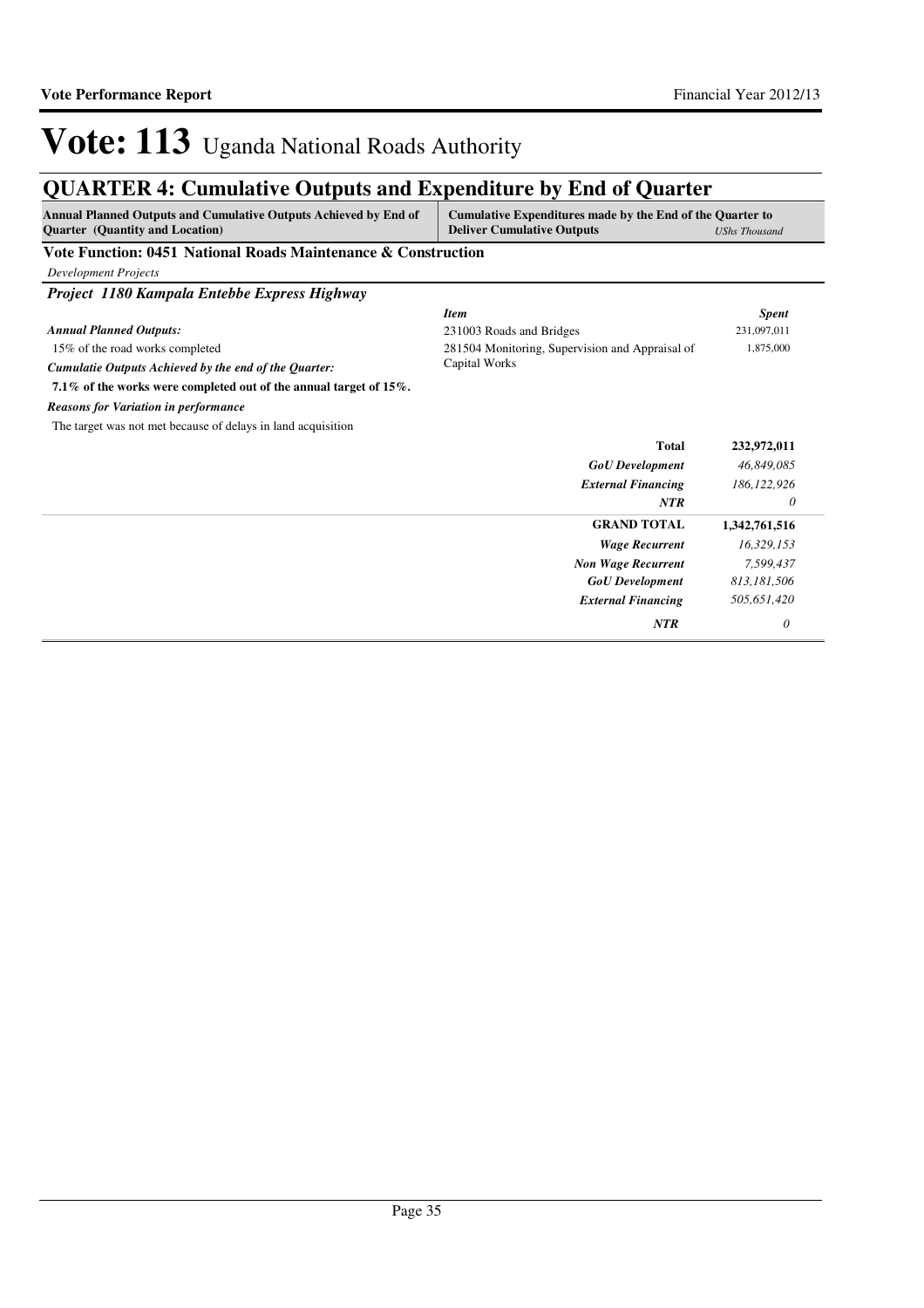### **QUARTER 4: Outputs and Expenditure in Quarter**

| <b>Planned and Actual Outputs in Quarter</b> | <b>Expenditures incurred in the Quarter to deliver outputs</b> |
|----------------------------------------------|----------------------------------------------------------------|
| (Quantity and Location)                      | <b>UShs Thousand</b>                                           |
| ---------<br>___                             |                                                                |

#### **Vote Function: 0451 National Roads Maintenance & Construction**

*Recurrent Programmes*

### *Programme 01 Finance and Administration*

*Outputs Provided*

#### **04 5101 Monitoring and Capacity Building Support Output:**

|                                                                             | <b>Item</b>                                              | <b>Spent</b> |
|-----------------------------------------------------------------------------|----------------------------------------------------------|--------------|
| <b>Outputs Planned in Quarter:</b>                                          | 221002 Workshops and Seminars                            | 34,044       |
| 8 staff members trained in various courses.                                 | 221003 Staff Training                                    | 201,651      |
|                                                                             | 221007 Books, Periodicals and Newspapers                 | 50,000       |
| Monitoring Inspections carried out on all ongoing contracts.                | 221008 Computer Supplies and IT Services                 | 63,446       |
| A sorted computer software procured.<br>Assorted Computer hardware procured | 221011 Printing, Stationery, Photocopying and<br>Binding | 54,563       |
|                                                                             | 222001 Telecommunications                                | 50,000       |
| Assorted furniture for the up country stations procured.                    | 222002 Postage and Courier                               | 20,000       |
|                                                                             | 223005 Electricity                                       | 33,333       |
| Vehicles operated and maintained.                                           | 223006 Water                                             | 50,000       |
| <b>Actual Outputs Achieved in Ouarter:</b>                                  | 227001 Travel Inland                                     | 50,000       |
| 49 staff members were trainned in various courses                           |                                                          |              |

**Monitoring inspections were carried out on ongoing road projects;**

**Monitoring inspections were also carried out at Hoima, FortPortal, Gulu, Moyo and Masaka stations.**

**Computer hardware were procured and delivered.**

#### **Vehicles were operated and maintained**

*Reasons for Variation in performance*

Target was achieved

| 607,037 | <b>Total</b>              |
|---------|---------------------------|
|         | <b>Wage Recurrent</b>     |
| 607,037 | <b>Non Wage Recurrent</b> |
|         | <b>NTR</b>                |

#### **04 5102 UNRA Support Services Output:**

|                                                | <b>Item</b>                                  | <b>Spent</b> |
|------------------------------------------------|----------------------------------------------|--------------|
| <b>Outputs Planned in Quarter:</b>             | 211101 General Staff Salaries                | 4,108,253    |
| Annual procurement plans and reports produced. | 213001 Medical Expenses (To Employees)       | $\mathbf{0}$ |
|                                                | 221001 Advertising and Public Relations      | 33,333       |
| Annual Business Plan for FY 2012/13 produced.  | 221002 Workshops and Seminars                | 33,333       |
| UNRA accounts for FY 2011/12 audited.          | 221003 Staff Training                        | 55,721       |
|                                                | 221005 Hire of Venue (chairs, projector etc) | 20,000       |
| Vehicle fleet operated and maintained.         | 221007 Books, Periodicals and Newspapers     | 14,493       |
|                                                | 221008 Computer Supplies and IT Services     | 62,910       |
| Staff welfare provided.                        | 221009 Welfare and Entertainment             | 60,000       |
| Office accommodation provided.                 | 221016 IFMS Recurrent Costs                  | 70,000       |
|                                                | 222001 Telecommunications                    | 20,000       |
| Office equipment and supplies provided         | 222002 Postage and Courier                   | 3,333        |
|                                                | 223005 Electricity                           | 43,074       |
| Office Furniture procured                      | 223006 Water                                 | 61,053       |
| Salaries and Wages paid                        | 227001 Travel Inland                         | 109,857      |
|                                                | 227002 Travel Abroad                         | 100,000      |
| <b>Station Offices repaired</b>                |                                              |              |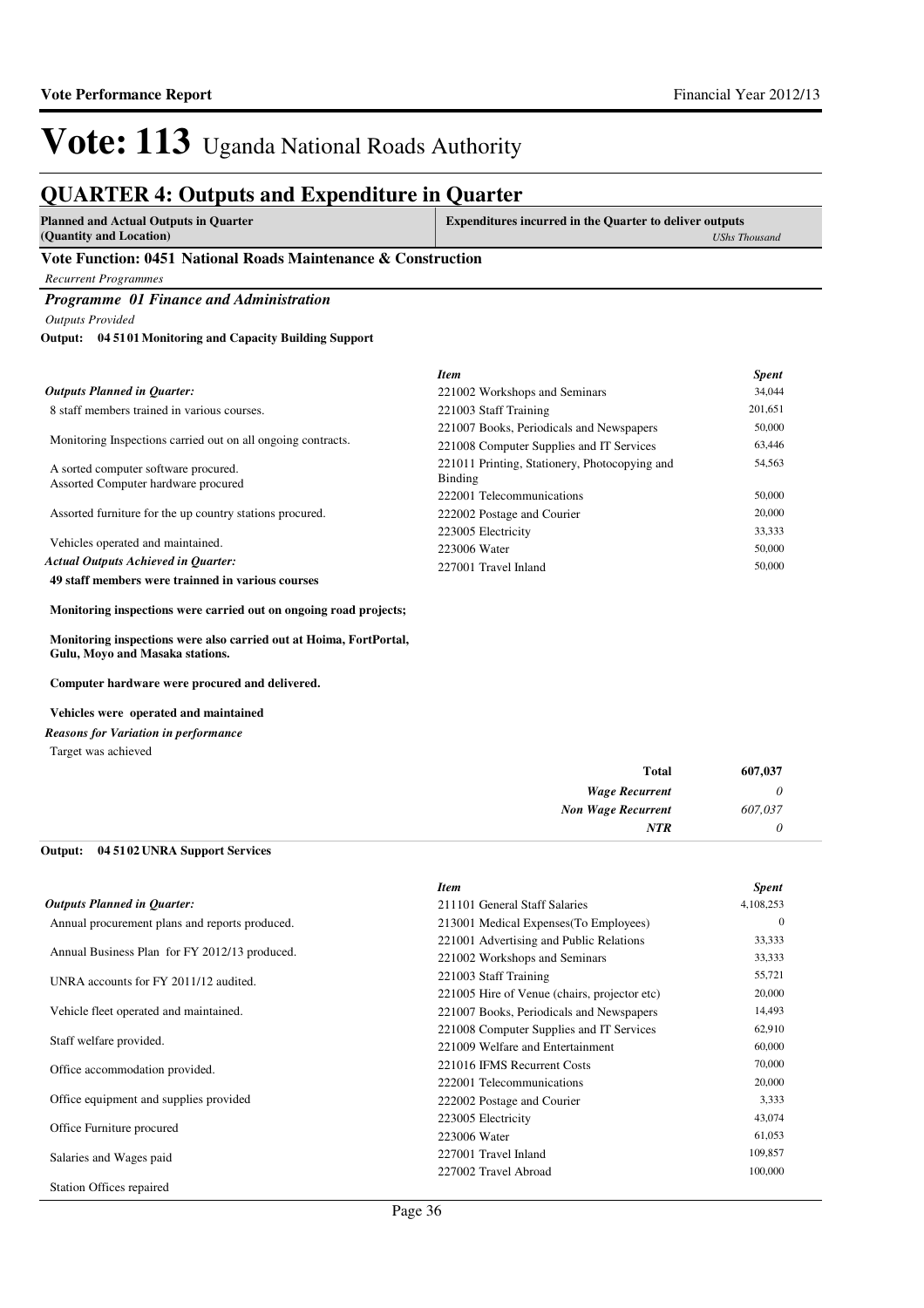## **QUARTER 4: Outputs and Expenditure in Quarter**

| <b>Planned and Actual Outputs in Quarter</b><br>(Quantity and Location)                                                                                                   | <b>Expenditures incurred in the Quarter to deliver outputs</b> | <b>UShs Thousand</b> |
|---------------------------------------------------------------------------------------------------------------------------------------------------------------------------|----------------------------------------------------------------|----------------------|
| Vote Function: 0451 National Roads Maintenance & Construction                                                                                                             |                                                                |                      |
| <b>Recurrent Programmes</b>                                                                                                                                               |                                                                |                      |
| Programme 01 Finance and Administration                                                                                                                                   |                                                                |                      |
| <b>Actual Outputs Achieved in Quarter:</b>                                                                                                                                | 227004 Fuel, Lubricants and Oils                               | 87,426               |
| Salaries and wages were paid                                                                                                                                              | 228002 Maintenance - Vehicles                                  | 63,757               |
| Vehicles were maintained and operated                                                                                                                                     | 263322 Conditional transfers to Contr                          | 10,000               |
| Two frame work Contracts for assorted stationery are currently<br>running. Fresh procurements being prepared to start at the end of the<br>current contracts in May 2014. |                                                                |                      |
| The Contract for printer consumables on framework basis running<br>till 2014.                                                                                             |                                                                |                      |
| A framework contract for staff welfare running                                                                                                                            |                                                                |                      |
| <b>Reasons for Variation in performance</b>                                                                                                                               |                                                                |                      |
| Target was achieved                                                                                                                                                       |                                                                |                      |
|                                                                                                                                                                           | <b>Total</b>                                                   | 4,956,545            |
|                                                                                                                                                                           | <b>Wage Recurrent</b>                                          | 4,108,253            |
|                                                                                                                                                                           | <b>Non Wage Recurrent</b>                                      | 848,292              |
|                                                                                                                                                                           | <b>NTR</b>                                                     | 0                    |
| Programme 02 National roads maintenance                                                                                                                                   |                                                                |                      |
| <b>Outputs Provided</b>                                                                                                                                                   |                                                                |                      |
| Output: 04 51 01 Monitoring and Capacity Building Support                                                                                                                 |                                                                |                      |
|                                                                                                                                                                           | <b>Item</b>                                                    | <b>Spent</b>         |
| <b>Outputs Planned in Quarter:</b>                                                                                                                                        | 211101 General Staff Salaries                                  | 28,500               |
| Salaries and wages paid                                                                                                                                                   |                                                                |                      |
| <b>Actual Outputs Achieved in Quarter:</b>                                                                                                                                |                                                                |                      |
| Salaries and wages paid                                                                                                                                                   |                                                                |                      |
| <b>Reasons for Variation in performance</b>                                                                                                                               |                                                                |                      |
| The target was achieved as planned                                                                                                                                        |                                                                |                      |
|                                                                                                                                                                           | Total                                                          | 28,500               |
|                                                                                                                                                                           | <b>Wage Recurrent</b>                                          | 28,500               |
|                                                                                                                                                                           | <b>Non Wage Recurrent</b>                                      | 0                    |
| Output: 04 51 02 UNRA Support Services                                                                                                                                    | NTR                                                            | 0                    |
|                                                                                                                                                                           |                                                                |                      |
|                                                                                                                                                                           | <b>Item</b>                                                    | <b>Spent</b>         |
| <b>Outputs Planned in Quarter:</b>                                                                                                                                        | 211101 General Staff Salaries                                  | 26,833               |
| Salaries and wages paid                                                                                                                                                   |                                                                |                      |
| <b>Actual Outputs Achieved in Quarter:</b>                                                                                                                                |                                                                |                      |
| Salaries and wages paid                                                                                                                                                   |                                                                |                      |
| <b>Reasons for Variation in performance</b>                                                                                                                               |                                                                |                      |
| The target was met                                                                                                                                                        |                                                                |                      |
|                                                                                                                                                                           | <b>Total</b>                                                   | 26,833               |
|                                                                                                                                                                           | <b>Wage Recurrent</b>                                          | 26,833               |
|                                                                                                                                                                           | <b>Non Wage Recurrent</b>                                      | 0                    |
|                                                                                                                                                                           | NTR                                                            | 0                    |

**Output: 04 5103 Maintenance of paved national roads**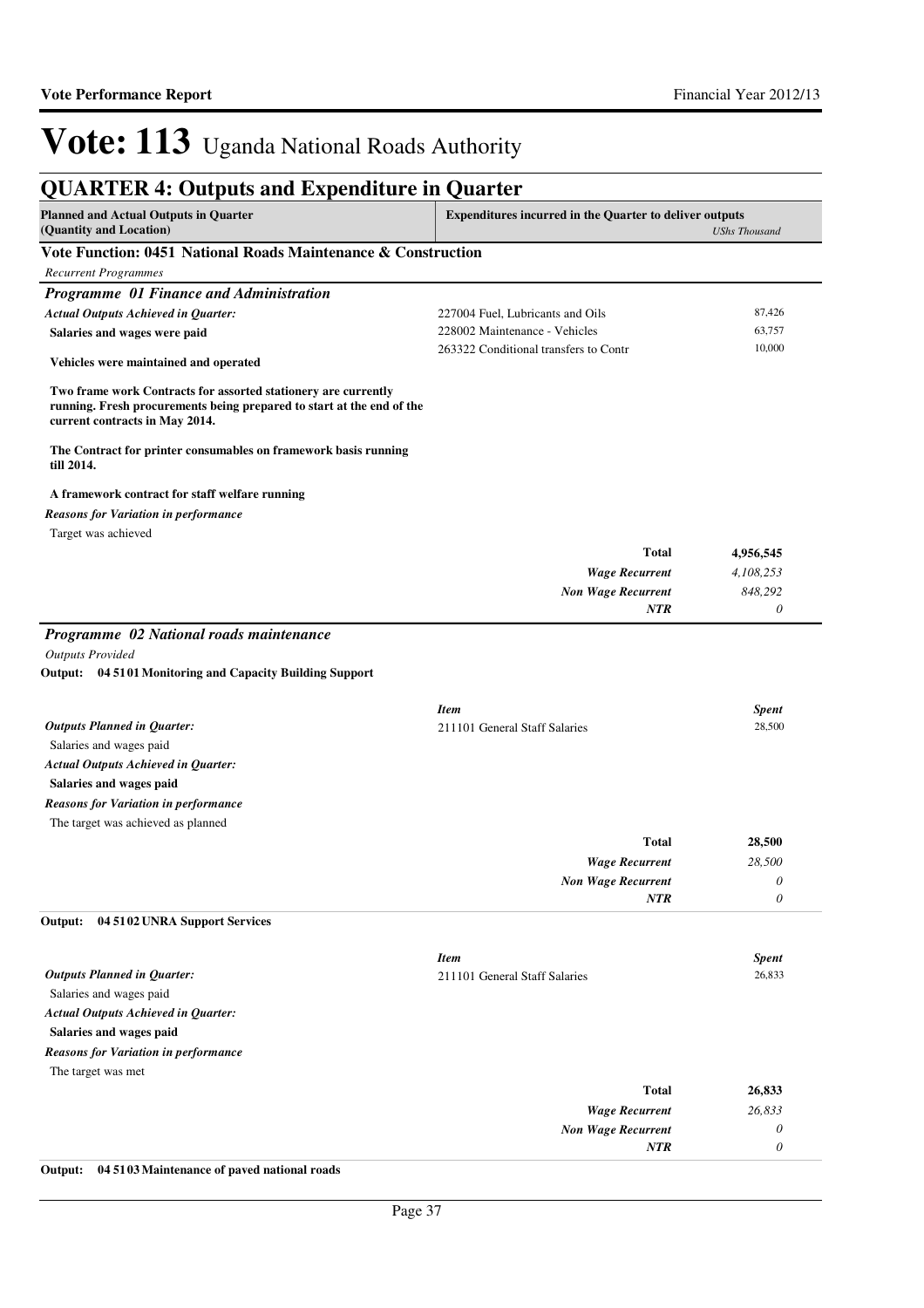| <b>Planned and Actual Outputs in Quarter</b><br>(Quantity and Location)                                                              | <b>Expenditures incurred in the Quarter to deliver outputs</b> | <b>UShs Thousand</b> |
|--------------------------------------------------------------------------------------------------------------------------------------|----------------------------------------------------------------|----------------------|
| Vote Function: 0451 National Roads Maintenance & Construction                                                                        |                                                                |                      |
| <b>Recurrent Programmes</b>                                                                                                          |                                                                |                      |
| Programme 02 National roads maintenance                                                                                              |                                                                |                      |
|                                                                                                                                      | <b>Item</b>                                                    | <b>Spent</b>         |
| <b>Outputs Planned in Quarter:</b>                                                                                                   | 211101 General Staff Salaries                                  | $\mathbf{0}$         |
| Salaries and wages paid                                                                                                              |                                                                |                      |
| Routine mechanized maintenance of 402.75km done                                                                                      |                                                                |                      |
| <b>Actual Outputs Achieved in Quarter:</b>                                                                                           |                                                                |                      |
| Salaries and wages paid                                                                                                              |                                                                |                      |
| Routine mechanized maintenance of 400km of paved roads was<br>carried out during the quarter.                                        |                                                                |                      |
|                                                                                                                                      |                                                                |                      |
| <b>Reasons for Variation in performance</b><br>The target was not achieved because funds for road maintainence for Q4                |                                                                |                      |
| were not released.                                                                                                                   |                                                                |                      |
|                                                                                                                                      | <b>Total</b>                                                   | $\bf{0}$             |
|                                                                                                                                      | <b>Wage Recurrent</b>                                          | 0                    |
|                                                                                                                                      | <b>Non Wage Recurrent</b>                                      | 0                    |
|                                                                                                                                      | <b>NTR</b>                                                     | 0                    |
| 04 5104 Maintenance of unpaved national roads<br>Output:                                                                             |                                                                |                      |
|                                                                                                                                      | <b>Item</b>                                                    | <b>Spent</b>         |
| <b>Outputs Planned in Quarter:</b>                                                                                                   | 211101 General Staff Salaries                                  | $\mathbf{0}$         |
| Salaries and wages paid                                                                                                              | 212101 Social Security Contributions (NSSF)                    | 536,664              |
| Routine mechanized maintenance of 2,842.5km done                                                                                     | 213004 Gratuity Payments                                       | 150,779              |
| <b>Actual Outputs Achieved in Quarter:</b>                                                                                           |                                                                |                      |
| Salaries and wages paid                                                                                                              |                                                                |                      |
| Routine mechanized maintenance of 5,862km of unpaved roads was<br>done during the quarter                                            |                                                                |                      |
| Periodic maintenance (regravelling) of 127km of unpaved roads<br>carried out during the quarter.                                     |                                                                |                      |
| <b>Reasons for Variation in performance</b>                                                                                          |                                                                |                      |
| The under performance in road maintenance activities was attributed to<br>budgetary cuts. (Q4 funds were not released by Road Fund)  |                                                                |                      |
|                                                                                                                                      | <b>Total</b>                                                   | 687,443              |
|                                                                                                                                      | <b>Wage Recurrent</b>                                          | 0                    |
|                                                                                                                                      | <b>Non Wage Recurrent</b>                                      | 687,443              |
|                                                                                                                                      | NTR                                                            | 0                    |
| Output:<br>04 5105 Axle Load Control                                                                                                 |                                                                |                      |
|                                                                                                                                      | <b>Item</b>                                                    | <b>Spent</b>         |
| <b>Outputs Planned in Quarter:</b>                                                                                                   | 211101 General Staff Salaries                                  | 529,018              |
| 50,000 vehicles weighed.                                                                                                             |                                                                |                      |
| <b>Actual Outputs Achieved in Quarter:</b>                                                                                           |                                                                |                      |
| Salaries and wages paid                                                                                                              |                                                                |                      |
| <b>Reasons for Variation in performance</b>                                                                                          |                                                                |                      |
| The target for reduction of overloaded vehicles was not met because of<br>strikes by transporters and weaknesses in the current law. |                                                                |                      |
|                                                                                                                                      | <b>Total</b>                                                   | 529,018              |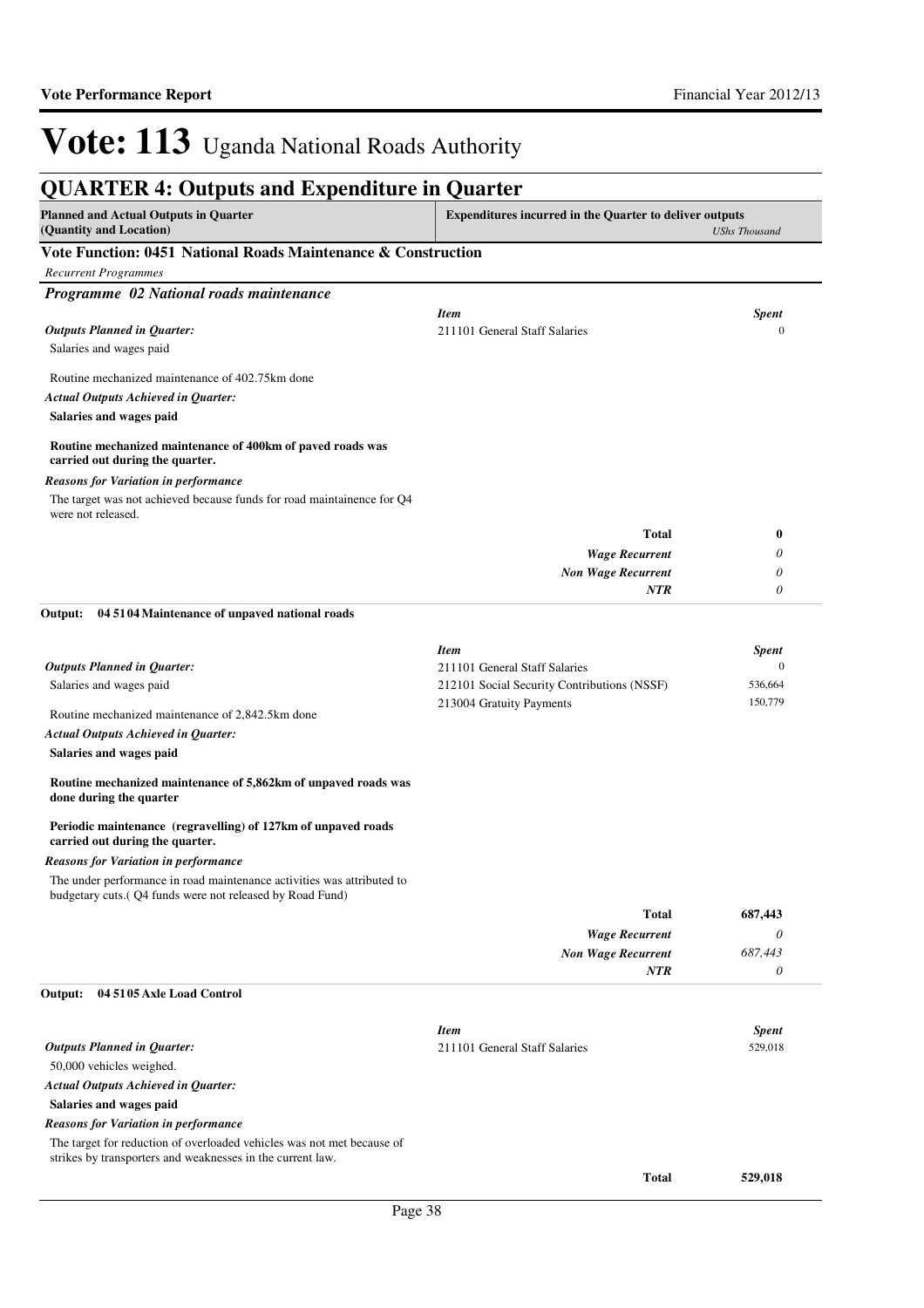| <b>QUARTER 4: Outputs and Expenditure in Quarter</b>                                                       |                                                                |                      |
|------------------------------------------------------------------------------------------------------------|----------------------------------------------------------------|----------------------|
| <b>Planned and Actual Outputs in Quarter</b><br>(Quantity and Location)                                    | <b>Expenditures incurred in the Quarter to deliver outputs</b> | <b>UShs Thousand</b> |
| Vote Function: 0451 National Roads Maintenance & Construction                                              |                                                                |                      |
| <b>Recurrent Programmes</b>                                                                                |                                                                |                      |
| Programme 02 National roads maintenance                                                                    |                                                                |                      |
|                                                                                                            | <b>Wage Recurrent</b>                                          | 529,018              |
|                                                                                                            | <b>Non Wage Recurrent</b>                                      | 0                    |
|                                                                                                            | <b>NTR</b>                                                     | $\theta$             |
| 04 5106 Ferry Services<br>Output:                                                                          |                                                                |                      |
|                                                                                                            | <b>Item</b>                                                    | <b>Spent</b>         |
| <b>Outputs Planned in Quarter:</b>                                                                         | 211101 General Staff Salaries                                  | $\mathbf{0}$         |
| 9 ferries operated.                                                                                        |                                                                |                      |
| <b>Actual Outputs Achieved in Quarter:</b>                                                                 |                                                                |                      |
| Ferries were operated at 95% availability at Obongi, Laropi,, Masindi<br>Port, Wanseko, Kiyindi and Kyoga. |                                                                |                      |
| <b>Reasons for Variation in performance</b>                                                                |                                                                |                      |
| Target was achieved                                                                                        | <b>Total</b>                                                   | $\bf{0}$             |
|                                                                                                            | <b>Wage Recurrent</b>                                          | 0                    |
|                                                                                                            |                                                                | 0                    |
|                                                                                                            | <b>Non Wage Recurrent</b><br><b>NTR</b>                        | 0                    |
|                                                                                                            |                                                                |                      |
| Programme 03 National Roads Construction                                                                   |                                                                |                      |
| <b>Outputs Provided</b>                                                                                    |                                                                |                      |
| Output: 04 5101 Monitoring and Capacity Building Support                                                   |                                                                |                      |
|                                                                                                            | <b>Item</b>                                                    | <b>Spent</b>         |
| <b>Outputs Planned in Quarter:</b>                                                                         | 211101 General Staff Salaries                                  | 16,667               |
| Ongoing projects monitored/supervised.                                                                     | 227001 Travel Inland                                           | 33,333               |
| 5 staff members trained in various courses                                                                 |                                                                |                      |
| <b>Actual Outputs Achieved in Quarter:</b>                                                                 |                                                                |                      |
|                                                                                                            |                                                                |                      |
| All ongoing projects were monitored and supervised.                                                        |                                                                |                      |
| <b>Reasons for Variation in performance</b><br>Target was met                                              |                                                                |                      |
|                                                                                                            | <b>Total</b>                                                   | 50,000               |
|                                                                                                            | <b>Wage Recurrent</b>                                          | 16,667               |
|                                                                                                            | <b>Non Wage Recurrent</b>                                      | 33,333               |
|                                                                                                            | <b>NTR</b>                                                     | 0                    |
| 04 5102 UNRA Support Services<br>Output:                                                                   |                                                                |                      |
|                                                                                                            | <b>Item</b>                                                    | <b>Spent</b>         |
| <b>Outputs Planned in Quarter:</b>                                                                         | 211101 General Staff Salaries                                  | 8,333                |
| Works certified                                                                                            | 227001 Travel Inland                                           | 33,333               |
| Addenda processed.                                                                                         |                                                                |                      |
| TORs prepared                                                                                              |                                                                |                      |
| Contracts signed                                                                                           |                                                                |                      |
| <b>Actual Outputs Achieved in Quarter:</b>                                                                 |                                                                |                      |
| 34 Addenda were processed during the quarter                                                               |                                                                |                      |
|                                                                                                            |                                                                |                      |
| 15 TORs were prepared during the quarter                                                                   |                                                                |                      |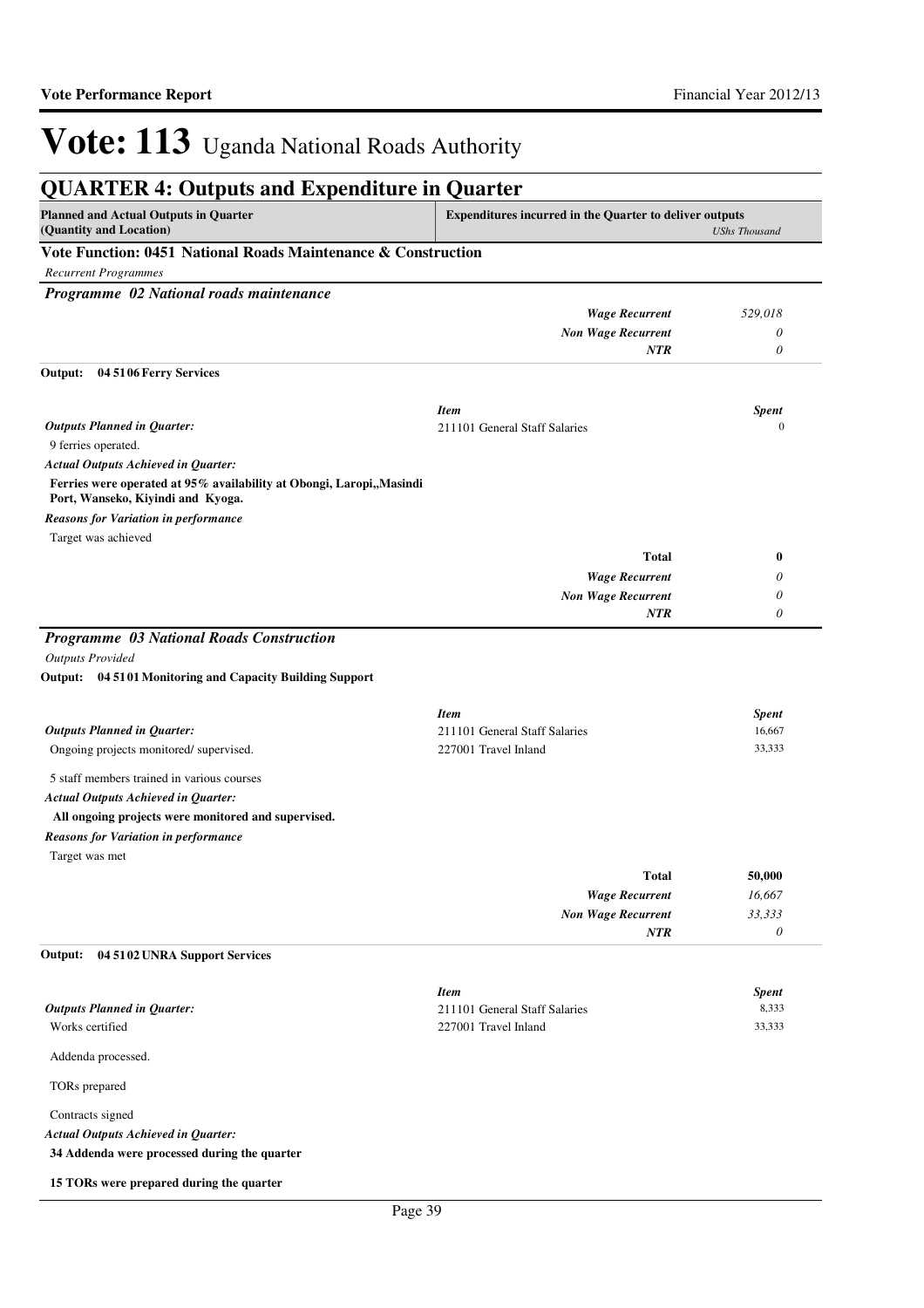#### **QUARTER 4: Outputs and Expenditure in Quarter Planned and Actual Outputs in Quarter (Quantity and Location) Expenditures incurred in the Quarter to deliver outputs**  *UShs Thousand* **Vote Function: 0451 National Roads Maintenance & Construction** *Recurrent Programmes Programme 03 National Roads Construction* **34 contracts were signed during the quarter 15 bidding documents were prepared** *Wage Recurrent Non Wage Recurrent* **Total** *8,333 33,333 0* **41,667** *NTR* Target was achieved. *Reasons for Variation in performance Development Projects Project 0265 Upgrade Atiak - Moyo-Afoji (104km) Capital Purchases* 2 box culverts completed. **The construction of Ayugi and Irei Bridges continued. Eyi-Ingewa and Amau Box culvert were completed. Works on Sarumu, Lower Cala, Upper Cala and Ebikwe box culverts continued. 04 5174 Major Bridges Output:** *GoU Development External Financing* **Total** *1,689,613 56 0* **1,689,668** *Actual Outputs Achieved in Quarter: Outputs Planned in Quarter: NTR* This project is behind schedule because of poor performance of the contractor. *Reasons for Variation in performance Item Spent* 231003 Roads and Bridges 1,402,168 281504 Monitoring, Supervision and Appraisal of Capital Works 287,500 *Project 0267 Improvement of Ferry Services*

*Capital Purchases*

**04 5180 National Road Construction/Rehabilitation (Bitumen Standard) Output:**

|                                                                                                                       | <b>Item</b>              | <b>Spent</b> |
|-----------------------------------------------------------------------------------------------------------------------|--------------------------|--------------|
| <b>Outputs Planned in Quarter:</b>                                                                                    | 231003 Roads and Bridges | 7,607,607    |
| Ferry for Mbulamuti commissioned.                                                                                     | 231007 Other Structures  | 666,667      |
| <b>Actual Outputs Achieved in Ouarter:</b>                                                                            |                          |              |
| Ferries were operated at 95% availability at Obongi, Laropi, Masindi<br>Port, Wanseko, Kiyindi and Kyoga.             |                          |              |
| Lwampanga - Namasale ferry was commissioned in December 2012.                                                         |                          |              |
| The Mbulamuti (Bugobero) - Kasana (Kayunga) ferry landing sites<br>were constructed and the ferry started operations. |                          |              |
| Laropi new ferry (links Movo - Adjumani) was delivered and<br>assembled. Trial runs commenced.                        |                          |              |
| Procurement of the contractor for rehabilitation of Kivindi ferry was<br>finalized.                                   |                          |              |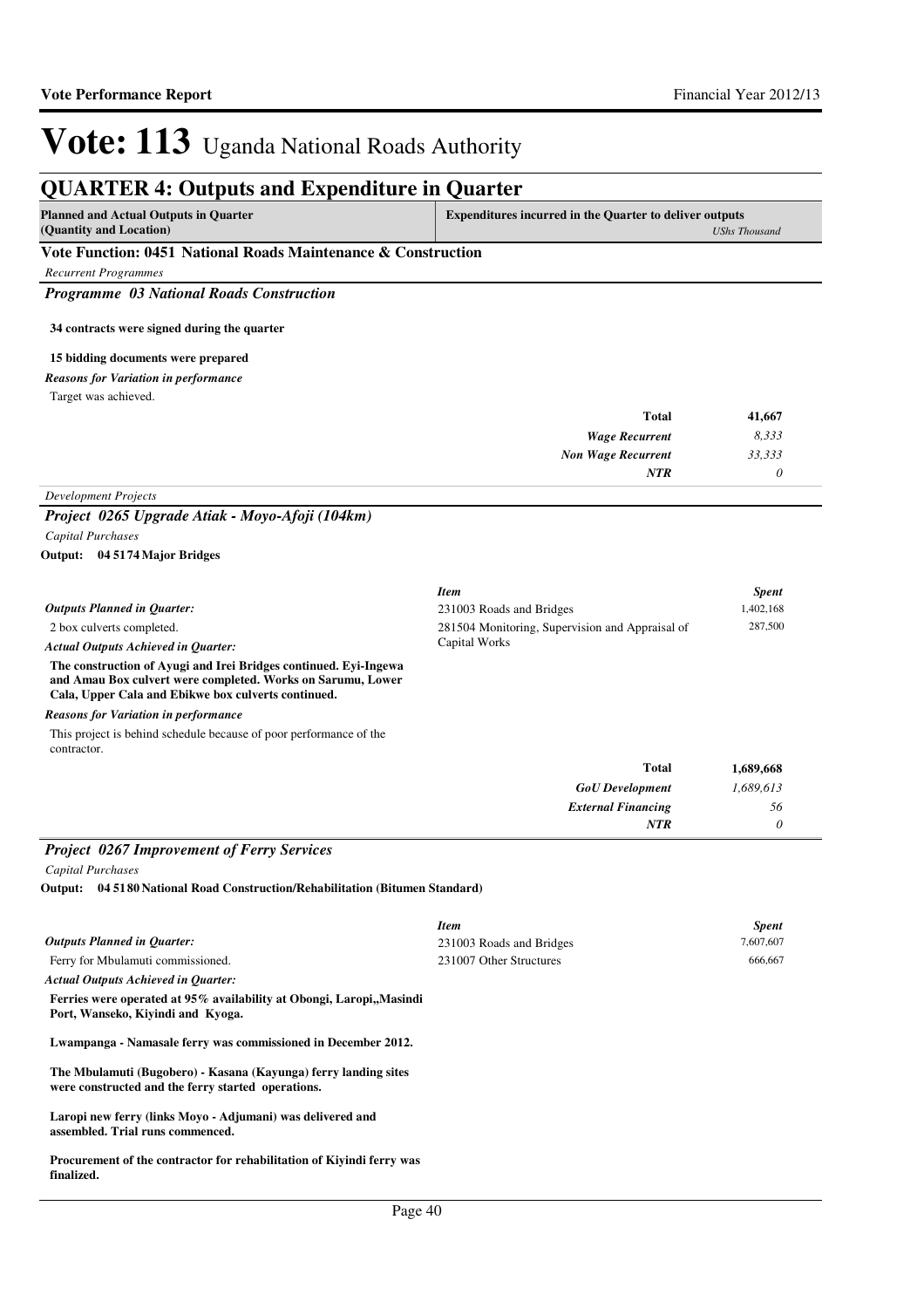*0*

*NTR*

# Vote: 113 Uganda National Roads Authority

## **QUARTER 4: Outputs and Expenditure in Quarter**

| Vermalin II ouvput und lapendrum in Vuurva                                                                                               |                                                                                 |  |
|------------------------------------------------------------------------------------------------------------------------------------------|---------------------------------------------------------------------------------|--|
| <b>Planned and Actual Outputs in Quarter</b><br>(Quantity and Location)                                                                  | <b>Expenditures incurred in the Quarter to deliver outputs</b><br>UShs Thousand |  |
| Vote Function: 0451 National Roads Maintenance & Construction                                                                            |                                                                                 |  |
| <b>Development Projects</b>                                                                                                              |                                                                                 |  |
| <b>Project 0267 Improvement of Ferry Services</b>                                                                                        |                                                                                 |  |
| Bukakata new ferry (links Masaka - Kalangala) operated by<br>Kalangala Infrastructure Services (KIS) was commissioned in August<br>2012. |                                                                                 |  |
| <b>Reasons for Variation in performance</b>                                                                                              |                                                                                 |  |
| The target was achieved                                                                                                                  |                                                                                 |  |

|                                                                                                                                                                                          |             | <b>Total</b>              | 8,274,273    |
|------------------------------------------------------------------------------------------------------------------------------------------------------------------------------------------|-------------|---------------------------|--------------|
|                                                                                                                                                                                          |             | <b>GoU</b> Development    | 8,274,273    |
|                                                                                                                                                                                          |             | <b>External Financing</b> | 0            |
|                                                                                                                                                                                          |             | <b>NTR</b>                | 0            |
| Project 0268 Kampala Northern Bypass (17km)                                                                                                                                              |             |                           |              |
| <b>Capital Purchases</b>                                                                                                                                                                 |             |                           |              |
| Output: 04 5171 Acquisition of Land by Government                                                                                                                                        |             |                           |              |
|                                                                                                                                                                                          |             |                           |              |
|                                                                                                                                                                                          | <b>Item</b> |                           | <b>Spent</b> |
| <b>Outputs Planned in Quarter:</b>                                                                                                                                                       | 311101 Land |                           | 500,000      |
| Title deeds for the road reserve obtained.                                                                                                                                               |             |                           |              |
| <b>Actual Outputs Achieved in Quarter:</b>                                                                                                                                               |             |                           |              |
| Payment of outstanding land and property compensation is ongoing.                                                                                                                        |             |                           |              |
| <b>Reasons for Variation in performance</b>                                                                                                                                              |             |                           |              |
| The target was not met because the lands offices was temporarily closed.                                                                                                                 |             |                           |              |
|                                                                                                                                                                                          |             | <b>Total</b>              | 500,000      |
|                                                                                                                                                                                          |             | <b>GoU</b> Development    | 500,000      |
|                                                                                                                                                                                          |             | <b>External Financing</b> | 0            |
|                                                                                                                                                                                          |             | <b>NTR</b>                | 0            |
| 04 5180 National Road Construction/Rehabilitation (Bitumen Standard)<br>Output:                                                                                                          |             |                           |              |
| <b>Outputs Planned in Quarter:</b>                                                                                                                                                       |             |                           |              |
| Commence the tendering process - invite works bids                                                                                                                                       |             |                           |              |
| <b>Actual Outputs Achieved in Quarter:</b>                                                                                                                                               |             |                           |              |
| The Bidding documents for civil works were approved by the<br>Contracts Committee on 4 June 2013 and submitted to EU on 5 June<br>2013 for approval                                      |             |                           |              |
| Shortlisting report for consultancy services for supervision and RFP<br>was approved by UNRA Contracts Committee on 6 June 2013 and<br>submitted to the EU on 13 June 2013 for approval. |             |                           |              |
| <b>Reasons for Variation in performance</b>                                                                                                                                              |             |                           |              |
| The target was not achieved because Parliament delayed to approve the<br>loan                                                                                                            |             |                           |              |
|                                                                                                                                                                                          |             | <b>Total</b>              | 0            |
|                                                                                                                                                                                          |             | <b>GoU</b> Development    | 0            |
|                                                                                                                                                                                          |             | <b>External Financing</b> | 0            |

*Project 0278 Upgrade Kabale - Kisoro - Bunagana/ Kyanika (98km) Capital Purchases*

**Output: 04 5171 Acquisition of Land by Government**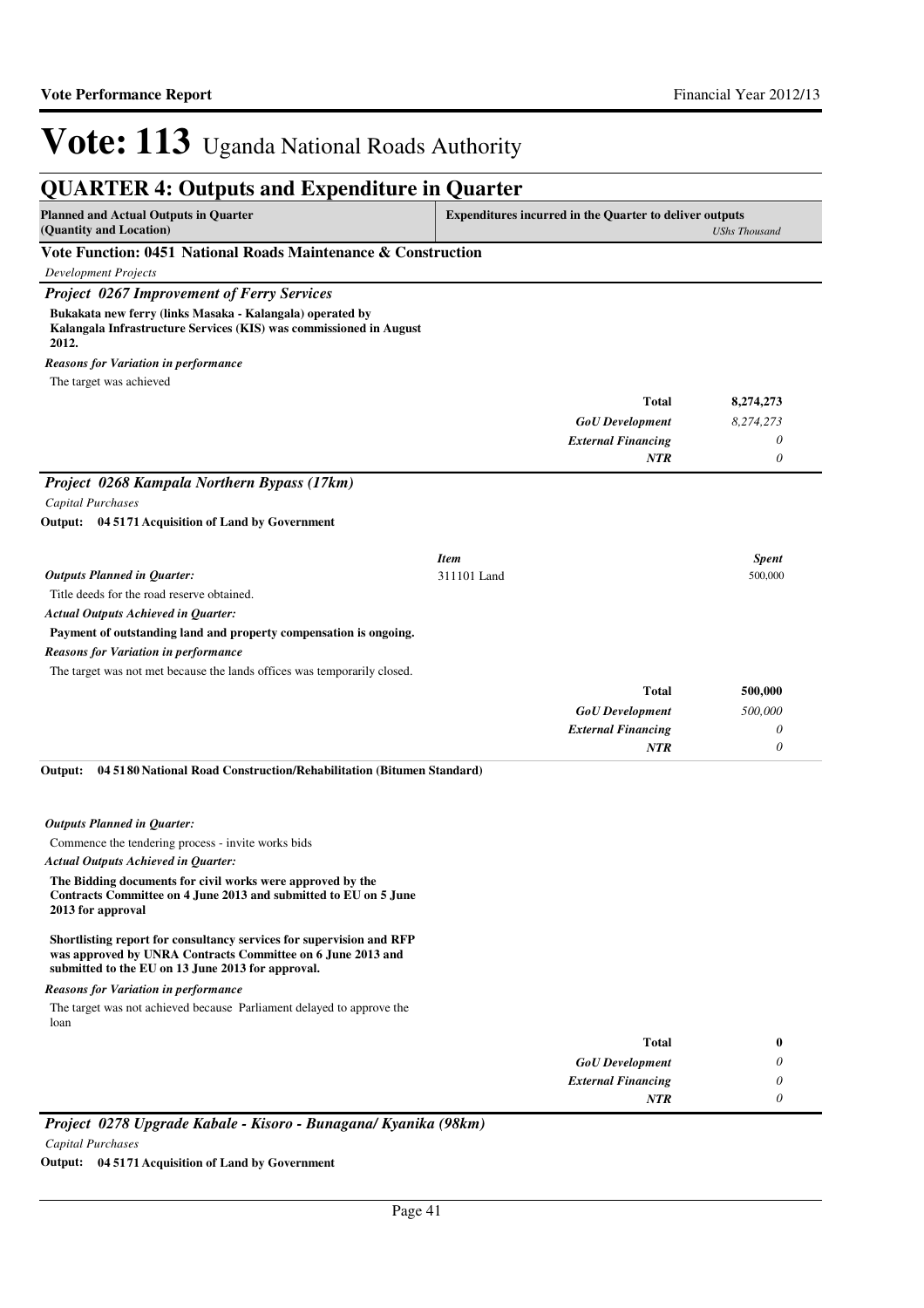| <b>QUARTER 4: Outputs and Expenditure in Quarter</b>                                |                                                                                        |                       |  |  |
|-------------------------------------------------------------------------------------|----------------------------------------------------------------------------------------|-----------------------|--|--|
| <b>Planned and Actual Outputs in Quarter</b><br>(Quantity and Location)             | <b>Expenditures incurred in the Quarter to deliver outputs</b><br><b>UShs Thousand</b> |                       |  |  |
|                                                                                     | Vote Function: 0451 National Roads Maintenance & Construction                          |                       |  |  |
| <b>Development Projects</b>                                                         |                                                                                        |                       |  |  |
| Project 0278 Upgrade Kabale - Kisoro - Bunagana/ Kyanika (98km)                     |                                                                                        |                       |  |  |
|                                                                                     | <b>Item</b>                                                                            | <b>Spent</b>          |  |  |
| <b>Outputs Planned in Quarter:</b>                                                  | 311101 Land                                                                            | 308,333               |  |  |
| 2 hectares of land and properties therein procured.                                 |                                                                                        |                       |  |  |
| <b>Actual Outputs Achieved in Quarter:</b>                                          |                                                                                        |                       |  |  |
| No land was acquired during the quarter.                                            |                                                                                        |                       |  |  |
| <b>Reasons for Variation in performance</b>                                         |                                                                                        |                       |  |  |
| The target was not achieved because of delayed approval of the valuation<br>report. |                                                                                        |                       |  |  |
|                                                                                     | <b>Total</b>                                                                           | 308,333               |  |  |
|                                                                                     | <b>GoU</b> Development                                                                 | 308,333               |  |  |
|                                                                                     | <b>External Financing</b>                                                              | 0                     |  |  |
|                                                                                     | NTR                                                                                    | 0                     |  |  |
| 04 5180 National Road Construction/Rehabilitation (Bitumen Standard)<br>Output:     |                                                                                        |                       |  |  |
|                                                                                     | <b>Item</b>                                                                            | <b>Spent</b>          |  |  |
| <b>Outputs Planned in Quarter:</b>                                                  | 231003 Roads and Bridges                                                               | 2,882,545             |  |  |
| Monitor Defects and Repair those identified.                                        | 281504 Monitoring, Supervision and Appraisal of<br>Capital Works                       | 87,500                |  |  |
| <b>Actual Outputs Achieved in Quarter:</b>                                          |                                                                                        |                       |  |  |
| Monitoring of defects continued                                                     |                                                                                        |                       |  |  |
| <b>Reasons for Variation in performance</b>                                         |                                                                                        |                       |  |  |
| Target was achieved                                                                 |                                                                                        |                       |  |  |
|                                                                                     | <b>Total</b>                                                                           | 2,970,045             |  |  |
|                                                                                     | <b>GoU</b> Development                                                                 | 2,970,045             |  |  |
|                                                                                     | <b>External Financing</b>                                                              | 0                     |  |  |
|                                                                                     | <b>NTR</b>                                                                             | $\boldsymbol{\theta}$ |  |  |
| Project 0285 Upgrade Matugga - Semuto - Kapeeka (41km)                              |                                                                                        |                       |  |  |
| Capital Purchases                                                                   |                                                                                        |                       |  |  |
| 04 5180 National Road Construction/Rehabilitation (Bitumen Standard)<br>Output:     |                                                                                        |                       |  |  |
|                                                                                     | <b>Item</b>                                                                            | Spent                 |  |  |
| <b>Outputs Planned in Quarter:</b>                                                  | 231003 Roads and Bridges                                                               | 62,836                |  |  |
| Monitoring pavement performance.                                                    | 281504 Monitoring, Supervision and Appraisal of                                        | 500,000               |  |  |
| <b>Actual Outputs Achieved in Quarter:</b>                                          | Capital Works                                                                          |                       |  |  |
| Pavement performance monitoring carried out.                                        |                                                                                        |                       |  |  |
| <b>Reasons for Variation in performance</b>                                         |                                                                                        |                       |  |  |
| The target was met                                                                  |                                                                                        |                       |  |  |
|                                                                                     | <b>Total</b>                                                                           | 562,836               |  |  |
|                                                                                     | <b>GoU</b> Development                                                                 | 562,836               |  |  |
|                                                                                     | <b>External Financing</b>                                                              | 0                     |  |  |
|                                                                                     | <b>NTR</b>                                                                             | $\boldsymbol{\theta}$ |  |  |

*Outputs Provided* **Output: 04 5101 Monitoring and Capacity Building Support**

*Project 0294 External Audit Services*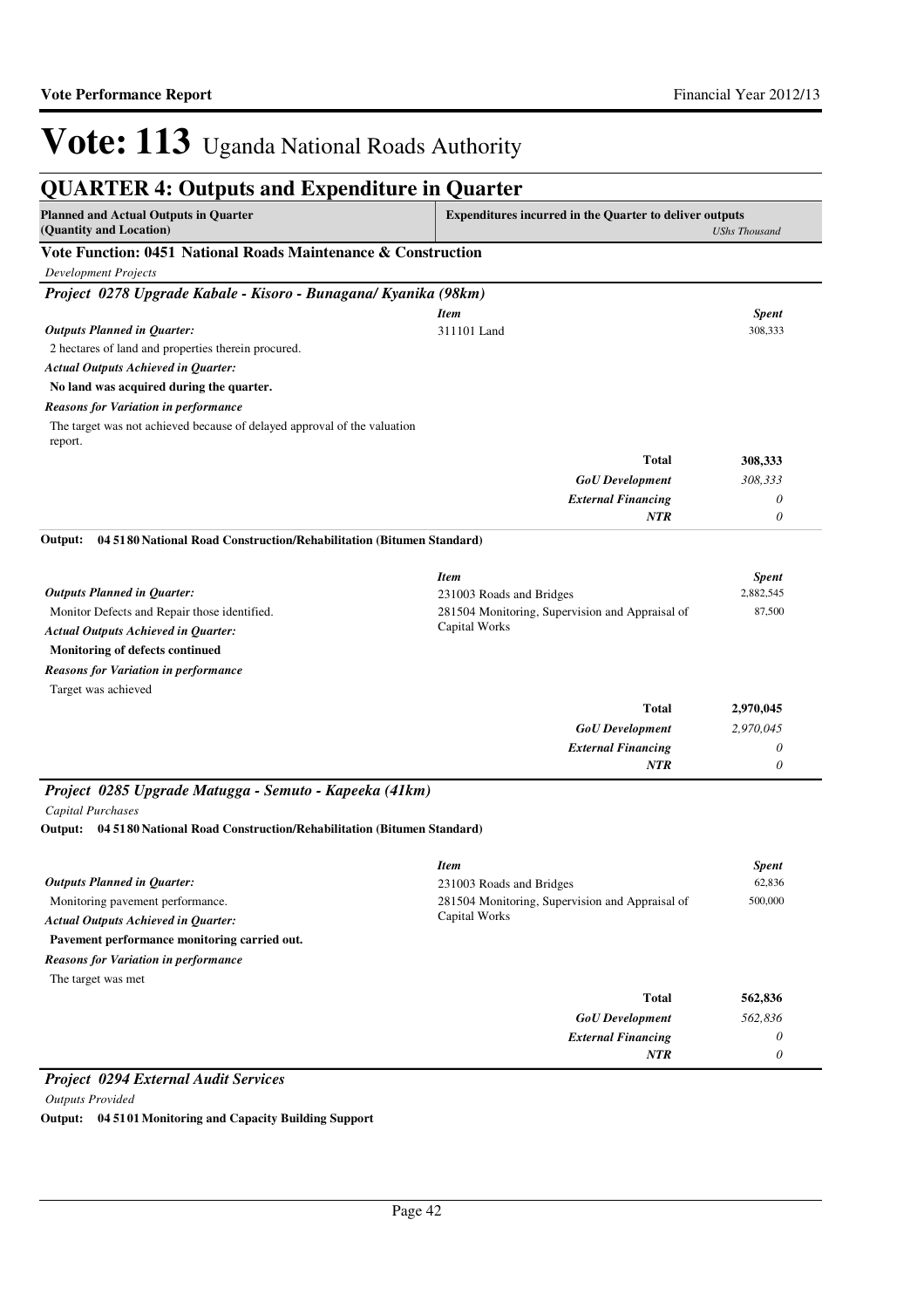| <b>QUARTER 4: Outputs and Expenditure in Quarter</b>                                                                                                                                 |                                                                |                           |
|--------------------------------------------------------------------------------------------------------------------------------------------------------------------------------------|----------------------------------------------------------------|---------------------------|
| <b>Planned and Actual Outputs in Quarter</b><br>(Quantity and Location)                                                                                                              | <b>Expenditures incurred in the Quarter to deliver outputs</b> | <b>UShs Thousand</b>      |
| Vote Function: 0451 National Roads Maintenance & Construction                                                                                                                        |                                                                |                           |
| <b>Development Projects</b>                                                                                                                                                          |                                                                |                           |
| <b>Project 0294 External Audit Services</b>                                                                                                                                          |                                                                |                           |
|                                                                                                                                                                                      | <b>Item</b>                                                    | <b>Spent</b>              |
| <b>Outputs Planned in Quarter:</b>                                                                                                                                                   | 225001 Consultancy Services- Short-term                        | 290,741                   |
| Technical Audit of ongoing road development and maintenance projects                                                                                                                 |                                                                |                           |
| <b>Actual Outputs Achieved in Quarter:</b>                                                                                                                                           |                                                                |                           |
| The Draft contract for Busega- Mityana road technical audit services<br>was cleared by Solicitor General. The contract was expected to be<br>signed by August 2013                   |                                                                |                           |
| Technical and value for money audits were undertaken on<br>Construction works along Kazo- Kamwenge, Gulu- Atiak, Vurra-<br>Arua- Oraba- Koboko and Atiak- Moyo- Afogi road projects. |                                                                |                           |
| <b>Reasons for Variation in performance</b>                                                                                                                                          |                                                                |                           |
| The target was met                                                                                                                                                                   |                                                                |                           |
|                                                                                                                                                                                      | <b>Total</b>                                                   | 290,741                   |
|                                                                                                                                                                                      | <b>GoU</b> Development                                         | 290,741                   |
|                                                                                                                                                                                      | <b>External Financing</b>                                      | 0                         |
|                                                                                                                                                                                      | NTR                                                            | 0                         |
| Output:<br>04 5102 UNRA Support Services                                                                                                                                             |                                                                |                           |
|                                                                                                                                                                                      | <b>Item</b>                                                    | <b>Spent</b>              |
| <b>Outputs Planned in Quarter:</b>                                                                                                                                                   | 225001 Consultancy Services- Short-term                        | 200,000                   |
| Sign Contract for T.A to strengthen internal audit function and Consultant<br>to commence services                                                                                   |                                                                |                           |
| <b>Actual Outputs Achieved in Quarter:</b>                                                                                                                                           |                                                                |                           |
| The contract for Technical Assistance to strengthen the internal audit<br>function was awarded and cleared by Solicitor General. Contract<br>signing was expected in August 2013.    |                                                                |                           |
| <b>Reasons for Variation in performance</b>                                                                                                                                          |                                                                |                           |
| The target was achieved.                                                                                                                                                             |                                                                |                           |
|                                                                                                                                                                                      | <b>Total</b>                                                   | 200,000                   |
|                                                                                                                                                                                      | <b>GoU</b> Development                                         | 200,000                   |
|                                                                                                                                                                                      | <b>External Financing</b>                                      | 0                         |
|                                                                                                                                                                                      | <b>NTR</b>                                                     | 0                         |
| Project 0295 Upgrade Kampala -Gayaza- Zirobwe (44.3km)                                                                                                                               |                                                                |                           |
| <b>Capital Purchases</b>                                                                                                                                                             |                                                                |                           |
| Output: 04 5180 National Road Construction/Rehabilitation (Bitumen Standard)                                                                                                         |                                                                |                           |
|                                                                                                                                                                                      |                                                                |                           |
|                                                                                                                                                                                      | <b>Item</b>                                                    | <b>Spent</b><br>2,267,874 |
| <b>Outputs Planned in Quarter:</b>                                                                                                                                                   | 231003 Roads and Bridges                                       | 666,667                   |
| Zirobwe-Wobulenzi; Award and sign the Contract.                                                                                                                                      | 281504 Monitoring, Supervision and Appraisal of                |                           |

**Zirobwe- Wobulenzi; Draft contract & letter of bid acceptance submitted to Contracts Committee for approval on 27 June 2013** *GoU Development* **Total** *Actual Outputs Achieved in Quarter:* The target was not met because of delays in procurement *Reasons for Variation in performance* Capital Works

| Page 43 |  |
|---------|--|

*External Financing*

*NTR*

*2,934,541 0 0*

**2,934,541**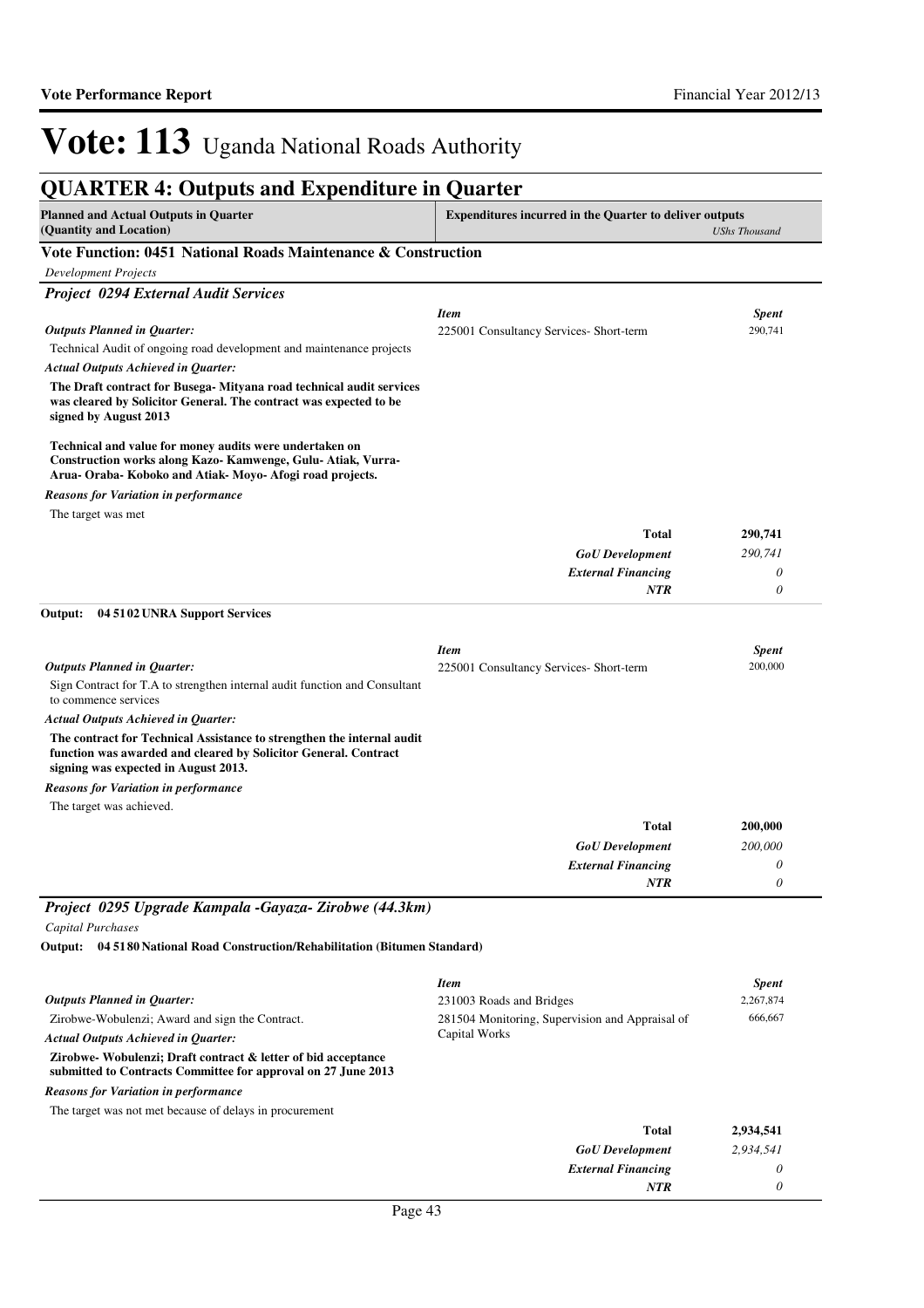#### **QUARTER 4: Outputs and Expenditure in Quarter Planned and Actual Outputs in Quarter (Quantity and Location) Expenditures incurred in the Quarter to deliver outputs**  *UShs Thousand* **Vote Function: 0451 National Roads Maintenance & Construction** *Development Projects Project 0295 Upgrade Kampala -Gayaza- Zirobwe (44.3km) Project 0298 Accident black spots on Jinja - Kampala Outputs Provided* Workshop for taxi and bus drivers conducted.Procure the consultant to prepare road safety strategy and action plan **No road safety activity was implemented during the quarter 04 5102 UNRA Support Services Output:** *GoU Development External Financing* **Total** *365,903 0 0* **365,903** *Actual Outputs Achieved in Quarter: Outputs Planned in Quarter: NTR* No activity was implemented because funds released were used to pay debts. *Reasons for Variation in performance Item Spent* 221002 Workshops and Seminars 65,903 225001 Consultancy Services- Short-term 300,000 *Project 0315 Reconstruct Masaka - Mbarara (154km) Capital Purchases* Monitor the defects and repair those identified. **The Contractor repaired the slip failure after Rwizi. 04 5180 National Road Construction/Rehabilitation (Bitumen Standard) Output:** *GoU Development External Financing* **Total** *0 0 0* **0** *Actual Outputs Achieved in Quarter: Outputs Planned in Quarter: NTR* The target was met. *Reasons for Variation in performance Item Spent* 231003 Roads and Bridges 0 *Project 0321 Upgrade Fort Portal - Budibugyo - Lamia (104km) Capital Purchases* 1.5 hectares of land acquired **Processing of land titles for the acquired land commenced. 04 5171 Acquisition of Land by Government Output:** *GoU Development* **Total** *0* **0** *Actual Outputs Achieved in Quarter: Outputs Planned in Quarter:* The target was not achieved because of delays in approval of the supplementary valuation report due to extra land take. *Reasons for Variation in performance Item Spent* 311101 Land 0

*External Financing*

*NTR*

*0 0*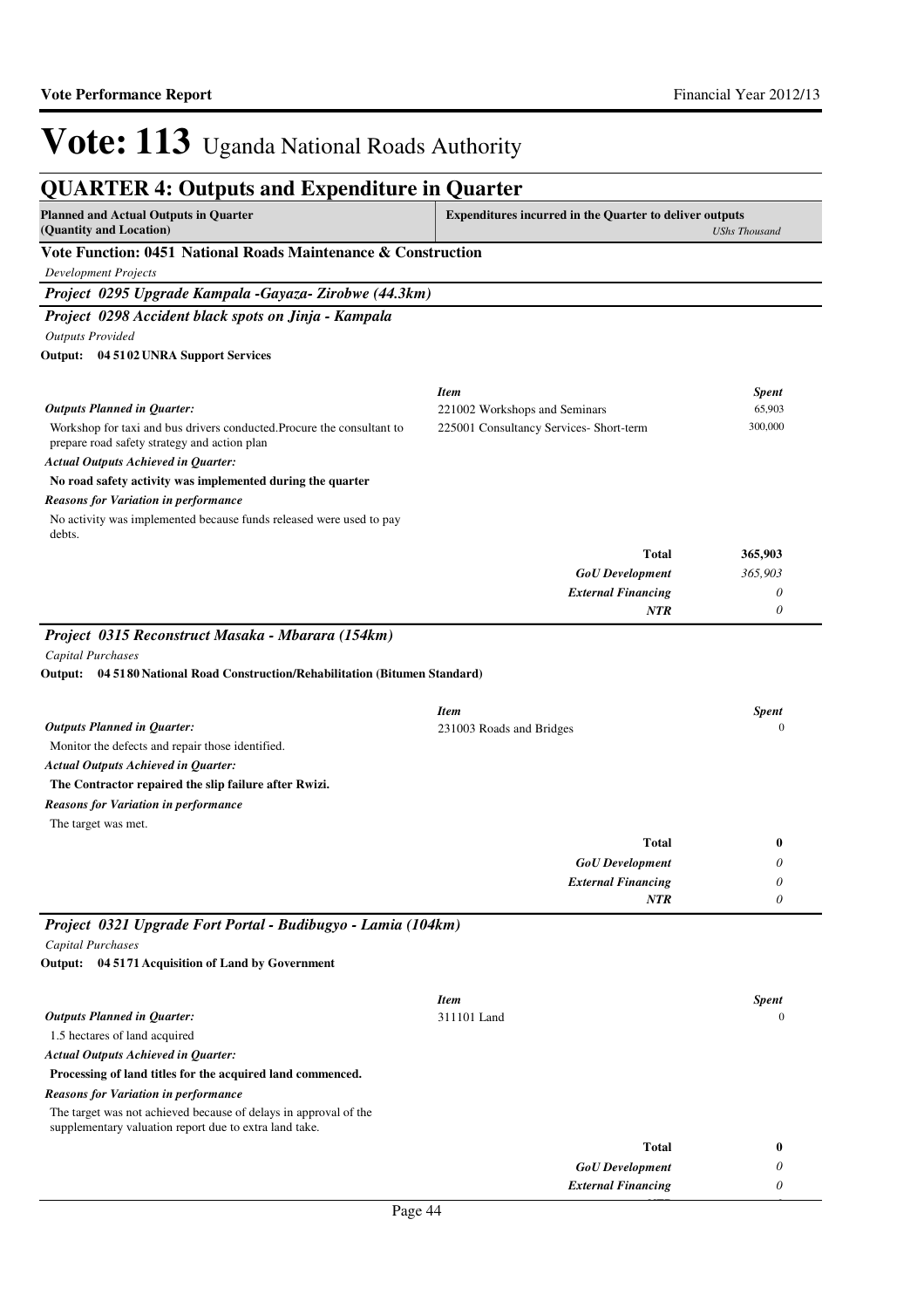## **QUARTER 4: Outputs and Expenditure in Quarter**

| <b>Planned and Actual Outputs in Quarter</b>                                                                                                                                                                                                                                                                                    | <b>Expenditures incurred in the Quarter to deliver outputs</b> |  |
|---------------------------------------------------------------------------------------------------------------------------------------------------------------------------------------------------------------------------------------------------------------------------------------------------------------------------------|----------------------------------------------------------------|--|
| (Quantity and Location)                                                                                                                                                                                                                                                                                                         | UShs Thousand                                                  |  |
| $\mathbf{V}$ . 4. E., 4., 4., $\mathbf{A}$ = 1. $\mathbf{N}$ , 4., $\mathbf{I}$ = 1. $\mathbf{N}$ , $\mathbf{I}$ , $\mathbf{A}$ , $\mathbf{I}$ , $\mathbf{A}$ , $\mathbf{I}$ , $\mathbf{A}$ , $\mathbf{I}$ , $\mathbf{A}$ , $\mathbf{I}$ , $\mathbf{A}$ , $\mathbf{I}$ , $\mathbf{A}$ , $\mathbf{I}$ , $\mathbf{I}$ , $\mathbf$ |                                                                |  |

### **Vote Function: 0451 National Roads Maintenance & Construction**

*Development Projects*

*Project 0321 Upgrade Fort Portal - Budibugyo - Lamia (104km)*

**04 5180 National Road Construction/Rehabilitation (Bitumen Standard) Output:**

|                                                                                   | <b>Item</b>                                                          | <b>Spent</b>                |  |
|-----------------------------------------------------------------------------------|----------------------------------------------------------------------|-----------------------------|--|
| Outputs Planned in Quarter:                                                       | 231003 Roads and Bridges                                             | 2,274,347<br>$\overline{0}$ |  |
| 7.5% of the works completed                                                       | 281503 Engineering and Design Studies and Plans<br>for Capital Works |                             |  |
| <b>Actual Outputs Achieved in Quarter:</b>                                        | 281504 Monitoring, Supervision and Appraisal of                      | 875,000                     |  |
| 8.57% of works were completed out of the targeted 7.5%.                           | Capital Works                                                        |                             |  |
| <b>Reasons for Variation in performance</b>                                       |                                                                      |                             |  |
| The target was achieved                                                           | <b>Total</b>                                                         |                             |  |
|                                                                                   |                                                                      | 3,149,347                   |  |
|                                                                                   | <b>GoU</b> Development                                               | 8,750,000                   |  |
|                                                                                   | <b>External Financing</b><br><b>NTR</b>                              | $-5,600,653$<br>$\theta$    |  |
|                                                                                   |                                                                      |                             |  |
| Project 0954 Design Muyembe-Moroto - Kotido (290km)                               |                                                                      |                             |  |
| Capital Purchases                                                                 |                                                                      |                             |  |
| Output: 04 5171 Acquisition of Land by Government                                 |                                                                      |                             |  |
|                                                                                   | <b>Item</b>                                                          | <b>Spent</b>                |  |
| <b>Outputs Planned in Quarter:</b>                                                | 311101 Land                                                          | 437,500                     |  |
| 5 hectares of land acquired.                                                      |                                                                      |                             |  |
| <b>Actual Outputs Achieved in Quarter:</b>                                        |                                                                      |                             |  |
| 35.2 hectares of land and properties therein were acquired during the<br>quarter. |                                                                      |                             |  |
| <b>Reasons for Variation in performance</b>                                       |                                                                      |                             |  |
| The achievement was above target because there were no disputes                   |                                                                      |                             |  |
|                                                                                   | <b>Total</b>                                                         | 437,500                     |  |
|                                                                                   | <b>GoU</b> Development                                               | 437,500                     |  |
|                                                                                   | <b>External Financing</b>                                            | 0                           |  |
|                                                                                   | <b>NTR</b>                                                           | 0                           |  |
| Output:<br>04 5180 National Road Construction/Rehabilitation (Bitumen Standard)   |                                                                      |                             |  |
|                                                                                   | <b>Item</b>                                                          | <b>Spent</b>                |  |
| <b>Outputs Planned in Quarter:</b>                                                | 231003 Roads and Bridges                                             | 1,714,792                   |  |
| Complete establishment of the camp and commence works.                            | 281504 Monitoring, Supervision and Appraisal of                      | $\mathbf{0}$                |  |
| <b>Actual Outputs Achieved in Quarter:</b>                                        | Capital Works                                                        |                             |  |
| 5.56% of the works were completed during the quarter.                             |                                                                      |                             |  |
| <b>Reasons for Variation in performance</b>                                       |                                                                      |                             |  |
| The target was met.                                                               |                                                                      |                             |  |
|                                                                                   | <b>Total</b>                                                         | 1,714,792                   |  |
|                                                                                   | <b>GoU</b> Development                                               | 1,714,792                   |  |
|                                                                                   | <b>External Financing</b>                                            | 0                           |  |
|                                                                                   | <b>NTR</b>                                                           | 0                           |  |

*Project 0955 Upgrade Nyakahita-Ibanda-Fort Portal (208km) Capital Purchases*

**Output: 04 5171 Acquisition of Land by Government**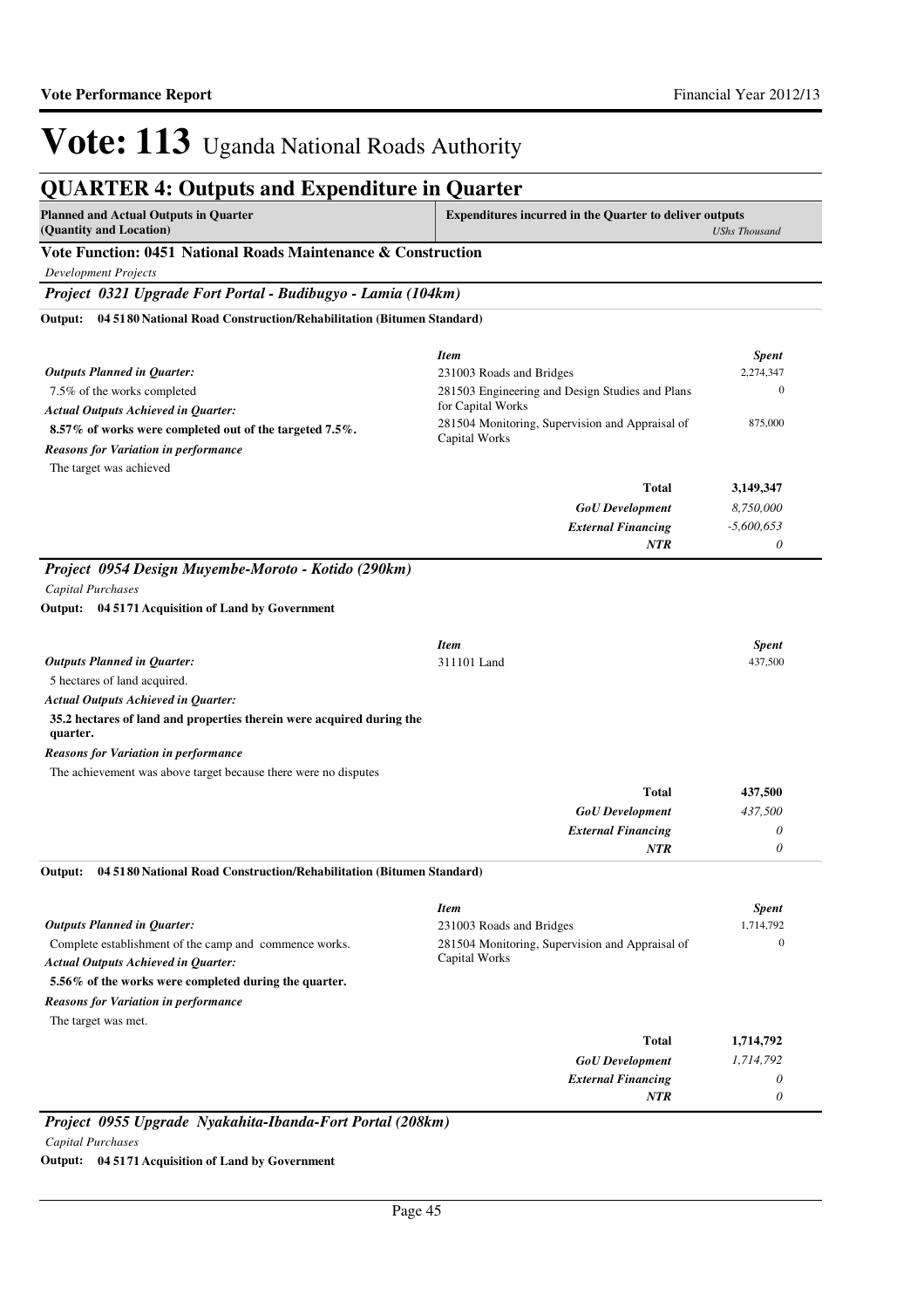| <b>QUARTER 4: Outputs and Expenditure in Quarter</b>                                                                                                            |                                                                |                      |  |
|-----------------------------------------------------------------------------------------------------------------------------------------------------------------|----------------------------------------------------------------|----------------------|--|
| <b>Planned and Actual Outputs in Quarter</b><br>(Quantity and Location)                                                                                         | <b>Expenditures incurred in the Quarter to deliver outputs</b> | <b>UShs Thousand</b> |  |
| Vote Function: 0451 National Roads Maintenance & Construction                                                                                                   |                                                                |                      |  |
| <b>Development Projects</b>                                                                                                                                     |                                                                |                      |  |
| Project 0955 Upgrade Nyakahita-Ibanda-Fort Portal (208km)                                                                                                       |                                                                |                      |  |
|                                                                                                                                                                 | <b>Item</b>                                                    | <b>Spent</b>         |  |
| <b>Outputs Planned in Quarter:</b>                                                                                                                              | 311101 Land                                                    | $\mathbf{0}$         |  |
| 10 hectares of land including properties acquired.                                                                                                              |                                                                |                      |  |
| <b>Actual Outputs Achieved in Quarter:</b>                                                                                                                      |                                                                |                      |  |
| 3.87 Hectares of land and properties therein were acquired during the<br>quarter.                                                                               |                                                                |                      |  |
| <b>Reasons for Variation in performance</b>                                                                                                                     |                                                                |                      |  |
| The target was not achieved as planned due to delayed submission and<br>approval of the supplementary valuation report for Kamwenge-Fort Portal<br>road section |                                                                |                      |  |
|                                                                                                                                                                 | <b>Total</b>                                                   | 0                    |  |
|                                                                                                                                                                 | <b>GoU</b> Development                                         | 0                    |  |
|                                                                                                                                                                 | <b>External Financing</b>                                      | 0                    |  |
|                                                                                                                                                                 | <b>NTR</b>                                                     | 0                    |  |
| Output:<br>04 5180 National Road Construction/Rehabilitation (Bitumen Standard)                                                                                 |                                                                |                      |  |
|                                                                                                                                                                 | <b>Item</b>                                                    | <b>Spent</b>         |  |
| <b>Outputs Planned in Quarter:</b>                                                                                                                              | 231003 Roads and Bridges                                       | 14,263,572           |  |
| Nyakahita-Kazo: 8.75% of road works completed.                                                                                                                  | 281504 Monitoring, Supervision and Appraisal of                | 659,919              |  |
| Kazo-Kamwenge: 7.5% road works completed.                                                                                                                       | Capital Works                                                  |                      |  |
| Kamwenge - Fort Portal:<br>Contractor procured and mobilisation completed.                                                                                      |                                                                |                      |  |
| <b>Actual Outputs Achieved in Quarter:</b><br>Nyakahita-Kazo; 12.2% of the roadworks were completed during the<br>quarter.                                      |                                                                |                      |  |
| Kazo-Kamwenge; 18.4% of road works were completed during the<br>quarter.                                                                                        |                                                                |                      |  |
| <b>Reasons for Variation in performance</b>                                                                                                                     |                                                                |                      |  |
| The target was achieved.                                                                                                                                        |                                                                |                      |  |
|                                                                                                                                                                 | Total                                                          | 14,923,491           |  |
|                                                                                                                                                                 | <b>GoU</b> Development                                         | 0                    |  |
|                                                                                                                                                                 | <b>External Financing</b>                                      | 14,923,491           |  |
|                                                                                                                                                                 | NTR                                                            | 0                    |  |
| Project 0956 National paved road maintenace backlog (200km)                                                                                                     |                                                                |                      |  |
| Capital Purchases                                                                                                                                               |                                                                |                      |  |
| Output:<br>04 5180 National Road Construction/Rehabilitation (Bitumen Standard)                                                                                 |                                                                |                      |  |
|                                                                                                                                                                 |                                                                |                      |  |
|                                                                                                                                                                 | <b>Item</b>                                                    | <b>Spent</b>         |  |
| <b>Outputs Planned in Quarter:</b>                                                                                                                              | 231003 Roads and Bridges                                       | $\mathbf{0}$         |  |
| Paying the balance of Retention                                                                                                                                 |                                                                |                      |  |
| <b>Actual Outputs Achieved in Quarter:</b>                                                                                                                      |                                                                |                      |  |
| No activity                                                                                                                                                     |                                                                |                      |  |
| <b>Reasons for Variation in performance</b>                                                                                                                     |                                                                |                      |  |
| The target was achieved                                                                                                                                         |                                                                |                      |  |
|                                                                                                                                                                 | <b>Total</b>                                                   | 0                    |  |

| <b>GoU</b> Development |  |
|------------------------|--|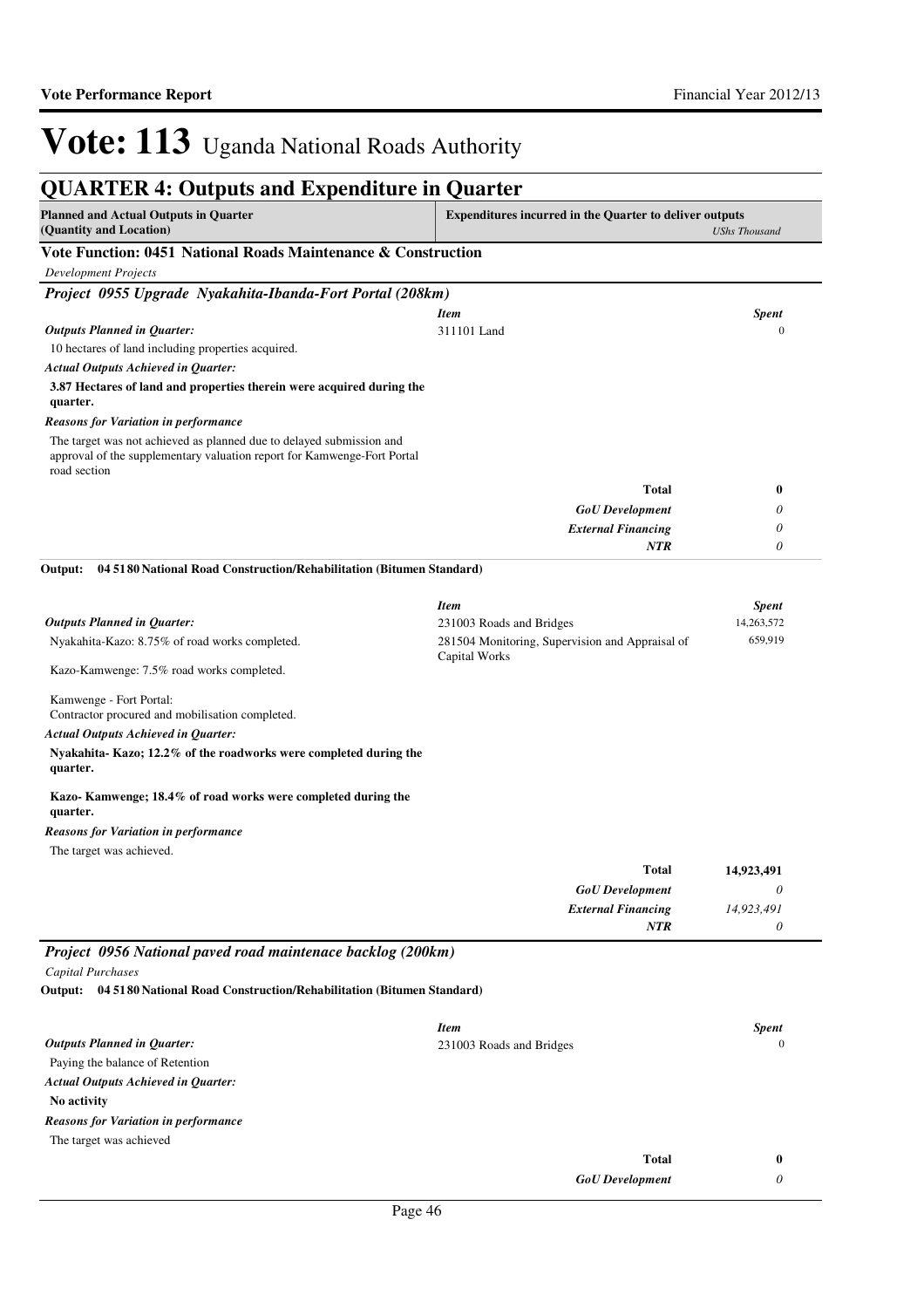| <b>QUARTER 4: Outputs and Expenditure in Quarter</b>                                                                  |                                                                |                         |
|-----------------------------------------------------------------------------------------------------------------------|----------------------------------------------------------------|-------------------------|
| <b>Planned and Actual Outputs in Quarter</b><br>(Quantity and Location)                                               | <b>Expenditures incurred in the Quarter to deliver outputs</b> | <b>UShs Thousand</b>    |
| Vote Function: 0451 National Roads Maintenance & Construction                                                         |                                                                |                         |
| <b>Development Projects</b>                                                                                           |                                                                |                         |
| Project 0956 National paved road maintenace backlog (200km)                                                           |                                                                |                         |
|                                                                                                                       | <b>External Financing</b>                                      | 0                       |
|                                                                                                                       | <b>NTR</b>                                                     | $\boldsymbol{\theta}$   |
| Project 0957 Design the New Nile Bridge at Jinja                                                                      |                                                                |                         |
| Capital Purchases                                                                                                     |                                                                |                         |
| Output: 04 5171 Acquisition of Land by Government                                                                     |                                                                |                         |
|                                                                                                                       |                                                                |                         |
| <b>Outputs Planned in Quarter:</b>                                                                                    | <b>Item</b><br>311101 Land                                     | <b>Spent</b><br>500,000 |
| 1 hectare of land procured                                                                                            |                                                                |                         |
| <b>Actual Outputs Achieved in Quarter:</b>                                                                            |                                                                |                         |
| There was no land acquired during the quarter.                                                                        |                                                                |                         |
| Reasons for Variation in performance                                                                                  |                                                                |                         |
| The target was not achieved because acquisition of land was to be done                                                |                                                                |                         |
| under the Supervision Consultant whose contract was not effective.                                                    |                                                                |                         |
|                                                                                                                       | Total                                                          | 500,000                 |
|                                                                                                                       | <b>GoU</b> Development                                         | 500,000                 |
|                                                                                                                       | <b>External Financing</b>                                      | 0                       |
|                                                                                                                       | NTR                                                            | 0                       |
| Output:<br>04 5174 Major Bridges                                                                                      |                                                                |                         |
|                                                                                                                       | <b>Item</b>                                                    | <b>Spent</b>            |
| <b>Outputs Planned in Quarter:</b>                                                                                    | 231003 Roads and Bridges                                       | $\mathbf{0}$            |
| Works and Supervision Contracts award and signing.                                                                    | 281504 Monitoring, Supervision and Appraisal of                | 124,230                 |
| Contractor fully mobilised and commence works                                                                         | Capital Works                                                  |                         |
| <b>Actual Outputs Achieved in Quarter:</b>                                                                            |                                                                |                         |
| Financial proposals were opened, evaluations completed and the<br>combined report was submitted to JICA for approval. |                                                                |                         |
| Contract for supervision services was signed on 31 May 2013.                                                          |                                                                |                         |
| Reasons for Variation in performance                                                                                  |                                                                |                         |
| The target was not met because of procurement delays.                                                                 |                                                                |                         |
|                                                                                                                       | Total                                                          | 124,230                 |
|                                                                                                                       | <b>GoU</b> Development                                         | 124,230                 |
|                                                                                                                       | <b>External Financing</b>                                      | 0                       |
|                                                                                                                       | NTR                                                            | $\boldsymbol{\theta}$   |
| Project 1031 Upgrade Gulu - Atiak - Bibia/ Nimule (104km)                                                             |                                                                |                         |
| <b>Capital Purchases</b>                                                                                              |                                                                |                         |
| Output: 04 5171 Acquisition of Land by Government                                                                     |                                                                |                         |
|                                                                                                                       | <b>Item</b>                                                    | <b>Spent</b>            |
| <b>Outputs Planned in Quarter:</b>                                                                                    | 311101 Land                                                    | 566,238                 |
| 5 hectares of land procured                                                                                           |                                                                |                         |
| <b>Actual Outputs Achieved in Quarter:</b>                                                                            |                                                                |                         |
| There was no land acquired during the quarter                                                                         |                                                                |                         |
| <b>Reasons for Variation in performance</b>                                                                           |                                                                |                         |
| The target was met                                                                                                    |                                                                |                         |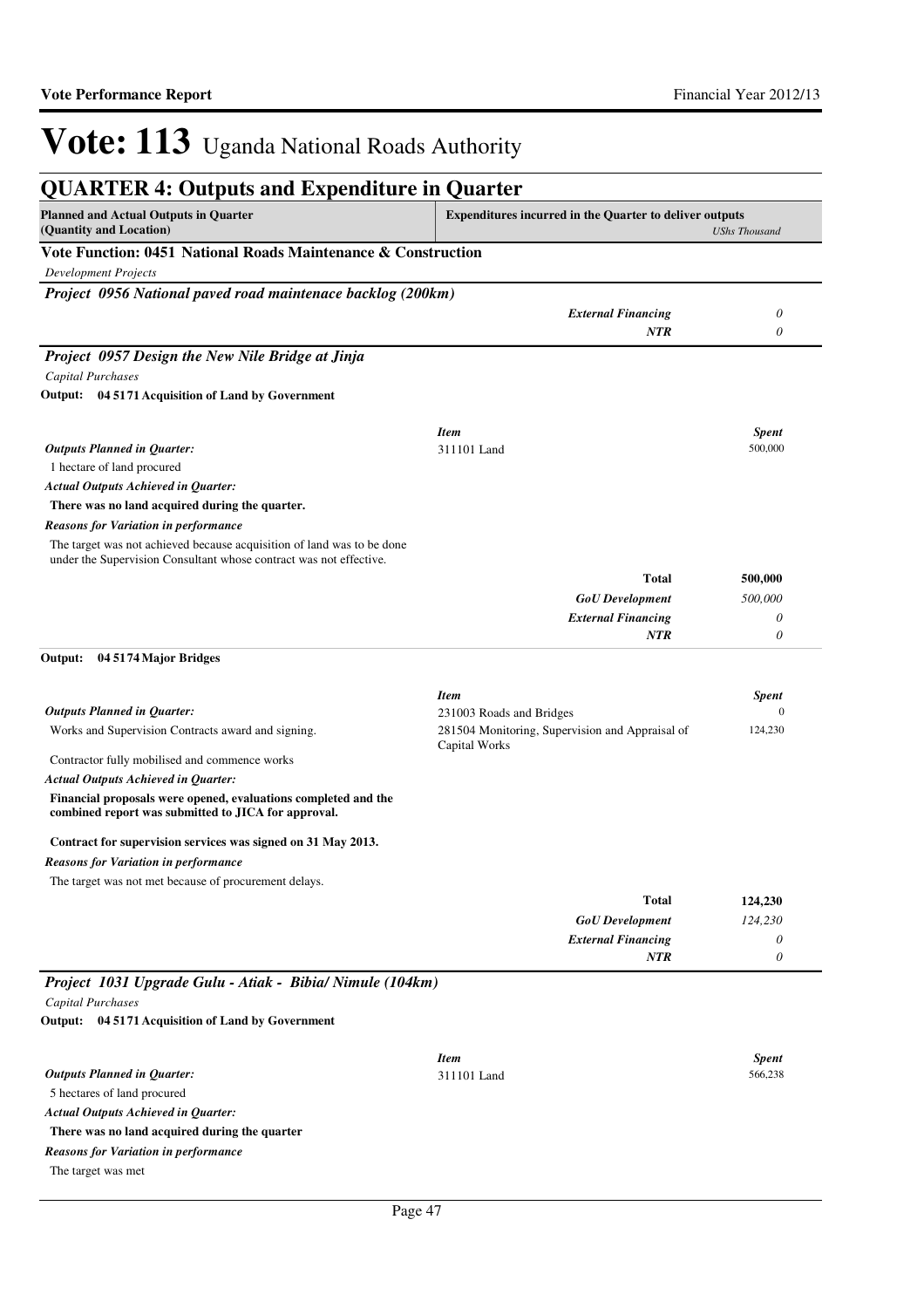*0*

*NTR*

# Vote: 113 Uganda National Roads Authority

## **QUARTER 4: Outputs and Expenditure in Quarter**

| <b>Planned and Actual Outputs in Quarter</b>                  | <b>Expenditures incurred in the Quarter to deliver outputs</b> |  |
|---------------------------------------------------------------|----------------------------------------------------------------|--|
| (Quantity and Location)                                       | UShs Thousand                                                  |  |
| Vote Function: 0451 National Roads Maintenance & Construction |                                                                |  |

*Development Projects*

*Project 1031 Upgrade Gulu - Atiak - Bibia/ Nimule (104km)*

|                                                                                                                                                                             | <b>Total</b>                                                     | 566,238      |
|-----------------------------------------------------------------------------------------------------------------------------------------------------------------------------|------------------------------------------------------------------|--------------|
|                                                                                                                                                                             | <b>GoU</b> Development                                           | 566,238      |
|                                                                                                                                                                             | <b>External Financing</b>                                        | 0            |
|                                                                                                                                                                             | NTR                                                              | 0            |
| 04 5180 National Road Construction/Rehabilitation (Bitumen Standard)<br>Output:                                                                                             |                                                                  |              |
|                                                                                                                                                                             | <b>Item</b>                                                      | <b>Spent</b> |
| <b>Outputs Planned in Quarter:</b>                                                                                                                                          | 231003 Roads and Bridges                                         | 16,944,859   |
| Gulu-Atiak: 5% of road works completed.                                                                                                                                     | 281504 Monitoring, Supervision and Appraisal of<br>Capital Works | $\theta$     |
| Atiak-Nimule: Contractor and supervision consultant procured and fully<br>mobilised.                                                                                        |                                                                  |              |
| <b>Actual Outputs Achieved in Quarter:</b>                                                                                                                                  |                                                                  |              |
| Gulu-Atiak; 4.26% of the road works were completed during the<br><b>Ouarter.</b>                                                                                            |                                                                  |              |
| Atiak-Nimule; Works commenced on 17 June 2013. The consultant<br>commenced services in May 2013.                                                                            |                                                                  |              |
| <b>Reasons for Variation in performance</b>                                                                                                                                 |                                                                  |              |
| Gulu-Atiak; this project is behind schedule because of staffing problems<br>of the Supervision Consultant and Contractor and delayed compensation<br>for land and property. |                                                                  |              |
|                                                                                                                                                                             | Total                                                            | 16,944,859   |
|                                                                                                                                                                             | <b>GoU</b> Development                                           | 0            |
|                                                                                                                                                                             | <b>External Financing</b>                                        | 16,944,859   |
|                                                                                                                                                                             | <b>NTR</b>                                                       | 0            |
|                                                                                                                                                                             |                                                                  |              |
| Project 1032 Upgrade Vurra - Arua - Koboko - Oraba (92km)                                                                                                                   |                                                                  |              |
| <b>Capital Purchases</b>                                                                                                                                                    |                                                                  |              |
| Output: 04 5171 Acquisition of Land by Government                                                                                                                           |                                                                  |              |
|                                                                                                                                                                             | <b>Item</b>                                                      | <b>Spent</b> |
| <b>Outputs Planned in Quarter:</b>                                                                                                                                          | 311101 Land                                                      | 2,718,898    |
| 25 hectares of land including properties therein procured.                                                                                                                  |                                                                  |              |
| <b>Actual Outputs Achieved in Quarter:</b>                                                                                                                                  |                                                                  |              |
| 21.3 hectares of land and properties therein were acquired.                                                                                                                 |                                                                  |              |
| <b>Reasons for Variation in performance</b>                                                                                                                                 |                                                                  |              |
| The achievement was above target because there were no major disputes.                                                                                                      |                                                                  |              |
|                                                                                                                                                                             | <b>Total</b>                                                     | 2,718,898    |
|                                                                                                                                                                             | <b>GoU</b> Development                                           | 2,718,898    |
|                                                                                                                                                                             | <b>External Financing</b>                                        | $\theta$     |

**Output: 04 5180 National Road Construction/Rehabilitation (Bitumen Standard)**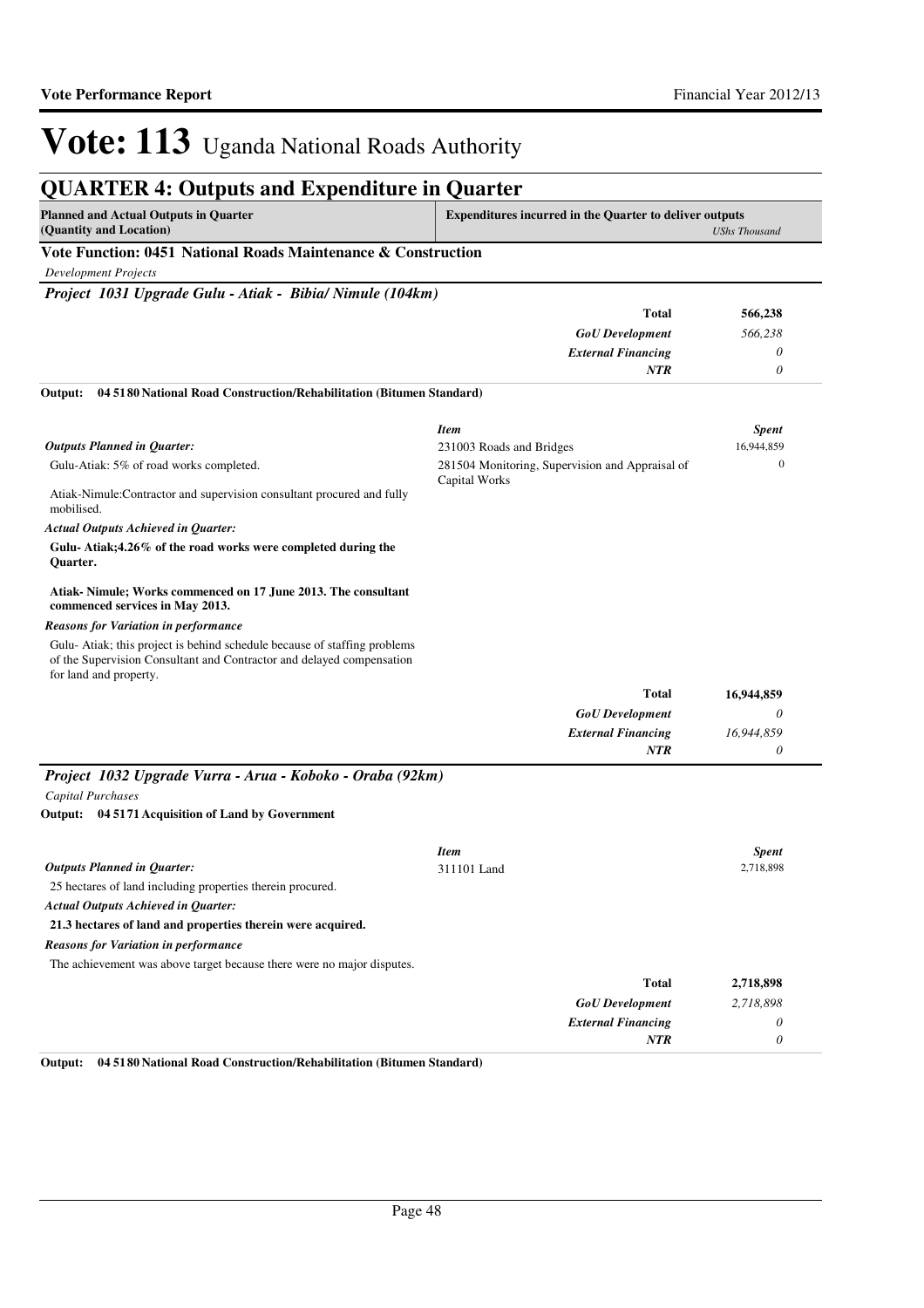#### **QUARTER 4: Outputs and Expenditure in Quarter Planned and Actual Outputs in Quarter (Quantity and Location) Expenditures incurred in the Quarter to deliver outputs**  *UShs Thousand* **Vote Function: 0451 National Roads Maintenance & Construction** *Development Projects Project 1032 Upgrade Vurra - Arua - Koboko - Oraba (92km)* 7.5% of the works completed **10.49% of road works were completed out of the targeted 7.5% during the quarter.** *GoU Development External Financing* **Total** *0 15,868,109 0* **15,868,109** *Actual Outputs Achieved in Quarter: Outputs Planned in Quarter: NTR* The target was achieved. *Reasons for Variation in performance Item Spent* 231003 Roads and Bridges 15,397,226 281504 Monitoring, Supervision and Appraisal of Capital Works 470,883 *Project 1033 Design Hoima - Kaiso -Tonya (85km) Capital Purchases* 10 hectares of land and properties therein procured. **5.2 Hectares of land were acquired during the quarter. 04 5171 Acquisition of Land by Government Output:** *GoU Development External Financing* **Total** *700,000 0 0* **700,000** *Actual Outputs Achieved in Quarter: Outputs Planned in Quarter: NTR* The achievement was above target because there were no major disputes. *Reasons for Variation in performance Item Spent* 311101 Land 700,000 5% of the works completed **20.04% of works was completed during the Quarter. 04 5180 National Road Construction/Rehabilitation (Bitumen Standard)** *GoU Development External Financing* **Total** *16,800,000 0 0* **16,800,000** *Actual Outputs Achieved in Quarter: Outputs Planned in Quarter:* **Output:** *NTR* The target was achieved *Reasons for Variation in performance Item Spent* 231003 Roads and Bridges 15,120,000 281504 Monitoring, Supervision and Appraisal of Capital Works 1,680,000

*Project 1037 Upgrade Mbarara-Kikagata (70km) Capital Purchases* **Output: 04 5171 Acquisition of Land by Government**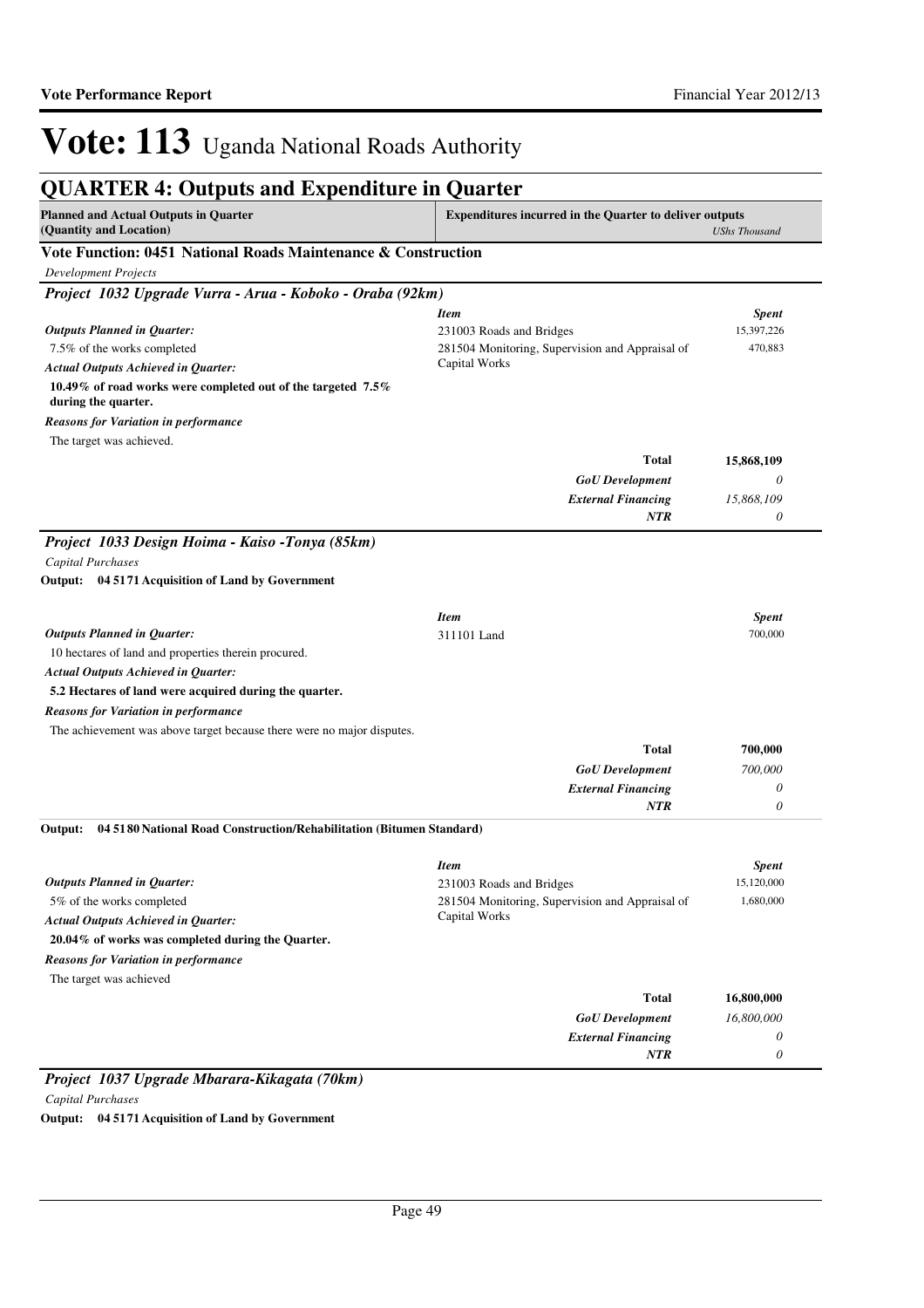| <b>QUARTER 4: Outputs and Expenditure in Quarter</b>                                                                                                      |                                                                |                      |
|-----------------------------------------------------------------------------------------------------------------------------------------------------------|----------------------------------------------------------------|----------------------|
| <b>Planned and Actual Outputs in Quarter</b><br>(Quantity and Location)                                                                                   | <b>Expenditures incurred in the Quarter to deliver outputs</b> | <b>UShs Thousand</b> |
| Vote Function: 0451 National Roads Maintenance & Construction                                                                                             |                                                                |                      |
| <b>Development Projects</b>                                                                                                                               |                                                                |                      |
| Project 1037 Upgrade Mbarara-Kikagata (70km)                                                                                                              |                                                                |                      |
|                                                                                                                                                           | <b>Item</b>                                                    | <b>Spent</b>         |
| <b>Outputs Planned in Quarter:</b>                                                                                                                        | 311101 Land                                                    | 611,245              |
| 20 hectares of land and properties therein procured                                                                                                       |                                                                |                      |
| <b>Actual Outputs Achieved in Quarter:</b>                                                                                                                |                                                                |                      |
| 8.76 hectares of land were acquired during the quarter.                                                                                                   |                                                                |                      |
| <b>Reasons for Variation in performance</b>                                                                                                               |                                                                |                      |
| The achievement was above target because there were no major disputes of<br>values.                                                                       |                                                                |                      |
|                                                                                                                                                           | <b>Total</b>                                                   | 611,245              |
|                                                                                                                                                           | <b>GoU</b> Development                                         | 611,245              |
|                                                                                                                                                           | <b>External Financing</b>                                      | $\theta$             |
|                                                                                                                                                           | <b>NTR</b>                                                     | $\theta$             |
| 04 5180 National Road Construction/Rehabilitation (Bitumen Standard)<br>Output:                                                                           |                                                                |                      |
|                                                                                                                                                           | <b>Item</b>                                                    | <b>Spent</b>         |
| <b>Outputs Planned in Quarter:</b>                                                                                                                        | 231003 Roads and Bridges                                       | 23,187,500           |
| 7.5% of the works completed                                                                                                                               | 281504 Monitoring, Supervision and Appraisal of                | 666,667              |
| <b>Actual Outputs Achieved in Quarter:</b>                                                                                                                | Capital Works                                                  |                      |
| 6.7% of the road works were completed out of the targeted 7.5%<br>during the quarter.                                                                     |                                                                |                      |
| <b>Reasons for Variation in performance</b>                                                                                                               |                                                                |                      |
| The target was achieved.                                                                                                                                  |                                                                |                      |
|                                                                                                                                                           | <b>Total</b>                                                   | 23,854,167           |
|                                                                                                                                                           | <b>GoU</b> Development                                         | 23,854,167           |
|                                                                                                                                                           | <b>External Financing</b>                                      | 0                    |
|                                                                                                                                                           | <b>NTR</b>                                                     | 0                    |
| Project 1038 Design Ntungamo-Mirama Hills (37km)                                                                                                          |                                                                |                      |
| <b>Capital Purchases</b>                                                                                                                                  |                                                                |                      |
| Output: 04 5180 National Road Construction/Rehabilitation (Bitumen Standard)                                                                              |                                                                |                      |
|                                                                                                                                                           | <b>Item</b>                                                    | <b>Spent</b>         |
| <b>Outputs Planned in Quarter:</b>                                                                                                                        | 231003 Roads and Bridges                                       | 2,000,000            |
| Award and Signing of Works and Supervision contracts.                                                                                                     |                                                                |                      |
| <b>Actual Outputs Achieved in Quarter:</b>                                                                                                                |                                                                |                      |
| The Financing Agreement was approved by Solicitor General, signed<br>by GoU and forwarded to Trade Mark East Africa (TMEA) for<br>signing on 16 July 2013 |                                                                |                      |
| TMEA prepared the Request for Proposal (RFP) for the Supervision<br>Consultany services and shared with UNRA for review.                                  |                                                                |                      |
| <b>Reasons for Variation in performance</b>                                                                                                               |                                                                |                      |
| The target was not achieved as planned because of delays in finalising of<br>the financing agreement.                                                     |                                                                |                      |
|                                                                                                                                                           | <b>Total</b>                                                   | 2,000,000            |
|                                                                                                                                                           | <b>GoU</b> Development                                         | 2,000,000            |
|                                                                                                                                                           | <b>External Financing</b>                                      | 0                    |
|                                                                                                                                                           | NTR                                                            | 0                    |

*Project 1044 Design Ishaka-Kagamba (35km)*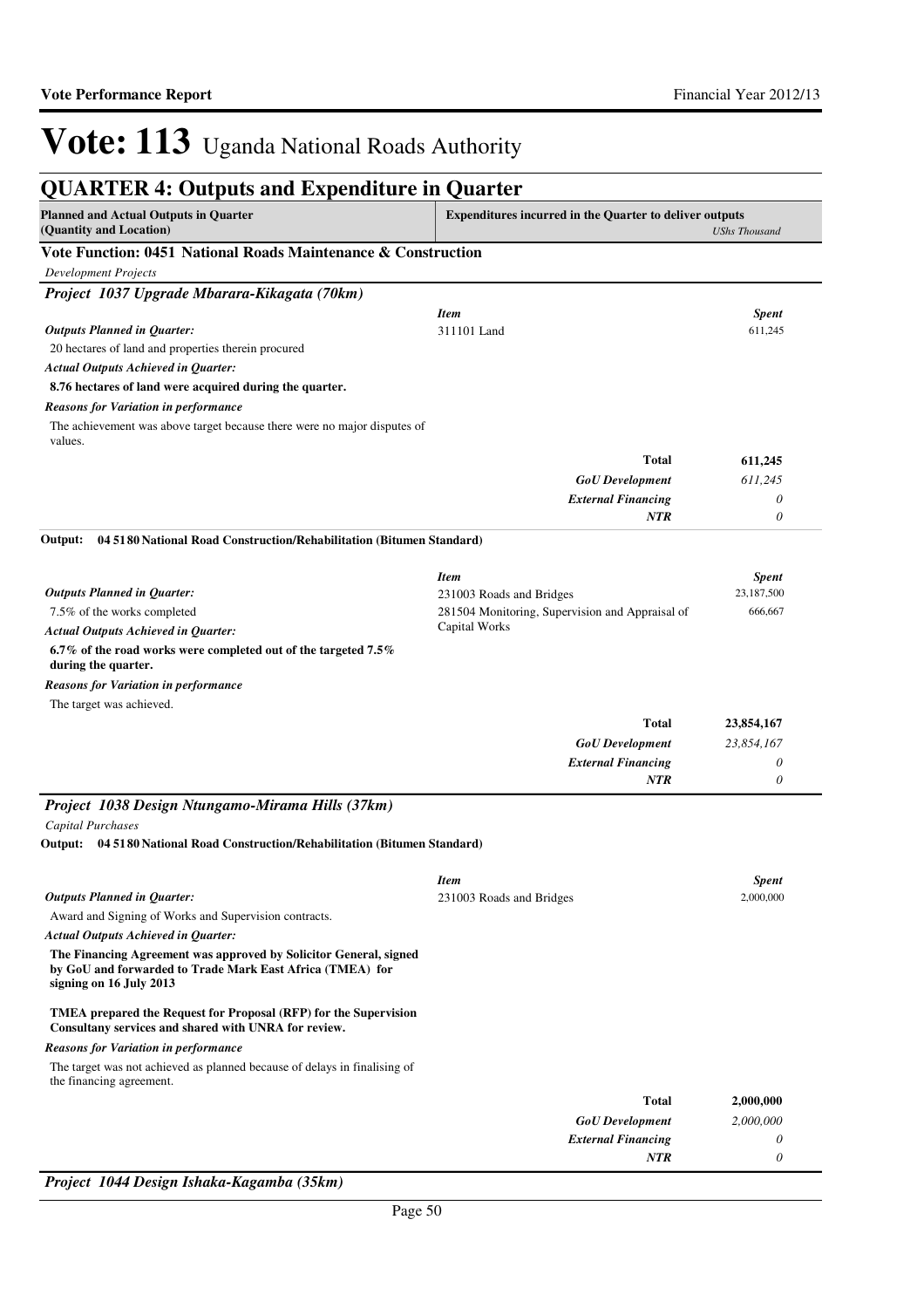| <b>QUARTER 4: Outputs and Expenditure in Quarter</b>                                       |                                                                |                      |
|--------------------------------------------------------------------------------------------|----------------------------------------------------------------|----------------------|
| <b>Planned and Actual Outputs in Quarter</b><br>(Quantity and Location)                    | <b>Expenditures incurred in the Quarter to deliver outputs</b> | <b>UShs Thousand</b> |
| Vote Function: 0451 National Roads Maintenance & Construction                              |                                                                |                      |
| <b>Development Projects</b>                                                                |                                                                |                      |
| Project 1044 Design Ishaka-Kagamba (35km)                                                  |                                                                |                      |
| <b>Capital Purchases</b>                                                                   |                                                                |                      |
| Output: 04 5171 Acquisition of Land by Government                                          |                                                                |                      |
|                                                                                            | <b>Item</b>                                                    | <b>Spent</b>         |
| <b>Outputs Planned in Quarter:</b>                                                         | 311101 Land                                                    | 1,588,167            |
| 3.75 hectares of land properties therein procured.                                         |                                                                |                      |
| <b>Actual Outputs Achieved in Quarter:</b>                                                 |                                                                |                      |
| 5.48 Hectares of land and properties therein were acquired.                                |                                                                |                      |
| <b>Reasons for Variation in performance</b>                                                |                                                                |                      |
| The achievement was above target because there were no disputes in<br>compensation values. |                                                                |                      |
|                                                                                            | <b>Total</b>                                                   | 1,588,167            |
|                                                                                            | <b>GoU</b> Development                                         | 1,588,167            |
|                                                                                            | <b>External Financing</b>                                      | 0                    |
|                                                                                            | NTR                                                            | 0                    |
| 04 5180 National Road Construction/Rehabilitation (Bitumen Standard)<br>Output:            |                                                                |                      |
|                                                                                            | <b>Item</b>                                                    | <b>Spent</b>         |
| <b>Outputs Planned in Quarter:</b>                                                         | 231003 Roads and Bridges                                       | 3,516,877            |
| 3.75% of the works completed                                                               | 281504 Monitoring, Supervision and Appraisal of                | 287,313              |
| <b>Actual Outputs Achieved in Quarter:</b>                                                 | Capital Works                                                  |                      |
| 12.15% of the road works were completed out of the targeted 3.75%<br>during the quarter.   |                                                                |                      |
| <b>Reasons for Variation in performance</b>                                                |                                                                |                      |
| The target was achieved                                                                    |                                                                |                      |
|                                                                                            | Total                                                          | 3,804,190            |
|                                                                                            | <b>GoU</b> Development                                         | 3,804,190            |
|                                                                                            | <b>External Financing</b>                                      | 0                    |
|                                                                                            | NTR                                                            | 0                    |
| <b>Project 1056 Transport Corridor Project</b>                                             |                                                                |                      |
| Capital Purchases                                                                          |                                                                |                      |
| Output: 04 5171 Acquisition of Land by Government                                          |                                                                |                      |
|                                                                                            | <b>Item</b>                                                    | <b>Spent</b>         |
| <b>Outputs Planned in Quarter:</b>                                                         | 311101 Land                                                    | 5,295,269            |
| 50 hectares and properties therein procured                                                |                                                                |                      |
| <b>Actual Outputs Achieved in Quarter:</b>                                                 |                                                                |                      |
| Kampala- Masaka Phase I; 4.5 Hectares of land were acquired during<br>the quarter.         |                                                                |                      |
| Kampala- Masaka Phase II; 25.45 hectares of land were acquired<br>during the quarter.      |                                                                |                      |
| Busega-Mityana; 6.87 hectares of land were acquired during the<br>quarter                  |                                                                |                      |
| <b>Reasons for Variation in performance</b>                                                |                                                                |                      |
| The targets for Busega- Mityana and Kampala- Masaka were met.                              |                                                                |                      |
|                                                                                            | <b>Total</b>                                                   | 5,295,269            |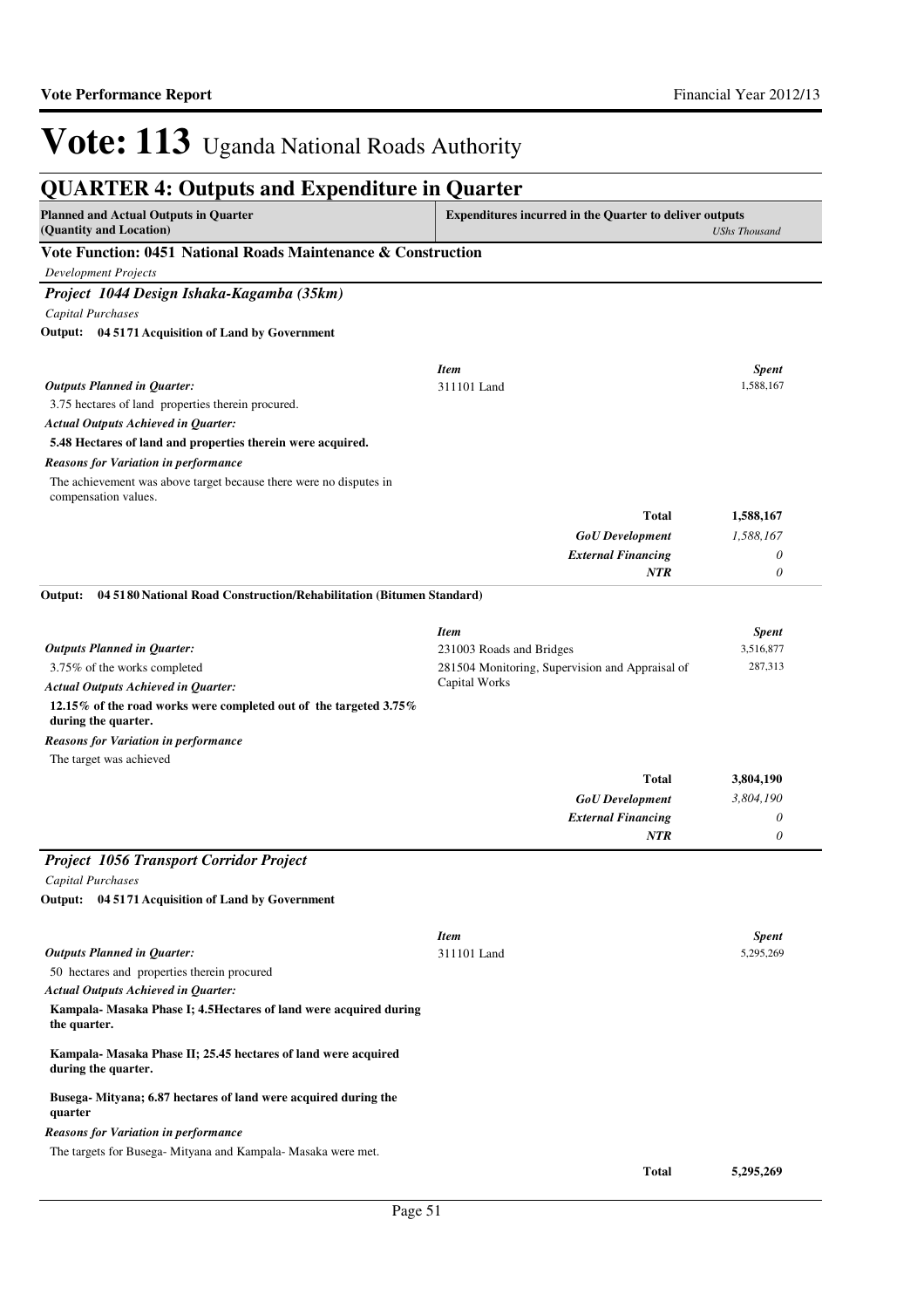*UShs Thousand*

## Vote: 113 Uganda National Roads Authority

## **QUARTER 4: Outputs and Expenditure in Quarter**

### **Vote Function: 0451 National Roads Maintenance & Construction**

*Development Projects*

| <b>Project 1056 Transport Corridor Project</b>                                                      |                                                                      |              |
|-----------------------------------------------------------------------------------------------------|----------------------------------------------------------------------|--------------|
|                                                                                                     | <b>GoU</b> Development                                               | 5,295,269    |
|                                                                                                     | <b>External Financing</b>                                            | 0            |
|                                                                                                     | <b>NTR</b>                                                           | 0            |
| 04 5180 National Road Construction/Rehabilitation (Bitumen Standard)<br>Output:                     |                                                                      |              |
|                                                                                                     | <b>Item</b>                                                          | <b>Spent</b> |
| <b>Outputs Planned in Quarter:</b>                                                                  | 231003 Roads and Bridges                                             | 48,828,493   |
| Reconstruction of Busega- Masaka Phase II(51km) - 7.5% of works<br>completed.                       | 281503 Engineering and Design Studies and Plans<br>for Capital Works | 1,338,572    |
| Kawempe- Kafu road overlay (166km); 10% of works completed.                                         | 281504 Monitoring, Supervision and Appraisal of<br>Capital Works     | 6,091,667    |
| Rehabilitation of Mukono- Jinja road (52km); 7.5% of works completed.                               |                                                                      |              |
| Rehabilitation of Tororo-Mbale road (49km); 7.5% of the works<br>completed.                         |                                                                      |              |
| Rehabilitation of Mbale-Soroti road (103km); 7.5% of the works<br>completed.                        |                                                                      |              |
| Malaba/Busia-Bugiri overlay road (82km); 7.5% of the works completed.                               |                                                                      |              |
| Rehabilitation of Jinja-Kamuli road (59km); 7.5% of the works completed.                            |                                                                      |              |
| Staged Rehabilitation of Kafu-Karuma road (85km); Contract for<br>Kiryandongo signed.               |                                                                      |              |
| Staged Rehabilitation of Kamdini- Gulu road (65km); Works tendered out.                             |                                                                      |              |
| Complete Designs for;<br>Kampala-Jinja (80km), Kibuye- Mpigi (30km) and Kampala Southern<br>Bypass. |                                                                      |              |
| 12.5% of rehabilitattion works for Nalunale Bridge completed.                                       |                                                                      |              |
| <b>Actual Outputs Achieved in Quarter:</b>                                                          |                                                                      |              |
| Busega- Masaka Phase II (51km)- 19.9% of works was completed<br>during the quarter.                 |                                                                      |              |
| Tororo- Mbale (49km); 8.4% of works were completed during the<br>quarter                            |                                                                      |              |
| Mbale - Soroti (103km); 13.5% of the works was completed during the<br>quarter.                     |                                                                      |              |
| Jinja- Kamuli $(57km);13.91\%$ of the works were completed during the<br>quarter.                   |                                                                      |              |
| Mukono- Jinja (52km); 21.66% of works was completed during the<br>quarter                           |                                                                      |              |
| Kawempe-Kafu road (166kms) road section-3.4% of road works were<br>completed during the quarter.    |                                                                      |              |

**Malaba- Busia/Bugiri(82km) -28.7% of works were completed.**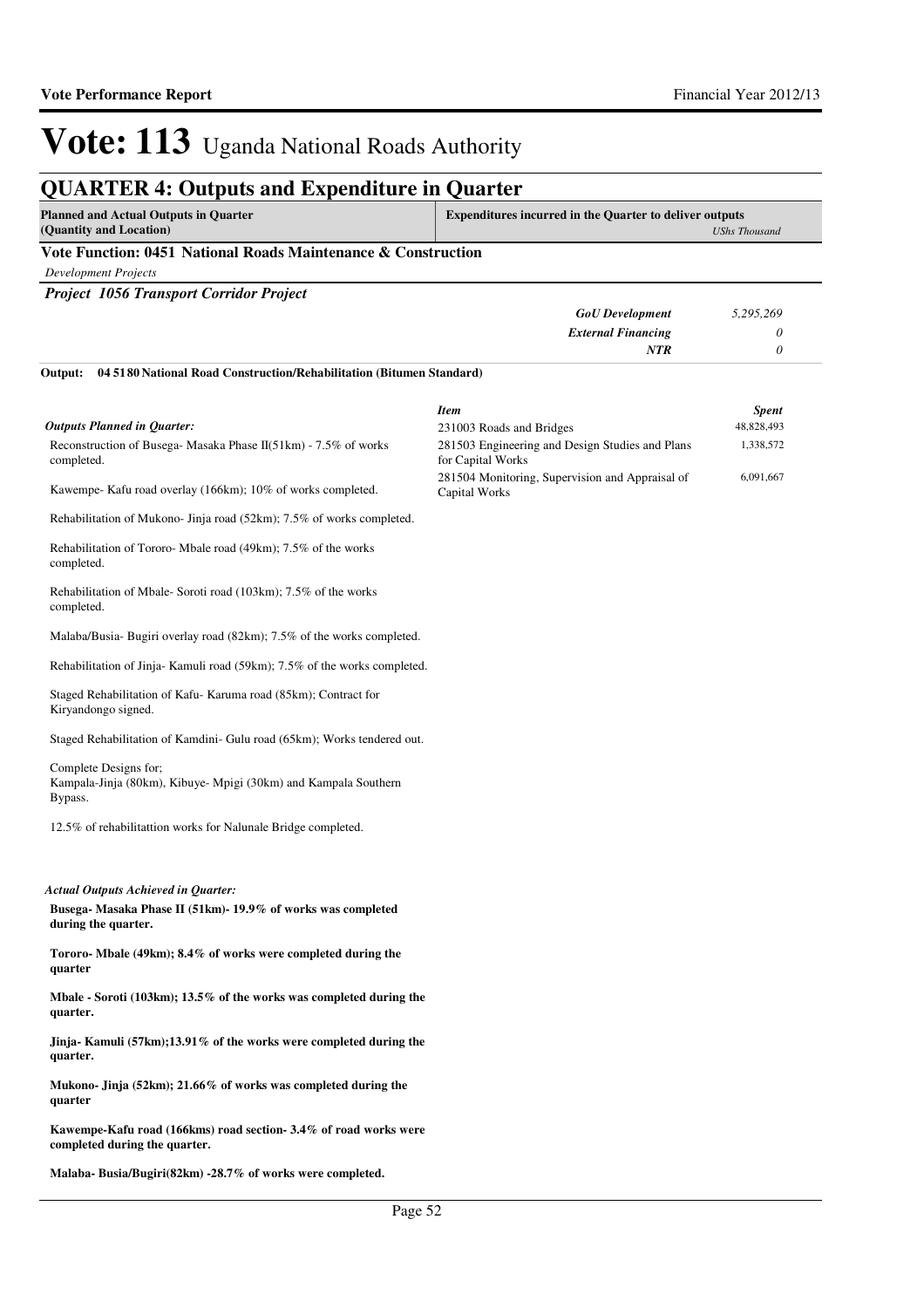### **QUARTER 4: Outputs and Expenditure in Quarter**

| Planned and Actual Outputs in Quarter | <b>Expenditures incurred in the Quarter to deliver outputs</b> |  |
|---------------------------------------|----------------------------------------------------------------|--|
| (Quantity and Location)               | UShs Thousand                                                  |  |

### **Vote Function: 0451 National Roads Maintenance & Construction**

| <b>Development Projects</b> |  |
|-----------------------------|--|
|-----------------------------|--|

### *Project 1056 Transport Corridor Project*

Kiryandongo- Karuma- Kamdini- Gulu road; **Draft bidding documents were submitted to Contracts Committee for approval on 11 July 2013.**

**Kafu- Karuma (85km); the addendum issued for Kafu- Kiryandongo (43km) was cleared and works commenced.**

**Road Design Studies**

**Detailed Design of Kampala-Mpigi Highway is ongoing and will be completed by February 2014.**

**Kampala-Jinja Highway - Detailed design is ongoing and will be completed by December 2013.**

**Kampala Southern Bypass - Feasibility Study and preliminary design is ongoing and will be completed by December 2013.**

#### **Bridges;**

#### **Rehabilitation of Nalubale Bridge; 21% of the works was completed during the quarter.**

#### *Reasons for Variation in performance*

The targets for majority of the Projects were met.

| 56,258,732 | <b>Total</b>              |
|------------|---------------------------|
| 56,258,732 | <b>GoU</b> Development    |
|            | <b>External Financing</b> |
|            | <b>NTR</b>                |
|            |                           |

*Outputs Provided*

#### **04 5101 Monitoring and Capacity Building Support Output:**

|                                                                                                                                                                                                               | <b>Item</b>                             | <b>Spent</b> |
|---------------------------------------------------------------------------------------------------------------------------------------------------------------------------------------------------------------|-----------------------------------------|--------------|
| <b>Outputs Planned in Quarter:</b>                                                                                                                                                                            | 225001 Consultancy Services- Short-term | 933,120      |
| Data entry Complete and Contract Management System fully operational                                                                                                                                          |                                         |              |
| Consultancy Services for Bid Evaluation; Contract award and signing<br>completed.                                                                                                                             |                                         |              |
| Actual Outputs Achieved in Quarter:                                                                                                                                                                           |                                         |              |
| The final version of the Contract Management System was installed<br>and data entry is ongoing.                                                                                                               |                                         |              |
| Services for bid evaluation: Preparation of the Request for Proposals<br>RFP) was completed. Invitation of bidders was expected at the end of<br>August 2013 after Contracts Committee's approval of the RFP. |                                         |              |
| The M&E policy, framework and system documents were finalised.                                                                                                                                                |                                         |              |
| <b>Reasons for Variation in performance</b>                                                                                                                                                                   |                                         |              |
| Targets were met. However the target for Services for bid evaluation was<br>not met because of the lengthy procurement process.                                                                               |                                         |              |
|                                                                                                                                                                                                               | <b>Total</b>                            | 933,120      |
|                                                                                                                                                                                                               | <b>GoU</b> Development                  | 933,120      |
|                                                                                                                                                                                                               | <b>External Financing</b>               | 0            |
|                                                                                                                                                                                                               | NTR                                     | 0            |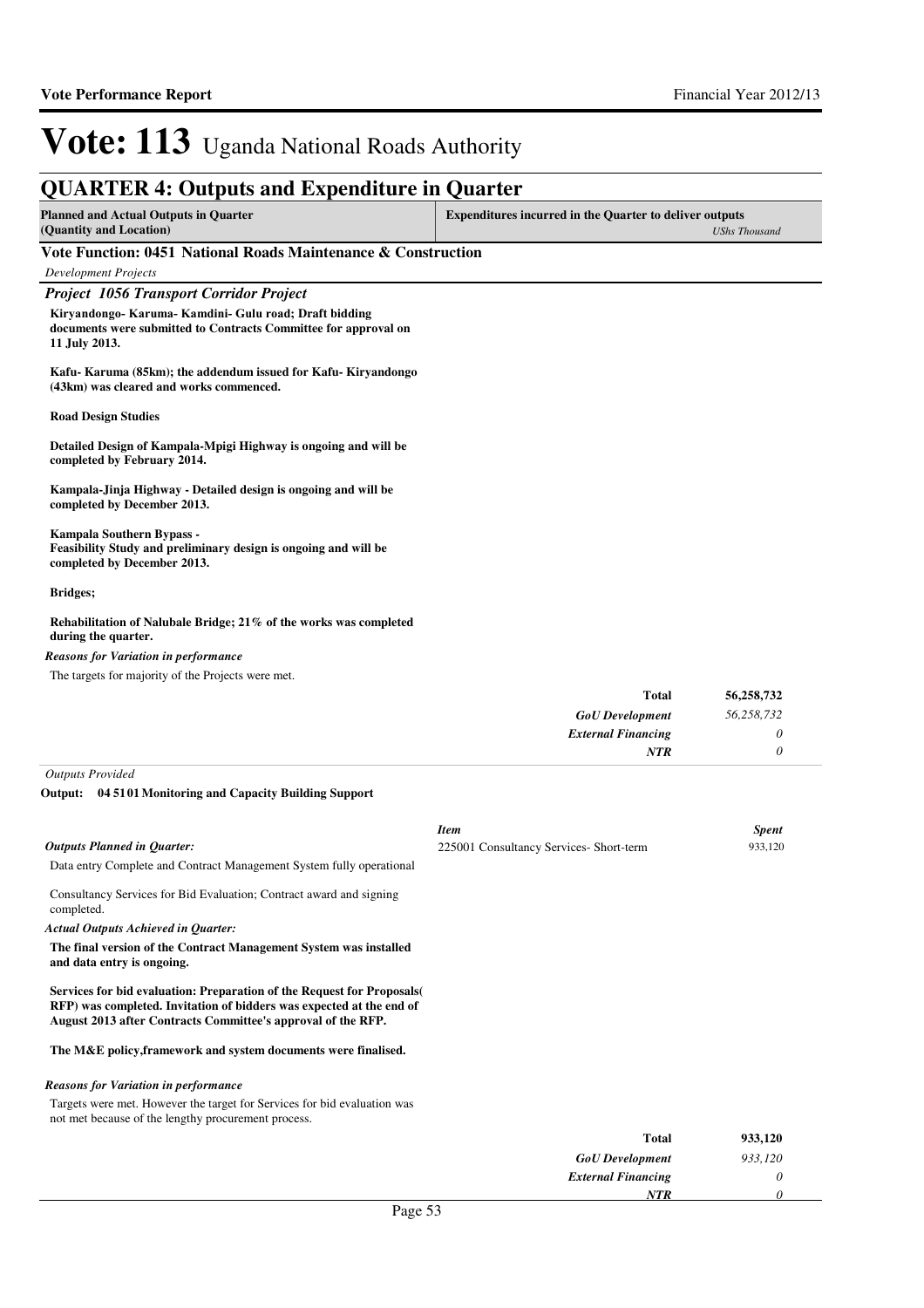## **QUARTER 4: Outputs and Expenditure in Quarter**

**Planned and Actual Outputs in Quarter (Quantity and Location)**

**Expenditures incurred in the Quarter to deliver outputs**  *UShs Thousand*

### **Vote Function: 0451 National Roads Maintenance & Construction**

*Development Projects*

*Project 1056 Transport Corridor Project*

*Project 1099 Design for Reconstruction of Tororo - Soroti road*

*Capital Purchases*

**04 5180 National Road Construction/Rehabilitation (Bitumen Standard) Output:**

### *Outputs Planned in Quarter:*

Mobilisation completed and commence feasibility study.

#### *Actual Outputs Achieved in Quarter:*

**The contract was signed on 7 May 2013. An addendum was issued to the Consultant to undertake an Assessment and Preparation of an OPRC project. The consultant commenced services on 7 June 2013 and submitted an inception report.**

#### *Reasons for Variation in performance*

The target was not met because of the lengthy procurement process.

|   | <b>Total</b>              |
|---|---------------------------|
| ◡ | <b>GoU</b> Development    |
|   | <b>External Financing</b> |
|   | <b>NTR</b>                |
|   |                           |

### *Project 1100 Design for reconst of Lira - Kamudini - Gulu road*

*Capital Purchases*

**04 5180 National Road Construction/Rehabilitation (Bitumen Standard) Output:**

#### *Outputs Planned in Quarter:*

Mobilisation completed and commence feasibility study.

#### *Actual Outputs Achieved in Quarter:*

**The contract for feasibility study and detailed design was signed on 7 May 2013.The contract is being restructured following the World Bank's consideration of an OPRC project on the Tororo -Soroti - Lira - kamudini -Gulu road.**

*Reasons for Variation in performance*

The target was not met because of the lengthy procurement processes.

| <b>Total</b>              |                       |                               |                                        |  |
|---------------------------|-----------------------|-------------------------------|----------------------------------------|--|
| <b>GoU</b> Development    |                       |                               |                                        |  |
| <b>External Financing</b> |                       |                               |                                        |  |
| <b>NTR</b>                |                       |                               |                                        |  |
|                           | $\sqrt{2}$ $\sqrt{2}$ | $\cdots$ $\alpha$ is $\cdots$ | $\mathbf{r}$ $\mathbf{r}$ $\mathbf{r}$ |  |

### *Project 1104 Construct Selected Bridges (BADEA)*

*Capital Purchases*

**04 5174 Major Bridges Output:**

Works on Pakwal, Nyacyara, Goli, Nyagak, Enyau & Alla Bridges continued.

*Item Spent* 231003 Roads and Bridges 2,070,050 281504 Monitoring, Supervision and Appraisal of Capital Works 327,440

Ntungwe Bridge and Mitaano Bridges contracts signed and construction commenced.

Works on Daca, Ure, Eventre & Uzurugo Bridges on Wandi - Yumbe Rd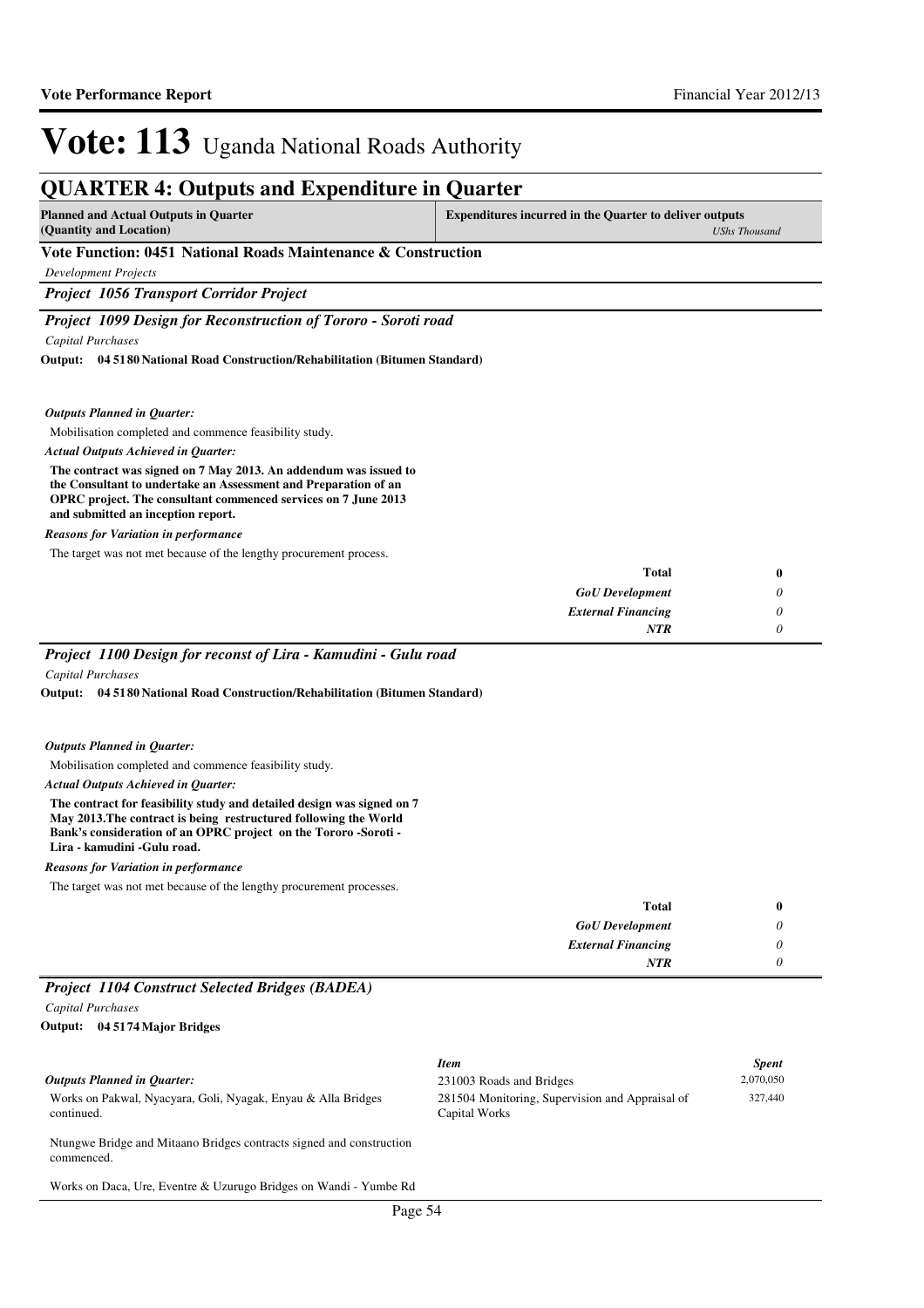### **QUARTER 4: Outputs and Expenditure in Quarter**

| <b>Planned and Actual Outputs in Quarter</b> | <b>Expenditures incurred in the Quarter to deliver outputs</b> |
|----------------------------------------------|----------------------------------------------------------------|
| (Quantity and Location)                      | UShs Thousand                                                  |

### **Vote Function: 0451 National Roads Maintenance & Construction**

*Development Projects*

*Project 1104 Construct Selected Bridges (BADEA)* continued.

Contract award and signing for Birara Bridge.

*Actual Outputs Achieved in Quarter:*

**Contracts for BADEA Bridges (Lot III, Pakwala & Nyacara, Lot II, Goli & Nyagak-3 and Lot I, Alla and Enyau) were signed and mobilisation commenced.**

**Daca, Ure, Eventre and Uzurugo Bridges; works continued and by end of the quarter, the two culverts were about 90% completed and 23.2% of the works was completed during the quarter.**

**Ntungwe( Katunguru - Ishasha road) and Mitaano( Kanungu) bridges; evaluation of bids was completed but the IGG stopped the procurement process pending investigations.**

**Birara Bridge; the combine technical and financial evaluation report was submitted to Contracts Committee for approval.**

### **Apak Bridge; Contract was signed on 3 July 2013**

*Reasons for Variation in performance*

Some targets were not met because of delays in clearance of contracts by Solicitor General.

| <b>Total</b>              | 2,397,491 |
|---------------------------|-----------|
| <b>GoU</b> Development    | 2,397,491 |
| <b>External Financing</b> |           |
| <b>NTR</b>                |           |

### *Project 1105 Road Sector Institu. Capacity Dev. Proj.*

*Capital Purchases*

**04 5172 Government Buildings and Administrative Infrastructure Output:**

|                                                                                                        | <b>Item</b>                      | <b>Spent</b> |
|--------------------------------------------------------------------------------------------------------|----------------------------------|--------------|
| <b>Outputs Planned in Ouarter:</b>                                                                     | 231001 Non-Residential Buildings | 1,916,209    |
| Contract award and signing completed.                                                                  |                                  |              |
| <b>Actual Outputs Achieved in Ouarter:</b>                                                             |                                  |              |
| Evaluation of bids was completed. The contract was expected to be<br>signed by the end of August 2013. |                                  |              |
| <b>Reasons for Variation in performance</b>                                                            |                                  |              |
| The target was achieved                                                                                |                                  |              |
|                                                                                                        | <b>Total</b>                     | 1,916,209    |
|                                                                                                        | <b>GoU</b> Development           | 1,916,209    |
|                                                                                                        | <b>External Financing</b>        | 0            |
|                                                                                                        | <b>NTR</b>                       | 0            |

**Output: 04 5177 Purchase of Specialised Machinery & Equipment**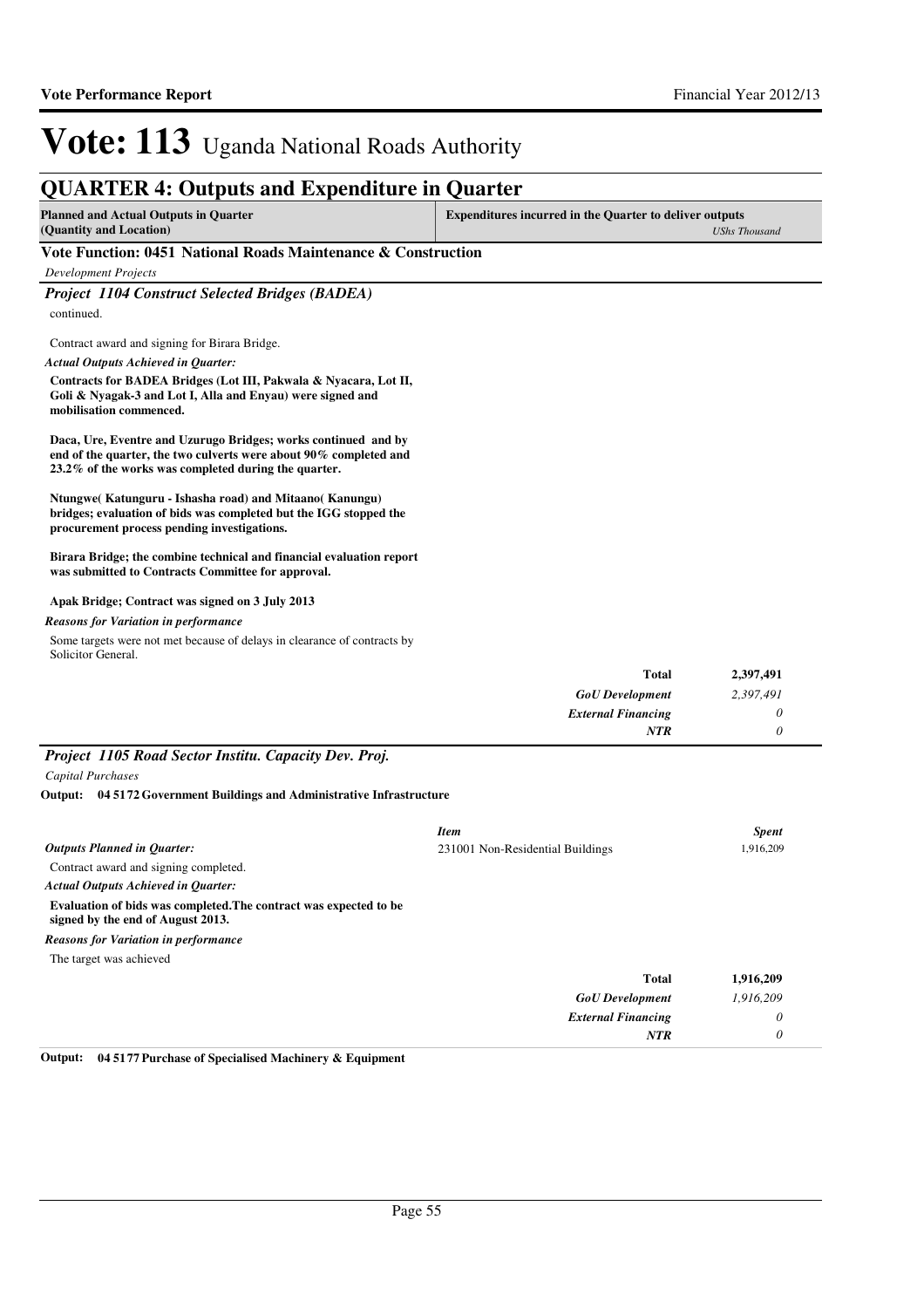#### **QUARTER 4: Outputs and Expenditure in Quarter Planned and Actual Outputs in Quarter (Quantity and Location) Expenditures incurred in the Quarter to deliver outputs**  *UShs Thousand* **Vote Function: 0451 National Roads Maintenance & Construction** *Development Projects Project 1105 Road Sector Institu. Capacity Dev. Proj.* Contract award and signing completed. **Contract was awarded and signed** *GoU Development External Financing* **Total** *415,484 0 0* **415,484** *Actual Outputs Achieved in Quarter: Outputs Planned in Quarter: NTR* The target was not achieved because of delays in the procurement process. *Reasons for Variation in performance Item Spent* 231005 Machinery and Equipment 415,484

#### **04 5181 National Road Construction/Rehabilitation (Other) Output:**

No activity **No activity** *Actual Outputs Achieved in Quarter: Outputs Planned in Quarter:* No activity *Reasons for Variation in performance*

| <b>Total</b>              | 0 |
|---------------------------|---|
| <b>GoU</b> Development    | U |
| <b>External Financing</b> | υ |
| <b>NTR</b>                |   |
|                           |   |

*Outputs Provided*

#### **04 5101 Monitoring and Capacity Building Support Output:**

|                                               | Item                                    | <b>Spent</b> |
|-----------------------------------------------|-----------------------------------------|--------------|
| <b>Outputs Planned in Ouarter:</b>            | 221003 Staff Training                   | 73.530       |
| Socio-economic impact study completed.        | 225001 Consultancy Services- Short-term | 1.760.000    |
| HIV & OHS Mainstreaming strategies developed. | 225002 Consultancy Services-Long-term   | 216,673      |

Strategy for Gender mainstreaming developed.

Environmental Management System completed.

Regional Station Offices designed.

RSDP3 prepared.

GIS ROW management system procured.

*Actual Outputs Achieved in Quarter:*

**Socio-economic impact study; the Draft final report was submitted by the Consultant and it was being reviewed by UNRA.**

**Mainstreaming of OHS strategies; precontract negotaitions were held and contract signing awaits clearance from the Solicitor General.**

**Gender mainstreaming; the Draft strategy for mainstreaming was**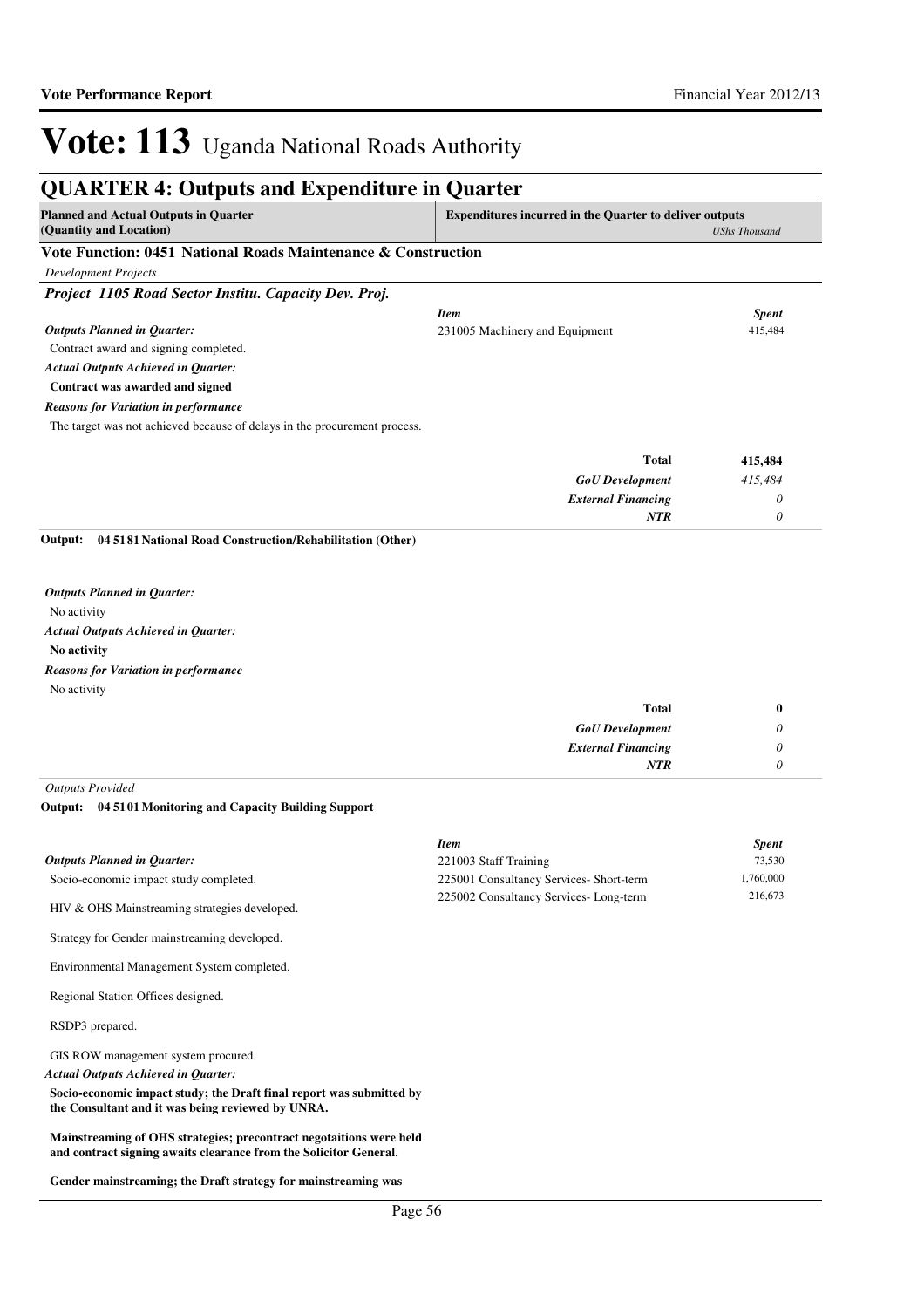### **QUARTER 4: Outputs and Expenditure in Quarter**

| <b>Planned and Actual Outputs in Quarter</b> | <b>Expenditures incurred in the Quarter to deliver outputs</b> |  |
|----------------------------------------------|----------------------------------------------------------------|--|
| (Quantity and Location)                      | UShs Thousand                                                  |  |
|                                              |                                                                |  |

### **Vote Function: 0451 National Roads Maintenance & Construction**

*Development Projects*

*Project 1105 Road Sector Institu. Capacity Dev. Proj.*

**submitted by the Consultant and is under review.**

**The contract for mainstreaming of the HIV/AIDs in roads contruction activities was awarded and it was signed in July 2013**

**Procurement for GIS right of way management system; Evaluation of proposals was ongoing**

**Road Sector Development Program Phase 3 : The Final Draft was submitted and presented at the JTSR. Comments received were being incorporated in the Final report.**

**The contract for the design of regional stations was signed and services commenced.**

#### **Draft project appraisal tools were submitted by the consultant and are being reviewed by UNRA.**

### The targets were achieved *Reasons for Variation in performance*

| <b>Total</b>              | 2,050,203 |
|---------------------------|-----------|
| <b>GoU</b> Development    | 1,760,000 |
| <b>External Financing</b> | 290,203   |
| <b>NTR</b>                |           |

#### **04 5102 UNRA Support Services Output:**

#### *Outputs Planned in Quarter:*

Technical Assistance (TA) by EU and IDA provided.

#### *Actual Outputs Achieved in Quarter:*

**The consultant continued with his support to the procurement function in UNRA providing overall guidance in the management of the procurement function.**

**Procurement Specialist:- The Specialist continued with providing general support to the procurement function.**

**Axle load Control Advisor; The contract was awarded and signing awaits clearance of the contract by Solicitor General.**

**Ferry services advisor; Conducted a safety survey inspection on the new Laropi ferry for possible seaworthiness certificate before commissioning and conducted training of the ferry crew for the new laropi ferry on safety.**

**The conultant also conducted a sensitization workshop for ferry masters on safety management, incidence report and command of vessels.**

**Communication Specialist; Assisted in the preparation of bidding documents for procurements approved by World Bank, continued monitoring print media reports on UNRA and continued to provide quality assurance to UNRA publication as well as preparation of press releases, public notices and newspaper supplements.**

**Review of UNRA; The contract for the services to review UNRA's Organisation and setup was signed on 29 May 2013 an services commenced in July 2013.**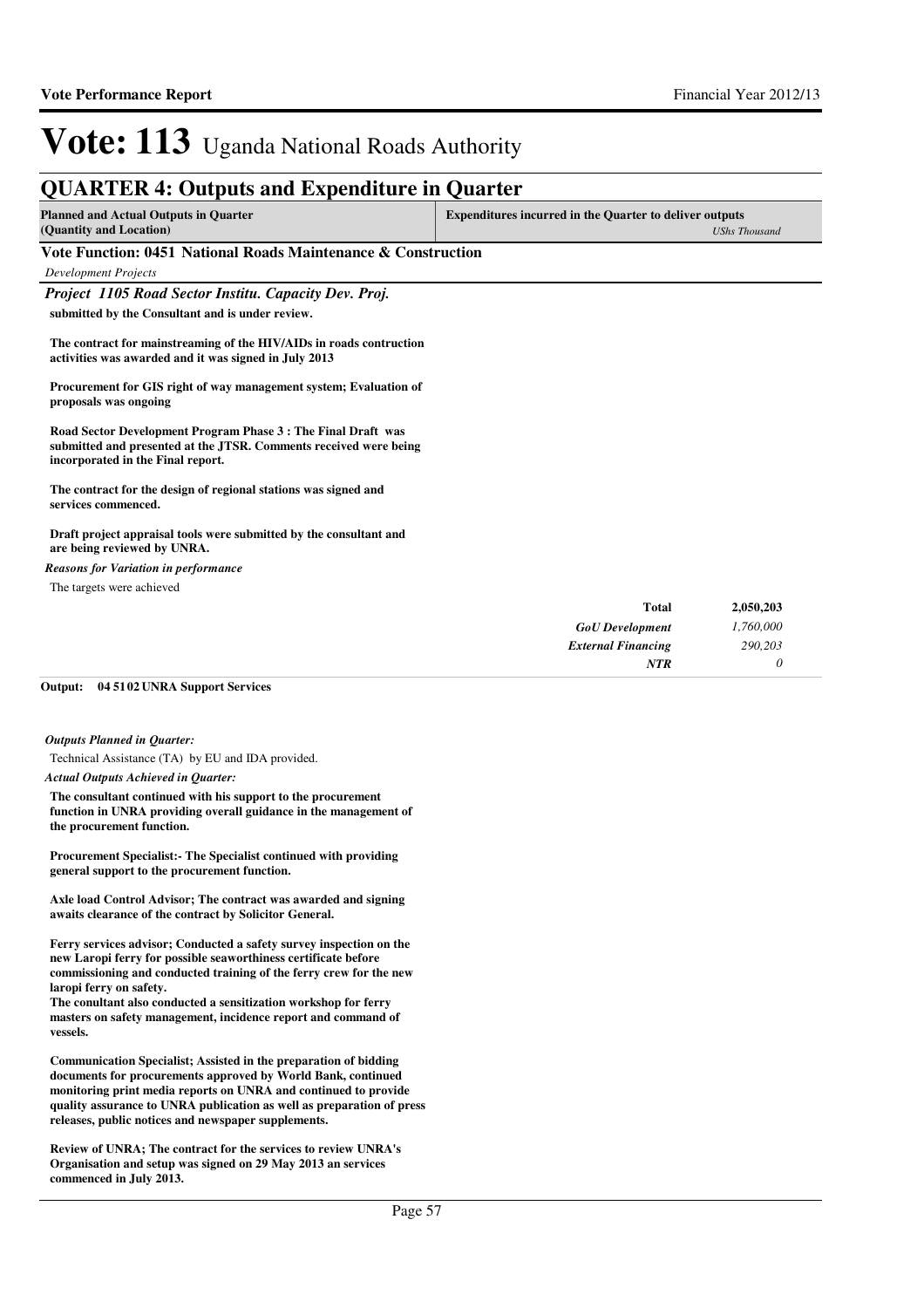*0*

*NTR*

# Vote: 113 Uganda National Roads Authority

| <b>QUARTER 4: Outputs and Expenditure in Quarter</b>                                                                                   |                                                                  |                            |
|----------------------------------------------------------------------------------------------------------------------------------------|------------------------------------------------------------------|----------------------------|
| <b>Planned and Actual Outputs in Quarter</b><br>(Quantity and Location)                                                                | <b>Expenditures incurred in the Quarter to deliver outputs</b>   | <b>UShs Thousand</b>       |
| Vote Function: 0451 National Roads Maintenance & Construction                                                                          |                                                                  |                            |
| <b>Development Projects</b>                                                                                                            |                                                                  |                            |
| Project 1105 Road Sector Institu. Capacity Dev. Proj.                                                                                  |                                                                  |                            |
| Reasons for Variation in performance                                                                                                   |                                                                  |                            |
| The targets were achieved                                                                                                              |                                                                  |                            |
|                                                                                                                                        | Total                                                            | 0                          |
|                                                                                                                                        | <b>GoU</b> Development                                           | 0                          |
|                                                                                                                                        | <b>External Financing</b><br>NTR                                 | 0                          |
| Project 1158 Reconstruction of Mbarara-Katuna road (155 Km)                                                                            |                                                                  |                            |
| Capital Purchases                                                                                                                      |                                                                  |                            |
| Output: 04 5171 Acquisition of Land by Government                                                                                      |                                                                  |                            |
|                                                                                                                                        |                                                                  |                            |
| <b>Outputs Planned in Quarter:</b>                                                                                                     | <b>Item</b><br>311101 Land                                       | <b>Spent</b><br>10,500,000 |
| 10 hectares of land and properties therein procured.                                                                                   |                                                                  |                            |
| <b>Actual Outputs Achieved in Quarter:</b>                                                                                             |                                                                  |                            |
| 10.75 Hectares were acquired during the quarter along Mbarara<br><b>Bypass</b> (Lot 1)                                                 |                                                                  |                            |
| <b>Reasons for Variation in performance</b>                                                                                            |                                                                  |                            |
| The target was not achieved because of delayed approval of the Valuation<br>report for extra land take by the Chief Government Valuer. |                                                                  |                            |
|                                                                                                                                        | Total                                                            | 10,500,000                 |
|                                                                                                                                        | <b>GoU</b> Development                                           | 10,500,000                 |
|                                                                                                                                        | <b>External Financing</b>                                        | 0                          |
| Output:                                                                                                                                | <b>NTR</b>                                                       | 0                          |
| 04 5180 National Road Construction/Rehabilitation (Bitumen Standard)                                                                   |                                                                  |                            |
|                                                                                                                                        | <b>Item</b>                                                      | <b>Spent</b>               |
| <b>Outputs Planned in Quarter:</b>                                                                                                     | 231003 Roads and Bridges                                         | 11,477,692                 |
| Mbarara - Ntungamo (Lot 2) - 6.25% of works completed                                                                                  | 281504 Monitoring, Supervision and Appraisal of<br>Capital Works | 0                          |
| Ntungamo - Katuna (lot 3) - 6.25% of works completed.                                                                                  |                                                                  |                            |
| Mbarara Bypass (lot 1) contract signed and contractor fully mobilised.                                                                 |                                                                  |                            |
| <b>Actual Outputs Achieved in Quarter:</b>                                                                                             |                                                                  |                            |
| Mbarara (Buteraniro)- Ntungamo (Rwentobo) (Lot 2)-13% of works<br>were completed out of the quarterly target of 6.25%.                 |                                                                  |                            |
| Ntungamo (Rwentobo) - Katuna (Lot 3)- 11.64 of works were<br>completed out of the quarterly target of 6.25%                            |                                                                  |                            |
| Mbarara Bypass - Works contract was signed on 1 March 2013 and<br>commencement awaits loan effectiveness.                              |                                                                  |                            |
| <b>Reasons for Variation in performance</b>                                                                                            |                                                                  |                            |
| The targets were achieved as planned.                                                                                                  |                                                                  |                            |
|                                                                                                                                        | <b>Total</b>                                                     | 11,477,692                 |
|                                                                                                                                        | <b>GoU</b> Development<br><b>External Financing</b>              | 28,448<br>11,449,244       |
|                                                                                                                                        |                                                                  |                            |

### *Project 1175 Kayunga-Galiraya (111Km)*

*Capital Purchases*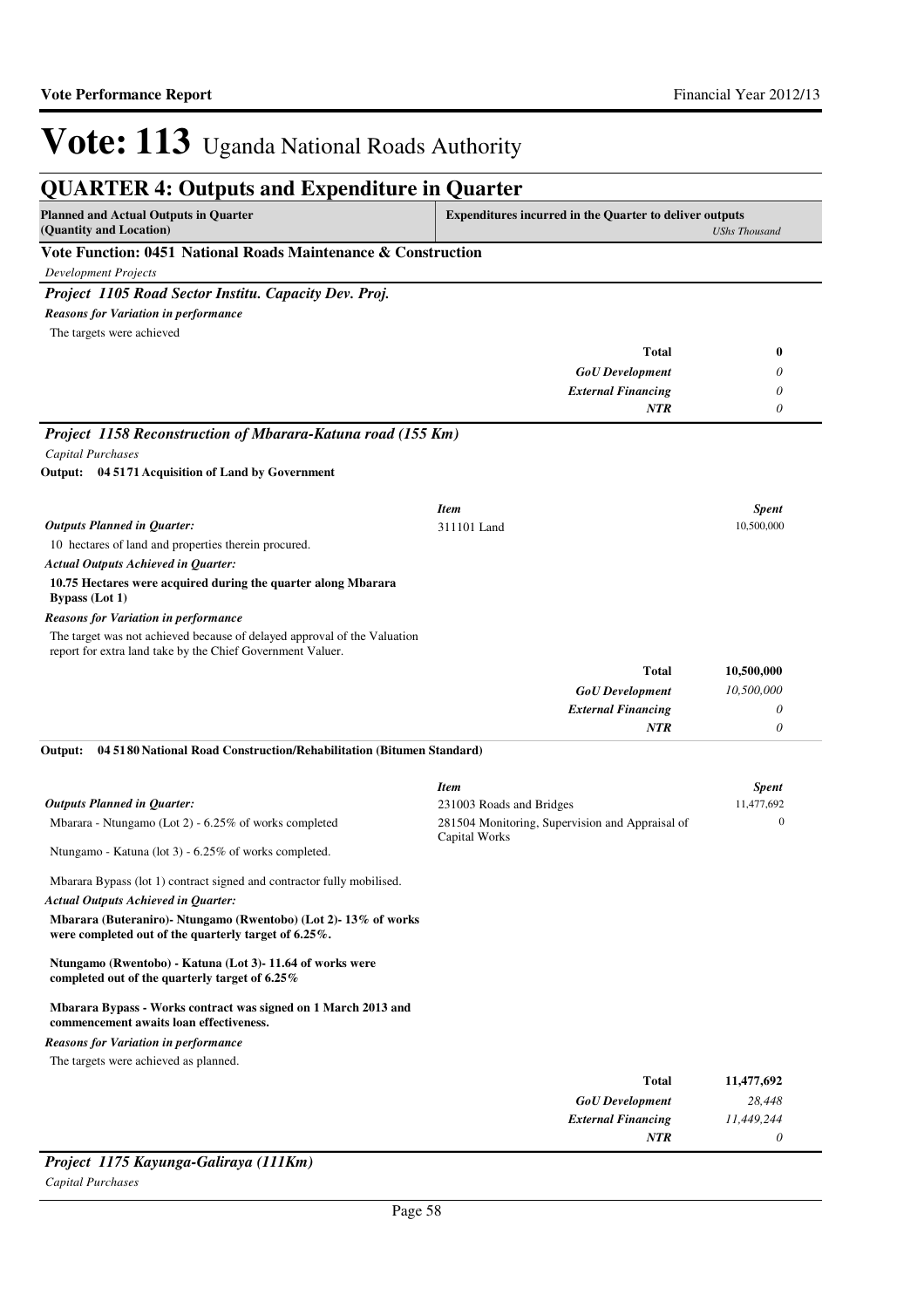*UShs Thousand*

## Vote: 113 Uganda National Roads Authority

### **QUARTER 4: Outputs and Expenditure in Quarter**

| <b>Planned and Actual Outputs in Quarter</b> | <b>Expenditures incurred in the Quarter to deliver outputs</b> |
|----------------------------------------------|----------------------------------------------------------------|
| (Quantity and Location)                      | UShsT                                                          |

### **Vote Function: 0451 National Roads Maintenance & Construction**

*Development Projects*

*Project 1175 Kayunga-Galiraya (111Km)*

**04 5180 National Road Construction/Rehabilitation (Bitumen Standard) Output:**

Feasibility Study Completed **The report was submitted on 30 April 2013.** *Actual Outputs Achieved in Quarter: Outputs Planned in Quarter:* The target was achieved. *Reasons for Variation in performance*

| Total                     |
|---------------------------|
| <b>GoU</b> Development    |
| <b>External Financing</b> |
| <b>NTR</b>                |
|                           |

### *Project 1176 Hoima-Wanseko Road (83Km)*

*Capital Purchases*

draft design.

**04 5180 National Road Construction/Rehabilitation (Bitumen Standard) Output:**

Final Design and Bidding Documents completed **Draft Detailed Design was submitted to AfDB and comments were being awaited.** *Actual Outputs Achieved in Quarter: Outputs Planned in Quarter:* The target was not met because AfDB delayed to provide comments on the *Reasons for Variation in performance*

| <b>Total</b>              |  |
|---------------------------|--|
| <b>GoU</b> Development    |  |
| <b>External Financing</b> |  |
| <b>NTR</b>                |  |

### *Project 1180 Kampala Entebbe Express Highway Capital Purchases*

**04 5171 Acquisition of Land by Government Output:**

|                                                                                    | <b>Item</b>                                                          | <b>Spent</b> |
|------------------------------------------------------------------------------------|----------------------------------------------------------------------|--------------|
| <b>Outputs Planned in Ouarter:</b><br>50 hectares and properties therein procured. | 281503 Engineering and Design Studies and Plans<br>for Capital Works | $\Omega$     |
| <b>Actual Outputs Achieved in Ouarter:</b>                                         | 311101 Land                                                          | 13,125,000   |
| 25.91 hectares of land and properties therein were acquired during the<br>quarter. |                                                                      |              |
| <b>Reasons for Variation in performance</b>                                        |                                                                      |              |
| The target was not met because of shortage of funds.                               |                                                                      |              |
|                                                                                    | <b>Total</b>                                                         | 13,125,000   |
|                                                                                    | <b>GoU</b> Development                                               | 13.125.000   |
|                                                                                    | <b>External Financing</b>                                            | 0            |
|                                                                                    | <b>NTR</b>                                                           | 0            |

#### **Output: 04 5180 National Road Construction/Rehabilitation (Bitumen Standard)**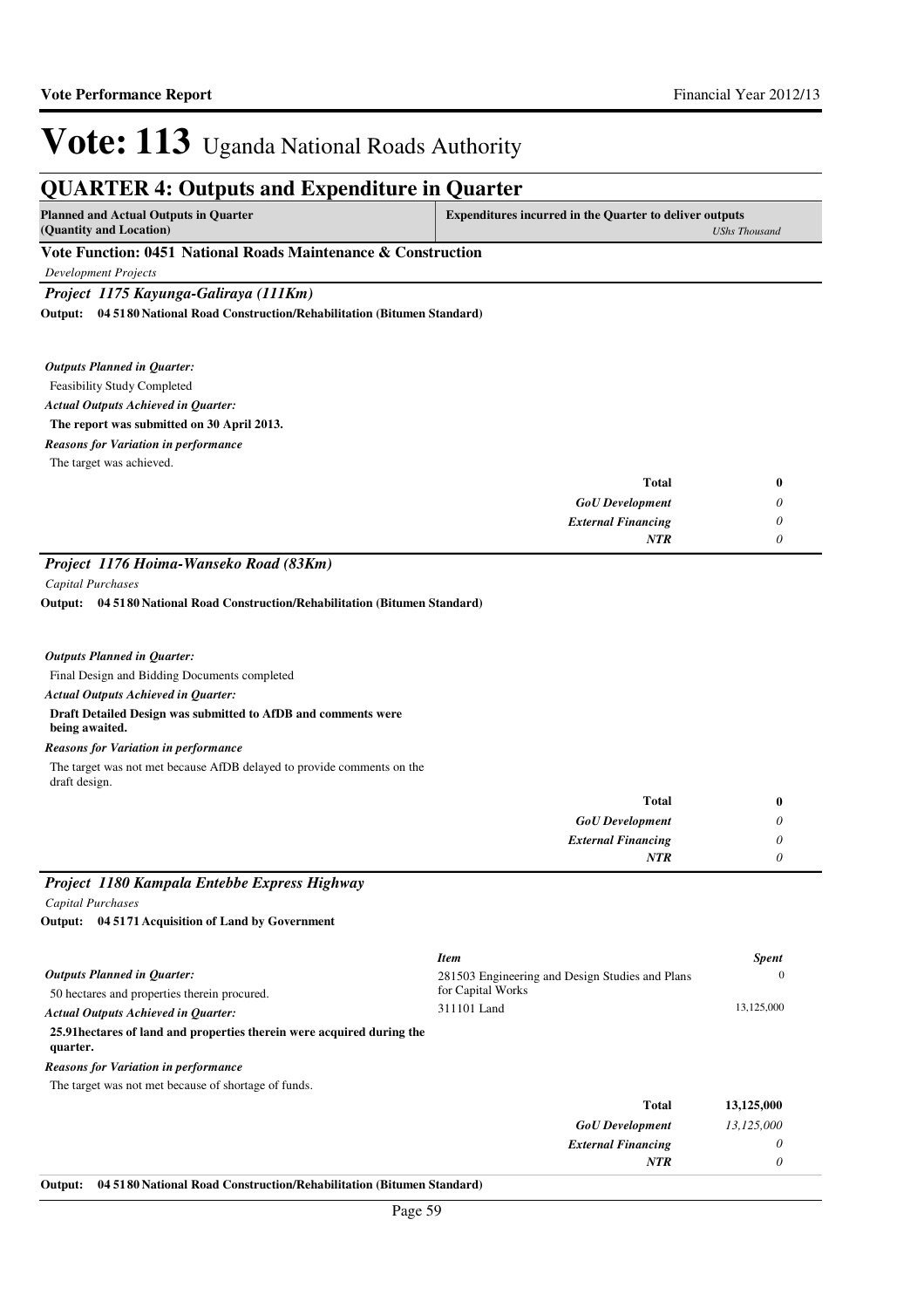## **QUARTER 4: Outputs and Expenditure in Quarter**

| <b>Planned and Actual Outputs in Quarter</b> | <b>Expenditures incurred in the Quarter to deliver outputs</b> |  |
|----------------------------------------------|----------------------------------------------------------------|--|
| (Quantity and Location)                      | UShs Thousand                                                  |  |

### **Vote Function: 0451 National Roads Maintenance & Construction**

*Development Projects*

*Project 1180 Kampala Entebbe Express Highway*

|                                                              | <b>Item</b>                                     | <b>Spent</b> |
|--------------------------------------------------------------|-------------------------------------------------|--------------|
| <b>Outputs Planned in Quarter:</b>                           | 231003 Roads and Bridges                        | 36,913,584   |
| 3.75% of the works completed.                                | 281504 Monitoring, Supervision and Appraisal of | 875,000      |
| <b>Actual Outputs Achieved in Quarter:</b>                   | Capital Works                                   |              |
| 1.31% of the works were completed during the quarter.        |                                                 |              |
| <b>Reasons for Variation in performance</b>                  |                                                 |              |
| The target was not met because of delays in land acquisition |                                                 |              |
|                                                              | <b>Total</b>                                    | 37,788,584   |
|                                                              | <b>GoU</b> Development                          | 6,287,468    |
|                                                              | <b>External Financing</b>                       | 31,501,116   |
|                                                              | <b>NTR</b>                                      | 0            |
|                                                              | <b>GRAND TOTAL</b>                              | 273,486,400  |
|                                                              | <b>Wage Recurrent</b>                           | 4,717,604    |
|                                                              | <b>Non Wage Recurrent</b>                       | 2,209,438    |
|                                                              | <b>GoU</b> Development                          | 181,182,933  |
|                                                              | <b>External Financing</b>                       | 85,376,425   |
|                                                              | <b>NTR</b>                                      | 0            |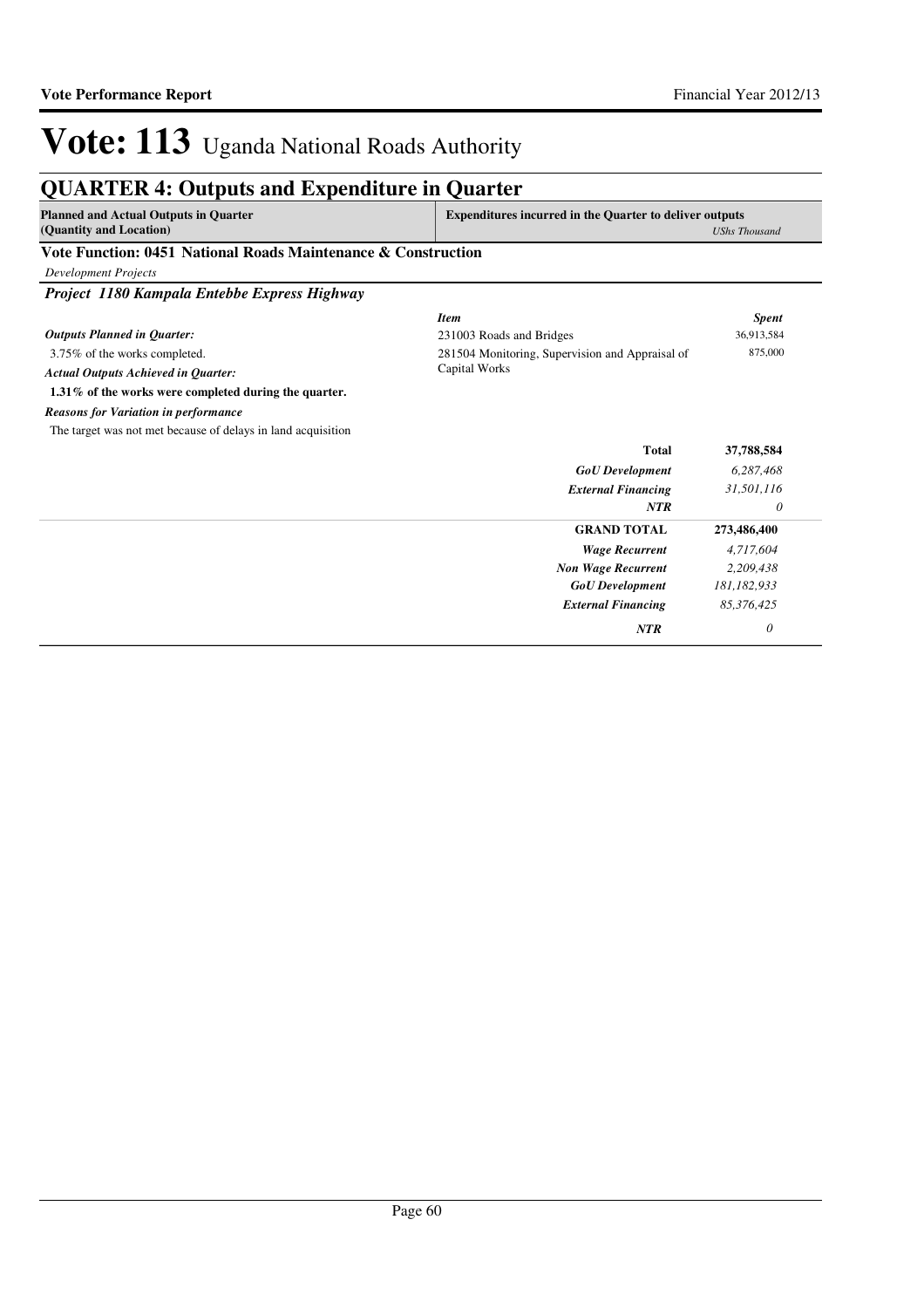### **Checklist for OBT Submissions made during QUARTER 1 of following FY**

*This is an automated checklist which shows whether data has been entered into the areas which are required for a complete quarterly submission. It does not verify the quality of the data that has been entered. A complete checklist is therefore a necessary, but not sufficient condition for a satisfactory submission to MoFPED.*

### *Project and Programme Quarterly Performance Reports and Workplans (Step 2)*

The table below shows whether output information, and where relevant donor and ntr data has been entered into the required areas for the quarterly performance reports and quarterly workplans under step 2.

### **Output Information**

| <b>Vote Function, Project and Program</b>      |                                                    | Q <sub>4</sub><br><b>Report</b> |  |  |  |  |
|------------------------------------------------|----------------------------------------------------|---------------------------------|--|--|--|--|
| 0451 National Roads Maintenance & Construction |                                                    |                                 |  |  |  |  |
| ○ Recurrent Programmes                         |                                                    |                                 |  |  |  |  |
| $-03$                                          | National Roads Construction                        | Data In                         |  |  |  |  |
| $-02$                                          | National roads maintenance                         | Data In                         |  |  |  |  |
| $-01$                                          | Finance and Administration                         | Data In                         |  |  |  |  |
|                                                | O Development Projects                             |                                 |  |  |  |  |
| $-1038$                                        | Design Ntungamo-Mirama Hills (37km)                | Data In                         |  |  |  |  |
| $-1180$                                        | Kampala Entebbe Express Highway                    | Data In                         |  |  |  |  |
| $-0267$                                        | <b>Improvement of Ferry Services</b>               | Data In                         |  |  |  |  |
| $-1176$                                        | Hoima-Wanseko Road (83Km)                          | Data In                         |  |  |  |  |
| $-0298$                                        | Accident black spots on Jinja - Kampala            | Data In                         |  |  |  |  |
| $-0957$                                        | Design the New Nile Bridge at Jinja                | Data In                         |  |  |  |  |
| $-0956$                                        | National paved road maintenace backlog (200km)     | Data In                         |  |  |  |  |
| $-0954$                                        | Design Muyembe-Moroto - Kotido (290km)             | Data In                         |  |  |  |  |
| $-1044$                                        | Design Ishaka-Kagamba (35km)                       | Data In                         |  |  |  |  |
| $-1033$                                        | Design Hoima - Kaiso -Tonya (85km)                 | Data In                         |  |  |  |  |
| $-1099$                                        | Design for Reconstruction of Tororo - Soroti road  | Data In                         |  |  |  |  |
| $-1100$                                        | Design for reconst of Lira - Kamudini - Gulu road  | Data In                         |  |  |  |  |
| $-1104$                                        | <b>Construct Selected Bridges (BADEA)</b>          | Data In                         |  |  |  |  |
| $-0294$                                        | <b>External Audit Services</b>                     | Data In                         |  |  |  |  |
| $-1175$                                        | Kayunga-Galiraya (111Km)                           | Data In                         |  |  |  |  |
| $-1032$                                        | Upgrade Vurra - Arua - Koboko - Oraba (92km)       | Data In                         |  |  |  |  |
| $-0315$                                        | Reconstruct Masaka - Mbarara (154km)               | Data In                         |  |  |  |  |
| $-1158$                                        | Reconstruction of Mbarara-Katuna road (155 Km)     | Data In                         |  |  |  |  |
| $-1105$                                        | Road Sector Institu. Capacity Dev. Proj.           | Data In                         |  |  |  |  |
| $-1056$                                        | <b>Transport Corridor Project</b>                  | Data In                         |  |  |  |  |
| $-0955$                                        | Upgrade Nyakahita-Ibanda-Fort Portal (208km)       | Data In                         |  |  |  |  |
| $-0265$                                        | Upgrade Atiak - Moyo-Afoji (104km)                 | Data In                         |  |  |  |  |
| $-0321$                                        | Upgrade Fort Portal - Budibugyo - Lamia (104km)    | Data In                         |  |  |  |  |
| $-1031$                                        | Upgrade Gulu - Atiak - Bibia/ Nimule (104km)       | Data In                         |  |  |  |  |
| $-0278$                                        | Upgrade Kabale - Kisoro - Bunagana/ Kyanika (98km) | Data In                         |  |  |  |  |
| $-0295$                                        | Upgrade Kampala -Gayaza- Zirobwe (44.3km)          | Data In                         |  |  |  |  |
| $-0285$                                        | Upgrade Matugga - Semuto - Kapeeka (41km)          | Data In                         |  |  |  |  |